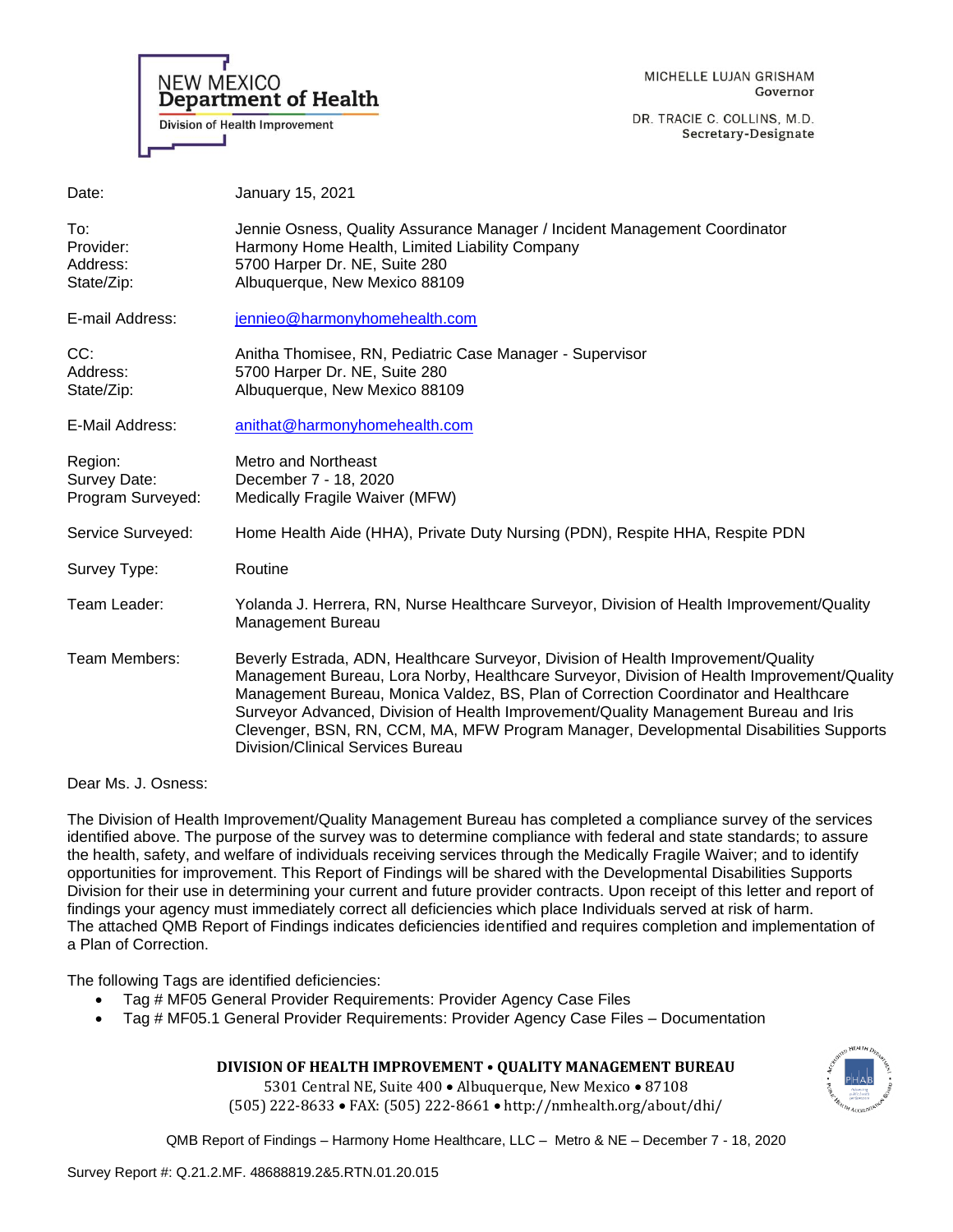- Tag # MF22 Private Duty Nursing: Scope of Services Plans / Assessments
- Tag # MF22.1 Private Duty Nursing: Scope of Services IDT Meetings
- Tag # MF23 Private Duty Nursing: Agency/Individual Requirements
- Tag # MF27.1 HHA and PDN: Agency/Individual Provider Requirements RN Supervision
- Tag # MF28 Home Health Aide: Administrative Requirements Emergency Backup Plan
- Tag # MF 1A28.2 Incident Management System / ANE Acknowledgement Individual/Family/Guardian
- Tag # MF129 Complaints and Grievance Acknowledgement Individual/Family/Guardian
- Tag # MF 1A25 Criminal Caregiver History Screening
- Tag # MF 1A26 Consolidated On-line Registry / Employee Abuse Registry
- Tag # MF 1A28.1 Incident Management System Personnel Training
- Tag # MF24 Private Duty Nursing: Agency/Individual Provider Requirements
- Tag # MF26 Pre-employment Tuberculosis Testing
- Tag # MF27 Home Health Aide Agency/Individual Provider Requirements Ongoing Training
- Tag # MF103 Continuous Quality Improvement System
- Tag # MF04 General Provider Requirements Policies and Procedures
- Tag # MF 1A28 Incident Management System
- Tag # MF29 Home Health Aide Reimbursement

## **Plan of Correction:**

The attached Report of Findings identifies the deficiencies found during your agency's on-site compliance review. You are required to complete and implement a Plan of Correction. Your agency has a total of 45 business days (10 business days to submit your POC for approval and 35 days to implement your *approved* Plan of Correction) from the receipt of this letter.

You were provided information during the exit meeting portion of your on-site survey. Please refer to this information (Attachment A) for specific instruction on completing your Plan of Correction. At a minimum, your Plan of Correction should address the following for each Tag cited:

## **Corrective Action for Current Citation**:

• How is the deficiency going to be corrected? (i.e. obtained documents, retrain staff, individuals and/or staff no longer in service, void/adjusts completed, etc.) This can be specific to each deficiency cited or if possible an overall correction, i.e. all documents will be requested and filed as appropriate.

# **On-going Quality Assurance/Quality Improvement Processes:**

- What is going to be done on an ongoing basis? (i.e. file reviews, etc.)
- How many individuals is this going to effect? (i.e. percentage of individuals reviewed, number of files reviewed, etc.)
- How often will this be completed? (i.e. weekly, monthly, quarterly, etc.)
- Who is responsible? (responsible position within your agency)
- What steps will be taken if issues are found? (i.e. retraining, requesting documents, filing RORA, etc.)
- How is this integrated in your agency's QIS, QI Committee reviews and annual report?

## **Submission of your Plan of Correction:**

Please submit your agency's Plan of Correction in the available space on the two right-hand columns of the Report of Findings. *(See attachment "A" for additional guidance in completing the Plan of Correction)*.

Within 10 business days of receipt of this letter your agency Plan of Correction must be submitted to the parties below:

- **1. Quality Management Bureau, Attention: Monica Valdez, Plan of Correction Coordinator 5301 Central Ave NE Suite 400, Albuquerque, New Mexico 87108**
- **2. Developmental Disabilities Supports Division, Attention: Medically Fragile Waiver Program Manager**

Upon notification from QMB that your *Plan of Correction has been approved*, you must implement all remedies and corrective actions to come into compliance. If your Plan of Correction is denied, you must resubmit a revised plan as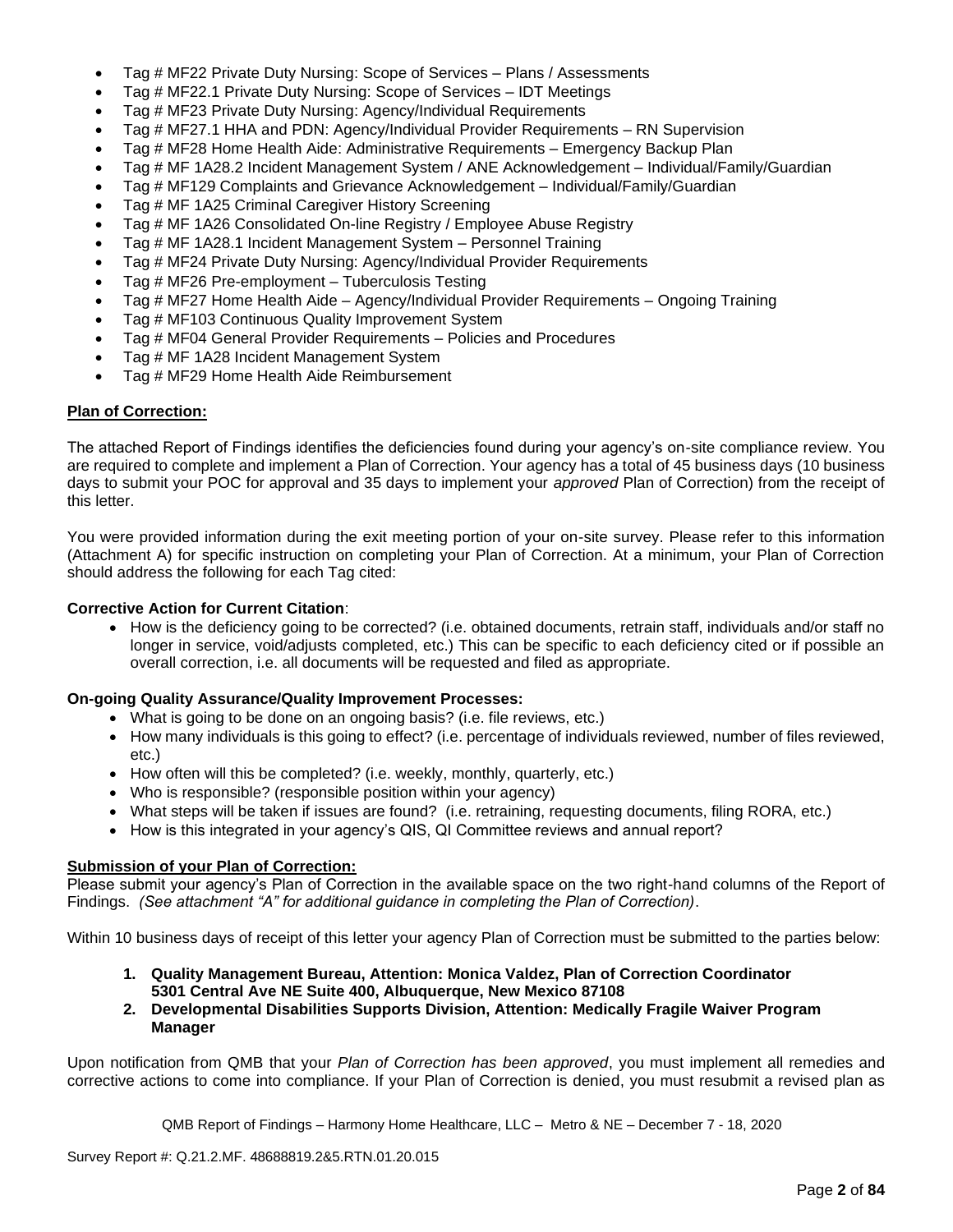soon as possible for approval, as your POC approval and all remedies must be completed within 45 business days of the receipt of this letter.

Failure to submit your POC within the allotted 10 business days or complete and implement your Plan of Correction within the total 45 business days allowed may result in the imposition of a \$200 per day Civil Monetary Penalty until it is received, completed and/or implemented.

## **Billing Deficiencies:**

If you have deficiencies noted in this report of findings under the *Service Domain: Medicaid Billing/Reimbursement*, you must complete a "Void/Adjust" claim or remit the identified overpayment via a check within 30 calendar days of the date of this letter to HSD/OIG/PIU, *though this is not the preferred method of payment*. If you choose to pay via check, please include a copy of this letter with the payment. Make the check payable to the New Mexico Human Services Department and mail to:

> Attention: *Lisa Medina-Lujan* HSD/OIG/Program Integrity Unit 1474 Rodeo Road Santa Fe, New Mexico 87505

If you have questions and would like to speak with someone at HSD/OIG/PIU, please contact:

*Lisa Medina-Lujan (*[Lisa.medina-lujan@state.nm.us](mailto:Lisa.medina-lujan@state.nm.us)*)*

Please be advised that there is a one-week lag period for applying payments received by check to Void/Adjust claims. During this lag period, your other claim payments may be applied to the amount you owe even though you have sent a refund, reducing your payment amount. For this reason, we recommend that you allow the system to recover the overpayment instead of sending in a check.

## **Request for Informal Reconsideration of Findings (IRF):**

If you disagree with a finding of deficient practice, you have 10 business days upon receipt of this notice to request an IRF. Submit your request for an IRF in writing to:

> ATTN: QMB Bureau Chief Request for Informal Reconsideration of Findings 5301 Central Ave NE Suite #400 Albuquerque, NM 87108 Attention: IRF request/QMB

See Attachment "C" for additional guidance in completing the request for Informal Reconsideration of Findings. The request for an IRF will not delay the implementation of your Plan of Correction which must be completed within 45 total business days (10 business days to submit your POC for approval and 35 days to implement your *approved* Plan of Correction). Providers may not appeal the nature or interpretation of the standard or regulation, the team composition or sampling methodology. If the IRF approves the modification or removal of a finding, you will be advised of any changes.

Please call the Plan of Correction Coordinator, Monica Valdez at 505-273-1930 if you have questions about the Report of Findings or Plan of Correction. Thank you for your cooperation and for the work you perform.

Sincerely,

Yolanda J. Herrera, RN

Yolanda J. Herrera, RN Nurse Healthcare Surveyor / Team Lead Division of Health Improvement / Quality Management Bureau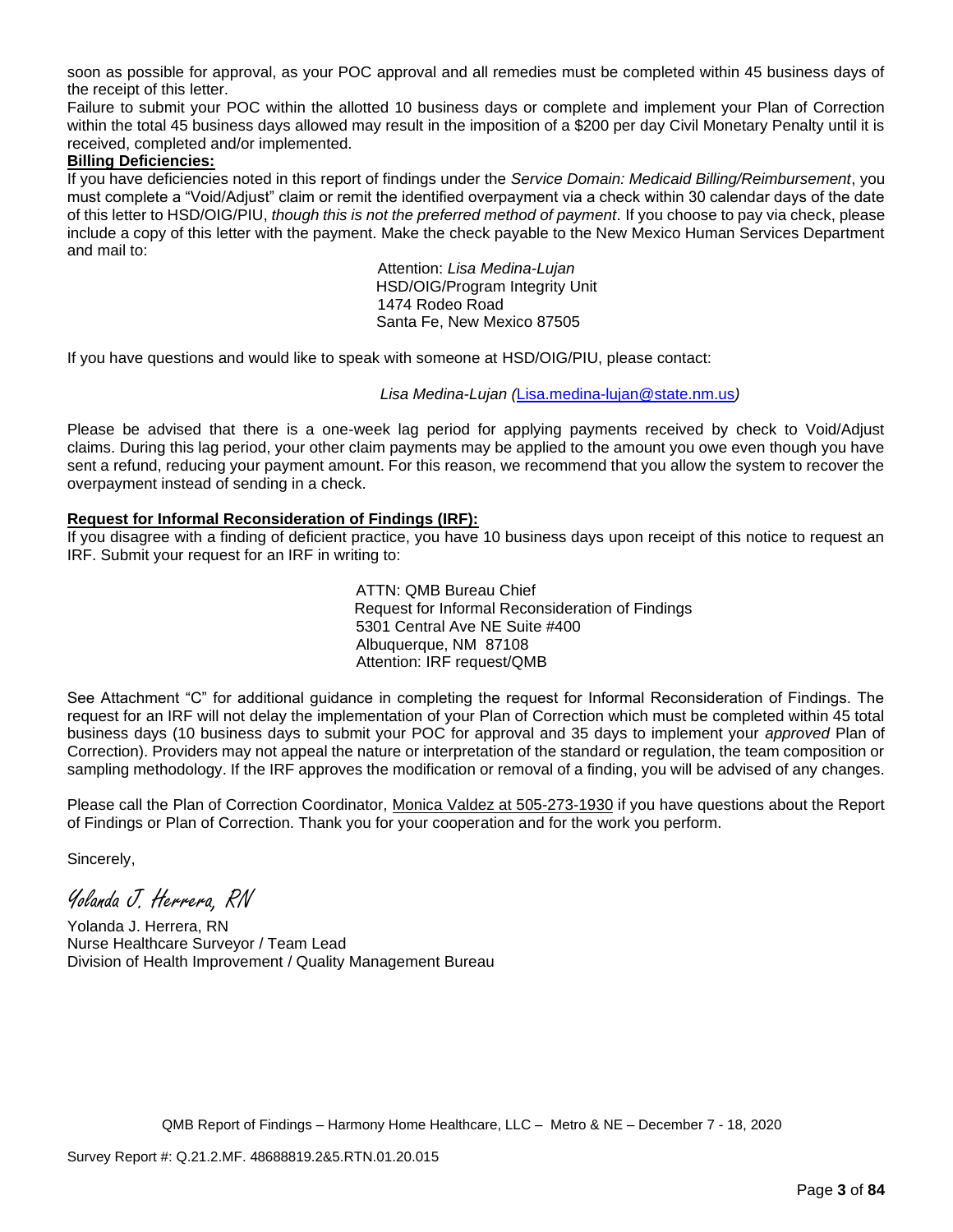| <b>Survey Process Employed:</b>          |                                                                                                                                                                                                                                                                                                                                                                                                                       |
|------------------------------------------|-----------------------------------------------------------------------------------------------------------------------------------------------------------------------------------------------------------------------------------------------------------------------------------------------------------------------------------------------------------------------------------------------------------------------|
| <b>Administrative Review Start Date:</b> | December 7, 2020                                                                                                                                                                                                                                                                                                                                                                                                      |
| Contact:                                 | <b>Harmony Home Health, Limited Liability Company</b><br>Anitha Thomisee, RN Pediatric Case Manager/Supervisor                                                                                                                                                                                                                                                                                                        |
|                                          | <b>DOH/DHI/QMB</b><br>Yolanda J. Herrera, RN, Nurse Healthcare Surveyor / Team Lead                                                                                                                                                                                                                                                                                                                                   |
| <b>Entrance Date:</b>                    | December 7, 2020                                                                                                                                                                                                                                                                                                                                                                                                      |
| Present:                                 | <b>Harmony Home Health, Limited Liability Company</b><br>Anitha Thomisee, RN, Pediatric Case Manager/Supervisor<br>Angela Abeyta, RN, Pediatric Supervision Case Manager/Clinical Nurse<br>Jennie Osness, QA Manager/Incident Management Coordinator<br>Heather Mills, Harmony Home Health Director of Pediatrics                                                                                                     |
|                                          | DOH/DHI/QMB<br>Yolanda J. Herrera, RN, Nurse Healthcare Surveyor / Team Lead<br>Beverly Estrada, ADN, Healthcare Surveyor<br>Lora Norby, Healthcare Surveyor<br>Monica Valdez, BS, Plan of Correction Coordinator, Healthcare Surveyor<br>Advanced                                                                                                                                                                    |
|                                          | <b>DDSD - Clinical Services Bureau</b><br>Iris Clevenger, RN, BSN, MA, CCM, MFW Program Manager                                                                                                                                                                                                                                                                                                                       |
| Exit Date:                               | December 18, 2020                                                                                                                                                                                                                                                                                                                                                                                                     |
| Present:                                 | <b>Harmony Home Health, Limited Liability Company</b><br>Anitha Thomisee, RN, Pediatric Case Manager/Supervisor<br>Angela Abeyta, RN, Pediatric Supervision Case Manager/Clinical Nurse<br>Jennie Osness, QA Manager/Incident Management Coordinator<br>Heather Mills, Harmony Home Health Director of Pediatrics<br>William David Stong, Harmony Home Health - VP of Finance<br>Kari Domm, Harmony Home Health - CEO |
|                                          | <b>DOH/DHI/QMB</b><br>Yolanda J. Herrera, RN, Nurse Healthcare Surveyor / Team Lead<br>Lora Norby, Healthcare Surveyor                                                                                                                                                                                                                                                                                                |
| <b>Administrative Locations Visited</b>  | 0 (Note: No administrative locations visited due to COVID-19 Pandemic<br><b>Public Health Emergency)</b>                                                                                                                                                                                                                                                                                                              |
| <b>Total Sample Size:</b>                | 7<br>1 - Home Health Aide<br>2 - Private Duty Nursing<br>3 - Respite Home Health Aide<br>3 - Respite Private Duty Nursing                                                                                                                                                                                                                                                                                             |
| <b>Total Homes Visited:</b>              | 0 (Note: No home visits conducted due to COVID-19 Pandemic<br><b>Public Health Emergency)</b>                                                                                                                                                                                                                                                                                                                         |
| Persons Served Records Reviewed:         | 7                                                                                                                                                                                                                                                                                                                                                                                                                     |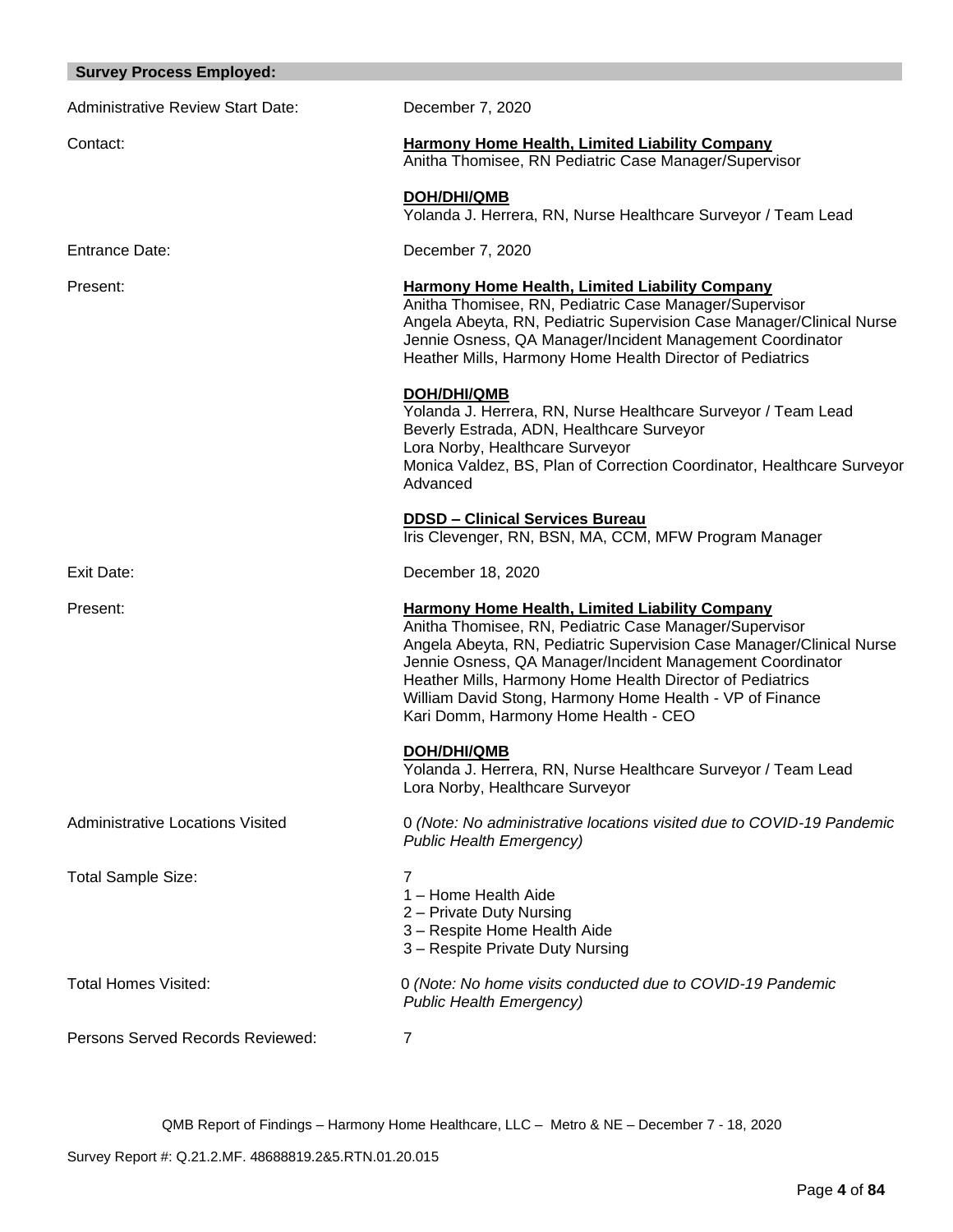| Recipient/Family Members Interviewed:         | 6 (Note: Interviews conducted by video / phone due to COVID-19 Public<br>Health Emergency. One Recipient/Family member was not available<br>during the survey.)                       |
|-----------------------------------------------|---------------------------------------------------------------------------------------------------------------------------------------------------------------------------------------|
| Home Health Aide Records Reviewed:            | 15                                                                                                                                                                                    |
| Home Health Aide Interviewed:                 | 4                                                                                                                                                                                     |
| <b>Private Duty Nursing Records Reviewed:</b> | 13                                                                                                                                                                                    |
| <b>Private Duty Nursing Interviewed:</b>      | 5 (Note: Interviews conducted by video / phone due to COVID-19 Public<br>Health Emergency.)                                                                                           |
| <b>RN Supervisor Record Reviewed:</b>         |                                                                                                                                                                                       |
| Administrative Personnel Interviewed:         | 4 (Note: Interviews conducted by video / phone due to COVID- 19 Public<br>Health Emergency. One Administrative Personnel interviewed also<br>provides services as the RN Supervisor.) |

Administrative Processes and Records Reviewed:

- Medicaid Billing/Reimbursement Records for all Services Provided
- Accreditation Records
- Agency Case Files
- Internal Incident Management System Process and Reports
- Personnel Files including nursing and subcontracted staff
- Staff Training Records, including staff training hours, competency and interviews with staff
- Caregiver Criminal History Screening Records
- Consolidated Online Registry/Employee Abuse Registry
- Cardiopulmonary Resuscitation (CPR) and First Aid for HHAs
- Licensure/Certification for Nursing
- Agency Policies and Procedures Manual
- Quality Assurance / Quality Improvement Plan

CC: Distribution List: DOH - Division of Health Improvement

- DOH Developmental Disabilities Supports Division
- DOH Office of Internal Audit
- HSD Medical Assistance Division

NM Attorney General's Office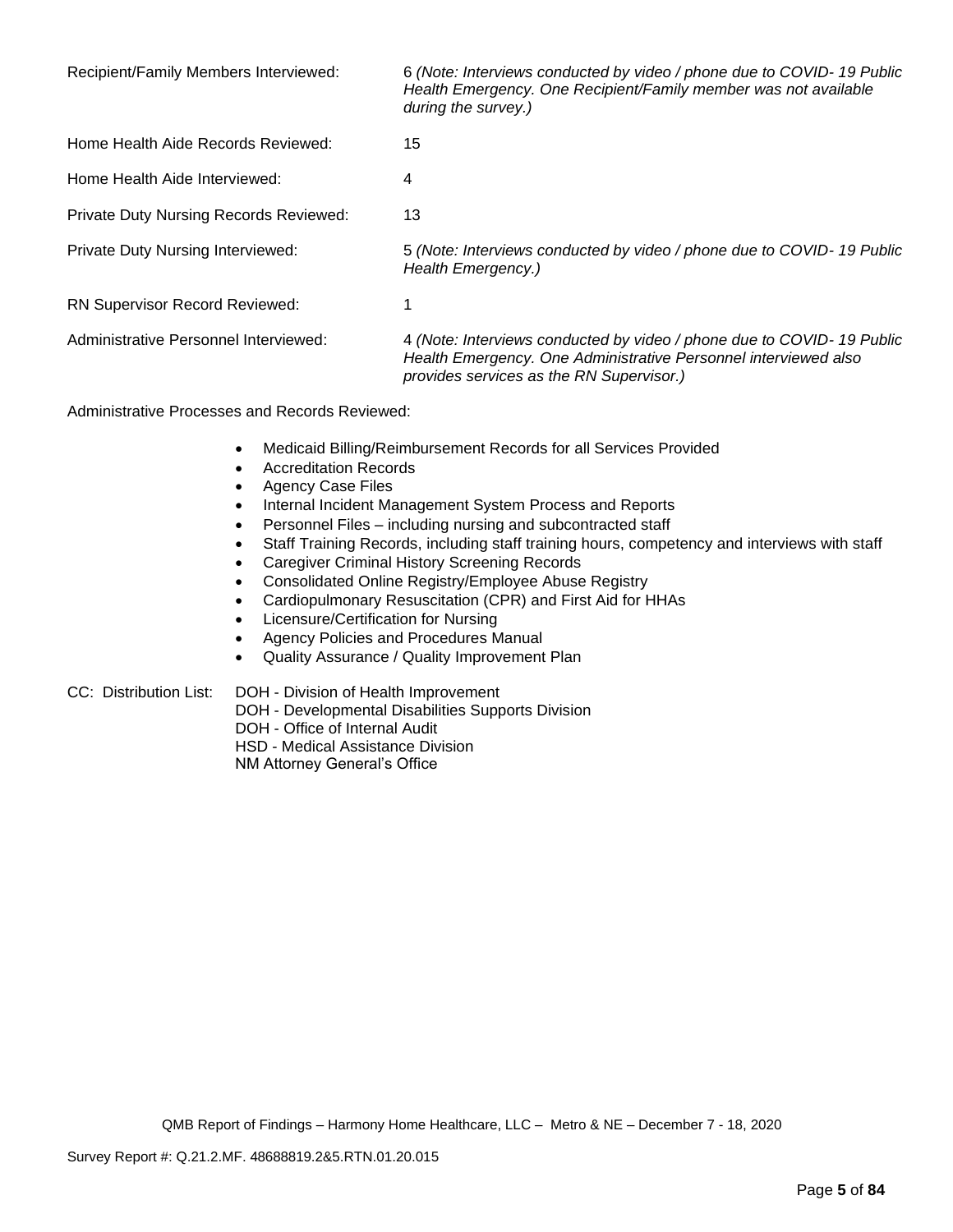## **Attachment A**

# **Provider Instructions for Completing the QMB Plan of Correction (POC) Process**

## *Introduction:*

After a QMB Compliance Survey, your QMB Report of Findings will be sent to you via e-mail.

Each provider must develop and implement a Plan of Correction (POC) that identifies specific quality assurance and quality improvement activities the agency will implement to correct deficiencies and prevent continued deficiencies and non-compliance.

Agencies must submit their Plan of Correction within ten (10) business days from the date you receive the QMB Report of Findings. (Providers who do not submit a POC within 10 business days may be referred to the DDSD Regional Office for purposes of contract management or the Internal Review Committee [IRC] for possible actions or sanctions).

Agencies must fully implement their approved Plan of Correction within 45 business days (10 business days to submit your POC for approval and 35 days to implement your approved Plan of Correction) from the date they receive the QMB Report of Findings. Providers who fail to complete a POC within the 45-business days allowed will be referred to the IRC for possible actions or sanctions.

If you have questions about the Plan of Correction process, call the Plan of Correction Coordinator at 505-273-1930 or email at [MonicaE.Valdez@state.nm.us.](mailto:MonicaE.Valdez@state.nm.us) Requests for technical assistance must be requested through your Regional DDSD Office.

The POC process cannot resolve disputes regarding findings. If you wish to dispute a finding on the official Report of Findings, you must file an Informal Reconsideration of Findings (IRF) request within ten (10) business days of receiving your report. Please note that you must still submit a POC for findings that are in question (see Attachment C).

## *Instructions for Completing Agency POC:*

## *Required Content*

Your Plan of Correction should provide a step-by-step description of the methods to correct each deficient practice cited to prevent recurrence and information that ensures the regulation cited comes into and remains in compliance. The remedies noted in your POC are expected to be added to your Agency's required, annual Quality Assurance (QA) Plan.

If a deficiency has already been corrected since the on-site survey, the plan should state how it was corrected, the completion date (date the correction was accomplished), and how possible recurrence of the deficiency will be prevented.

*The following details should be considered when developing your Plan of Correction:*

#### *The Plan of Correction must address each deficiency cited in the Report of Findings unless otherwise noted with a "No Plan of Correction Required statement." The Plan of Correction must address the five (5) areas listed below:*

- 1. How the specific and realistic corrective action will be accomplished for individuals found to have been affected by the deficient practice.
- 2. How the agency will identify other individuals who have the potential to be affected by the same deficient practice, and how the agency will act to protect those individuals in similar situations.
- 3. What Quality Assurance measures will be put into place and what systemic changes made to ensure the deficient practice will not recur.
- 4. Indicate how the agency plans to monitor its performance to make certain solutions are sustained. The agency must develop a QA plan for ensuring correction is achieved and sustained. This QA plan must be implemented, and the corrective action is evaluated for its effectiveness. The plan of correction is integrated into the agency quality assurance system; and
- 5. Include dates when corrective actions will be completed. The corrective action completion dates must be acceptable to the State.

*The following details should be considered when developing your Plan of Correction:*

QMB Report of Findings – Harmony Home Healthcare, LLC – Metro & NE – December 7 - 18, 2020

Survey Report #: Q.21.2.MF. 48688819.2&5.RTN.01.20.015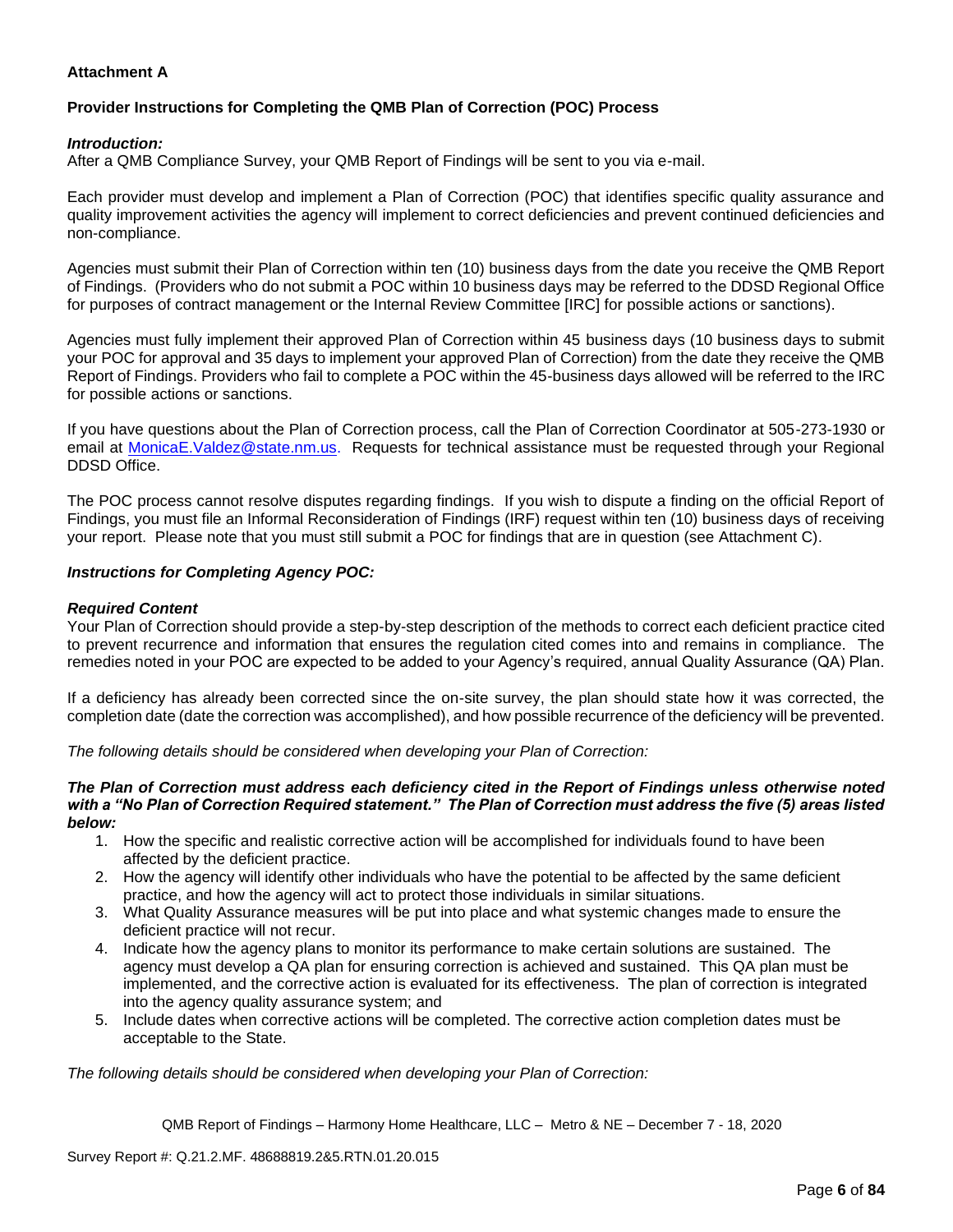- Details about how and when Individual Served, agency personnel and administrative and service delivery site files are audited by agency personnel to ensure they contain required documents;
- Information about how medication administration records are reviewed to verify they contain all required information before they are distributed to service sites, as they are being used, and after they are completed;
- Your processes for ensuring that all required agency personnel are trained on required DDSD required trainings;
- How accuracy in billing/reimbursement documentation is assured;
- How health, safety is assured;
- For Case Management providers, how Individual Service Plans are reviewed to verify they meet requirements, how the timeliness of level of care (LOC) packet submissions and consumer visits are tracked;
- Your process for gathering, analyzing and responding to quality data indicators; and,
- Details about Quality Targets in various areas, current status, analyses about why targets were not met, and remedies implemented.

*Note:* **Instruction or in-service of staff alone may not be a sufficient plan of correction.** This is a good first step toward correction, but additional steps must be taken to ensure the deficiency is corrected and will not recur.

## *Completion Dates*

- The plan of correction must include a **completion date** (entered in the far right-hand column) for each finding. Be sure the date is **realistic** in the amount of time your Agency will need to correct the deficiency; not to exceed 45 total business days.
- Direct care issues should be corrected immediately and monitored appropriately.
- Some deficiencies may require a staged plan to accomplish total correction.
- Deficiencies requiring replacement of equipment, etc., may require more time to accomplish correction but should show reasonable time frames.

## *Initial Submission of the Plan of Correction Requirements*

- 1. The Plan of Correction must be completed on the official QMB Survey Report of Findings/Plan of Correction Form and received by QMB within ten (10) business days from the date you received the report of findings.
- 2. For questions about the POC process, call the POC Coordinator, Monica Valdez at 505-273-1930 or email at [MonicaE.Valdez@state.nm.us](mailto:MonicaE.Valdez@state.nm.us) for assistance.
- 3. For Technical Assistance (TA) in developing or implementing your POC, contact your Regional DDSD Office.
- 4. Submit your POC to Monica Valdez, POC Coordinator in any of the following ways:
	- a. Electronically at [MonicaE.Valdez@state.nm.us](mailto:MonicaE.Valdez@state.nm.us) *(preferred method)*
	- b. Fax to 505-222-8661, or
	- c. Mail to POC Coordinator, 5301 Central Ave NE Suite 400, Albuquerque, New Mexico 87108
- 5. *Do not submit supporting documentation* (evidence of compliance) to QMB *until after* your POC has been approved by the QMB.
- 6. QMB will notify you when your POC has been "approved" or "denied."
	- a. During this time, whether your POC is "approved," or "denied," you will have a maximum of 45-business days from the date of receipt of your Report of Findings to correct all survey deficiencies.
	- b. If your POC is denied, it must be revised and resubmitted as soon as possible, as the 45-business day limit is in effect.
	- c. If your POC is denied a second time your agency may be referred to the Internal Review Committee.
	- d. You will receive written confirmation when your POC has been approved by QMB and a final deadline for completion of your POC.
	- e. Please note that all POC correspondence will be sent electronically unless otherwise requested.
- 7. Failure to submit your POC within 10 business days without prior approval of an extension by QMB will result in a referral to the Internal Review Committee and the possible implementation of monetary penalties and/or sanctions.

## *POC Document Submission Requirements*

Once your POC has been approved by the QMB Plan of Correction Coordinator you must submit copies of documents as evidence that all deficiencies have been corrected, as follows.

- 1. Your internal documents are due within a *maximum* of 45-business days of receipt of your Report of Findings.
- 2. It is preferred that you submit your documents via USPS or other carrier (scanned and saved to CD/DVD disc, flash drive, etc.). If documents containing HIPAA Protected Health Information (PHI) documents must be submitted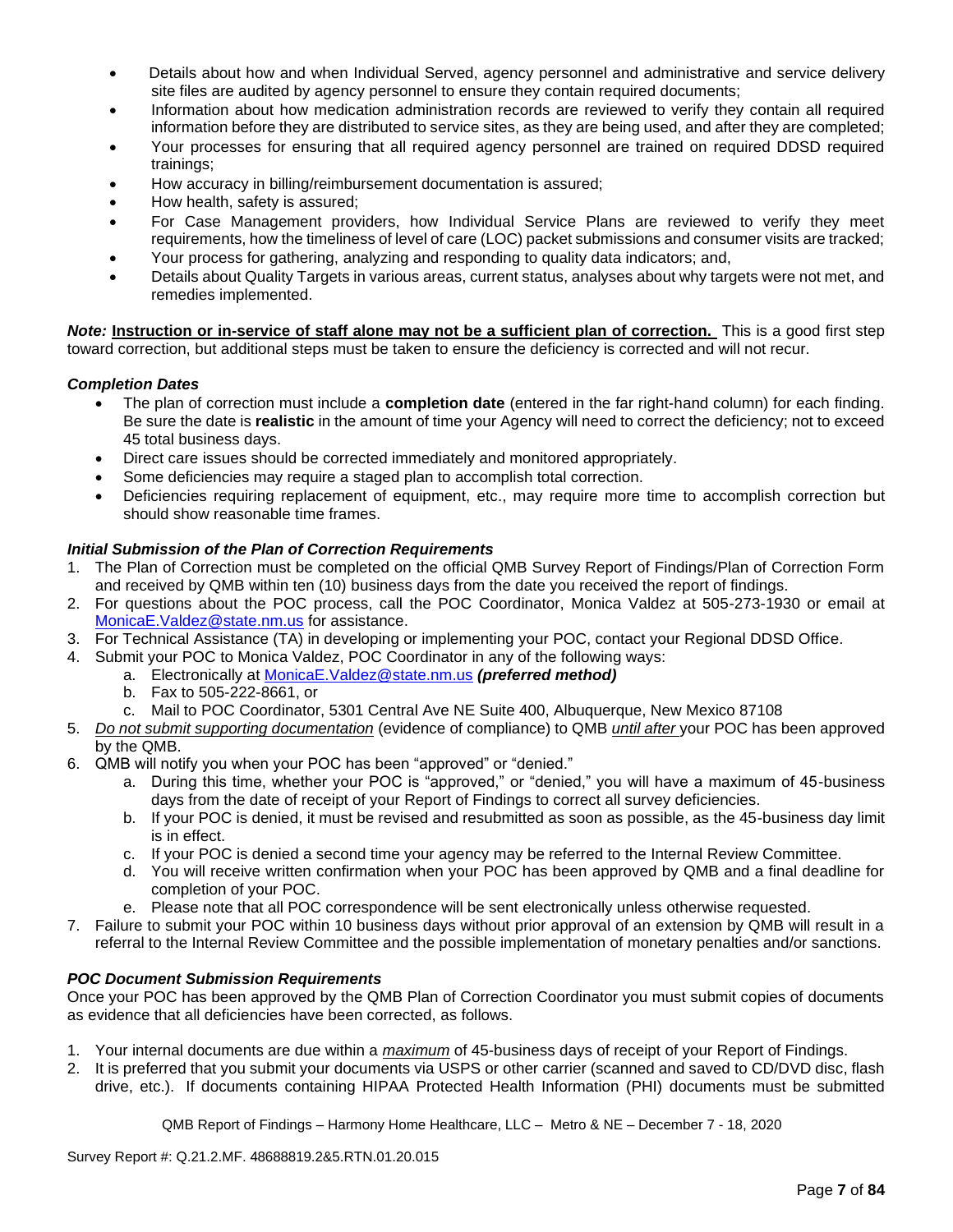through S-Comm (Therap), Fax or Postal System, do not send PHI directly to NMDOH email accounts. If the documents do not contain protected Health information (PHI) then you may submit your documents electronically scanned and attached to e-mails.

- 3. All submitted documents *must be annotated*; please be sure the tag numbers and Identification numbers are indicated on each document submitted. Documents which are not annotated with the Tag number and Identification number may not be accepted.
- 4. Do not submit original documents; Please provide copies or scanned electronic files for evidence. Originals must be maintained in the agency file(s) per DDSD Standards.
- 5. In lieu of some documents, you may submit copies of file or home audit forms that clearly indicate cited deficiencies have been corrected, other attestations of correction must be approved by the Plan of Correction Coordinator prior to their submission.
- 6. When billing deficiencies are cited, you must provide documentation to justify billing and/or void and adjust forms submitted to Xerox State Healthcare, LLC for the deficiencies cited in the Report of Findings.

**Revisions, Modifications or Extensions to your Plan of Correction (post QMB approval) must be made in writing and submitted to the Plan of Correction Coordinator, prior to the completion date and are approved on a case-by-case basis. No changes may be made to your POC or the timeframes for implementation without written approval of the POC Coordinator.**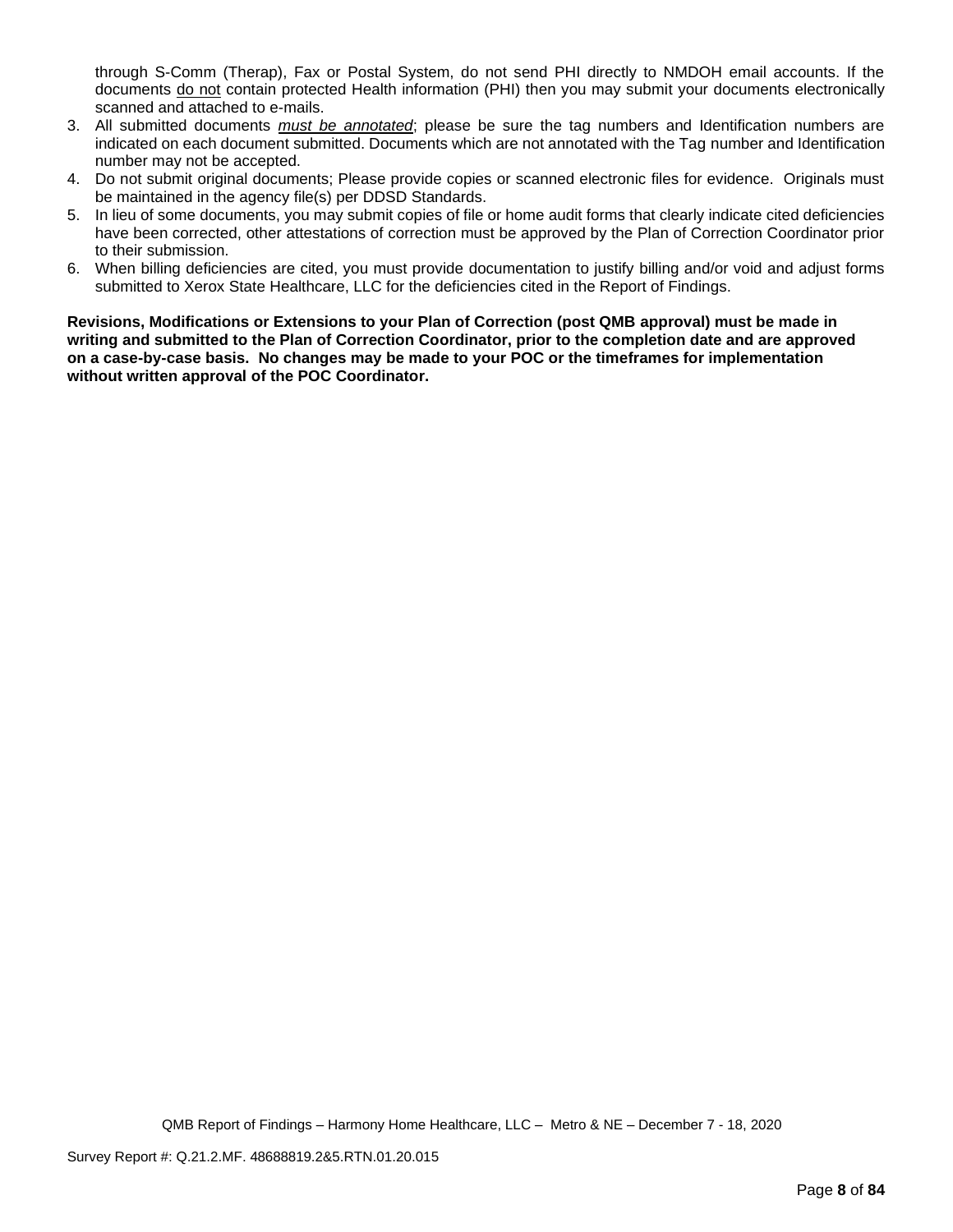## **Attachment C**

## **Guidelines for the Provider Informal Reconsideration of Finding (IRF) Process**

# **Introduction:**

Throughout the QMB Survey process, surveyors are openly communicating with providers. Open communication means surveyors have clarified issues and/or requested missing information before completing the review through the use of the signed/dated "Document Request," or "Administrative Needs," etc. forms. Regardless, there may still be instances where the provider disagrees with a specific finding. Providers may use the following process to informally dispute a finding.

## **Instructions:**

- 1. The Informal Reconsideration of the Finding (IRF) request must be received in writing to the QMB Bureau Chief **within 10 business days** of receipt of the final Report of Findings **(***Note: No extensions are granted for the IRF)***.**
- 2. The written request for an IRF *must* be completed on the QMB Request for Informal Reconsideration of Finding form available on the QMB website: <https://nmhealth.org/about/dhi/cbp/irf/>
- 3. The written request for an IRF must specify in detail the request for reconsideration and why the finding is inaccurate.
- 4. The IRF request must include all supporting documentation or evidence.
- 5. If you have questions about the IRF process, email the IRF Chairperson, Valerie V. Valdez at [valerie.valdez@state.nm.us](mailto:valerie.valdez@state.nm.us) for assistance.

## **The following limitations apply to the IRF process:**

- The written request for an IRF and all supporting evidence must be received within 10 business days.
- Findings based on evidence requested during the survey and not provided may not be subject to reconsideration.
- The supporting documentation must be new evidence not previously reviewed or requested by the survey team.
- Providers must continue to complete their Plan of Correction during the IRF process
- Providers may not request an IRF to challenge the sampling methodology.
- Providers may not request an IRF based on disagreement with the nature of the standard or regulation.
- Providers may not request an IRF to challenge the team composition.
- Providers may not request an IRF to challenge the DHI/QMB determination of compliance or the length of their DDSD provider contract.

A Provider forfeits the right to an IRF if the request is not received within 10 business days of receiving the report and/or does not include all supporting documentation or evidence to show compliance with the standards and regulations.

The IRF Committee will review the request; the Provider will be notified in writing of the ruling; no face-to-face meeting will be conducted.

When a Provider requests that a finding be reconsidered, it does not stop or delay the Plan of Correction process. **Providers must continue to complete the Plan of Correction, including the finding in dispute regardless of the IRF status.** If a finding is removed or modified, it will be noted and removed or modified from the Report of Findings. It should be noted that in some cases a Plan of Correction may be completed prior to the IRF process being completed. The provider will be notified in writing on the decisions of the IRF committee.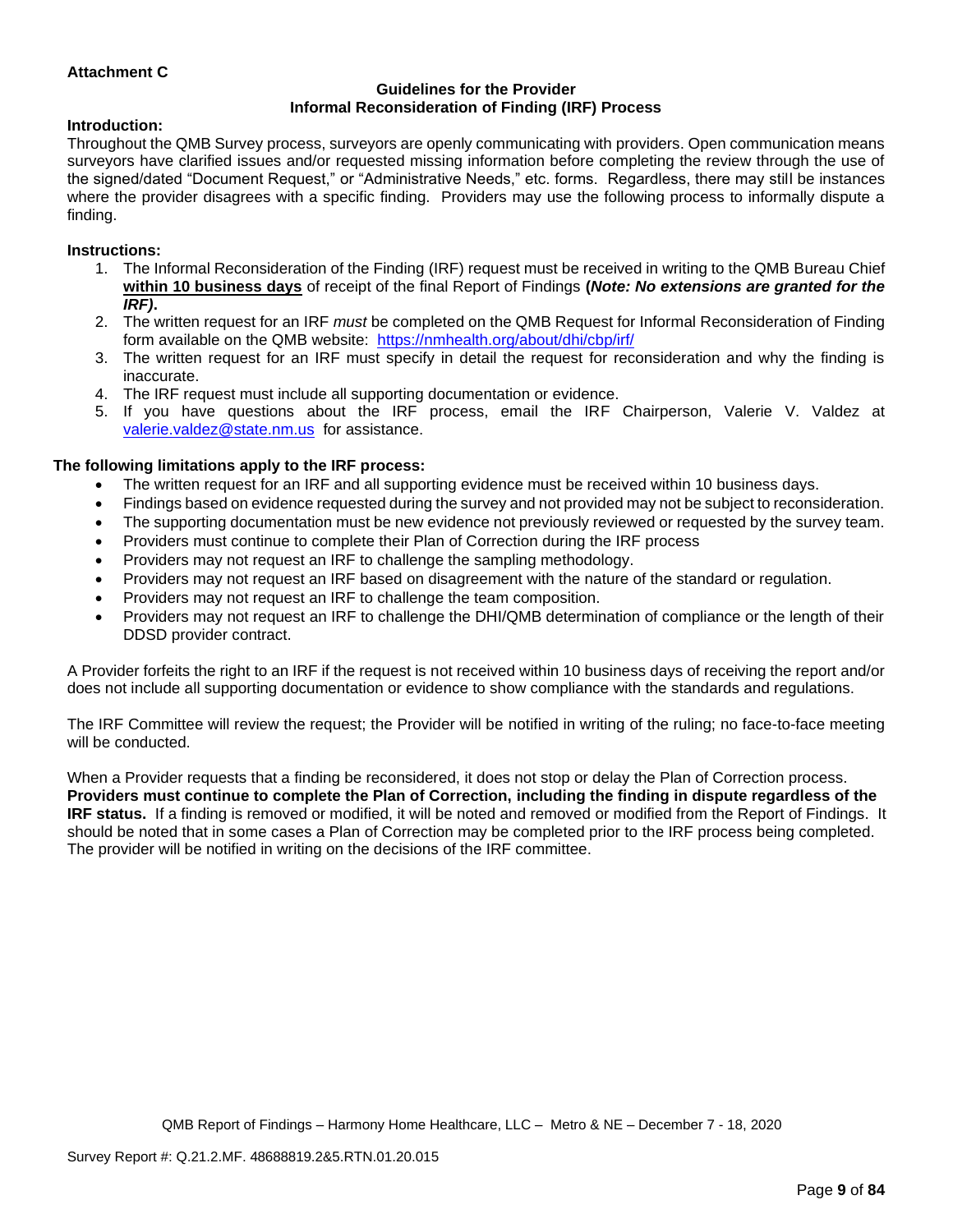# **Agency/Region(s): Harmony Home Health, Limited Liability Company - Metro and Northeast**

Program: Medically Fragile Waiver<br>Service(s): Home Health Aide (HHA) Home Health Aide (HHA), Private Duty Nursing (PDN), Respite HHA, Respite PDN Survey Type: Routine<br> **Survey Dates:** Decemb **Survey Dates: December 7 - 18, 2020**

| <b>Standard of Care</b>                                                                                                                                                                       | <b>Deficiencies</b>                                                                                                                                  | Agency Plan of Correction, On-going QA/QI<br>and Responsible Party                                                                                                                                                   | <b>Completion</b><br><b>Date</b> |  |
|-----------------------------------------------------------------------------------------------------------------------------------------------------------------------------------------------|------------------------------------------------------------------------------------------------------------------------------------------------------|----------------------------------------------------------------------------------------------------------------------------------------------------------------------------------------------------------------------|----------------------------------|--|
| <b>Agency Record Requirements:</b>                                                                                                                                                            |                                                                                                                                                      |                                                                                                                                                                                                                      |                                  |  |
| <b>TAG # MF05 General Provider</b><br><b>Requirements: Agency Case Files</b>                                                                                                                  |                                                                                                                                                      |                                                                                                                                                                                                                      |                                  |  |
| <b>New Mexico Department of Health</b><br><b>Developmental Disabilities Supports</b><br><b>Division Medically Fragile Wavier (MFW)</b><br>Effective July 1, 2019                              | Based on record review, the Agency did not<br>maintain a complete and confidential case file<br>at the administrative office for 7 of 7 Individuals. | Provider:<br><b>State your Plan of Correction for the</b><br>deficiencies cited in this tag here (How is the<br>deficiency going to be corrected? This can be<br>specific to each deficiency cited or if possible an |                                  |  |
| <b>GENERAL PROVIDER REQUIREMENTS</b><br>V. PROVIDER AGENCY CASE FILE FOR THE<br><b>WAIVER PARTICIPANT</b>                                                                                     | Review of the Agency's Individual case files<br>revealed the following items were not found,<br>incomplete, and/or not current:                      | overall correction?): $\rightarrow$                                                                                                                                                                                  |                                  |  |
| All provider agencies are required to maintain<br>at the administrative office a confidential case<br>file for each person that includes all the<br>following elements:                       | <b>Emergency Contact Information:</b><br>Did not contain complete Family/relatives,<br>$\bullet$<br>guardians or conservators' information (#5)      |                                                                                                                                                                                                                      |                                  |  |
| a. Emergency contact information for the<br>following individuals/entities that includes<br>addresses and telephone numbers for each:<br>i. Consumer                                          | Did not contain complete Significant Friends<br>Information $(#1, 2, 3, 5, 7)$                                                                       | <b>Provider:</b><br><b>Enter your ongoing Quality</b><br><b>Assurance/Quality Improvement processes</b>                                                                                                              |                                  |  |
| ii. Primary caregiver<br>iii. Family/relatives, guardians or conservators                                                                                                                     | Did not contain complete Case Manager<br>$\bullet$<br>Information (#1, 2, 3, 4, 5, 6, 7)                                                             | as it related to this tag number here (What is<br>going to be done? How many individuals is this<br>going to affect? How often will this be completed?                                                               |                                  |  |
| iv. Significant friends<br>v. Physician<br>vi. Case manager                                                                                                                                   | Did not contain complete Provider Agencies<br>$\bullet$<br>information (#1, 2, 3, 4, 5, 7)                                                           | Who is responsible? What steps will be taken if<br>issues are found?): $\rightarrow$                                                                                                                                 |                                  |  |
| vii. Provider agencies<br>viii. Pharmacy;<br>b. Individual's health plan, if appropriate;                                                                                                     | Did not contain complete Pharmacy<br>Information (#7)                                                                                                |                                                                                                                                                                                                                      |                                  |  |
| c. Individual's current ISP;<br>d. Progress notes and other service delivery<br>documentation;<br>e. A medical history which includes at least:<br>demographic data; current and past medical | <b>Medical History Information:</b><br>• Did not contain Psychiatric Diagnoses (#2, 3,<br>4, 5, 6, 7                                                 |                                                                                                                                                                                                                      |                                  |  |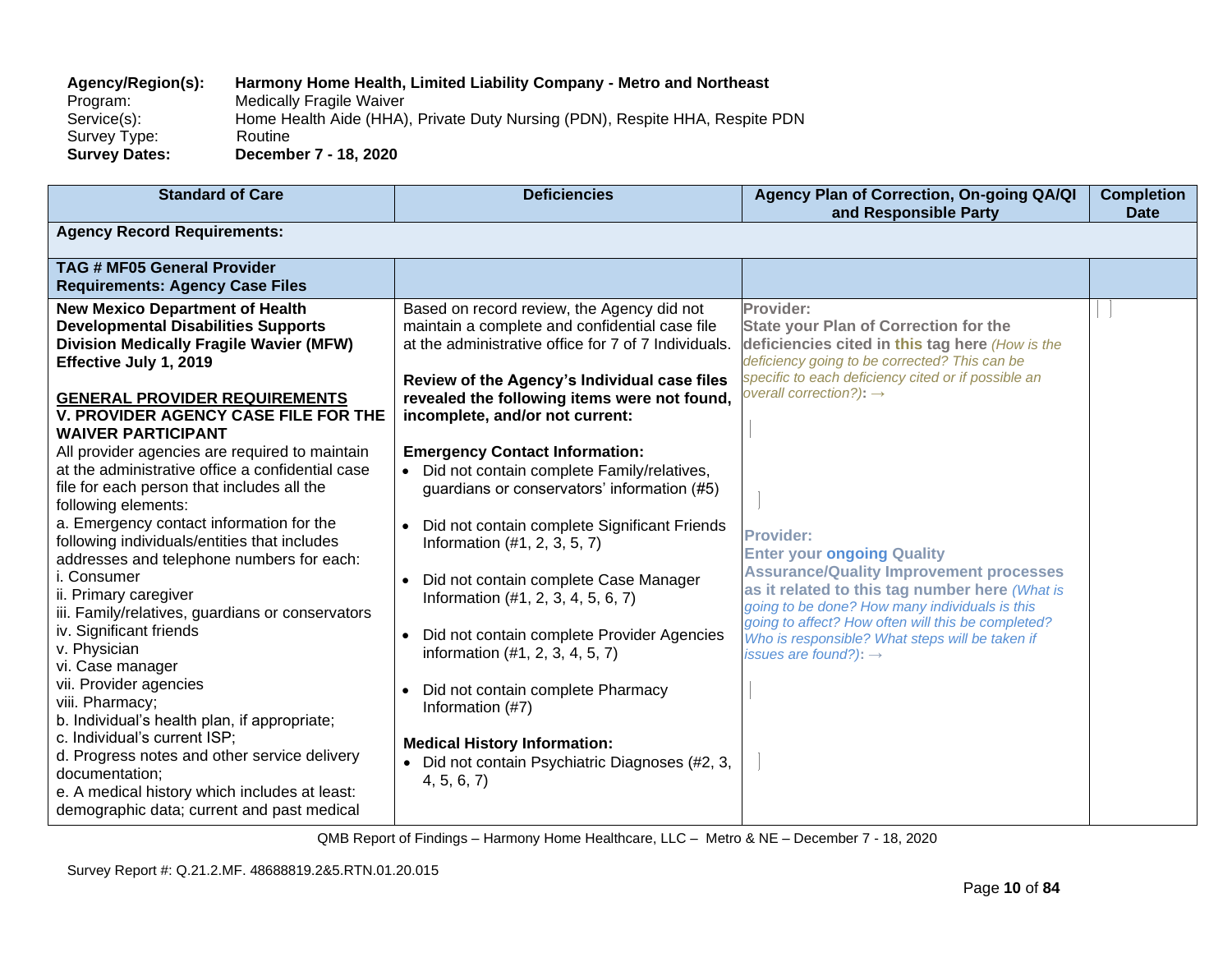| diagnoses including the cause of the medically<br>fragile conditions and developmental disability;<br>medical and psychiatric diagnoses; allergies<br>(food, environmental, medications);<br>immunizations; and most recent physical exam.<br>The record must also be made available for<br>review when requested by DOH, HSD or<br>federal government representatives for<br>oversight purposes. |  |  |
|---------------------------------------------------------------------------------------------------------------------------------------------------------------------------------------------------------------------------------------------------------------------------------------------------------------------------------------------------------------------------------------------------|--|--|
| <b>VI. DOCUMENTATION</b>                                                                                                                                                                                                                                                                                                                                                                          |  |  |
|                                                                                                                                                                                                                                                                                                                                                                                                   |  |  |
| A. Provider agencies must maintain all records                                                                                                                                                                                                                                                                                                                                                    |  |  |
| necessary to fully disclose the service, quality,<br>quantity, and clinical necessity furnished to                                                                                                                                                                                                                                                                                                |  |  |
| individuals who are currently receiving services.                                                                                                                                                                                                                                                                                                                                                 |  |  |
| The provider agency records must be                                                                                                                                                                                                                                                                                                                                                               |  |  |
| sufficiently detailed to substantiate the date,                                                                                                                                                                                                                                                                                                                                                   |  |  |
| time, individual name, servicing provider                                                                                                                                                                                                                                                                                                                                                         |  |  |
| agency, level of services, and length of service                                                                                                                                                                                                                                                                                                                                                  |  |  |
| billed.                                                                                                                                                                                                                                                                                                                                                                                           |  |  |
| B. The documentation of the billable time spent                                                                                                                                                                                                                                                                                                                                                   |  |  |
| with an individual are kept in the written or                                                                                                                                                                                                                                                                                                                                                     |  |  |
| electronic record that is prepared prior to a                                                                                                                                                                                                                                                                                                                                                     |  |  |
| request for reimbursement from the HSD. The                                                                                                                                                                                                                                                                                                                                                       |  |  |
| record must contain at least the following                                                                                                                                                                                                                                                                                                                                                        |  |  |
| information: a. date and start and end time of                                                                                                                                                                                                                                                                                                                                                    |  |  |
| each service encounter or other billable service                                                                                                                                                                                                                                                                                                                                                  |  |  |
| interval;                                                                                                                                                                                                                                                                                                                                                                                         |  |  |
| b. description of what occurred during the                                                                                                                                                                                                                                                                                                                                                        |  |  |
| encounter or service interval; and                                                                                                                                                                                                                                                                                                                                                                |  |  |
| c. signature and title of staff providing the                                                                                                                                                                                                                                                                                                                                                     |  |  |
| service verifying that the service and time are                                                                                                                                                                                                                                                                                                                                                   |  |  |
| correct.                                                                                                                                                                                                                                                                                                                                                                                          |  |  |
| C. All records pertaining to services provided to<br>an individual must be maintained for at least six                                                                                                                                                                                                                                                                                            |  |  |
| (6) years from the date of creation.                                                                                                                                                                                                                                                                                                                                                              |  |  |
| D. Verified electronic signatures may be used.                                                                                                                                                                                                                                                                                                                                                    |  |  |
| An electronic signature must be HIPAA                                                                                                                                                                                                                                                                                                                                                             |  |  |
| compliant, which means the attribute affixed to                                                                                                                                                                                                                                                                                                                                                   |  |  |
| an electronic document must bind to a                                                                                                                                                                                                                                                                                                                                                             |  |  |
| particular party. An electronic signature secures                                                                                                                                                                                                                                                                                                                                                 |  |  |
|                                                                                                                                                                                                                                                                                                                                                                                                   |  |  |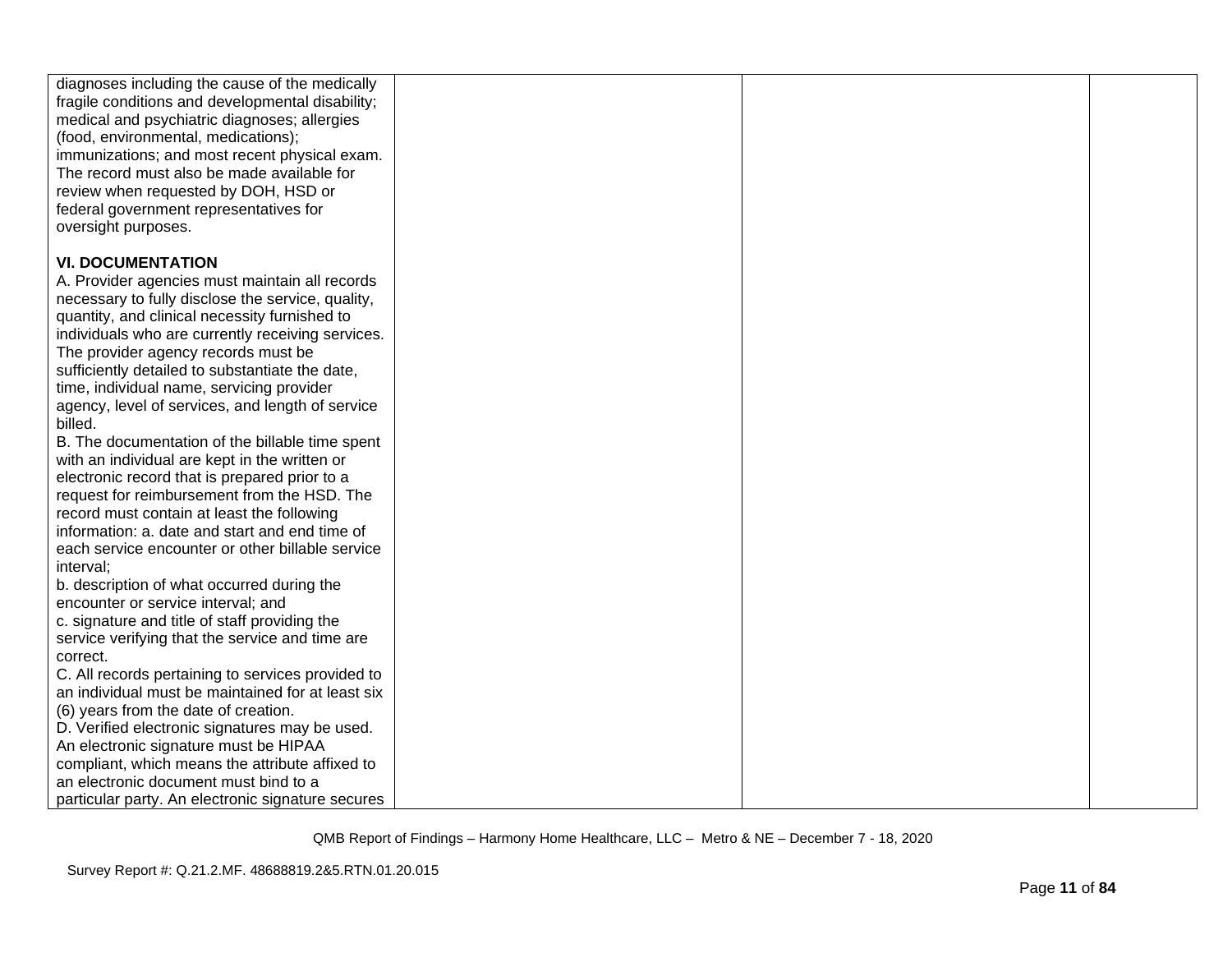| the user authentication, proof of claimed<br>identity, at the time the signature is generated.<br>It also creates the logical manifestation of<br>signature, including the possibility for multiple<br>parties to sign a document and have the order<br>of application recognized and proven. In<br>addition, it supplies additional information such<br>as time stamp and signature purpose specific to<br>that user and ensures the integrity of the signed<br>document to enable transportability of data,<br>independent verifiability and continuity of<br>signature capability. If an entity uses electronic<br>signatures, the signature method must assure<br>that the signature is attributable to a specific<br>person and binding of the signature with each<br>particular document. |  |  |
|-------------------------------------------------------------------------------------------------------------------------------------------------------------------------------------------------------------------------------------------------------------------------------------------------------------------------------------------------------------------------------------------------------------------------------------------------------------------------------------------------------------------------------------------------------------------------------------------------------------------------------------------------------------------------------------------------------------------------------------------------------------------------------------------------|--|--|
|                                                                                                                                                                                                                                                                                                                                                                                                                                                                                                                                                                                                                                                                                                                                                                                                 |  |  |
| NMAC 7.28.2.34 PATIENT/CLIENT<br><b>RECORDS:</b> Each agency licensed pursuant to<br>these regulations must maintain the original<br>record for each patient/client receiving services.<br>Patient/client records shall be made available<br>for review upon request of the licensing<br>authority. Every record must be accurate,<br>legible, promptly completed and consistently<br>organized. A patient/client record must meet<br>the following criteria:<br>A. Content of patient/client record:<br>(1) Medically directed patient/client record<br>must include:<br>(a) past and current medical findings in<br>accordance with accepted professional<br>standard;<br>(b) plan of care;                                                                                                   |  |  |
| (c) identifying information;                                                                                                                                                                                                                                                                                                                                                                                                                                                                                                                                                                                                                                                                                                                                                                    |  |  |
| (d) name of physician;                                                                                                                                                                                                                                                                                                                                                                                                                                                                                                                                                                                                                                                                                                                                                                          |  |  |
| (e) medications, diet, treatment/services, and                                                                                                                                                                                                                                                                                                                                                                                                                                                                                                                                                                                                                                                                                                                                                  |  |  |
| activity orders;                                                                                                                                                                                                                                                                                                                                                                                                                                                                                                                                                                                                                                                                                                                                                                                |  |  |
|                                                                                                                                                                                                                                                                                                                                                                                                                                                                                                                                                                                                                                                                                                                                                                                                 |  |  |
| (f) signed and dated notes on the day service(s)<br>provided;                                                                                                                                                                                                                                                                                                                                                                                                                                                                                                                                                                                                                                                                                                                                   |  |  |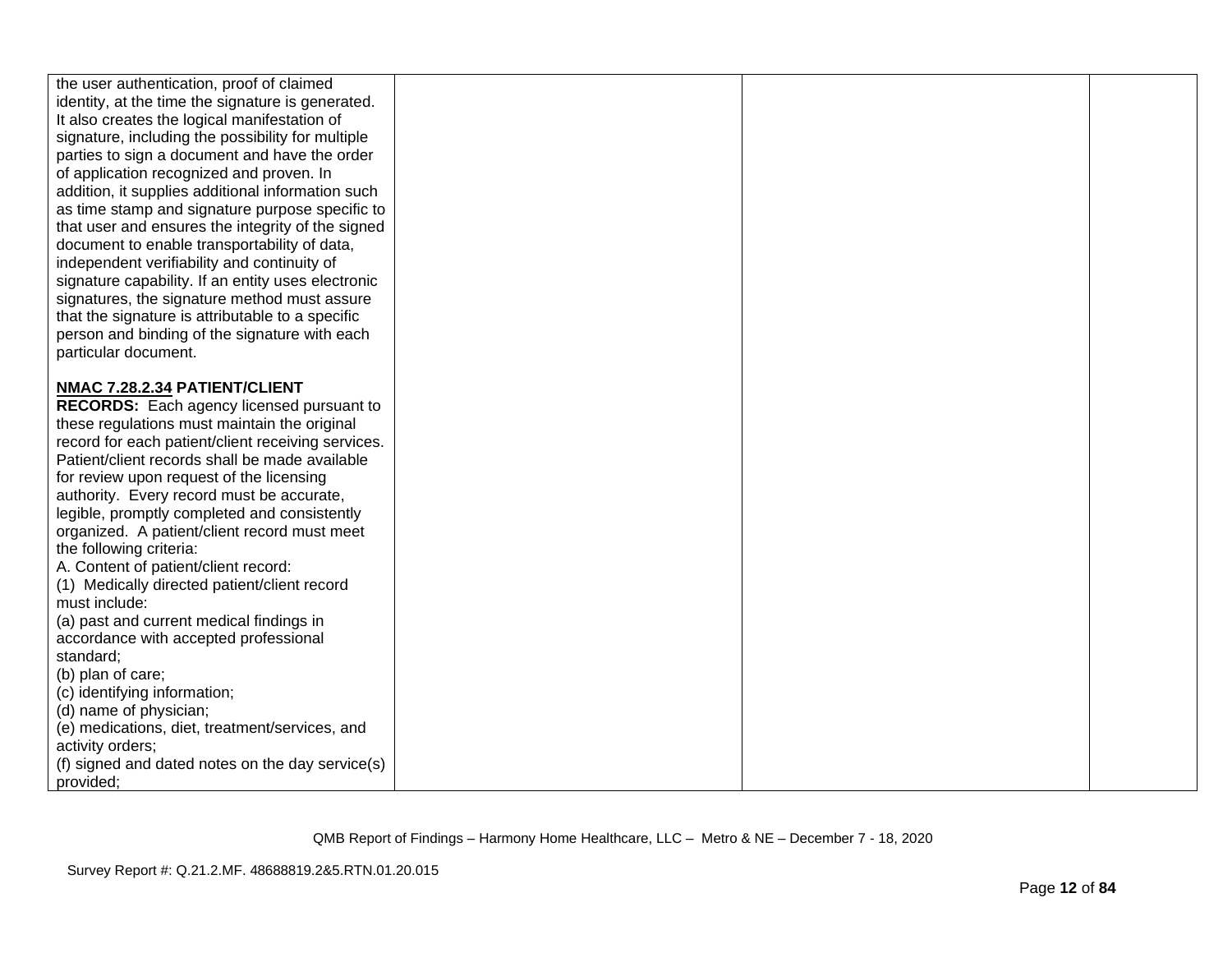| (g) copies of summary reports sent to the                                  |  |  |
|----------------------------------------------------------------------------|--|--|
| physician;                                                                 |  |  |
| (h) evidence of patient/client being informed of                           |  |  |
| rights;                                                                    |  |  |
| (i) evidence of coordination of care provided by                           |  |  |
| all personnel providing patient/client services;                           |  |  |
| (j) discharge summary.                                                     |  |  |
| (2) Non-medically directed patient/client records                          |  |  |
| must include:                                                              |  |  |
| (a) plan of care;                                                          |  |  |
| (b) identifying information;                                               |  |  |
| (c) signed and dated notes on the day                                      |  |  |
| service(s) provided;                                                       |  |  |
|                                                                            |  |  |
| (d) evidence of patient/client being informed of<br>rights;                |  |  |
| (e) evidence of coordination of care of all                                |  |  |
|                                                                            |  |  |
| personnel providing patient/client services;<br>(f) evidence of discharge. |  |  |
|                                                                            |  |  |
|                                                                            |  |  |
|                                                                            |  |  |
|                                                                            |  |  |
|                                                                            |  |  |
|                                                                            |  |  |
|                                                                            |  |  |
|                                                                            |  |  |
|                                                                            |  |  |
|                                                                            |  |  |
|                                                                            |  |  |
|                                                                            |  |  |
|                                                                            |  |  |
|                                                                            |  |  |
|                                                                            |  |  |
|                                                                            |  |  |
|                                                                            |  |  |
|                                                                            |  |  |
|                                                                            |  |  |
|                                                                            |  |  |
|                                                                            |  |  |
|                                                                            |  |  |
|                                                                            |  |  |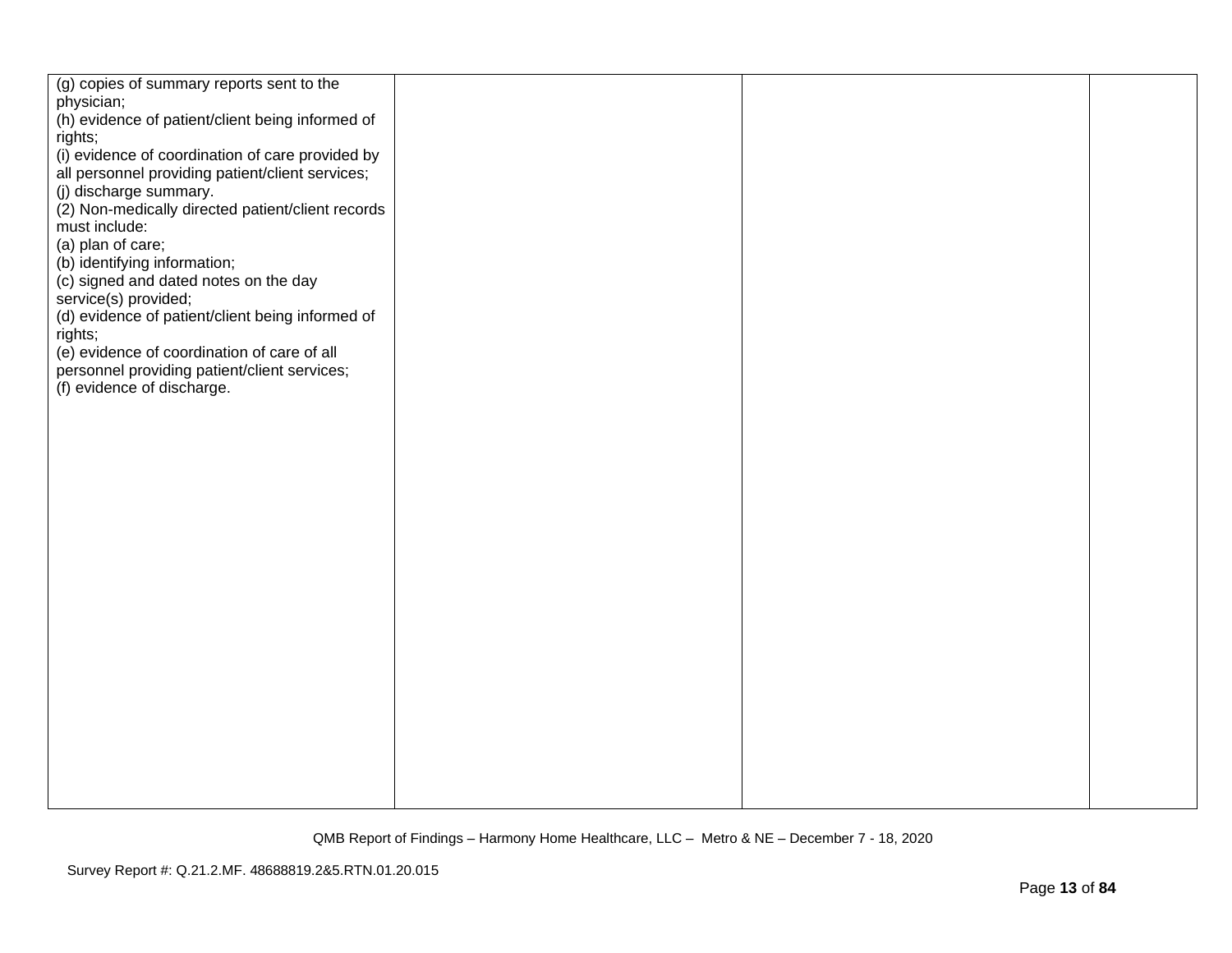| TAG # MF05.1 General Provider                    |                                                                 |                                                                                                  |  |
|--------------------------------------------------|-----------------------------------------------------------------|--------------------------------------------------------------------------------------------------|--|
| Requirements: Agency Case Files -                |                                                                 |                                                                                                  |  |
| <b>Documentation</b>                             |                                                                 |                                                                                                  |  |
| <b>New Mexico Department of Health</b>           | Based on record review, the Agency did not                      | Provider:                                                                                        |  |
| <b>Developmental Disabilities Supports</b>       | maintain the complete required documentation                    | <b>State your Plan of Correction for the</b>                                                     |  |
| <b>Division Medically Fragile Wavier (MFW)</b>   | necessary to fully disclose the service, quality,               | deficiencies cited in this tag here (How is the                                                  |  |
| Effective July 1, 2019                           | quantity, and clinical necessity furnished to                   | deficiency going to be corrected? This can be                                                    |  |
|                                                  | Individuals who are currently receiving services                | specific to each deficiency cited or if possible an                                              |  |
| <b>GENERAL PROVIDER REQUIREMENTS</b>             | in the Agency's Case File for 4 of 7 Individuals.               | overall correction?): $\rightarrow$                                                              |  |
| V. PROVIDER AGENCY CASE FILE FOR THE             |                                                                 |                                                                                                  |  |
| <b>WAIVER PARTICIPANT</b>                        | Review of the Agency's Individual case files                    |                                                                                                  |  |
| All provider agencies are required to maintain   | revealed the following items were not found                     |                                                                                                  |  |
| at the administrative office a confidential case | incomplete and/or not current:                                  |                                                                                                  |  |
| file for each person that includes all the       |                                                                 |                                                                                                  |  |
| following elements:                              | <b>Home Health Aide Progress Notes:</b>                         |                                                                                                  |  |
| a. Emergency contact information for the         | <b>Individual #2</b> – Lacking description of what<br>$\bullet$ |                                                                                                  |  |
| following individuals/entities that includes     | occurred during each encounter or service                       | <b>Provider:</b>                                                                                 |  |
| addresses and telephone numbers for each:        | interval for September and October 2020.                        | <b>Enter your ongoing Quality</b>                                                                |  |
| i. Consumer                                      | The Agency's form used for HHA Progress                         | <b>Assurance/Quality Improvement processes</b>                                                   |  |
| ii. Primary caregiver                            | Notes used an electronic form to select                         | as it related to this tag number here (What is<br>going to be done? How many individuals is this |  |
| iii. Family/relatives, guardians or conservators | either Done or Pt. Refused for Personal                         | going to affect? How often will this be completed?                                               |  |
| iv. Significant friends                          | Cares, Elimination, Housekeeping, Activity,                     | Who is responsible? What steps will be taken if                                                  |  |
| v. Physician                                     | Meals, and Miscellaneous. (Note: Per MFW                        | issues are found?): $\rightarrow$                                                                |  |
| vi. Case manager                                 | standards / regulations, the record must                        |                                                                                                  |  |
| vii. Provider agencies                           | contain a description of what occurred during                   |                                                                                                  |  |
| viii. Pharmacy;                                  | the encounter or service interval.)                             |                                                                                                  |  |
| b. Individual's health plan, if appropriate;     |                                                                 |                                                                                                  |  |
| c. Individual's current ISP;                     | <b>Respite Home Health Aide Progress Notes:</b>                 |                                                                                                  |  |
| d. Progress notes and other service delivery     | • Individual #3 - Lacking description of what                   |                                                                                                  |  |
| documentation;                                   | occurred during each encounter or service                       |                                                                                                  |  |
| e. A medical history which includes at least:    | interval for September and October 2020.                        |                                                                                                  |  |
| demographic data; current and past medical       | The Agency's form used for Respite HHA                          |                                                                                                  |  |
| diagnoses including the cause of the medically   | Progress Notes used an electronic form to                       |                                                                                                  |  |
| fragile conditions and developmental disability; | select either Done or Pt. Refused for                           |                                                                                                  |  |
| medical and psychiatric diagnoses; allergies     | Personal Cares, Elimination, Housekeeping,                      |                                                                                                  |  |
| (food, environmental, medications);              | Activity, Meals, and Miscellaneous. (Note:                      |                                                                                                  |  |
| immunizations; and most recent physical exam.    | Per MFW standards / regulations, the record                     |                                                                                                  |  |
| The record must also be made available for       | must contain a description of what occurred                     |                                                                                                  |  |
| review when requested by DOH, HSD or             | during the encounter or service interval.)                      |                                                                                                  |  |
| federal government representatives for           |                                                                 |                                                                                                  |  |
| oversight purposes.                              |                                                                 |                                                                                                  |  |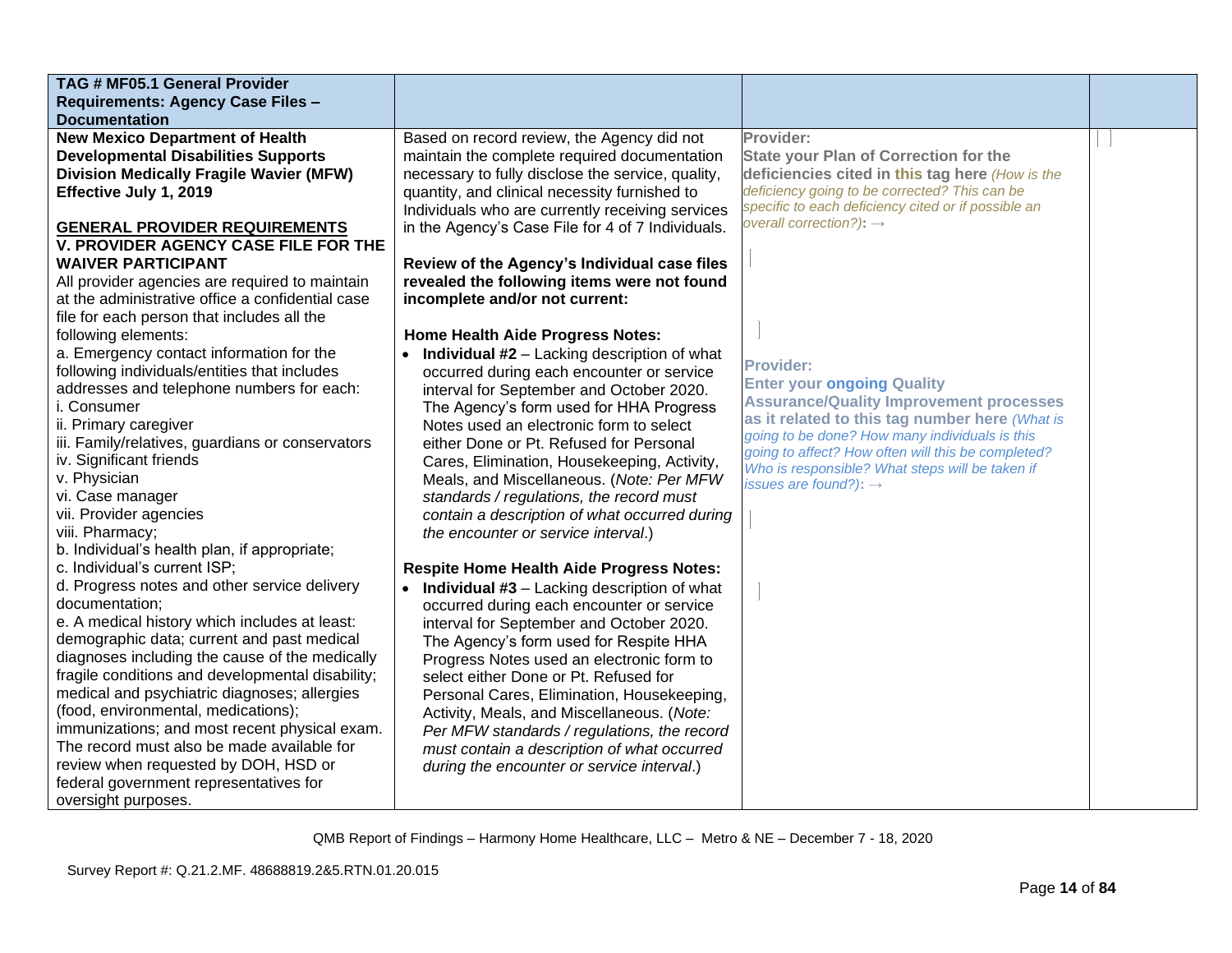| <b>VI. DOCUMENTATION</b>                          | <b>Individual #6</b> - Lacking description of what       |  |
|---------------------------------------------------|----------------------------------------------------------|--|
| A. Provider agencies must maintain all records    | occurred during each encounter or service                |  |
| necessary to fully disclose the service, quality, |                                                          |  |
|                                                   | interval for September and October 2020.                 |  |
| quantity, and clinical necessity furnished to     | The Agency's form used for Respite HHA                   |  |
| individuals who are currently receiving services. | Progress Notes used an electronic form to                |  |
| The provider agency records must be               | select either Done or Pt. Refused for                    |  |
| sufficiently detailed to substantiate the date,   | Personal Cares, Elimination, Housekeeping,               |  |
| time, individual name, servicing provider         | Activity, Meals, and Miscellaneous. (Note:               |  |
| agency, level of services, and length of service  | Per MFW standards / regulations, the record              |  |
| billed.                                           | must contain a description of what occurred              |  |
| B. The documentation of the billable time spent   | during the encounter or service interval.)               |  |
| with an individual are kept in the written or     |                                                          |  |
| electronic record that is prepared prior to a     | Individual #7 - Lacking description of what<br>$\bullet$ |  |
| request for reimbursement from the HSD. The       | occurred during each encounter or service                |  |
| record must contain at least the following        | interval for September and October 2020.                 |  |
| information: a. date and start and end time of    | The Agency's form used for Respite HHA                   |  |
| each service encounter or other billable service  | Progress Notes used an electronic form to                |  |
| interval;                                         | select either Done or Pt. Refused for                    |  |
| b. description of what occurred during the        | Personal Cares, Elimination, Housekeeping,               |  |
| encounter or service interval; and                | Activity, Meals, and Miscellaneous. (Note:               |  |
| c. signature and title of staff providing the     | Per MFW standards / regulations, the record              |  |
| service verifying that the service and time are   | must contain a description of what occurred              |  |
| correct.                                          | during the encounter or service interval.)               |  |
| C. All records pertaining to services provided to |                                                          |  |
| an individual must be maintained for at least six |                                                          |  |
| (6) years from the date of creation.              |                                                          |  |
| D. Verified electronic signatures may be used.    |                                                          |  |
| An electronic signature must be HIPAA             |                                                          |  |
| compliant, which means the attribute affixed to   |                                                          |  |
| an electronic document must bind to a             |                                                          |  |
| particular party. An electronic signature secures |                                                          |  |
| the user authentication, proof of claimed         |                                                          |  |
| identity, at the time the signature is generated. |                                                          |  |
| It also creates the logical manifestation of      |                                                          |  |
|                                                   |                                                          |  |
| signature, including the possibility for multiple |                                                          |  |
| parties to sign a document and have the order     |                                                          |  |
| of application recognized and proven. In          |                                                          |  |
| addition, it supplies additional information such |                                                          |  |
| as time stamp and signature purpose specific to   |                                                          |  |
| that user and ensures the integrity of the signed |                                                          |  |
| document to enable transportability of data,      |                                                          |  |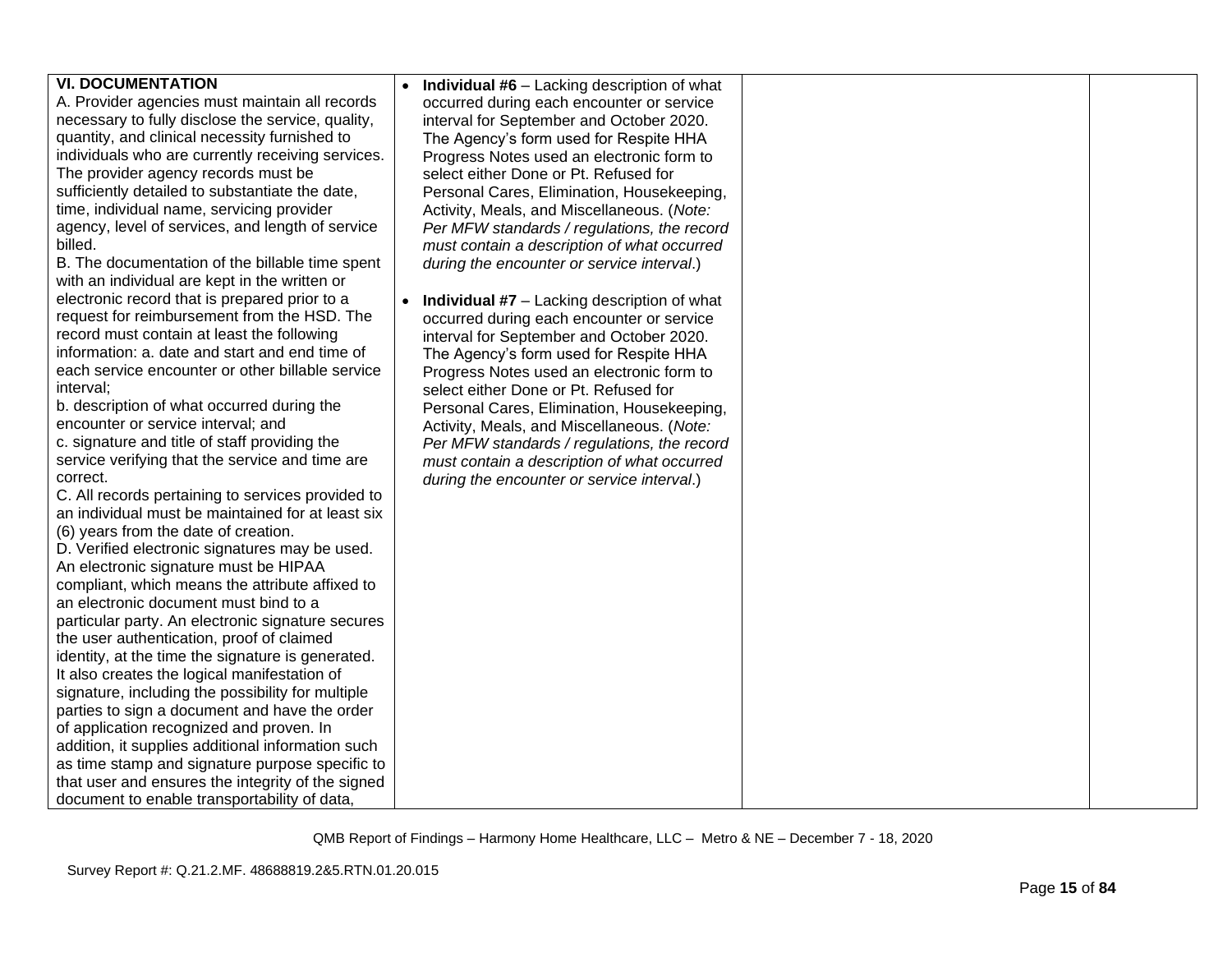| independent verifiability and continuity of        |  |  |
|----------------------------------------------------|--|--|
| signature capability. If an entity uses electronic |  |  |
| signatures, the signature method must assure       |  |  |
| that the signature is attributable to a specific   |  |  |
| person and binding of the signature with each      |  |  |
| particular document.                               |  |  |
|                                                    |  |  |
| <b>HOME HEALTH AIDE (HHA): IV.</b>                 |  |  |
| <b>REIMBURSEMENT</b>                               |  |  |
| Each provider of a service is responsible for      |  |  |
| providing clinical documentation that identifies   |  |  |
| direct care professional (DCP) roles in all        |  |  |
| components of the provision of home care,          |  |  |
| including assessment information, care             |  |  |
| planning, intervention, communications, and        |  |  |
| care coordination and evaluation. There must       |  |  |
| be justification in each participant's clinical    |  |  |
| record supporting medical necessity for the        |  |  |
| care and for the approved LOC that will also       |  |  |
| include frequency and duration of the care. All    |  |  |
| services must be reflected in the ISP that is      |  |  |
| coordinated with the participant/participant's     |  |  |
| representative and other caregivers as             |  |  |
| applicable. All services provided, claimed and     |  |  |
| billed must have documented justification          |  |  |
| supporting medical necessity and be covered        |  |  |
| by the MFW and authorized by the approved          |  |  |
| budget.                                            |  |  |
| A. Payment for HHA services through the            |  |  |
| Medicaid Waiver is considered payment in full.     |  |  |
| B. The HHA services must abide by all Federal,     |  |  |
| State, HSD and DOH policies and procedures         |  |  |
| regarding billable and non-billable items.         |  |  |
| C. The billed services must not exceed capped      |  |  |
| dollar amount for LOC.                             |  |  |
| D. The HHA services are a Medicaid benefit for     |  |  |
| children birth to 21 years through the children's  |  |  |
| EPSDT program.                                     |  |  |
| E. The Medicaid benefit is the payer of last       |  |  |
| resort. Payment for HHA services should not be     |  |  |
| requested until all other third party and          |  |  |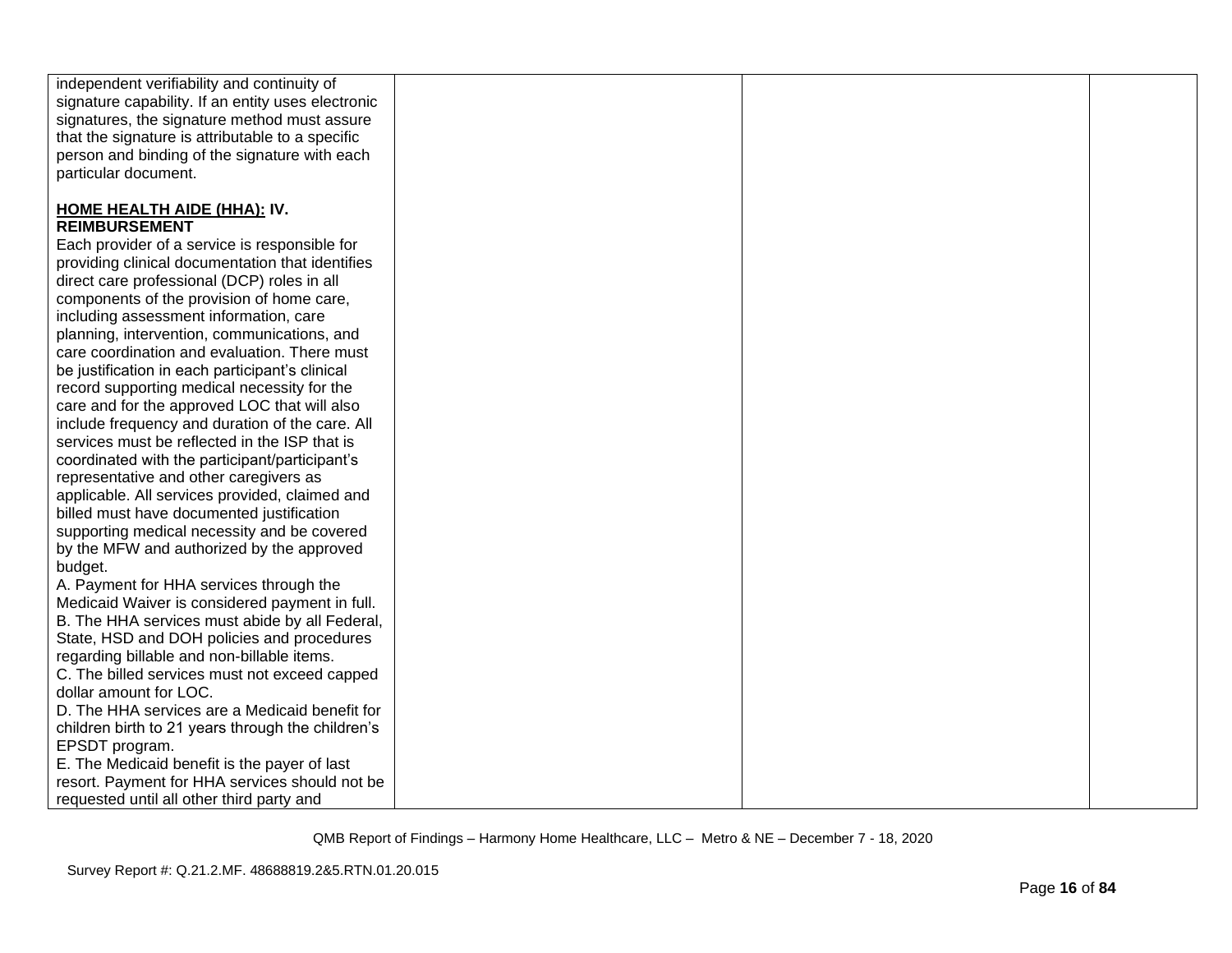| community resources have been explored              |  |  |
|-----------------------------------------------------|--|--|
| and/or exhausted.                                   |  |  |
| F. Reimbursement for HHA services will be           |  |  |
| based on the current rate allowed for the           |  |  |
| services.                                           |  |  |
| G. The HH Agency must follow all current billing    |  |  |
| requirements by the HSD and the DOH for HHA         |  |  |
| services.                                           |  |  |
| H. Claims for services must be received within      |  |  |
| 90 calendar days of the date of service in          |  |  |
| accordance with 8.302.2.11 NMAC.                    |  |  |
| I. Providers of service have the responsibility to  |  |  |
| review and assure that the information on the       |  |  |
| MAD 046 for their services is current. If the       |  |  |
| provider identifies an error, they will contact the |  |  |
| CM or a supervisor at the case management           |  |  |
| agency immediately to have the error corrected.     |  |  |
| J. The MFW Program does not consider the            |  |  |
| following to be professional HHA duties and will    |  |  |
| not authorize payment for:                          |  |  |
| 1. Performing errands for the                       |  |  |
| participant/participant's representative or family  |  |  |
| that is not program specific;                       |  |  |
| 2. "Friendly visiting", meaning visits with         |  |  |
| participant outside of work scheduled.              |  |  |
| 3. Financial brokerage services, handling of        |  |  |
| participant finances or preparation of legal        |  |  |
| documents;                                          |  |  |
| 4. Time spent on paperwork or travel that is        |  |  |
| administrative for the provider;                    |  |  |
| 5. Transportation of participants without agency    |  |  |
| approval;                                           |  |  |
| 6. Pick up and/or delivery of commodities; and      |  |  |
| 7. Other non-Medicaid reimbursable activities.      |  |  |
|                                                     |  |  |
| <b>RESPITE STANDARDS:</b>                           |  |  |
| <b>II. IN-HOME RESPITE</b>                          |  |  |
| <b>B. Agency Provider Requirement</b>               |  |  |
| 1. The agency is responsible to ensure that the     |  |  |
| direct support professionals (RN, LPN, and          |  |  |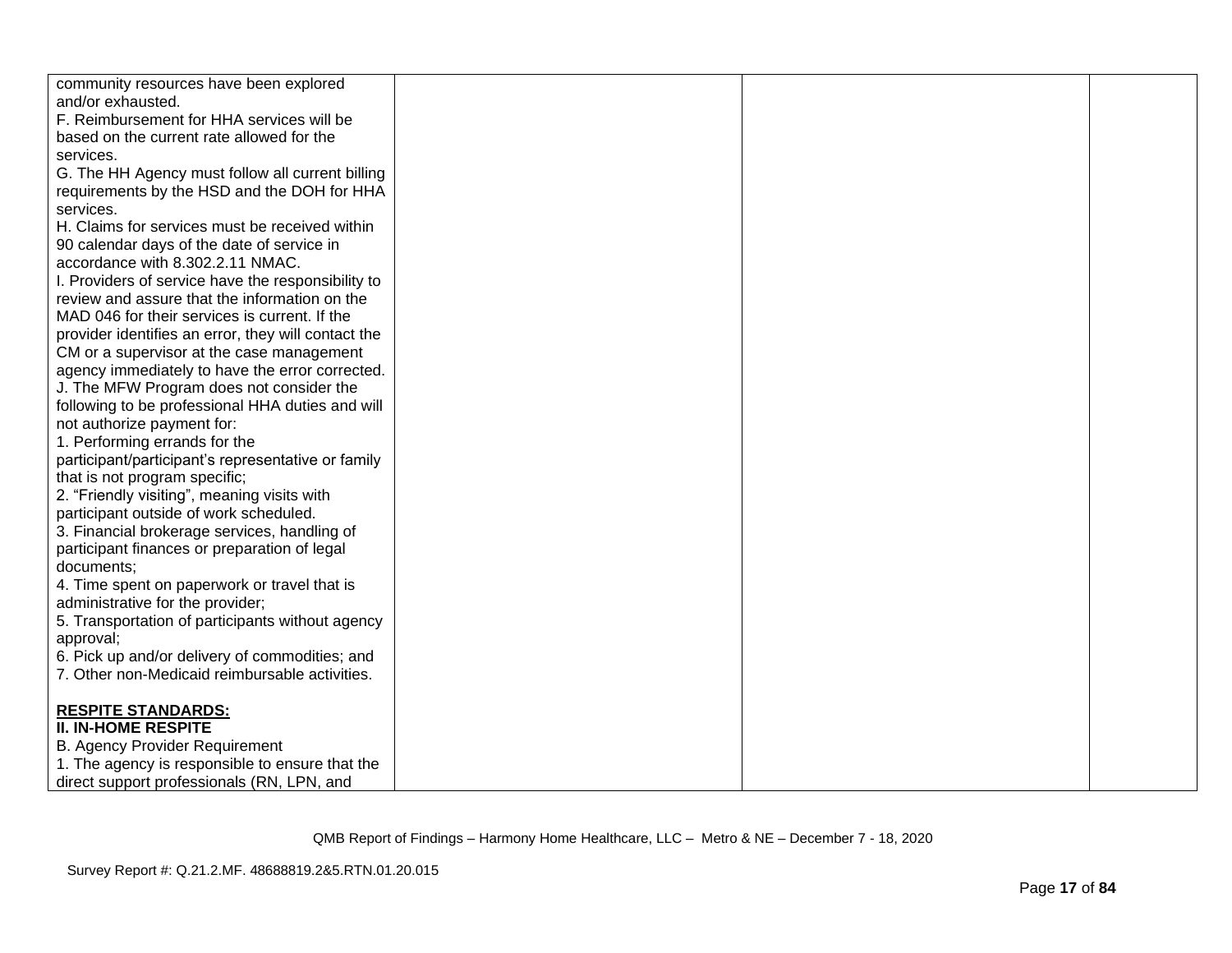| HHA) meet all applicable MFW, State and          |  |  |
|--------------------------------------------------|--|--|
| Federal requirements for PDN and HHA.            |  |  |
| 2. The agency will follow the MFW PDN and        |  |  |
| <b>HHA Standards.</b>                            |  |  |
| 3. Respite services must be provided by          |  |  |
| qualified personnel as delineated in the         |  |  |
| agency's licensure requirements and follow the   |  |  |
| MFW Standards and the MFW Provider               |  |  |
| Agreement.                                       |  |  |
| 4. Advance notice to the CM is required. This    |  |  |
| includes a timeline from the person/person's     |  |  |
| representative.                                  |  |  |
| 5. A log of respite hours used must be           |  |  |
| established and maintained.                      |  |  |
|                                                  |  |  |
| 6. The CM must complete and approve              |  |  |
| required paperwork for the agency's respite      |  |  |
| services prior to implementation.                |  |  |
| 7. All services provided during respite must be  |  |  |
| documented following the documentation           |  |  |
| standards by the MFW, State, Federal and         |  |  |
| agency requirements.                             |  |  |
| 8. The agency personnel must be culturally       |  |  |
| sensitive to the needs and preferences of        |  |  |
| person and members of their household.           |  |  |
| Arrangement of written or spoken                 |  |  |
| communication in another language may need       |  |  |
| to be considered.                                |  |  |
|                                                  |  |  |
| NMAC 8.314.3.17 Reimbursement: Waiver            |  |  |
| service providers must submit claims for         |  |  |
| reimbursement to MAD's fiscal contractor for     |  |  |
| processing. Claims must be filed per the billing |  |  |
| instructions in the Medicaid policy manual.      |  |  |
| Providers must follow all Medicaid billing       |  |  |
| instructions. See Section 8.302.2 NMAC.          |  |  |
| Once enrolled, providers receive instructions on |  |  |
| documentation, billing, and claims processing.   |  |  |
| Reimbursement to providers of Medicaid waiver    |  |  |
| services is made at a predetermined              |  |  |
| reimbursement rate. [8.314.3.17 NMAC - Rp, 8     |  |  |
| .314.3.17 NMAC, 3/1/2018]                        |  |  |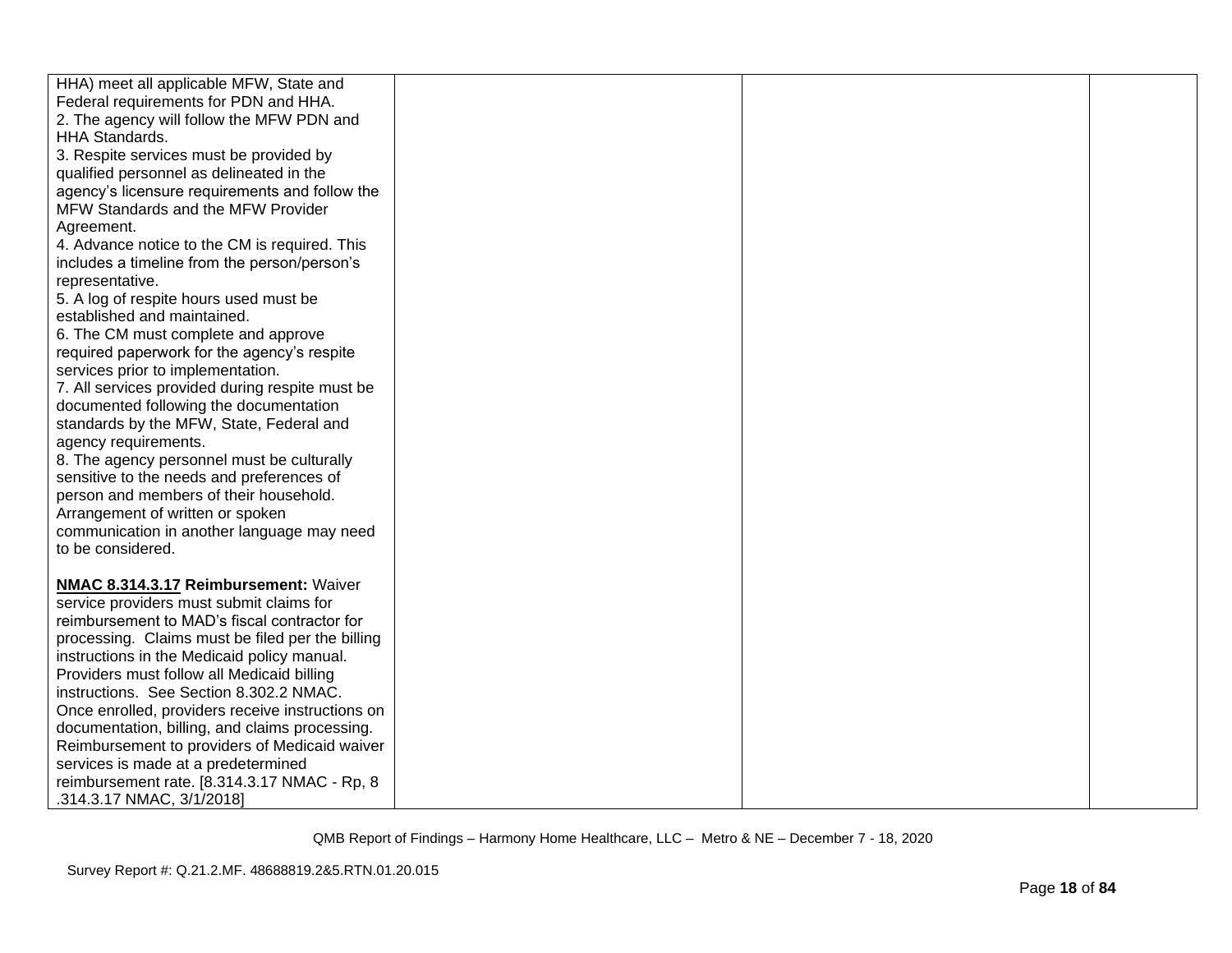| NMAC 7.28.2.34 PATIENT/CLIENT                      |  |  |
|----------------------------------------------------|--|--|
| <b>RECORDS:</b> Each agency licensed pursuant to   |  |  |
| these regulations must maintain the original       |  |  |
| record for each patient/client receiving services. |  |  |
| Patient/client records shall be made available     |  |  |
| for review upon request of the licensing           |  |  |
| authority. Every record must be accurate,          |  |  |
| legible, promptly completed and consistently       |  |  |
| organized. A patient/client record must meet       |  |  |
| the following criteria:                            |  |  |
| A. Content of patient/client record:               |  |  |
| (1) Medically directed patient/client record       |  |  |
| must include:                                      |  |  |
| (a) past and current medical findings in           |  |  |
| accordance with accepted professional              |  |  |
| standard;                                          |  |  |
| (b) plan of care;                                  |  |  |
| (c) identifying information;                       |  |  |
| (d) name of physician;                             |  |  |
| (e) medications, diet, treatment/services, and     |  |  |
| activity orders;                                   |  |  |
| (f) signed and dated notes on the day service(s)   |  |  |
| provided;                                          |  |  |
| (g) copies of summary reports sent to the          |  |  |
| physician;                                         |  |  |
| (h) evidence of patient/client being informed of   |  |  |
| rights;                                            |  |  |
| (i) evidence of coordination of care provided by   |  |  |
| all personnel providing patient/client services;   |  |  |
| (j) discharge summary.                             |  |  |
| (2) Non-medically directed patient/client records  |  |  |
| must include:                                      |  |  |
| (a) plan of care;                                  |  |  |
| (b) identifying information;                       |  |  |
| (c) signed and dated notes on the day              |  |  |
| service(s) provided;                               |  |  |
| (d) evidence of patient/client being informed of   |  |  |
| rights;                                            |  |  |
| (e) evidence of coordination of care of all        |  |  |
| personnel providing patient/client services;       |  |  |
| (f) evidence of discharge.                         |  |  |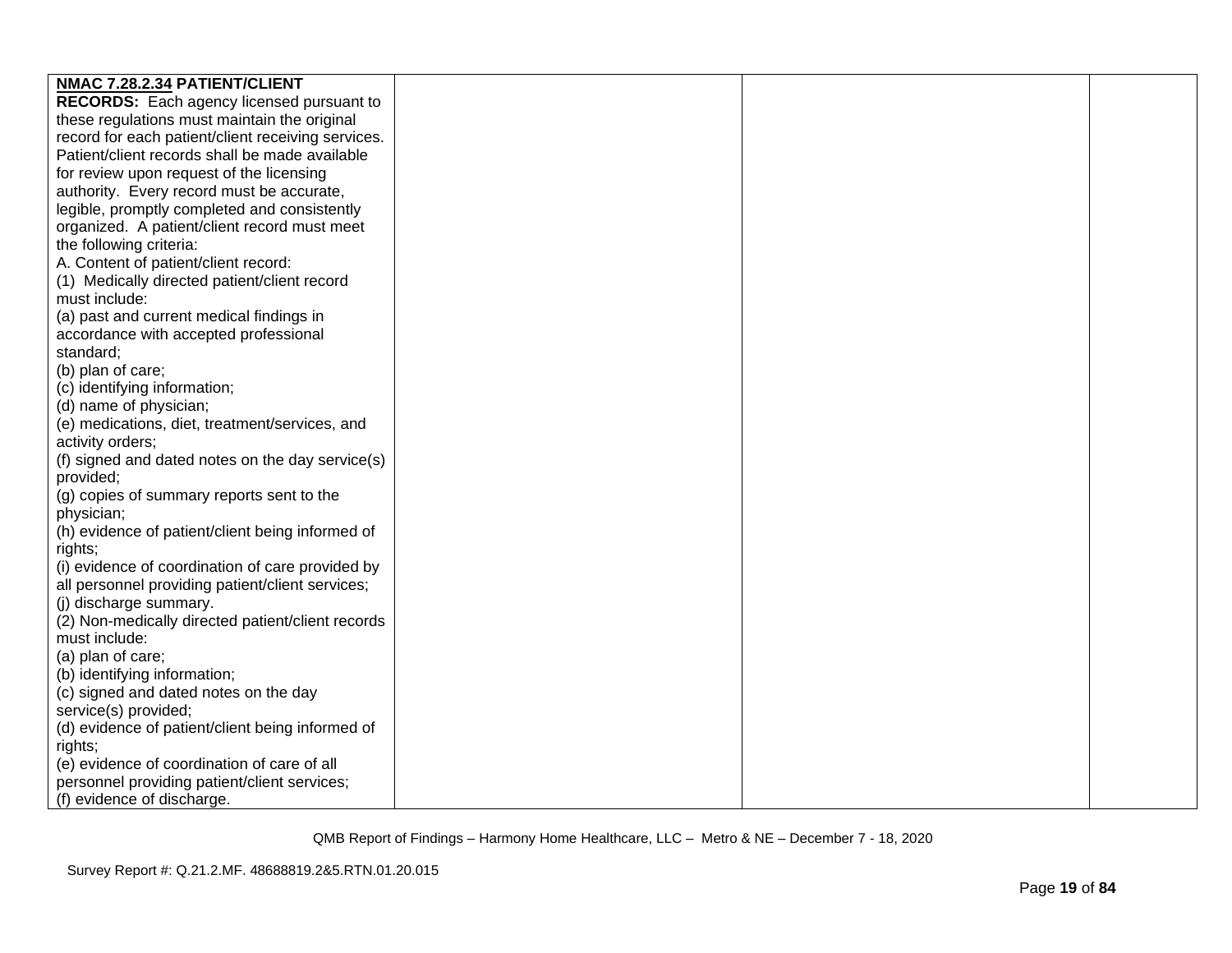| TAG # MF22 Private Duty Nursing: Scope of<br><b>Services - Plans / Assessments</b> |                                                       |                                                                                     |  |
|------------------------------------------------------------------------------------|-------------------------------------------------------|-------------------------------------------------------------------------------------|--|
| <b>New Mexico Department of Health</b>                                             | Based on record review and interview, the             | Provider:                                                                           |  |
| <b>Developmental Disabilities Supports</b>                                         | Agency did not ensure that the HH Agency's            | <b>State your Plan of Correction for the</b>                                        |  |
| <b>Division Medically Fragile Wavier (MFW)</b>                                     | RN Supervisor or RN designee nursing scope            | deficiencies cited in this tag here (How is the                                     |  |
| Effective July 1, 2019                                                             | of services documentation was complete for 6          | deficiency going to be corrected? This can be                                       |  |
|                                                                                    | of 7 Individuals.                                     | specific to each deficiency cited or if possible an                                 |  |
| PRIVATE DUTY NURSING                                                               |                                                       | overall correction?): $\rightarrow$                                                 |  |
| <b>I. SCOPE OF SERVICE</b>                                                         | Review of the Agency's Individual case files          |                                                                                     |  |
| A. Initiation of PDN Services:                                                     | revealed the following items were not found,          |                                                                                     |  |
| When a PDN service is identified as a                                              | incomplete, and/or not current:                       |                                                                                     |  |
| recommended service, the CM will provide the                                       |                                                       |                                                                                     |  |
| participant/participant's representative with a                                    | <b>CMS-485 not reviewed by RN Supervisor or</b>       |                                                                                     |  |
| Secondary Freedom of Choice (SFOC) form                                            | RN designee at least every 60 days as                 |                                                                                     |  |
| from which the participant/participant's                                           | required for the following:                           | <b>Provider:</b>                                                                    |  |
| representative selects a Home Health (HH)                                          | $\bullet$ Individual #7 – No evidence of RN           |                                                                                     |  |
| Agency. Working with the HH Agency and                                             | Supervisor or RN designee review of CMS-              | <b>Enter your ongoing Quality</b><br><b>Assurance/Quality Improvement processes</b> |  |
| participant/participant's representative, the CM                                   | 485 for: 4/2020 for certification period              | as it related to this tag number here (What is                                      |  |
| will facilitate the selection of a RN or LPN                                       | covering 4/17/2020 - 6/17/2020.                       | going to be done? How many individuals is this                                      |  |
| employed by the chosen agency. The identified                                      |                                                       | going to affect? How often will this be completed?                                  |  |
| agency will obtain a referral/prescription from                                    | <b>Medication Profiles not reviewed by RN</b>         | Who is responsible? What steps will be taken if                                     |  |
| the Primary Care Provider (PCP) for PDN                                            | Supervisor or RN designee at least every 60           | issues are found?): $\rightarrow$                                                   |  |
| services. This referral/prescription will be in                                    | days as required for the following:                   |                                                                                     |  |
| accordance with Federal and State regulations                                      | $\bullet$ Individual #1 – No evidence that Medication |                                                                                     |  |
| for licensed HH Agencies. This must be                                             | Profiles were reviewed by the RN Supervisor           |                                                                                     |  |
| obtained before initiation of treatment. A copy                                    | or RN designee for: 7/2020 and 9/2020.                |                                                                                     |  |
| of the written referral will be maintained in the                                  |                                                       |                                                                                     |  |
| participant's file at the HH Agency. The CM is                                     | $\bullet$ Individual #3 – No evidence that Medication |                                                                                     |  |
| responsible for including recommended                                              | Profiles were reviewed by the RN Supervisor           |                                                                                     |  |
| units/hours of services on the MAD 046 form. It                                    | or RN designee for: 12/2019, 2/2020,                  |                                                                                     |  |
| is the responsibility of the                                                       | 4/2020, 6/2020, 8/2020 and 10/2020.                   |                                                                                     |  |
| participant/participant's representative, HH                                       |                                                       |                                                                                     |  |
| Agency and CM to assure that units/hours of                                        | $\bullet$ Individual #4 – No evidence that Medication |                                                                                     |  |
| therapy do not exceed the capped dollar                                            | Profiles were reviewed by the RN Supervisor           |                                                                                     |  |
| amount determined for the participant's LOC                                        | or RN designee for: 2/2020, 04/2020,                  |                                                                                     |  |
| and ISP cycle. Strategies, support plans, goals,                                   | 06/2020, 8/2020 and 10/2020.                          |                                                                                     |  |
| and outcomes will be developed based on the                                        |                                                       |                                                                                     |  |
| identified strengths, concerns, priorities, and<br>outcomes in the ISP.            | <b>Individual #5</b> – No evidence that Medication    |                                                                                     |  |
|                                                                                    | Profiles were reviewed by the RN Supervisor           |                                                                                     |  |
| B. Private Duty Nursing Services Include:                                          |                                                       |                                                                                     |  |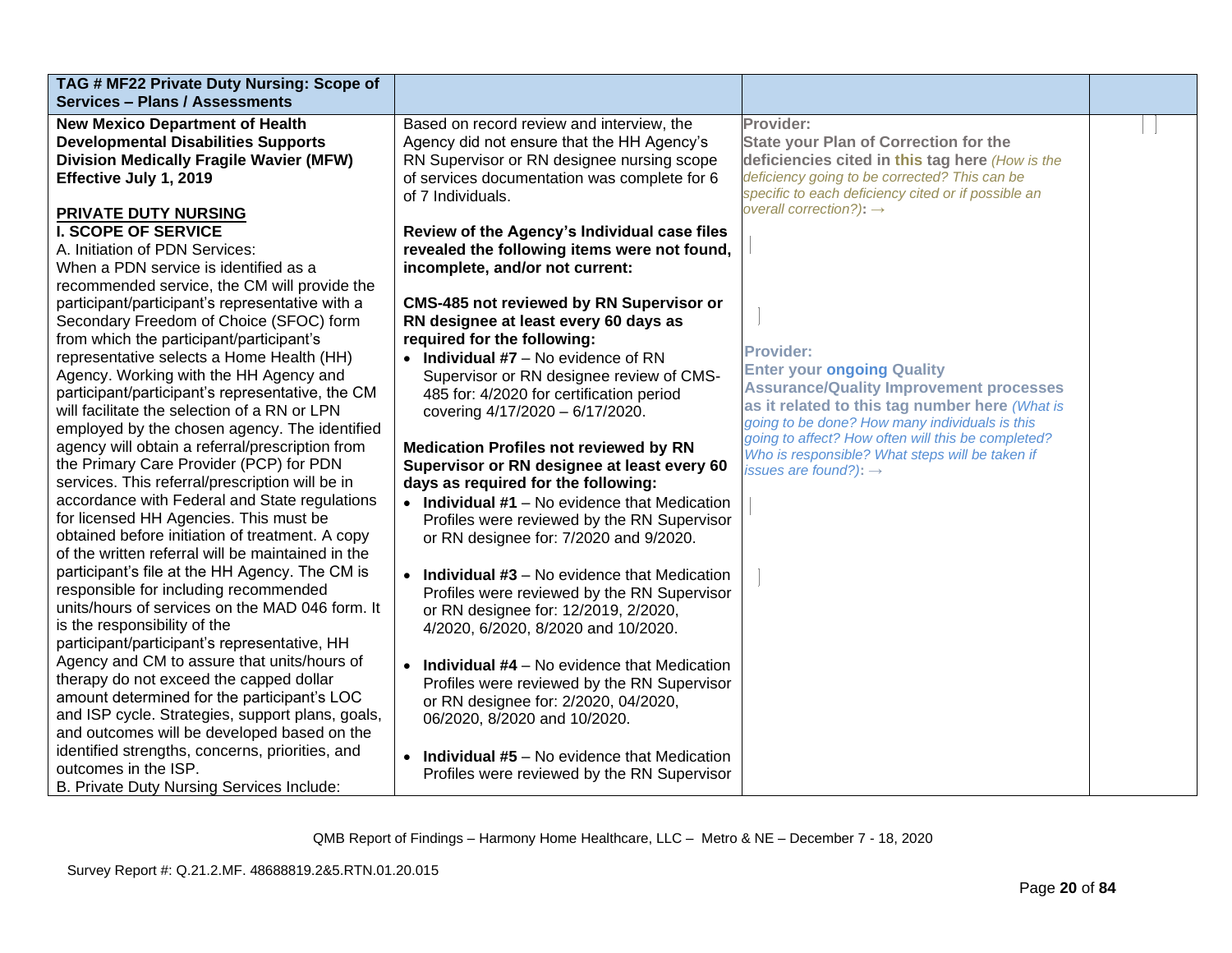| 1. The private duty nurse provides nursing          | or RN designee for: 12/2019, 2/2020,            |  |
|-----------------------------------------------------|-------------------------------------------------|--|
| services in accordance with the New Mexico          | 04/2020, 06/2020, 8/2020 and 10/2020.           |  |
| Nursing Practice Act, Chapter 61, and Article 3     |                                                 |  |
| <b>NMSA 1978.</b>                                   | • Individual $#6 - No$ evidence that Medication |  |
| 2. The private duty nurse develops,                 | Profiles were reviewed by the RN Supervisor     |  |
| implements, evaluates and coordinates the           | or RN designee for: 2/2020, 04/2020,            |  |
| medically fragile participant's plan of care on a   | 06/2020, 8/2020 and 10/2020.                    |  |
| continuing basis. This plan of care may require     |                                                 |  |
| coordination with multiple agencies. A copy of      | When Agency Personnel was asked if there        |  |
| the plan of care must be maintained in the          | was a copy of the Nursing Plan of Care in       |  |
| participant's home.                                 | the Individual's home, the following was        |  |
| 3. The private duty nurse provides the              | reported:                                       |  |
| participant, caregiver, and family all training and |                                                 |  |
| education pertinent to the treatment plan and       | • RN #222 stated, "No plan in home."            |  |
| equipment used by the participant.                  | (Individual #1)                                 |  |
| 4. The private duty nurse must meet the             |                                                 |  |
| documentation requirements of the MFW,              |                                                 |  |
| Federal and State HH Agency licensing               |                                                 |  |
| regulations and all policies and procedures of      |                                                 |  |
| the HH Agency where the nurse is employed.          |                                                 |  |
| All documentation must include dates and types      |                                                 |  |
| of treatments performed; as well as person's        |                                                 |  |
| response to treatment and progress towards all      |                                                 |  |
| goals.                                              |                                                 |  |
| 5. The private duty nurse must follow the           |                                                 |  |
| National HH Agency regulations (42 CFR 484)         |                                                 |  |
| and state HH Agency licensing regulation            |                                                 |  |
| (7.28.2 NMAC) that apply to PDN services.           |                                                 |  |
| 6. The private duty nurse implements the            |                                                 |  |
| Physician/Healthcare Practitioner orders.           |                                                 |  |
| 7. The standardized CMS-485 (Home Health            |                                                 |  |
| Certification and Plan of Care) form will be        |                                                 |  |
| reviewed by the RN supervisor or RN designee        |                                                 |  |
| and renewed by the PCP at least every sixty         |                                                 |  |
| $(60)$ days.                                        |                                                 |  |
| 8. The private duty nurse administers               |                                                 |  |
| Physician/Healthcare Practitioner ordered           |                                                 |  |
| medication as prescribed utilizing all Federal,     |                                                 |  |
| State, and MFW regulations and following HH         |                                                 |  |
| Agency policies and procedures. This includes       |                                                 |  |
| all ordered medication routes including oral,       |                                                 |  |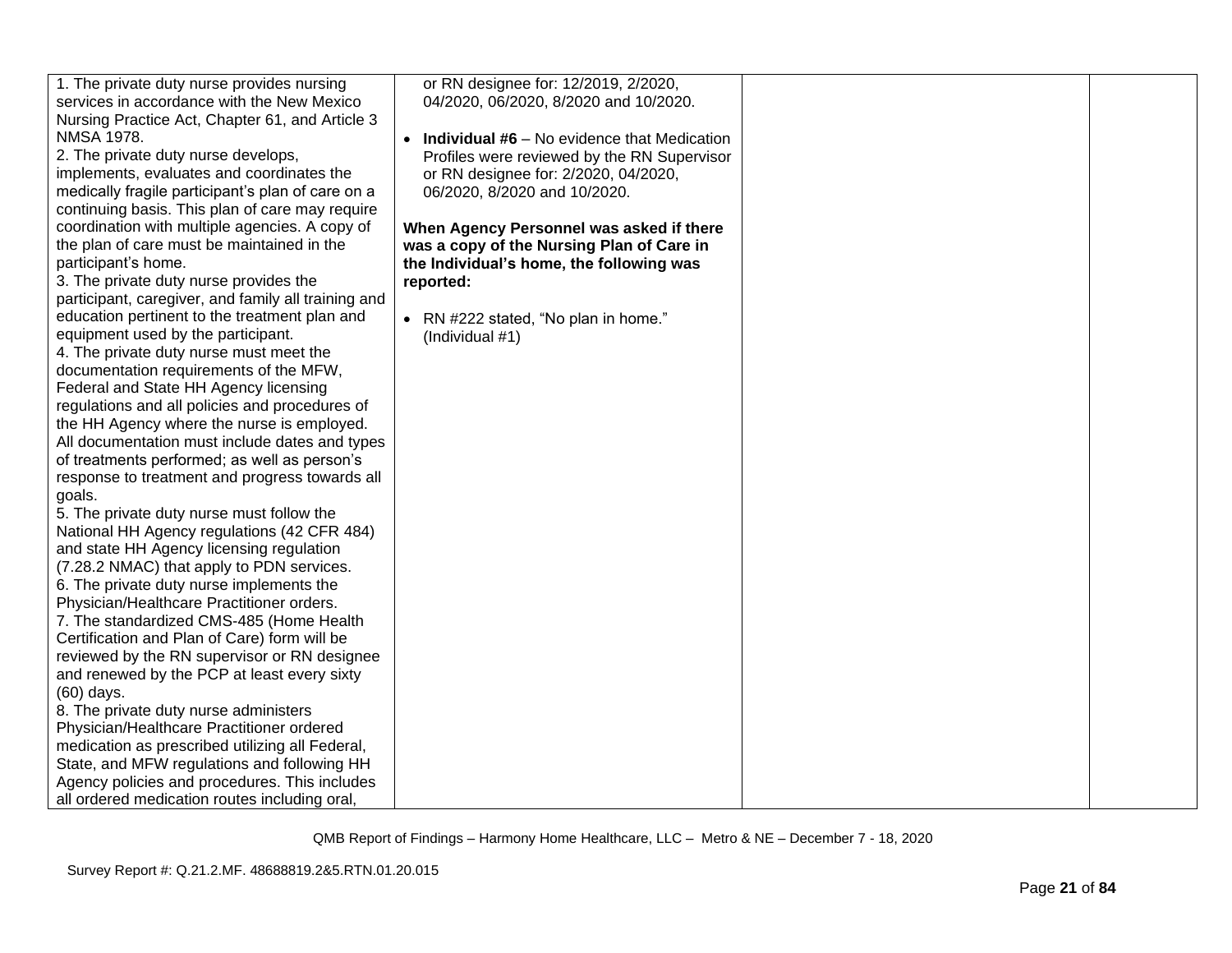| infusion, therapy, subcutaneous, intramuscular,     |  |  |
|-----------------------------------------------------|--|--|
| feeding tubes, sublingual, topical, and             |  |  |
| inhalation therapy.                                 |  |  |
| 9. Medication profiles must be maintained for       |  |  |
| each participant with the original kept at the HH   |  |  |
| Agency and a copy in the home. The                  |  |  |
| medication profile will be reviewed by the          |  |  |
| licensed HH Agency RN supervisor or RN              |  |  |
| designee at least every sixty (60) days.            |  |  |
| 10. The private duty nurse is responsible for       |  |  |
| checking and knowing the following regarding        |  |  |
| medications:                                        |  |  |
| a. Medication changes, discontinued                 |  |  |
| medication, and new medication, and will            |  |  |
| communicate changes to all pertinent                |  |  |
| providers, primary care giver and family;           |  |  |
| b. Response to medication;                          |  |  |
| c. Reason for medication;                           |  |  |
| d. Adverse reactions;                               |  |  |
| e. Significant side effects;                        |  |  |
| f. Drug allergies; and                              |  |  |
| g. Contraindications                                |  |  |
| 11. The private duty nurse must follow the HH       |  |  |
| Agency's policy and procedure for management        |  |  |
| of medication errors.                               |  |  |
| 12. The private duty nurse providing direct care    |  |  |
| to a medically fragile participant will be oriented |  |  |
| to the unique needs of the participant by the       |  |  |
| family, HH Agency and other resources as            |  |  |
| needed, prior to the nurse providing                |  |  |
| independent services.                               |  |  |
| 13. The private duty nurse develops and             |  |  |
| maintains skills to safely manage all devices       |  |  |
| and equipment needed in providing care for the      |  |  |
| participant.                                        |  |  |
| 14. The private duty nurse monitors all             |  |  |
| equipment for safe functioning and facilitates      |  |  |
| maintenance and repair as needed.                   |  |  |
| 15. The private duty nurse will obtain pertinent    |  |  |
| medical history.                                    |  |  |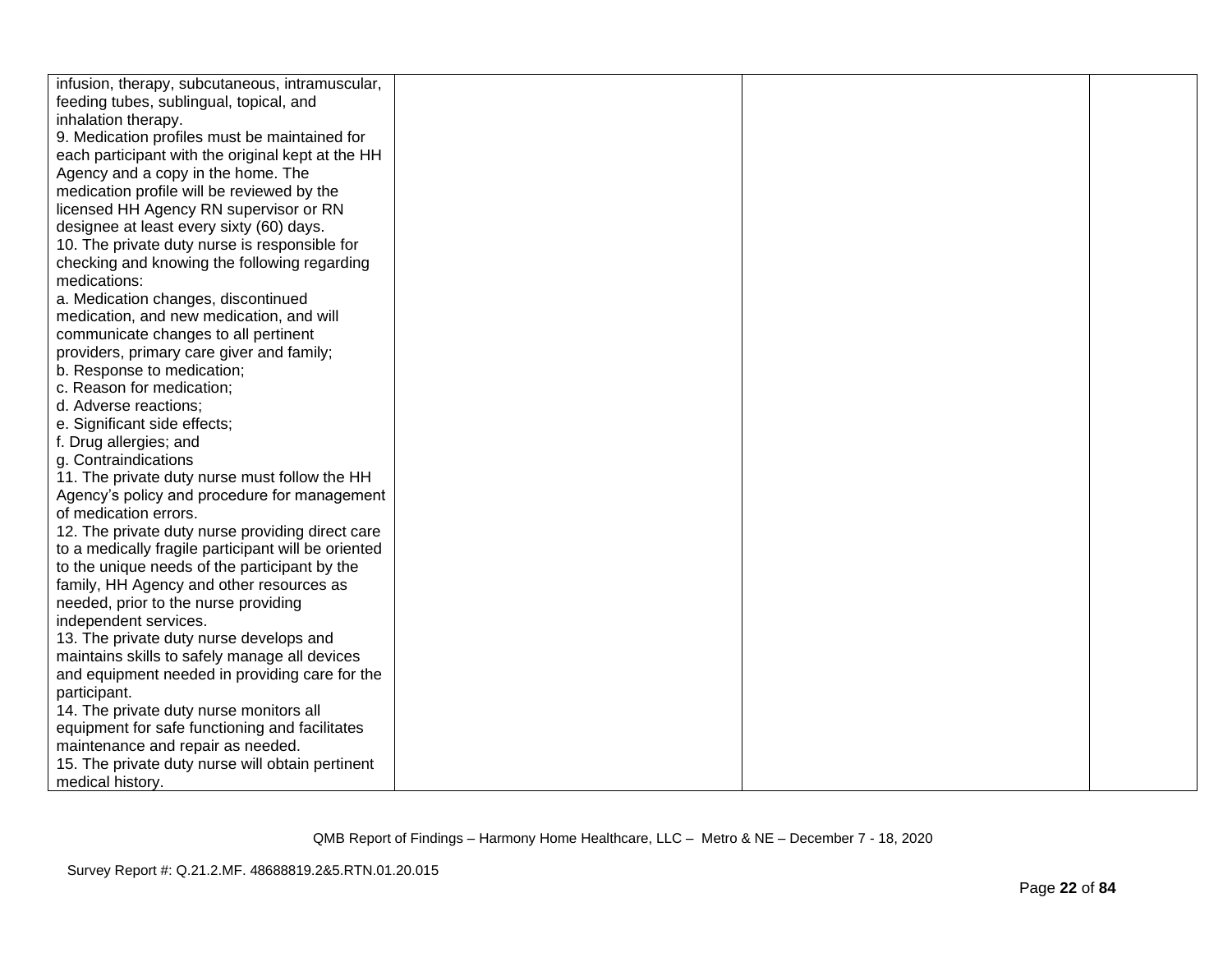| 16. The private duty nurse will be responsible    |  |  |
|---------------------------------------------------|--|--|
| for the following:                                |  |  |
| a. Obtaining pertinent medical history;           |  |  |
| b. Assisting in the development and               |  |  |
| implementation of bowel and bladder regimens      |  |  |
| and monitor such regimens and modify as           |  |  |
| needed. This includes removal of fecal            |  |  |
| impactions and bowel and/or bladder training,     |  |  |
| urinary catheter and supra-public catheter care;  |  |  |
| c. Assisting with the development,                |  |  |
| implementation, modification, and monitoring      |  |  |
| of nutritional needs via feeding tubes and        |  |  |
| orally per Physician/Healthcare Practitioner      |  |  |
| order and within the nursing scope of practice;   |  |  |
| d. Providing ostomy care per                      |  |  |
| Physician/Healthcare Practitioner order;          |  |  |
| e. Monitoring respiratory status and treatments   |  |  |
| including the participant's response to therapy;  |  |  |
| f. Providing rehabilitative nursing;              |  |  |
| g. Collecting specimens and obtaining cultures    |  |  |
| per Physician/Healthcare Practitioner order;      |  |  |
| h. Providing routine assessment,                  |  |  |
| implementation, modification, and monitoring      |  |  |
| of skin condition and wounds;                     |  |  |
| i. Providing routine assessment,                  |  |  |
| implementation, modification, and monitoring      |  |  |
| of Instrumental Activities of Daily Living (IADL) |  |  |
| and Activities of Daily Living (ADL);             |  |  |
| j. Monitoring vital signs per                     |  |  |
| Physician/Healthcare Practitioner orders or per   |  |  |
| HH Agency policy.                                 |  |  |
| 17. The private duty nurse must consult and       |  |  |
| collaborate with the participant's PCP,           |  |  |
| specialists, other team members, and primary      |  |  |
| care giver/family, for the purpose of evaluation  |  |  |
| of the participant and/or developing, modifying,  |  |  |
| or monitoring services and treatment. This        |  |  |
| collaboration with team members will include,     |  |  |
| but will not be limited to, the following:        |  |  |
| a. Analyzing and interpreting the person's        |  |  |
| needs on the basis of medical history, pertinent  |  |  |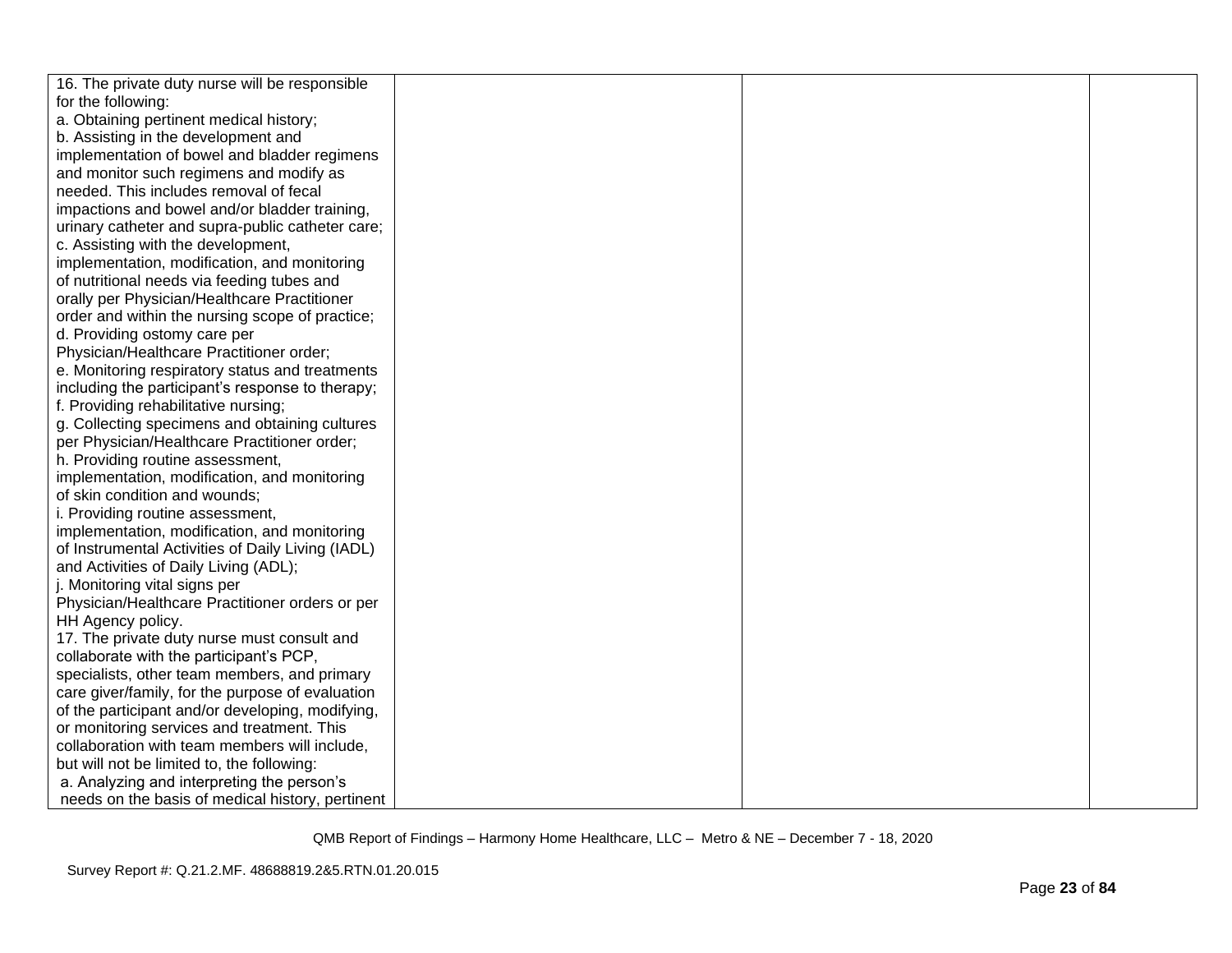| precautions, limitations, and evaluative          |  |  |
|---------------------------------------------------|--|--|
| findings;                                         |  |  |
| b. Identifying short and long-terms goals that    |  |  |
| are measurable and objective. The goals           |  |  |
| should include interventions to achieve and       |  |  |
| promote health that is related to the             |  |  |
| participant's needs.                              |  |  |
| 18. The individualized service goals and a        |  |  |
| nursing care plan will be separate from the       |  |  |
| CMS-485. The nursing plan of care is based on     |  |  |
| the Physician/Healthcare Practitioner treatment   |  |  |
| plan and the medically fragile participant's and  |  |  |
| family's concerns and priorities as identified in |  |  |
| the ISP. The identified goals and outcomes in     |  |  |
| the ISP will be specifically addressed in the     |  |  |
| nursing plan of care.                             |  |  |
| 19. The private duty nurse must review            |  |  |
| Physician/Healthcare Practitioner orders for      |  |  |
| treatment. If changes in the treatment require    |  |  |
| revisions to the ISP, the agency nurse will       |  |  |
| contact the CM to request an Interdisciplinary    |  |  |
| Team (IDT) meeting.                               |  |  |
| 20. The private duty nurse coordinates with the   |  |  |
| CM all services that may be provided in the       |  |  |
| home and community setting.                       |  |  |
| 21. PDN services may be provided in the home      |  |  |
| or other community setting.                       |  |  |
| 22. The private duty nurse may ride in the        |  |  |
| vehicle with the person for the purpose of        |  |  |
| oversight, support, or monitoring during          |  |  |
| transportation. The private duty nurse may not    |  |  |
| operate the vehicle for the purpose of            |  |  |
| transporting the participant.                     |  |  |
|                                                   |  |  |
| <b>RESPITE STANDARDS</b>                          |  |  |
| <b>II. IN-HOME RESPITE</b>                        |  |  |
| <b>B. Agency Provider Requirement</b>             |  |  |
| 1. The agency is responsible to ensure that the   |  |  |
| direct support professionals (RN, LPN, and        |  |  |
| HHA) meet all applicable MFW, State and           |  |  |
| Federal requirements for PDN and HHA.             |  |  |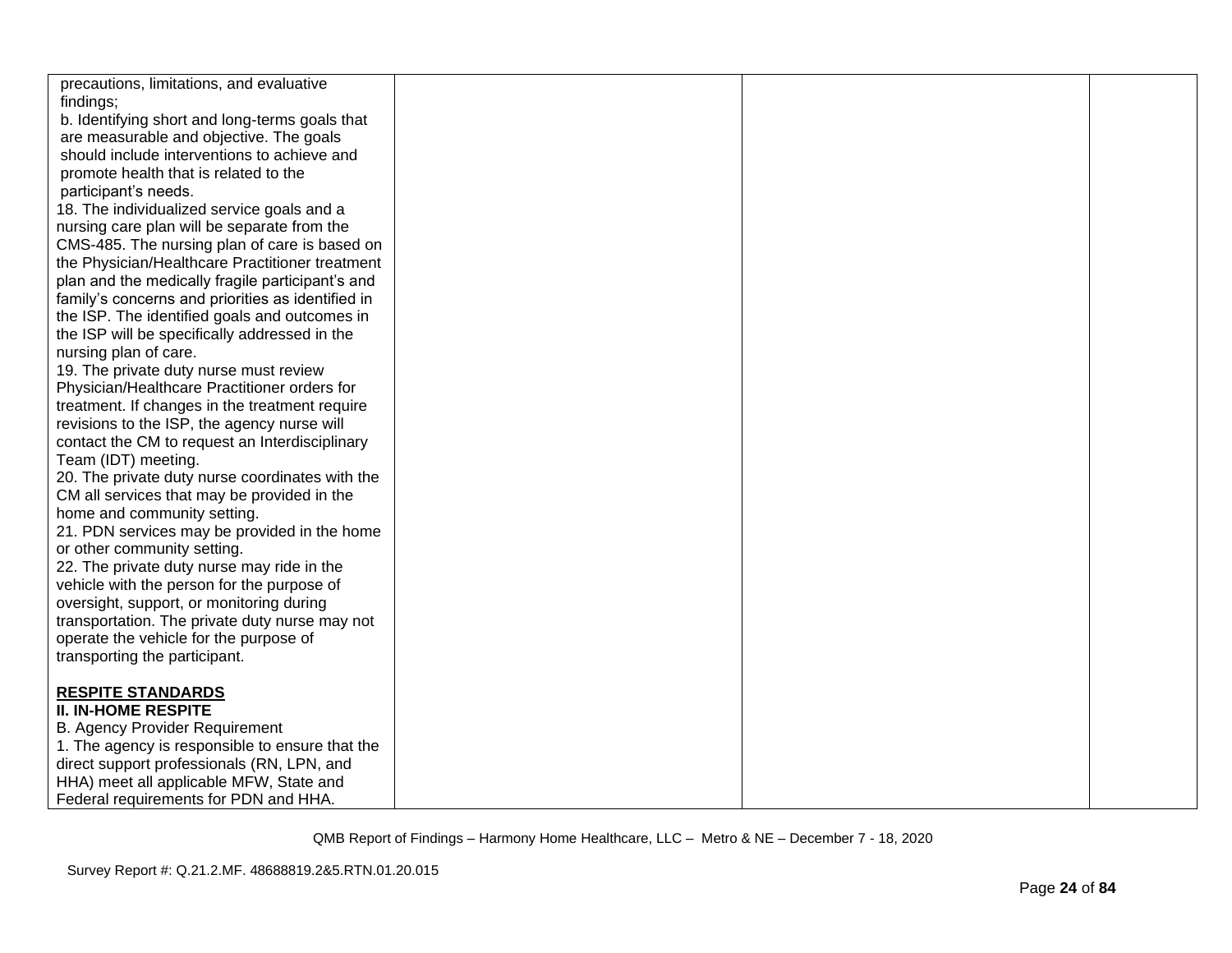| 2. The agency will follow the MFW PDN and                                  |  |  |
|----------------------------------------------------------------------------|--|--|
| HHA Standards.                                                             |  |  |
| 3. Respite services must be provided by                                    |  |  |
| qualified personnel as delineated in the                                   |  |  |
| agency's licensure requirements and follow the                             |  |  |
| MFW Standards and the MFW Provider                                         |  |  |
| Agreement.                                                                 |  |  |
| 4. Advance notice to the CM is required. This                              |  |  |
| includes a timeline from the person/person's                               |  |  |
| representative.                                                            |  |  |
| 5. A log of respite hours used must be                                     |  |  |
| established and maintained.                                                |  |  |
| 6. The CM must complete and approve                                        |  |  |
| required paperwork for the agency's respite                                |  |  |
| services prior to implementation.                                          |  |  |
| 7. All services provided during respite must be                            |  |  |
| documented following the documentation                                     |  |  |
| standards by the MFW, State, Federal and                                   |  |  |
| agency requirements.                                                       |  |  |
| 8. The agency personnel must be culturally                                 |  |  |
| sensitive to the needs and preferences of                                  |  |  |
| person and members of their household.<br>Arrangement of written or spoken |  |  |
| communication in another language may need                                 |  |  |
| to be considered.                                                          |  |  |
|                                                                            |  |  |
|                                                                            |  |  |
|                                                                            |  |  |
|                                                                            |  |  |
|                                                                            |  |  |
|                                                                            |  |  |
|                                                                            |  |  |
|                                                                            |  |  |
|                                                                            |  |  |
|                                                                            |  |  |
|                                                                            |  |  |
|                                                                            |  |  |
|                                                                            |  |  |
|                                                                            |  |  |
|                                                                            |  |  |
|                                                                            |  |  |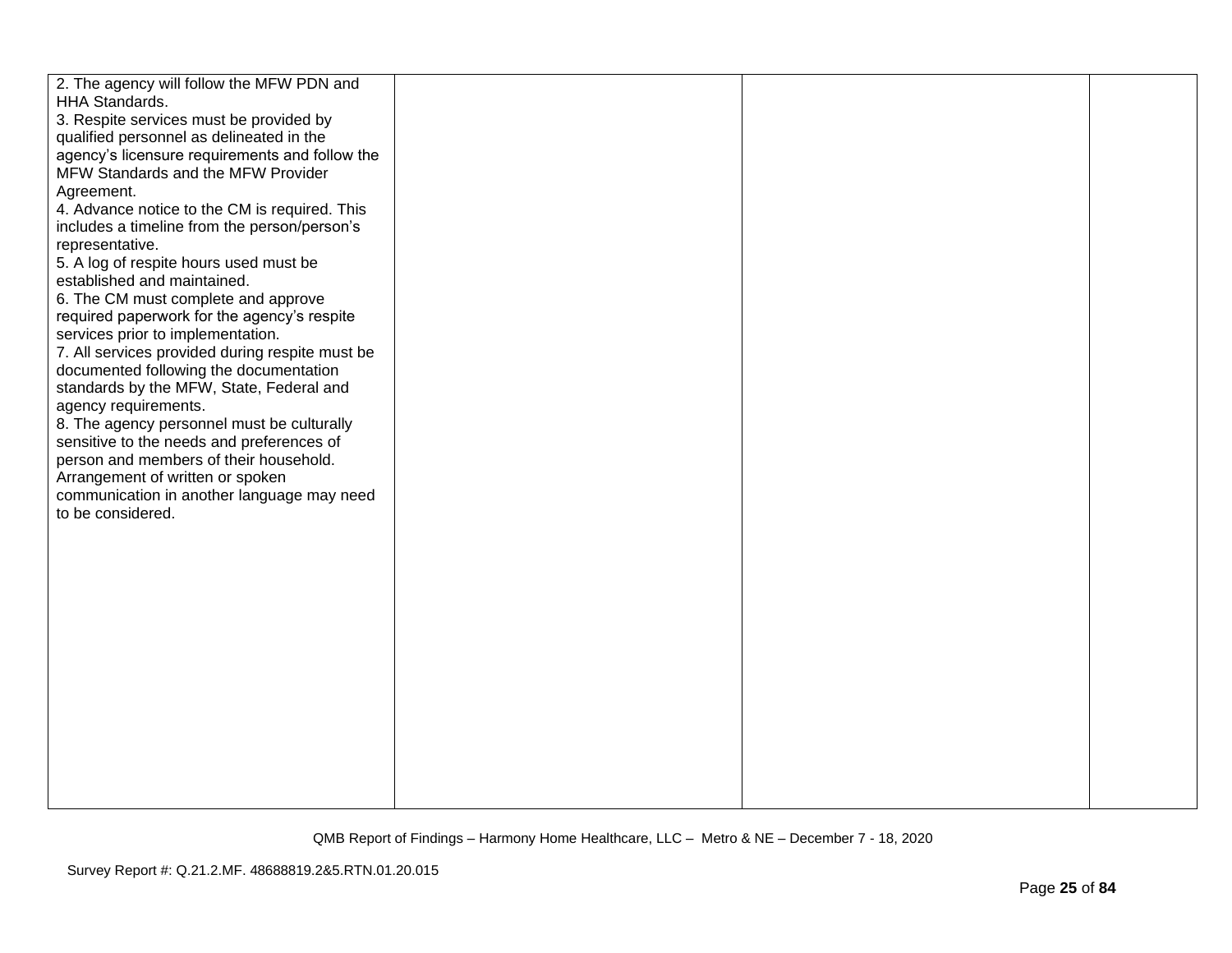| TAG # MF22.1 Private Duty Nursing: Scope<br>of Services - IDT Meetings |                                                  |                                                                                                  |  |
|------------------------------------------------------------------------|--------------------------------------------------|--------------------------------------------------------------------------------------------------|--|
| <b>New Mexico Department of Health</b>                                 | Based on record review, the Agency did not       | Provider:                                                                                        |  |
| <b>Developmental Disabilities Supports</b>                             | ensure that the HH Agency's RN Supervisor or     | <b>State your Plan of Correction for the</b>                                                     |  |
| <b>Division Medically Fragile Wavier (MFW)</b>                         | RN designee nursing scope of services            | deficiencies cited in this tag here (How is the                                                  |  |
| Effective July 1, 2019                                                 | documentation was complete for 5 of 7            | deficiency going to be corrected? This can be                                                    |  |
|                                                                        | Individuals.                                     | specific to each deficiency cited or if possible an                                              |  |
| <b>PRIVATE DUTY NURSING:</b>                                           |                                                  | overall correction?): $\rightarrow$                                                              |  |
| <b>I. SCOPE OF SERVICE</b>                                             | Review of the Agency's Individual case files     |                                                                                                  |  |
| D. Attendance at the IDT Meeting:                                      | revealed the following items were not found,     |                                                                                                  |  |
| 1. The HH Agency's RN supervisor is the HH                             | incomplete, and/or not current:                  |                                                                                                  |  |
| Agency's representative at the IDT meeting. A                          |                                                  |                                                                                                  |  |
| RN alternative may represent the agency at the                         | • Individual #1 - Documentation received         |                                                                                                  |  |
| IDT meeting if the supervising nurse is unable                         | related to the coordination of any changes to    |                                                                                                  |  |
| to attend in person or by conference call.                             | strategies, nursing care plans, goals, and       | <b>Provider:</b>                                                                                 |  |
| 2. If unable to attend the IDT meeting, the                            | objectives as a result of the IDT meeting        |                                                                                                  |  |
| nurse is expected to submit recommended                                | dated 5/27/2020 was missing the "time", as       | <b>Enter your ongoing Quality</b>                                                                |  |
| updates to the strategies, nursing plan of care,                       | required by standard.                            | <b>Assurance/Quality Improvement processes</b><br>as it related to this tag number here (What is |  |
| goals, and objectives in advance of the meeting                        |                                                  | going to be done? How many individuals is this                                                   |  |
| for the team's consideration. The nurse and CM                         | $\bullet$ Individual #2 – Documentation received | going to affect? How often will this be completed?                                               |  |
| will follow up after the IDT meeting to update                         | related to the coordination of any changes to    | Who is responsible? What steps will be taken if                                                  |  |
| the nurse on decisions and specific issues.                            | strategies, nursing care plans, goals, and       | issues are found?): $\rightarrow$                                                                |  |
| 3. The agency nurse or designee must                                   | objectives as a result of the IDT meeting        |                                                                                                  |  |
| document in the participant's HH Agency file                           | dated 9/8/2020 was missing the "time", as        |                                                                                                  |  |
| the date, time, and coordination of any changes                        | required by standard.                            |                                                                                                  |  |
| to strategies, nursing care plans, goals, and                          |                                                  |                                                                                                  |  |
| objectives as a result of the IDT meeting.                             | <b>Individual #4</b> - Documentation received    |                                                                                                  |  |
| 4. Only one nurse representative per agency or                         | related to the coordination of any changes to    |                                                                                                  |  |
| discipline will be reimbursed for the time at the                      | strategies, nursing care plans, goals, and       |                                                                                                  |  |
| IDT meeting. The agency nurse representative                           | objectives as a result of the IDT meeting        |                                                                                                  |  |
| must attend physically or telephonically in order                      | dated 9/18/2020 was missing the "time", as       |                                                                                                  |  |
| to be reimbursed.                                                      | required by standard.                            |                                                                                                  |  |
| 5. The HH Agency nurse is responsible for                              |                                                  |                                                                                                  |  |
| signing the IDT sign-in sheet.                                         | <b>Individual #5</b> - Documentation received    |                                                                                                  |  |
| 6. Annually, and as needed, the agency RN                              | related to the coordination of any changes to    |                                                                                                  |  |
| may need to assist the CM with justification                           | strategies, nursing care plans, goals, and       |                                                                                                  |  |
| documentation supporting the modification to                           | objectives as a result of the IDT meeting        |                                                                                                  |  |
| the approved budget (MAD 046 form).                                    | dated 10/20/2020 was missing the "time", as      |                                                                                                  |  |
| 7. PDN services do not start until there is an                         | required by standard.                            |                                                                                                  |  |
| approved MAD 046 form for nursing.                                     |                                                  |                                                                                                  |  |
| <b>RESPITE STANDARDS</b>                                               |                                                  |                                                                                                  |  |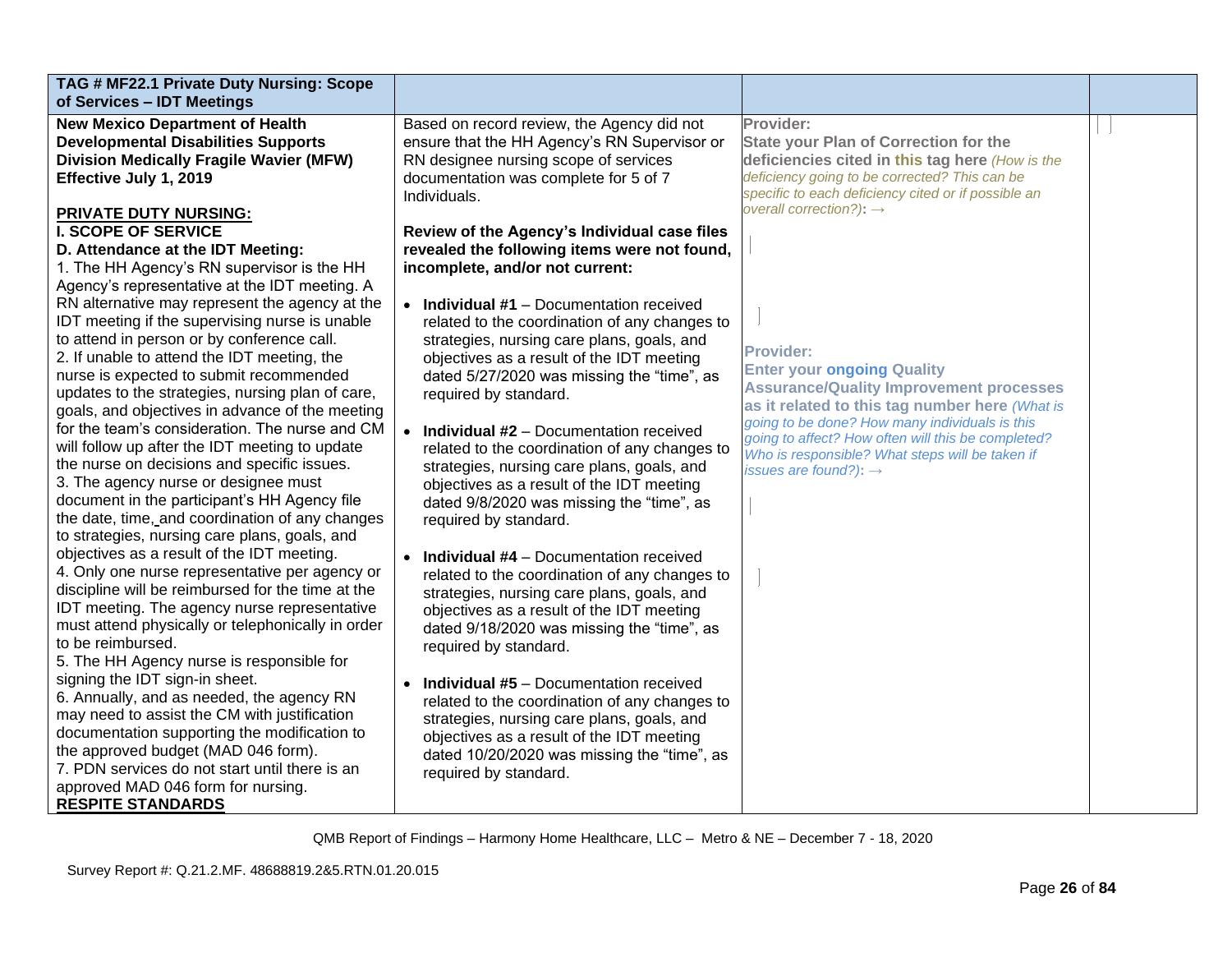| <b>II. IN-HOME RESPITE</b><br><b>B. Agency Provider Requirement</b>                  | <b>Individual #6</b> – Documentation received<br>related to the coordination of any changes to |  |
|--------------------------------------------------------------------------------------|------------------------------------------------------------------------------------------------|--|
| 1. The agency is responsible to ensure that the                                      |                                                                                                |  |
| direct support professionals (RN, LPN, and                                           | strategies, nursing care plans, goals, and                                                     |  |
|                                                                                      | objectives as a result of the IDT meeting                                                      |  |
| HHA) meet all applicable MFW, State and                                              | dated 1/6/2020 was missing the "time", as                                                      |  |
| Federal requirements for PDN and HHA.                                                | required by standard.                                                                          |  |
| 2. The agency will follow the MFW PDN and                                            |                                                                                                |  |
| <b>HHA Standards.</b>                                                                |                                                                                                |  |
| 3. Respite services must be provided by                                              |                                                                                                |  |
| qualified personnel as delineated in the                                             |                                                                                                |  |
| agency's licensure requirements and follow the<br>MFW Standards and the MFW Provider |                                                                                                |  |
| Agreement.                                                                           |                                                                                                |  |
| 4. Advance notice to the CM is required. This                                        |                                                                                                |  |
| includes a timeline from the person/person's                                         |                                                                                                |  |
| representative.                                                                      |                                                                                                |  |
| 5. A log of respite hours used must be                                               |                                                                                                |  |
| established and maintained.                                                          |                                                                                                |  |
| 6. The CM must complete and approve                                                  |                                                                                                |  |
| required paperwork for the agency's respite                                          |                                                                                                |  |
| services prior to implementation.                                                    |                                                                                                |  |
| 7. All services provided during respite must be                                      |                                                                                                |  |
| documented following the documentation                                               |                                                                                                |  |
| standards by the MFW, State, Federal and                                             |                                                                                                |  |
| agency requirements.                                                                 |                                                                                                |  |
| 8. The agency personnel must be culturally                                           |                                                                                                |  |
| sensitive to the needs and preferences of                                            |                                                                                                |  |
| person and members of their household.                                               |                                                                                                |  |
| Arrangement of written or spoken                                                     |                                                                                                |  |
| communication in another language may need                                           |                                                                                                |  |
| to be considered.                                                                    |                                                                                                |  |
|                                                                                      |                                                                                                |  |
|                                                                                      |                                                                                                |  |
|                                                                                      |                                                                                                |  |
|                                                                                      |                                                                                                |  |
|                                                                                      |                                                                                                |  |
|                                                                                      |                                                                                                |  |
|                                                                                      |                                                                                                |  |
|                                                                                      |                                                                                                |  |
|                                                                                      |                                                                                                |  |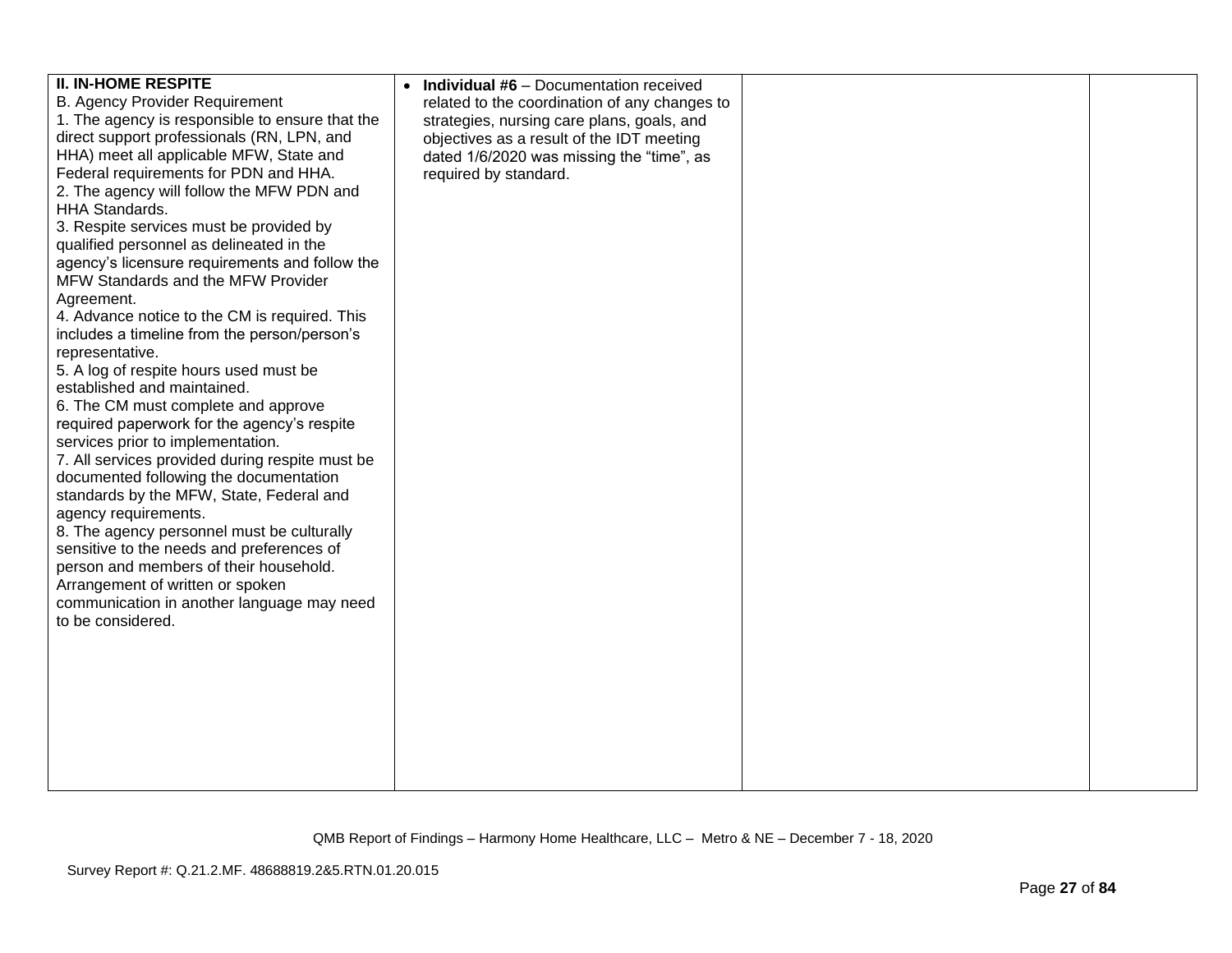| TAG # MF23 Private Duty Nursing:<br><b>Agency/Individual Requirements</b>                                                                                                                                                                                                                                                                                                                                                                                                                                                                                                                                                                                                                                                                                                                                                                                                                                                                                                                                                                                                                                                                                                                                                                                                                                                                                                        |                                                                                                                                                                                                                                                                                                                                                                                                                                                                                                                                                                  |                                                                                                                                                                                                                                                                                                                                                           |  |
|----------------------------------------------------------------------------------------------------------------------------------------------------------------------------------------------------------------------------------------------------------------------------------------------------------------------------------------------------------------------------------------------------------------------------------------------------------------------------------------------------------------------------------------------------------------------------------------------------------------------------------------------------------------------------------------------------------------------------------------------------------------------------------------------------------------------------------------------------------------------------------------------------------------------------------------------------------------------------------------------------------------------------------------------------------------------------------------------------------------------------------------------------------------------------------------------------------------------------------------------------------------------------------------------------------------------------------------------------------------------------------|------------------------------------------------------------------------------------------------------------------------------------------------------------------------------------------------------------------------------------------------------------------------------------------------------------------------------------------------------------------------------------------------------------------------------------------------------------------------------------------------------------------------------------------------------------------|-----------------------------------------------------------------------------------------------------------------------------------------------------------------------------------------------------------------------------------------------------------------------------------------------------------------------------------------------------------|--|
| <b>New Mexico Department of Health</b><br><b>Developmental Disabilities Supports</b><br><b>Division Medically Fragile Wavier (MFW)</b><br>Effective July 1, 2019<br>PRIVATE DUTY NURSING<br><b>II. AGENCY/INDIVIDUAL PROVIDER</b>                                                                                                                                                                                                                                                                                                                                                                                                                                                                                                                                                                                                                                                                                                                                                                                                                                                                                                                                                                                                                                                                                                                                                | Based on record review, the Agency did not<br>ensure documentation of monthly contact<br>between the HH Agency and Case Manager<br>which reflects the discussion and review of<br>services and ongoing coordination of care for 6<br>of 7 Individuals.                                                                                                                                                                                                                                                                                                           | Provider:<br><b>State your Plan of Correction for the</b><br>deficiencies cited in this tag here (How is the<br>deficiency going to be corrected? This can be<br>specific to each deficiency cited or if possible an<br>overall correction?): $\rightarrow$                                                                                               |  |
| <b>REQUIREMENTS</b><br>E. Requirements for the HH Agency Serving<br>the Medically Fragile Waiver Population:<br>1. A RN or LPN in the state of New Mexico<br>must maintain current licensure as required by<br>the state of New Mexico Board of Nursing. The<br>HH Agency will maintain verification of current<br>licensure. Nursing experience in the area of<br>developmental disabilities and/or medically<br>fragile conditions is preferred.<br>2. When the HH Agency deems the nursing<br>applicant's experience does not meet MFW<br>Standards, then the applicant can be<br>considered for employment by the agency if<br>he/she completes an approved internship or<br>similar program. The program must be<br>approved by the MFW Manager and Human<br>Services Department (HSD) representative.<br>3. The supervision of all HH Agency personnel<br>is the responsibility of the HH Agency<br>Administrator or Director.<br>4. The HH Agency Nursing Supervisors(s)<br>should have at least one year of supervisory<br>experience. The RN supervisor will supervise<br>the RN, LPN, and Home Health Aide (HHA).<br>5. The HH Agency staff will be culturally<br>sensitive to the needs and preferences of<br>participant, participant representative and<br>households. Arrangement of written or spoken<br>communication in another language must be<br>considered. | Review of the Agency's Individual case files<br>revealed no evidence of monthly contact<br>between the HH Agency and Case Manager<br>for the following:<br>• Individual $#1$ – Not found for 6/2020 and<br>9/2020.<br>• Individual $#2$ – Not found for $12/2019$ –<br>1/2020.<br>• Individual #3 – Not found for $12/2019$ –<br>5/2020 and 9/2020.<br>• Individual $#5 -$ Not found for 12/2019.<br>3/2020 - 8/2020 and 11/2020.<br><b>Individual #6</b> $-$ Not found for 12/2019.<br>$\bullet$<br><b>Individual #7</b> – Not found for $11/2019$ –<br>8/2020. | <b>Provider:</b><br><b>Enter your ongoing Quality</b><br><b>Assurance/Quality Improvement processes</b><br>as it related to this tag number here (What is<br>going to be done? How many individuals is this<br>going to affect? How often will this be completed?<br>Who is responsible? What steps will be taken if<br>issues are found?): $\rightarrow$ |  |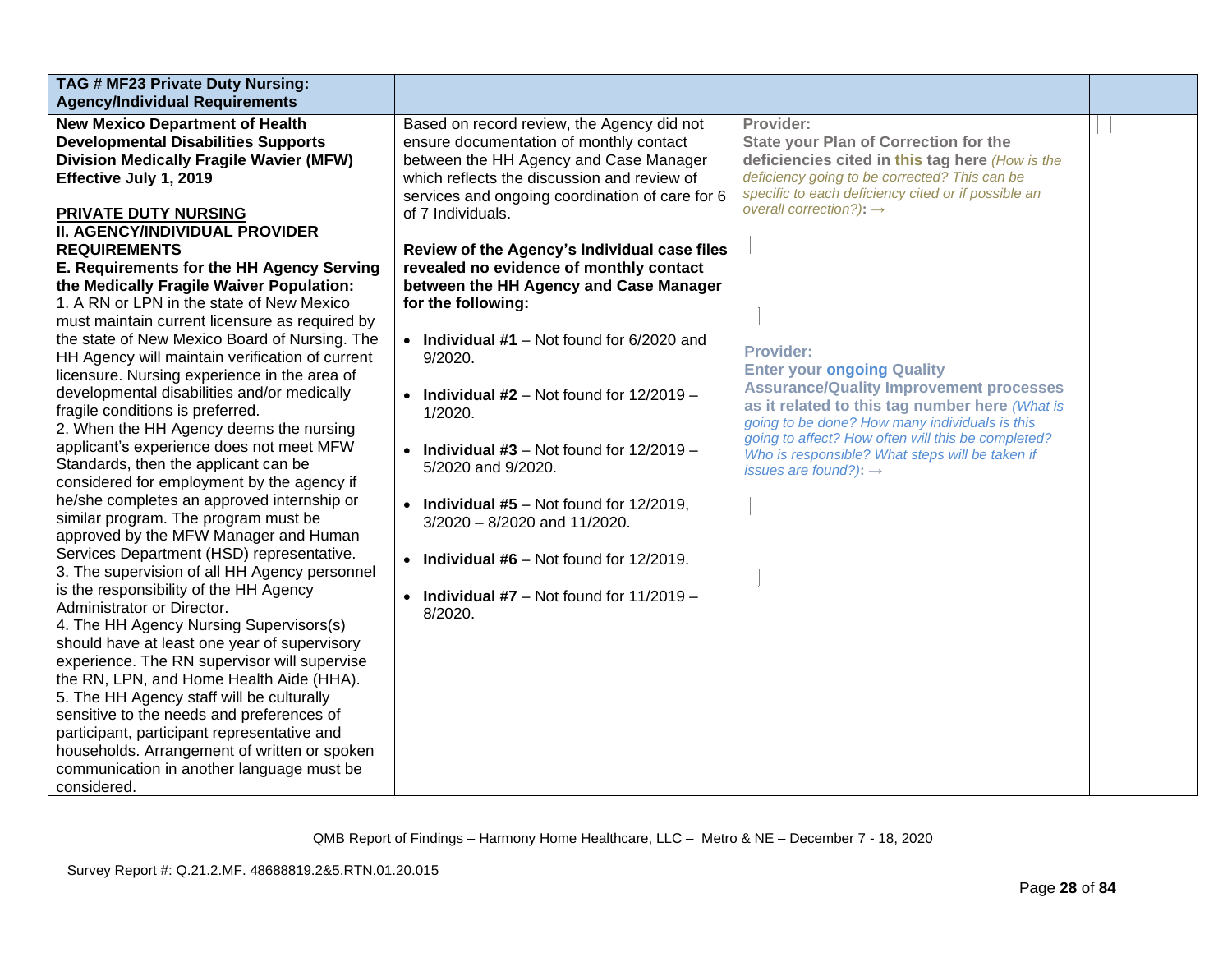| 6. The HH Agency will document and report           |  |  |
|-----------------------------------------------------|--|--|
| any noncompliance with the ISP to the CM.           |  |  |
| 7. All Physician/Healthcare Practitioner orders     |  |  |
| that change the person's LOC will be conveyed       |  |  |
| to the CM for coordination with service             |  |  |
| providers and modification to the ISP/budget if     |  |  |
| necessary.                                          |  |  |
| 8. The HH Agency must document in the               |  |  |
| participant's clinical file RN supervision to occur |  |  |
| at least every sixty (60) days. Supervisory         |  |  |
| forms must be developed and implemented             |  |  |
| specifically for this task.                         |  |  |
| 9. The HH Agency and CM must have                   |  |  |
| documented monthly contact that reflects the        |  |  |
| discussion and review of services and ongoing       |  |  |
| coordination of care.                               |  |  |
| 10. The HH Agency supervising RN, direct care       |  |  |
| RN, and LPN trains the participant, family,         |  |  |
| direct support professional (DSP) and all           |  |  |
| relevant individuals in all relevant settings as    |  |  |
| needed for successful implementation of             |  |  |
| therapeutic activities, strategies, treatments,     |  |  |
| use of equipment and technologies, or other         |  |  |
| areas of concern.                                   |  |  |
| 11. It is expected that the HH Agency will          |  |  |
| consult with the participant, IDT members,          |  |  |
| guardians, family, and DSP as needed.               |  |  |
|                                                     |  |  |
|                                                     |  |  |
|                                                     |  |  |
|                                                     |  |  |
|                                                     |  |  |
|                                                     |  |  |
|                                                     |  |  |
|                                                     |  |  |
|                                                     |  |  |
|                                                     |  |  |
|                                                     |  |  |
|                                                     |  |  |
|                                                     |  |  |
|                                                     |  |  |
|                                                     |  |  |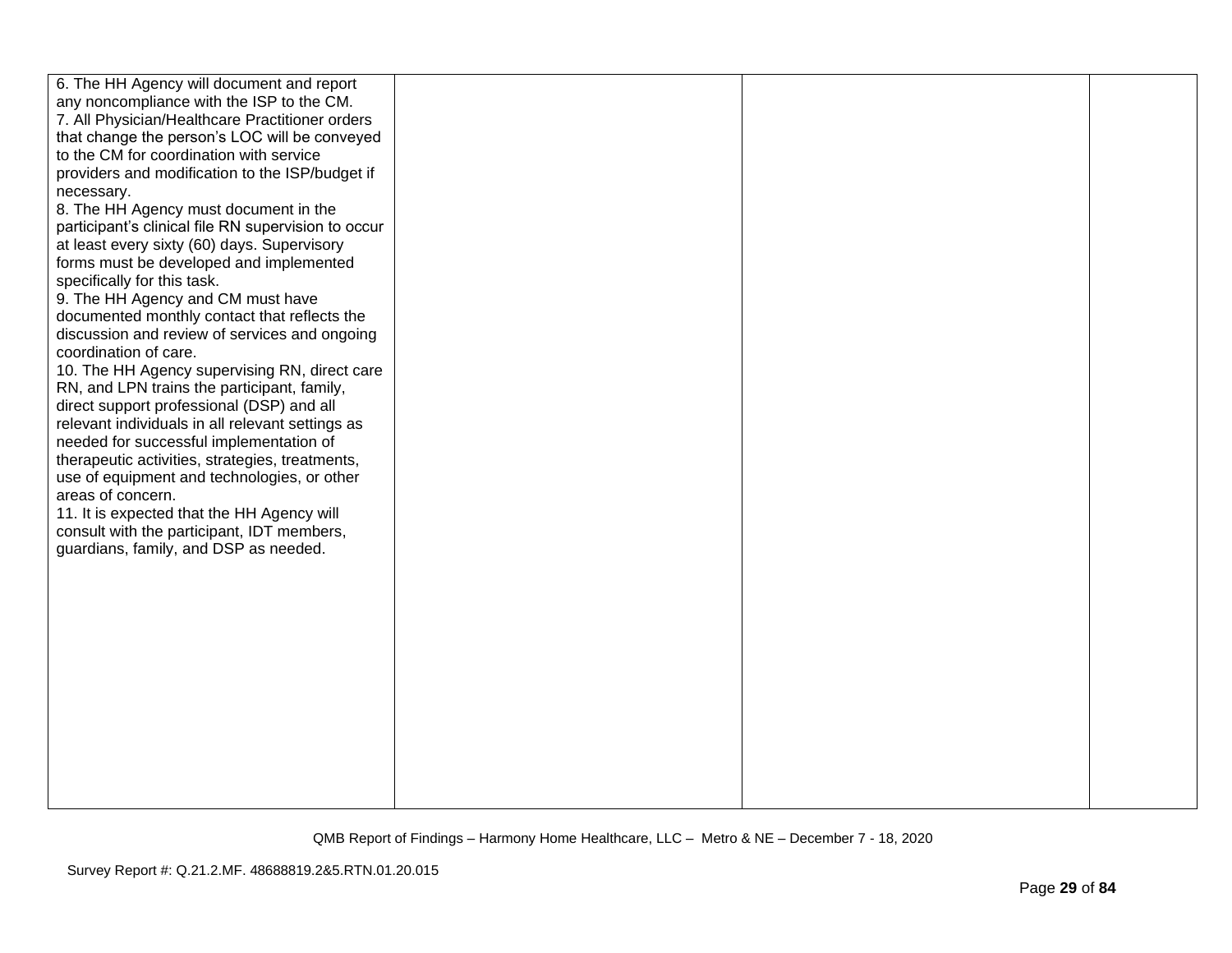| TAG # MF27.1 HHA and PDN:                      |                                                  |                                                                                                       |  |
|------------------------------------------------|--------------------------------------------------|-------------------------------------------------------------------------------------------------------|--|
| <b>Agency/Individual Requirements - RN</b>     |                                                  |                                                                                                       |  |
| <b>Supervision</b>                             |                                                  |                                                                                                       |  |
| <b>New Mexico Department of Health</b>         | Based on record review and interview, the        | Provider:                                                                                             |  |
| <b>Developmental Disabilities Supports</b>     | Agency did not ensure complete documentation     | <b>State your Plan of Correction for the</b>                                                          |  |
| <b>Division Medically Fragile Wavier (MFW)</b> | that the Home Health Aide and/or Private Duty    | deficiencies cited in this tag here (How is the                                                       |  |
| Effective July 1, 2019                         | Nurse were supervised by the Agency's RN         | deficiency going to be corrected? This can be                                                         |  |
|                                                | Supervisor as required for 7 of 7 Individuals.   | specific to each deficiency cited or if possible an                                                   |  |
| <b>HOME HEALTH AIDE (HHA)</b>                  |                                                  | overall correction?): $\rightarrow$                                                                   |  |
| <b>II. AGENCY/INDIVIDUAL PROVIDER</b>          | Review of the Agency's Individual case files     |                                                                                                       |  |
| <b>REQUIREMENTS</b>                            | revealed RN supervisory visits with the          |                                                                                                       |  |
| A. The HH Agency must be a current MFW         | Home Health Aide were not found and/or did       |                                                                                                       |  |
| provider with the Provider Enrollment Unit     | not contain all required elements for the        |                                                                                                       |  |
| (PEU)/Developmental Disabilities Supports      | following:                                       |                                                                                                       |  |
| Division (DDSD).                               |                                                  |                                                                                                       |  |
| <b>B. HHA Qualifications:</b>                  | • Individual $#2$ – The following elements were  |                                                                                                       |  |
| 1. HHA Certificate from an approved            | not found for; 11/18/2019, 12/23/2019,           | <b>Provider:</b>                                                                                      |  |
| community-based program following the HHA      | 2/24/2020, 4/23/2020, 6/23/2020, 8/11/2020       | <b>Enter your ongoing Quality</b>                                                                     |  |
| training Federal regulations 42 CFR 484.36 or  | and 10/19/2020.                                  | <b>Assurance/Quality Improvement processes</b>                                                        |  |
| the State Regulation 7 NMAC 28.2., or;         | > Participant's Status;                          | as it related to this tag number here (What is                                                        |  |
| 2. HHA training at the licensed HH Agency      | $\triangleright$ Contact with Family Members;    | going to be done? How many individuals is this                                                        |  |
| which follows the Federal HHA training         | $\triangleright$ Review of HHA plan of care with | going to affect? How often will this be completed?<br>Who is responsible? What steps will be taken if |  |
| regulation in 42 CFR 484.36 or the State       | appropriate modification annually and as         | issues are found?): $\rightarrow$                                                                     |  |
| Regulation 7 NMAC 28.2., or;                   | needed.                                          |                                                                                                       |  |
| 3. A Certified Nurses' Assistant (CNA) who has |                                                  |                                                                                                       |  |
| successfully completed the employing HH        | • Individual $#3$ – The following elements were  |                                                                                                       |  |
| Agency's written and practical competency      | not found for; 11/6/2019, 1/22/2020,             |                                                                                                       |  |
| standards and meets the qualifications for a   | 3/4/2020, 5/15/2020, 6/19/2020, 7/22/2020,       |                                                                                                       |  |
| HHA with the MFW. Documentation will be        | 8/18/2020, 10/12/2020 and 11/10/2020.            |                                                                                                       |  |
| maintained in personnel file.                  | > Participant's Status;                          |                                                                                                       |  |
| 4. A HHA who was not trained at the employing  | $\triangleright$ Contact with Family Members;    |                                                                                                       |  |
| HH Agency will need to successfully complete   | $\triangleright$ Review of HHA plan of care with |                                                                                                       |  |
| the employing HH Agency's written and          | appropriate modification annually and as         |                                                                                                       |  |
| practical competency standards before          | needed.                                          |                                                                                                       |  |
| providing direct care services. Documentation  |                                                  |                                                                                                       |  |
| will be maintained in personnel file.          | • Individual $#6$ – The following elements were  |                                                                                                       |  |
| 5. The HHA will be supervised by the HH        | not found for; 11/18/2019, 1/17/2020,            |                                                                                                       |  |
| Agency RN supervisor or HH Agency RN           | 3/16/2020, 5/13/2020, 7/10/2020, 9/17/2020       |                                                                                                       |  |
| designee at least once every 60 days in the    | and 11/5/2020.                                   |                                                                                                       |  |
| participant's home.                            | > Participant's Status;                          |                                                                                                       |  |
|                                                | > Review of HHA plan of care with                |                                                                                                       |  |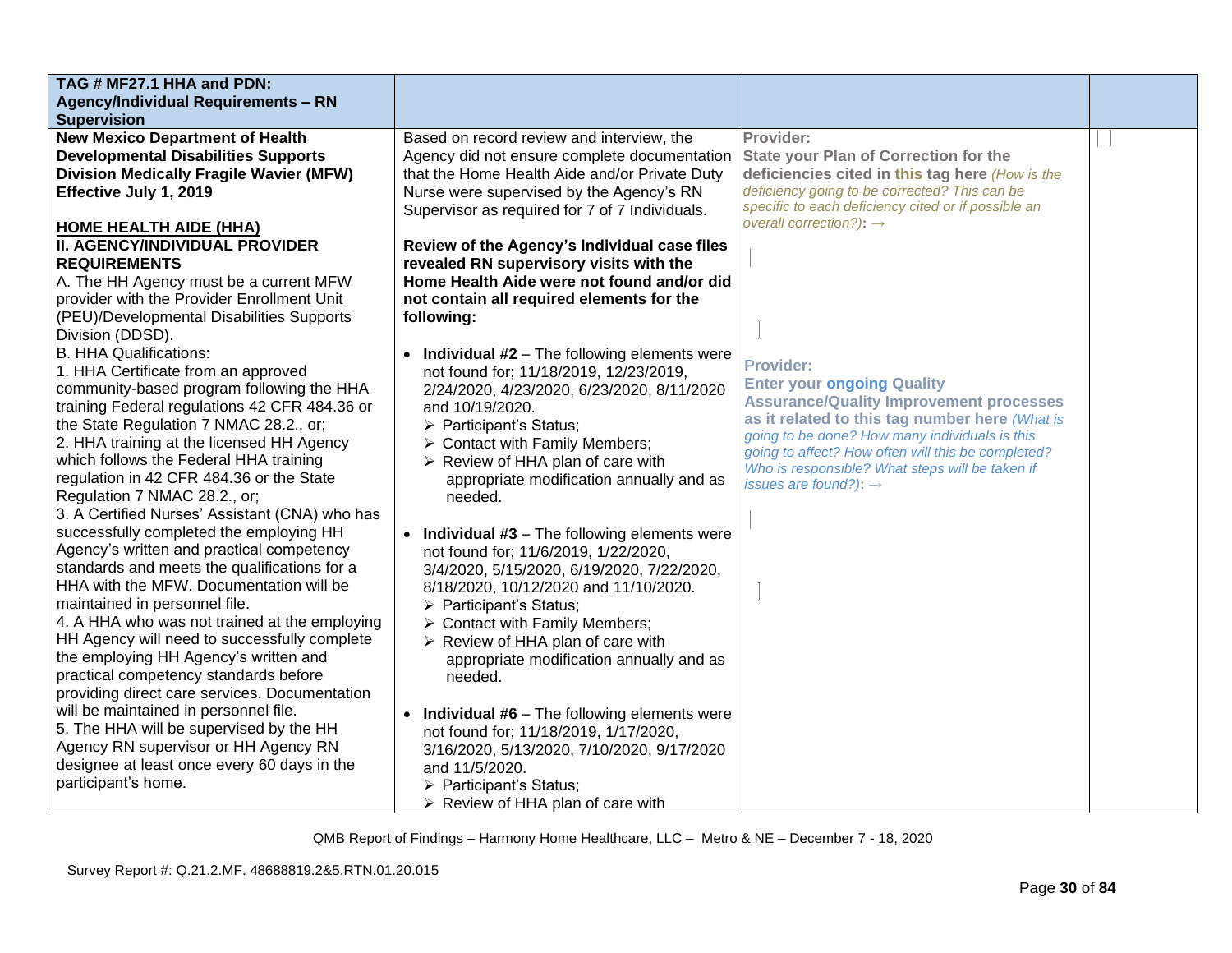| 6. The HHA will be culturally sensitive to the<br>appropriate modification annually and as<br>needs and preferences of the participants and<br>needed.<br>their families. Based upon the individual<br>language needs or preferences, HHA may be<br>The following element was not found for;<br>requested to communicate in a language other<br>5/13/2020, 7/10/2020, 9/17/2020 and<br>11/5/2020.<br>than English. |
|--------------------------------------------------------------------------------------------------------------------------------------------------------------------------------------------------------------------------------------------------------------------------------------------------------------------------------------------------------------------------------------------------------------------|
|                                                                                                                                                                                                                                                                                                                                                                                                                    |
|                                                                                                                                                                                                                                                                                                                                                                                                                    |
|                                                                                                                                                                                                                                                                                                                                                                                                                    |
|                                                                                                                                                                                                                                                                                                                                                                                                                    |
|                                                                                                                                                                                                                                                                                                                                                                                                                    |
|                                                                                                                                                                                                                                                                                                                                                                                                                    |
| C. All supervisory visits/contacts must be<br>$\triangleright$ Contact with Family Members                                                                                                                                                                                                                                                                                                                         |
| documented in the participant's HH Agency                                                                                                                                                                                                                                                                                                                                                                          |
| clinical file on a standardized form that reflects<br><b>Individual #7</b> – The following elements were<br>$\bullet$                                                                                                                                                                                                                                                                                              |
| the following:<br>not found for; 11/18/2019, 1/21/2020,                                                                                                                                                                                                                                                                                                                                                            |
| 1. Service received;<br>3/25/2020, 5/8/2020, 7/21/2020, 8/14/2020,                                                                                                                                                                                                                                                                                                                                                 |
| 2. Participant's status;<br>9/11/2020, 10/22/2020 and 11/17/2020.                                                                                                                                                                                                                                                                                                                                                  |
| 3. Contact with family members;<br>> Participant's Status;                                                                                                                                                                                                                                                                                                                                                         |
| 4. Review of HHA plan of care with appropriate<br>$\triangleright$ Review of HHA plan of care with                                                                                                                                                                                                                                                                                                                 |
| modification annually and as needed.<br>appropriate modification annually and as                                                                                                                                                                                                                                                                                                                                   |
| D. Requirements for the HH Agency Serving<br>needed.                                                                                                                                                                                                                                                                                                                                                               |
| Medically Fragile Waiver Population: 1. The HH                                                                                                                                                                                                                                                                                                                                                                     |
| Agency nursing supervisors(s) should have at<br>The following element was not found for;                                                                                                                                                                                                                                                                                                                           |
| least one year of supervisory experience. The<br>3/25/2020, 5/8/2020, 7/21/2020, 8/14/2020,                                                                                                                                                                                                                                                                                                                        |
| RN supervisor will supervise the RN, LPN and<br>9/11/2020, 10/22/2020 and 11/17/2020.                                                                                                                                                                                                                                                                                                                              |
| HHA.<br>$\triangleright$ Contact with Family Members                                                                                                                                                                                                                                                                                                                                                               |
| 2. The HH Agency staff will be culturally                                                                                                                                                                                                                                                                                                                                                                          |
| sensitive to the needs and preferences of<br>Review of the Agency's Individual case files                                                                                                                                                                                                                                                                                                                          |
| participants and households. Arrangement of<br>revealed RN supervisory visits with the                                                                                                                                                                                                                                                                                                                             |
| written or spoken communication in another<br>Private Duty Nurse were not found for the                                                                                                                                                                                                                                                                                                                            |
| language must be considered.<br>following:                                                                                                                                                                                                                                                                                                                                                                         |
| 3. The HH Agency will document and report                                                                                                                                                                                                                                                                                                                                                                          |
| any noncompliance with the ISP to the case<br>• Individual #1 – Not found for $6/2020$ ,                                                                                                                                                                                                                                                                                                                           |
| manager.<br>8/2020, and 10/2020.                                                                                                                                                                                                                                                                                                                                                                                   |
| 4. All Physician orders that change the                                                                                                                                                                                                                                                                                                                                                                            |
| participant's service needs should be conveyed<br><b>Individual #4</b> $-$ Not found for 8/2020, and                                                                                                                                                                                                                                                                                                               |
| to the CM for coordination with service<br>11/2020.                                                                                                                                                                                                                                                                                                                                                                |
| providers and modification to ISP/MAD 046 if                                                                                                                                                                                                                                                                                                                                                                       |
| necessary.<br><b>Individual #5</b> – Not found for $11/2019$ ,                                                                                                                                                                                                                                                                                                                                                     |
| 5. The HH Agency will document in the<br>1/2020, 3/2020, 5/2020, 7/2020, 9/2020 and                                                                                                                                                                                                                                                                                                                                |
| participant's clinical file that the RN supervision<br>11/2020.                                                                                                                                                                                                                                                                                                                                                    |
| of the HHA occurs at least once every sixty                                                                                                                                                                                                                                                                                                                                                                        |
| days. Supervisory forms must be developed                                                                                                                                                                                                                                                                                                                                                                          |
| <b>Individual #6</b> – Not found for $11/2019$ ,<br>and implemented specifically for this task.                                                                                                                                                                                                                                                                                                                    |
| 1/2020, 3/2020, 5/2020, 7/2020, 9/2020 and<br>6. The HH Agency and CM must have<br>11/2020.                                                                                                                                                                                                                                                                                                                        |
| documented monthly contact that reflects the                                                                                                                                                                                                                                                                                                                                                                       |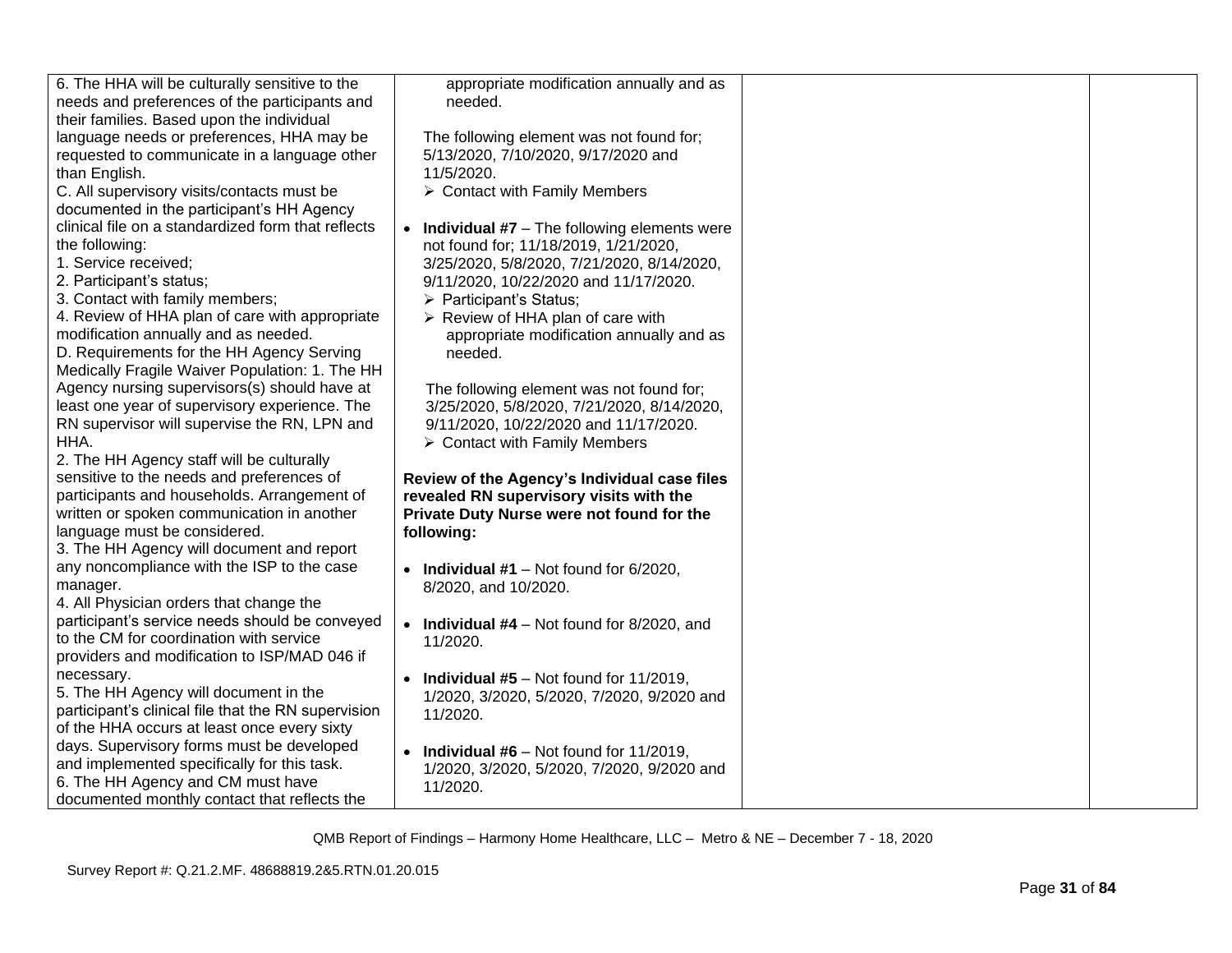| discussion and review of services and ongoing     | When the Agency's RN Supervisor was               |  |
|---------------------------------------------------|---------------------------------------------------|--|
| coordination of care.                             | asked how often did you conduct face-to-          |  |
| 7. The HH Agency supervising RN, direct care      | face supervisory visits with the staff you        |  |
| RN and LPN trains families, direct support        | supervise, the following was reported:            |  |
| professionals and all relevant individuals in all |                                                   |  |
| relevant settings as needed for successful        | • #228 stated, "has not been routine for          |  |
| implementation of therapeutic activities,         | nurses60 days". (Note: Per MFW                    |  |
| strategies, treatments, use of equipment and      | Standards; The HH Agency must document            |  |
| technologies or other areas of concern.           | in the participant's clinical file RN supervision |  |
| 8. It is expected the HH Agency will consult      | to occur at least every sixty (60) days.          |  |
| with, Interdisciplinary Team (IDT) members,       |                                                   |  |
|                                                   | Supervisory forms must be developed and           |  |
| guardians, family, and direct support             | implemented specifically for this task.)          |  |
| professionals (DSP) as needed.                    |                                                   |  |
|                                                   |                                                   |  |
| PRIVATE DUTY NURSING                              |                                                   |  |
| II. AGENCY/INDIVIDUAL PROVIDER                    |                                                   |  |
| <b>REQUIREMENTS</b>                               |                                                   |  |
| E. Requirements for the HH Agency Serving         |                                                   |  |
| the Medically Fragile Waiver Population:          |                                                   |  |
| 1. A RN or LPN in the state of New Mexico         |                                                   |  |
| must maintain current licensure as required by    |                                                   |  |
| the state of New Mexico Board of Nursing. The     |                                                   |  |
| HH Agency will maintain verification of current   |                                                   |  |
| licensure. Nursing experience in the area of      |                                                   |  |
| developmental disabilities and/or medically       |                                                   |  |
| fragile conditions is preferred.                  |                                                   |  |
| 2. When the HH Agency deems the nursing           |                                                   |  |
| applicant's experience does not meet MFW          |                                                   |  |
| Standards, then the applicant can be              |                                                   |  |
| considered for employment by the agency if        |                                                   |  |
| he/she completes an approved internship or        |                                                   |  |
| similar program. The program must be              |                                                   |  |
| approved by the MFW Manager and Human             |                                                   |  |
| Services Department (HSD) representative.         |                                                   |  |
| 3. The supervision of all HH Agency personnel     |                                                   |  |
| is the responsibility of the HH Agency            |                                                   |  |
| Administrator or Director.                        |                                                   |  |
| 4. The HH Agency Nursing Supervisors(s)           |                                                   |  |
| should have at least one year of supervisory      |                                                   |  |
| experience. The RN supervisor will supervise      |                                                   |  |
| the RN, LPN, and Home Health Aide (HHA).          |                                                   |  |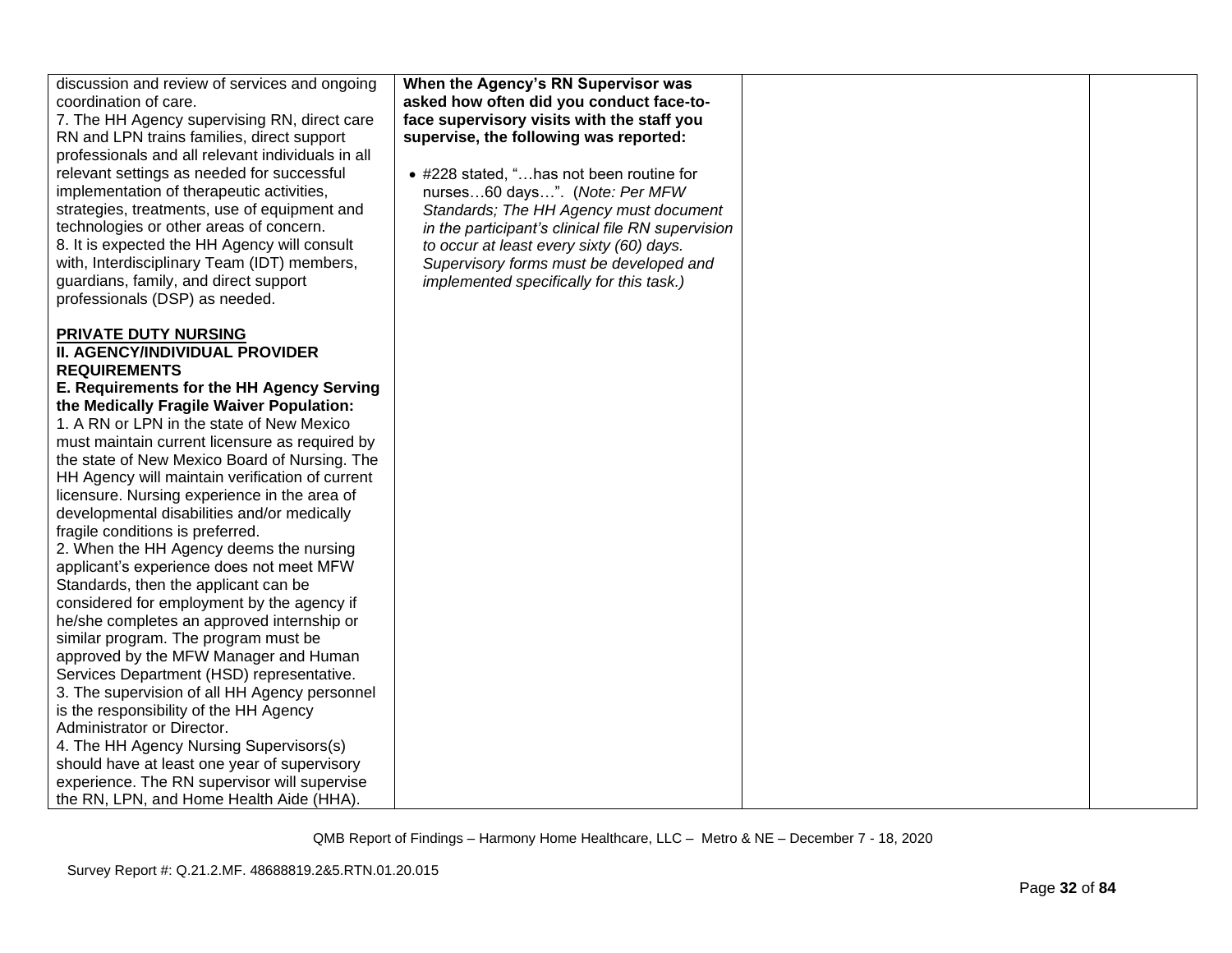| 5. The HH Agency staff will be culturally           |  |  |
|-----------------------------------------------------|--|--|
| sensitive to the needs and preferences of           |  |  |
| participant, participant representative and         |  |  |
| households. Arrangement of written or spoken        |  |  |
| communication in another language must be           |  |  |
| considered.                                         |  |  |
| 6. The HH Agency will document and report           |  |  |
| any noncompliance with the ISP to the CM.           |  |  |
| 7. All Physician/Healthcare Practitioner orders     |  |  |
| that change the person's LOC will be conveyed       |  |  |
| to the CM for coordination with service             |  |  |
| providers and modification to the ISP/budget if     |  |  |
| necessary.                                          |  |  |
| 8. The HH Agency must document in the               |  |  |
| participant's clinical file RN supervision to occur |  |  |
| at least every sixty (60) days. Supervisory         |  |  |
| forms must be developed and implemented             |  |  |
| specifically for this task.                         |  |  |
| 9. The HH Agency and CM must have                   |  |  |
| documented monthly contact that reflects the        |  |  |
| discussion and review of services and ongoing       |  |  |
| coordination of care.                               |  |  |
| 10. The HH Agency supervising RN, direct care       |  |  |
| RN, and LPN trains the participant, family,         |  |  |
| direct support professional (DSP) and all           |  |  |
| relevant individuals in all relevant settings as    |  |  |
| needed for successful implementation of             |  |  |
| therapeutic activities, strategies, treatments,     |  |  |
| use of equipment and technologies, or other         |  |  |
| areas of concern.                                   |  |  |
| 11. It is expected that the HH Agency will          |  |  |
| consult with the participant, IDT members,          |  |  |
| guardians, family, and DSP as needed.               |  |  |
|                                                     |  |  |
| NMAC 7.28.2.29 SUPERVISION OF                       |  |  |
| <b>SECONDARY AND NONLICENSED</b>                    |  |  |
| <b>PERSONNEL:</b>                                   |  |  |
| A. Licensed practical nurses: Services and          |  |  |
| care provided by a licensed practical nurse will    |  |  |
| be furnished under the supervision of a             |  |  |
| registered nurse who has a minimum of one           |  |  |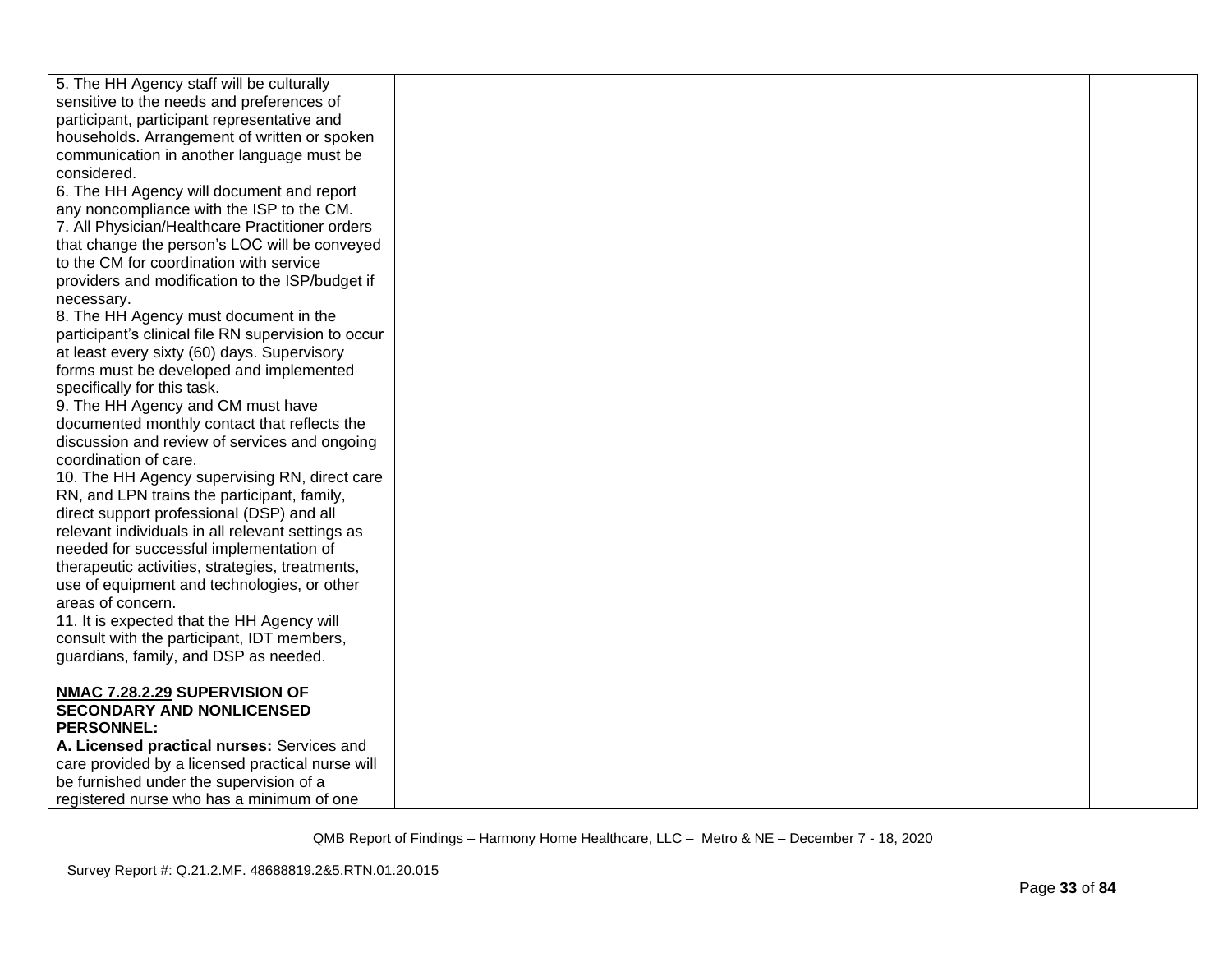| year home health experience or a minimum of<br>two years nursing experience. Such supervision<br>will include, at a minimum:<br>(1) Identify appropriate tasks to be performed<br>by the licensed practical nurse.<br>(2) Conduct and document a supervisory visit to<br>at least one patient/client residence at least<br>every 60 days, or more often as indicated.<br>D. Home health aides: Services and care<br>provided by a home health aide will be<br>furnished under the supervision of an<br>appropriately licensed professional, such as,                                                                                                                                                                                              |  |  |
|---------------------------------------------------------------------------------------------------------------------------------------------------------------------------------------------------------------------------------------------------------------------------------------------------------------------------------------------------------------------------------------------------------------------------------------------------------------------------------------------------------------------------------------------------------------------------------------------------------------------------------------------------------------------------------------------------------------------------------------------------|--|--|
| registered nurse, physical therapist,<br>occupational therapist, or a speech language<br>pathologist with a minimum of one year<br>experience. Such supervision will include, at a<br>minimum:<br>(1) Preparation of written patient/client<br>instructions which identify appropriate tasks to<br>be performed by the home health aide.<br>(2) Conduct and document a supervisory visit to<br>the patient/client residence at least every 62<br>days or as often as the condition of the<br>patient/client requires. Note: Patient/clients who<br>have multiple home health aides require only<br>one supervisory visit. This home health aide<br>need not be present in the patient/client's<br>residence at the time of the supervisory visit. |  |  |
|                                                                                                                                                                                                                                                                                                                                                                                                                                                                                                                                                                                                                                                                                                                                                   |  |  |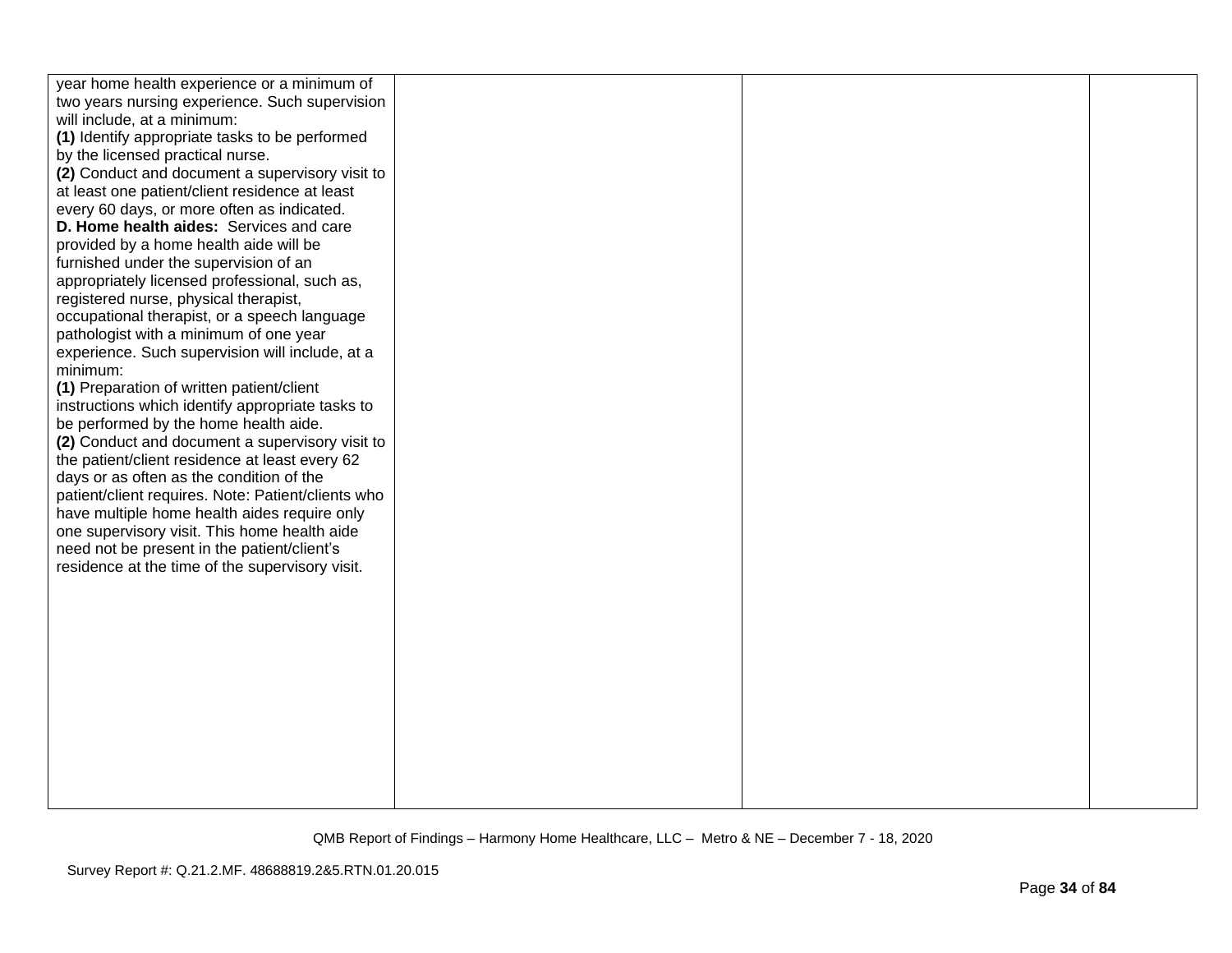| TAG # MF28 Home Health Aide:                                                               |                                                           |                                                     |  |
|--------------------------------------------------------------------------------------------|-----------------------------------------------------------|-----------------------------------------------------|--|
| <b>Administrative Requirements - Emergency</b>                                             |                                                           |                                                     |  |
| <b>Backup Plan</b>                                                                         |                                                           |                                                     |  |
| <b>New Mexico Department of Health</b>                                                     | Based on record review, the Agency did not                | Provider:                                           |  |
| <b>Developmental Disabilities Supports</b>                                                 | ensure the documentation of the Emergency                 | <b>State your Plan of Correction for the</b>        |  |
| <b>Division Medically Fragile Wavier (MFW)</b>                                             | Backup Plan for 4 of 7 Individuals.                       | deficiencies cited in this tag here (How is the     |  |
| Effective July 1, 2019                                                                     |                                                           | deficiency going to be corrected? This can be       |  |
|                                                                                            | Review of the Agency's Individual case files              | specific to each deficiency cited or if possible an |  |
| <b>HOME HEALTH AIDE (HHA)</b>                                                              | revealed the Emergency Backup Plan was                    | overall correction?): $\rightarrow$                 |  |
| <b>III. ADMINISTRATIVE REQUIREMENTS</b>                                                    | not current:                                              |                                                     |  |
| The administrative requirements are directed at                                            |                                                           |                                                     |  |
| the HH Agency, Rural Health Clinic or Licensed                                             | • Individual #2 - Emergency Backup Plan                   |                                                     |  |
| or Certified Federally Qualified Health Center.                                            | found was dated 10/7/2019, no evidence                    |                                                     |  |
| E. A HH Agency may consider hiring a                                                       | found that it was reviewed at least annually.             |                                                     |  |
| participant's family member to provide HHA                                                 |                                                           |                                                     |  |
| services if no other staff are available. The                                              | • Individual #3 - Emergency Backup Plan                   |                                                     |  |
| intent of the HHA service is to provide support                                            | found was dated 1/16/2019, no evidence                    | <b>Provider:</b>                                    |  |
| to the family, and extended family should not                                              | found that it was reviewed at least annually.             | <b>Enter your ongoing Quality</b>                   |  |
| circumvent the natural family support system.                                              |                                                           | <b>Assurance/Quality Improvement processes</b>      |  |
| F. A participant's spouse or parent, if the                                                |                                                           | as it related to this tag number here (What is      |  |
| participant is a minor child, cannot be                                                    | • Individual #6 - Emergency Backup Plan                   | going to be done? How many individuals is this      |  |
| considered as a HHA.                                                                       | found was dated 9/20/2019, no evidence                    | going to affect? How often will this be completed?  |  |
| G. The HHA is not a primary care giver,                                                    | found that it was reviewed at least annually.             | Who is responsible? What steps will be taken if     |  |
| therefore when the HHA is on duty; there must                                              |                                                           | issues are found?): $\rightarrow$                   |  |
| be an approved primary caregiver available in                                              | Review of the Agency's Individual case files              |                                                     |  |
| person. The participant and/or representative                                              | revealed the Emergency Backup Plan was                    |                                                     |  |
| and agency have the responsibility to assure                                               | incomplete:                                               |                                                     |  |
|                                                                                            |                                                           |                                                     |  |
| there is a primary caretaker available in person.                                          | $\bullet$<br><b>Individual #2</b> - Emergency Backup Plan |                                                     |  |
| The primary caregiver or a responsible adult                                               | found dated 10/7/2019, was missing the                    |                                                     |  |
| must be available on the property where the<br>participant is currently located and within | following information;                                    |                                                     |  |
|                                                                                            | > Medical Needs and:                                      |                                                     |  |
| audible range of the participant and HHA.<br>H. All designated primary caretakers' names   | $\triangleright$ Staffing                                 |                                                     |  |
|                                                                                            |                                                           |                                                     |  |
| and phone numbers must be written in the                                                   | Individual #7 - Emergency Backup Plan                     |                                                     |  |
| backup plan and agreed upon by the agency                                                  | found dated 2/28/2020, was missing the                    |                                                     |  |
| and / representative. The designated approved                                              | following information;                                    |                                                     |  |
| back up primary caregiver will not be                                                      | > Medical Needs and;                                      |                                                     |  |
| reimbursed by the MFW/DDSD.                                                                | $\triangleright$ Staffing                                 |                                                     |  |
| I. An emergency back up plan for medical                                                   |                                                           |                                                     |  |
| needs and staffing must be developed, written                                              |                                                           |                                                     |  |
| and agreed upon by the HH Agency and                                                       |                                                           |                                                     |  |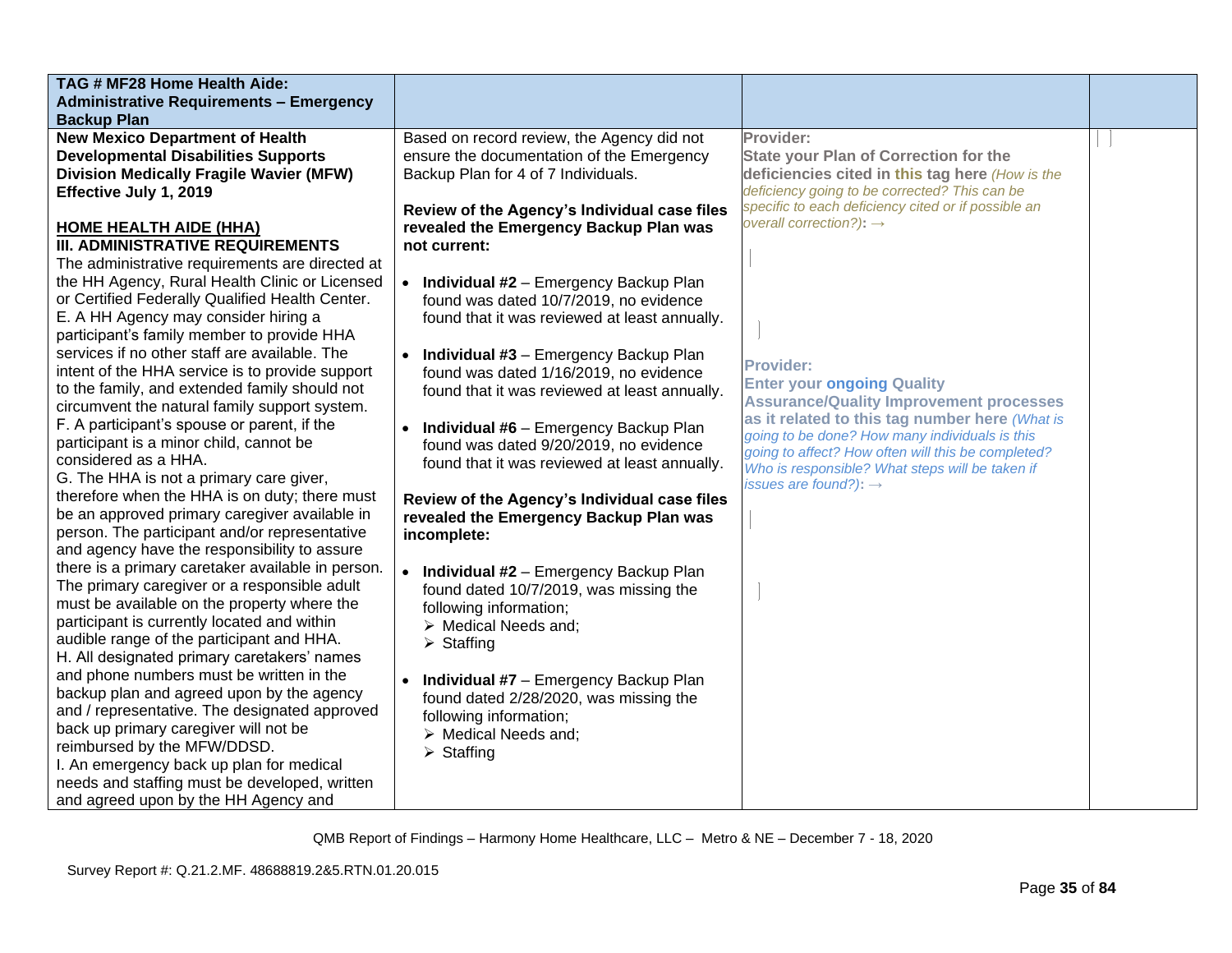| participant/participant's representative. This                                        |  |  |
|---------------------------------------------------------------------------------------|--|--|
| emergency back up plan will be available in                                           |  |  |
| participant's home. This plan will be modified                                        |  |  |
| when medical conditions warrant and will be                                           |  |  |
| reviewed at least annually.                                                           |  |  |
|                                                                                       |  |  |
| <b>RESPITE STANDARDS</b>                                                              |  |  |
| <b>II. IN-HOME RESPITE</b>                                                            |  |  |
| A. Scope of Service:                                                                  |  |  |
| 1. In-home respite provider must be a licensed                                        |  |  |
| HH Agency, licensed or certified Federally                                            |  |  |
| Qualified Health Center, or a Licensed Rural                                          |  |  |
| Health Clinic and a Medically Fragile Waiver                                          |  |  |
| Provider.                                                                             |  |  |
| 2. RN and LPN are the only category who can                                           |  |  |
| provide twenty-four (24) continuous hours of                                          |  |  |
| approved in-home respite services. RNs and                                            |  |  |
| LPNs must meet and comply with all MFW                                                |  |  |
|                                                                                       |  |  |
| Private Duty Nursing (PDN) Standards.<br>3. The HH Agency must request and receive an |  |  |
|                                                                                       |  |  |
| agreement between the CM, HH Agency and                                               |  |  |
| participant/participant's representative to deliver                                   |  |  |
| in-home respite services by a HHA. This must                                          |  |  |
| be identified in the ISP. a. The                                                      |  |  |
| participant/participant's representative is                                           |  |  |
| required to submit a request in writing to the                                        |  |  |
| CM.                                                                                   |  |  |
| b. The participant/participant's representative,                                      |  |  |
| CM and HH Agency will meet to develop the                                             |  |  |
| HHA respite plan.                                                                     |  |  |
| c. The HHA plan for providing respite services                                        |  |  |
| must include but not limited to:                                                      |  |  |
| i. Which approved primary care givers will be                                         |  |  |
| available to the HHA;                                                                 |  |  |
| ii. Which approved primary care givers will be                                        |  |  |
| providing services which are outside the HHA                                          |  |  |
| scope of practice;                                                                    |  |  |
| iii. Specific hours respite services will be                                          |  |  |
| provided. The HHA will not provide 24                                                 |  |  |
| continuous hours of respite;                                                          |  |  |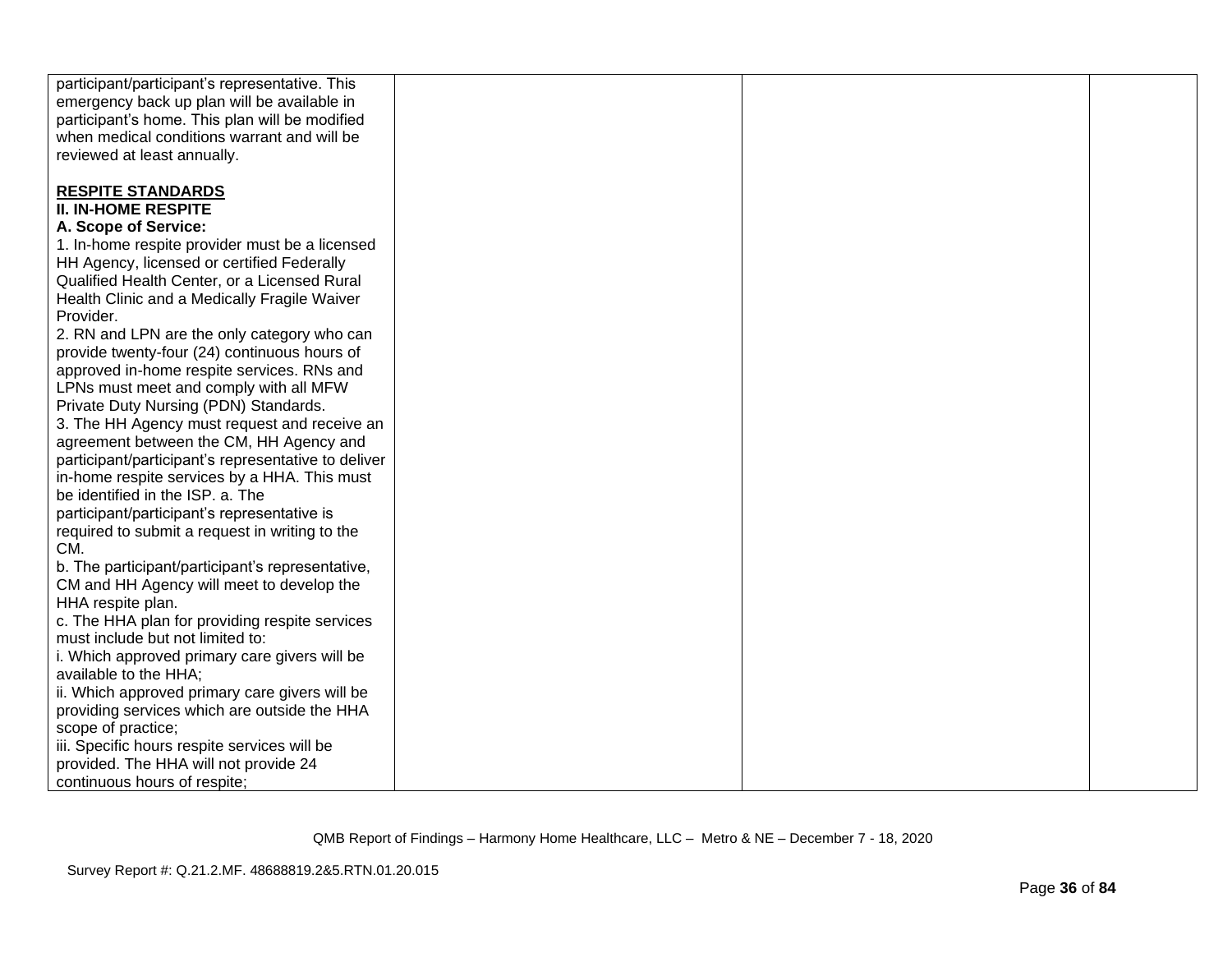| d. The services provided must be within the                                      |  |  |
|----------------------------------------------------------------------------------|--|--|
| scope of the HHA skills as identified in the                                     |  |  |
| MFW HHA standards;                                                               |  |  |
| e. A HH Agency RN or LPN must be available                                       |  |  |
| for back-up emergency services.                                                  |  |  |
| 4. A list of approved primary care givers will be                                |  |  |
| maintained in the home in a central location.                                    |  |  |
| This list will be signed by the                                                  |  |  |
| participant/participant's representative.                                        |  |  |
| 5. It may be necessary to coordinate in-home                                     |  |  |
| respite services with more than one agency to                                    |  |  |
| provide 24-hour coverage by RN and/or LPN.                                       |  |  |
| 6. In-home respite services include medical and                                  |  |  |
| non-medical care.                                                                |  |  |
| 7. An emergency back-up plan must be in place                                    |  |  |
| prior to the initiation of the respite service.                                  |  |  |
| <b>B. Agency Provider Requirement</b>                                            |  |  |
| 1. The agency is responsible to ensure that the                                  |  |  |
| direct support professionals (RN, LPN, and                                       |  |  |
| HHA) meet all applicable MFW, State and<br>Federal requirements for PDN and HHA. |  |  |
| 2. The agency will follow the MFW PDN and                                        |  |  |
| HHA Standards.                                                                   |  |  |
|                                                                                  |  |  |
|                                                                                  |  |  |
|                                                                                  |  |  |
|                                                                                  |  |  |
|                                                                                  |  |  |
|                                                                                  |  |  |
|                                                                                  |  |  |
|                                                                                  |  |  |
|                                                                                  |  |  |
|                                                                                  |  |  |
|                                                                                  |  |  |
|                                                                                  |  |  |
|                                                                                  |  |  |
|                                                                                  |  |  |
|                                                                                  |  |  |
|                                                                                  |  |  |
|                                                                                  |  |  |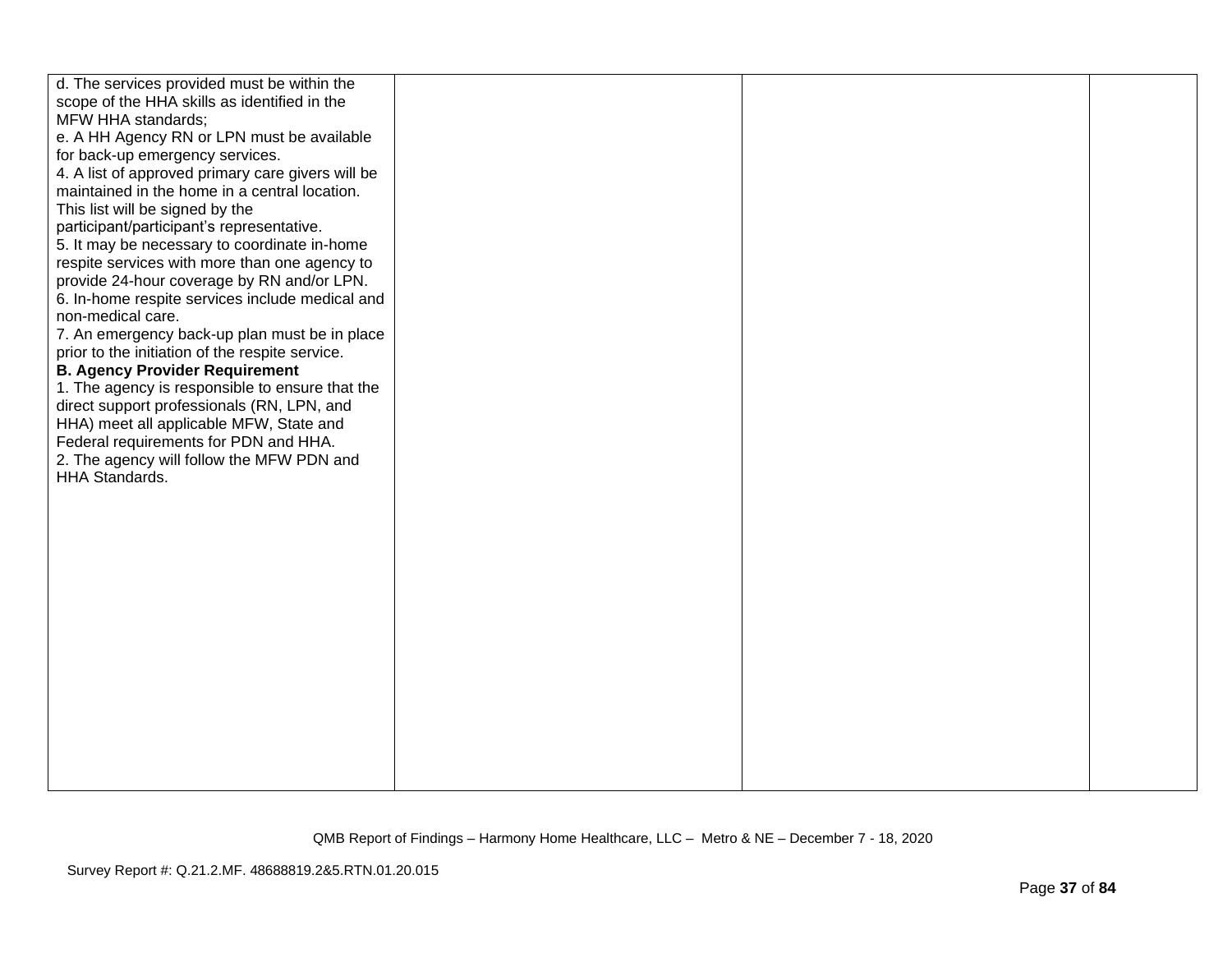| TAG # MF1A28.2 Incident Management               |                                                          |                                                                                                      |  |
|--------------------------------------------------|----------------------------------------------------------|------------------------------------------------------------------------------------------------------|--|
| System / ANE Acknowledgement -                   |                                                          |                                                                                                      |  |
| Individual/Family/Guardian                       |                                                          |                                                                                                      |  |
| <b>New Mexico Department of Health</b>           | Based on record review and interviews, the               | Provider:                                                                                            |  |
| <b>Developmental Disabilities Supports</b>       | Agency did not provide documentation which               | <b>State your Plan of Correction for the</b>                                                         |  |
| <b>Division Medically Fragile Wavier (MFW)</b>   | indicates the Incident Management System /               | deficiencies cited in this tag here (How is the                                                      |  |
| Effective July 1, 2019                           | ANE Policy and Procedural information had                | deficiency going to be corrected? This can be                                                        |  |
|                                                  | been acknowledged by the Individual/Family               | specific to each deficiency cited or if possible an                                                  |  |
| <b>GENERAL PROVIDER REQUIREMENTS</b>             | and/or their legal guardians for reporting Abuse,        | overall correction?): $\rightarrow$                                                                  |  |
| <b>I. PROVIDER REQUIREMENTS</b>                  | Neglect and Exploitation for 7 of 7 Individuals.         |                                                                                                      |  |
| A. The Medicaid Medically Fragile Home and       |                                                          |                                                                                                      |  |
| <b>Community Based Services Waiver require</b>   | Review of Agency's Individual case files                 |                                                                                                      |  |
| providers to meet any pertinent laws,            | revealed the following items were not found,             |                                                                                                      |  |
| regulations, rules, policies, and interpretive   | incomplete and/or not current:                           |                                                                                                      |  |
| memoranda published by the New Mexico            |                                                          |                                                                                                      |  |
| Department of Health (DOH) and the HSD.          | <b>Incident Management System / ANE Policy</b>           |                                                                                                      |  |
| C. All providers must be currently enrolled as a | and Procedural acknowledgement signed                    | <b>Provider:</b>                                                                                     |  |
| MFW provider through the Developmental           | statement:                                               | <b>Enter your ongoing Quality</b>                                                                    |  |
| Disabilities Supports Division (DDSD) Provider   |                                                          | <b>Assurance/Quality Improvement processes</b>                                                       |  |
| <b>Enrollment Unit process:</b>                  | • Not current for Individuals $#1, 2, 3, 4, 5, 6, 7$     | as it related to this tag number here (What is                                                       |  |
| a. All providers must follow the DOH/Division    | (Note: The Harmony HH Admission Consent                  | going to be done? How many individuals is this<br>going to affect? How often will this be completed? |  |
| of Health Improvement (DHI) Statewide            | Form in the 1 <sup>st</sup> paragraph does not reference | Who is responsible? What steps will be taken if                                                      |  |
| Incident Management System Policies and          | DHI/IMB to be contacted for reporting Abuse,             | issues are found?): $\rightarrow$                                                                    |  |
| Procedures.                                      | Neglect and Exploitation. The Admission                  |                                                                                                      |  |
| b. All provider agencies that enter a            | Consent Form indicates in the 1 <sup>st</sup> paragraph; |                                                                                                      |  |
| contractual relationship with DOH to provide     | "I acknowledge receipt and explanation of                |                                                                                                      |  |
| MFW services shall comply with all applicable    | the agency's policy for reporting abuse,                 |                                                                                                      |  |
| regulation, policies and standards.              | neglect and exploitation and the contact                 |                                                                                                      |  |
| c. Reference: http://dhi.health.state.nm.us/     | information and process for reporting abuse,             |                                                                                                      |  |
| D. All agencies must follow all applicable DDSD  | neglect and exploitation to NM Adult                     |                                                                                                      |  |
| Policies and Procedures.                         | <b>Protective Services and Health Facility</b>           |                                                                                                      |  |
|                                                  | Licensing and Certification Bureau.")                    |                                                                                                      |  |
| NMAC 7.1.14.8 INCIDENT MANAGEMENT                |                                                          |                                                                                                      |  |
| <b>SYSTEM REPORTING REQUIREMENTS FOR</b>         | When the Individual/Family member was                    |                                                                                                      |  |
| <b>COMMUNITY-BASED SERVICE PROVIDERS:</b>        | asked if they had received training on                   |                                                                                                      |  |
| A. Duty to report:                               | Abuse, Neglect and Exploitation and how to               |                                                                                                      |  |
| (1) All community-based providers shall          | report, the following was reported:                      |                                                                                                      |  |
| immediately report alleged crimes to law         |                                                          |                                                                                                      |  |
| enforcement or call for emergency medical        | • Individual #5 - Family member stated, "No."            |                                                                                                      |  |
| services as appropriate to ensure the safety of  |                                                          |                                                                                                      |  |
| consumers. (2) All community-based service       |                                                          |                                                                                                      |  |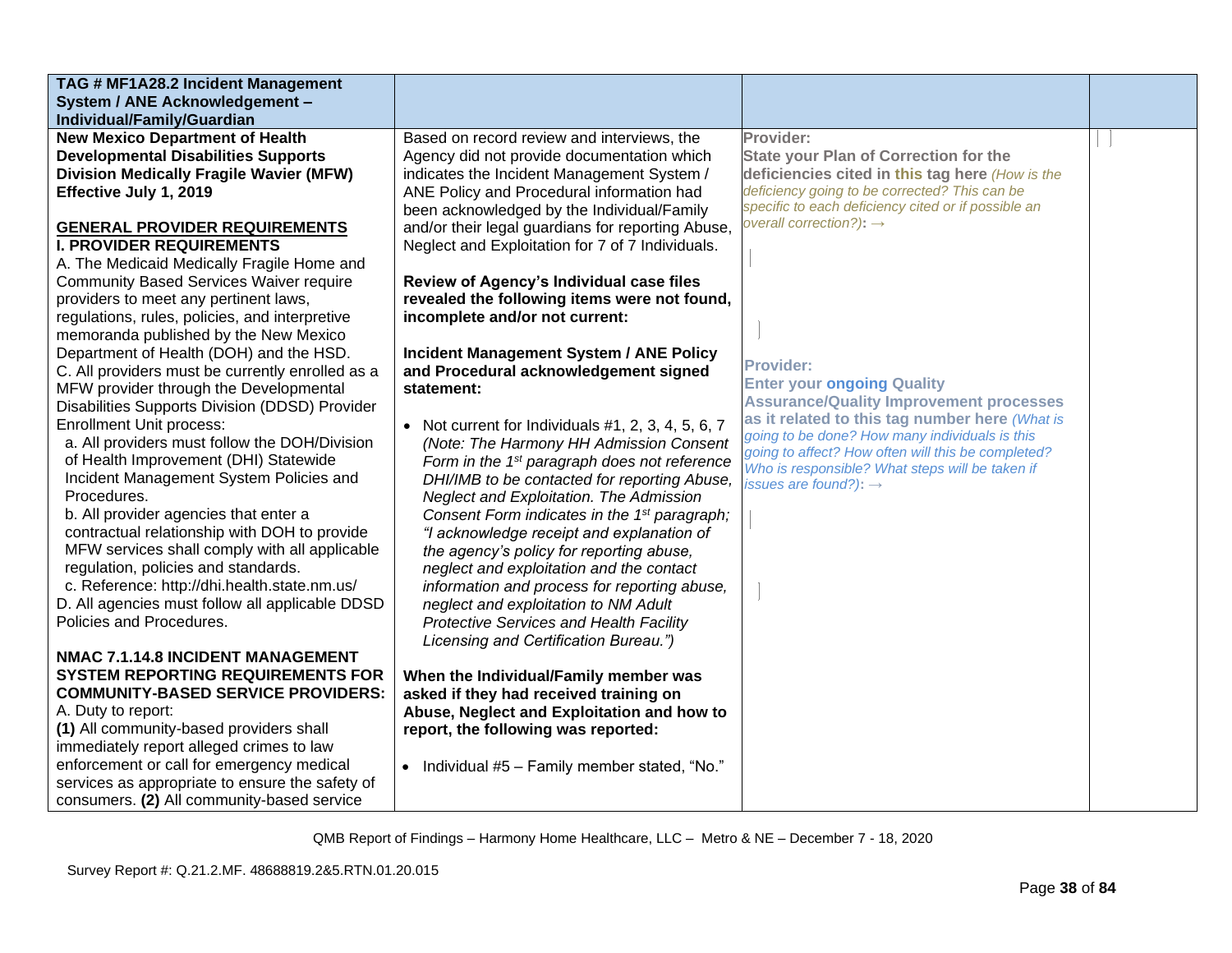| providers, their employees and volunteers shall    |  |  |
|----------------------------------------------------|--|--|
| immediately call the department of health          |  |  |
| improvement (DHI) hotline at 1-800-445-6242        |  |  |
| to report abuse, neglect, exploitation,            |  |  |
| suspicious injuries or any death and also to       |  |  |
| report an environmentally hazardous condition      |  |  |
| which creates an immediate threat to health or     |  |  |
| safety.                                            |  |  |
| B. Reporter requirement. All community-            |  |  |
| based service providers shall ensure that the      |  |  |
| employee or volunteer with knowledge of the        |  |  |
| alleged abuse, neglect, exploitation, suspicious   |  |  |
| injury, or death calls the division's hotline to   |  |  |
| report the incident.                               |  |  |
| C. Initial reports, form of report, immediate      |  |  |
| action and safety planning, evidence               |  |  |
| preservation, required initial notifications:      |  |  |
| (1) Abuse, neglect, and exploitation,              |  |  |
| suspicious injury or death reporting: Any          |  |  |
| person may report an allegation of abuse,          |  |  |
| neglect, or exploitation, suspicious injury or a   |  |  |
| death by calling the division's toll-free hotline  |  |  |
| number 1-800-445-6242. Any consumer, family        |  |  |
| member, or legal guardian may call the             |  |  |
| division's hotline to report an allegation of      |  |  |
| abuse, neglect, or exploitation, suspicious injury |  |  |
| or death directly, or may report through the       |  |  |
| community-based service provider who, in           |  |  |
| addition to calling the hotline, must also utilize |  |  |
| the division's abuse, neglect, and exploitation    |  |  |
| or report of death form. The abuse, neglect,       |  |  |
| and exploitation or report of death form and       |  |  |
| instructions for its completion and filing are     |  |  |
| available at the division's website,               |  |  |
| http://dhi.health.state.nm.us, or may be           |  |  |
| obtained from the department by calling the        |  |  |
| division's toll free hotline number, 1-800-445-    |  |  |
| 6242.                                              |  |  |
| (2) Use of abuse, neglect, and exploitation        |  |  |
| or report of death form and notification by        |  |  |
| community-based service providers: In              |  |  |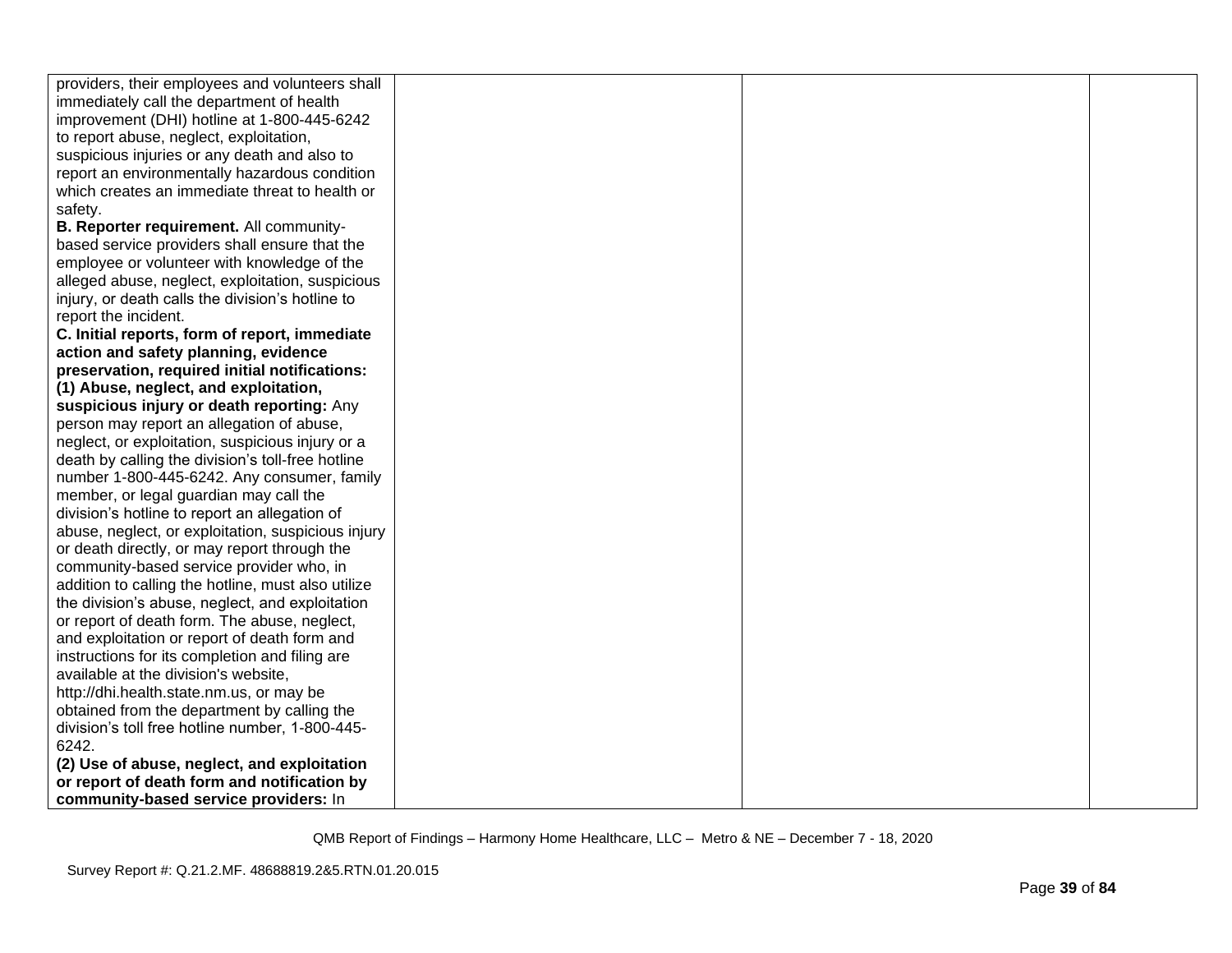| addition to calling the division's hotline as                                                                                                                                                                                                                                                                                                                                                                                                                                                                             |  |  |
|---------------------------------------------------------------------------------------------------------------------------------------------------------------------------------------------------------------------------------------------------------------------------------------------------------------------------------------------------------------------------------------------------------------------------------------------------------------------------------------------------------------------------|--|--|
| required in Paragraph (2) of Subsection A of                                                                                                                                                                                                                                                                                                                                                                                                                                                                              |  |  |
| 7.1.14.8 NMAC, the community-based service                                                                                                                                                                                                                                                                                                                                                                                                                                                                                |  |  |
| provider shall also report the incident of abuse,                                                                                                                                                                                                                                                                                                                                                                                                                                                                         |  |  |
| neglect, exploitation, suspicious injury, or death                                                                                                                                                                                                                                                                                                                                                                                                                                                                        |  |  |
| utilizing the division's abuse, neglect, and                                                                                                                                                                                                                                                                                                                                                                                                                                                                              |  |  |
| exploitation or report of death form consistent                                                                                                                                                                                                                                                                                                                                                                                                                                                                           |  |  |
| with the requirements of the division's abuse,                                                                                                                                                                                                                                                                                                                                                                                                                                                                            |  |  |
| neglect, and exploitation reporting guide. The                                                                                                                                                                                                                                                                                                                                                                                                                                                                            |  |  |
| community-based service provider shall ensure                                                                                                                                                                                                                                                                                                                                                                                                                                                                             |  |  |
| all abuse, neglect, exploitation or death reports                                                                                                                                                                                                                                                                                                                                                                                                                                                                         |  |  |
| describing the alleged incident are completed                                                                                                                                                                                                                                                                                                                                                                                                                                                                             |  |  |
| on the division's abuse, neglect, and                                                                                                                                                                                                                                                                                                                                                                                                                                                                                     |  |  |
| exploitation or report of death form and                                                                                                                                                                                                                                                                                                                                                                                                                                                                                  |  |  |
| received by the division within 24 hours of the                                                                                                                                                                                                                                                                                                                                                                                                                                                                           |  |  |
| verbal report. If the provider has internet                                                                                                                                                                                                                                                                                                                                                                                                                                                                               |  |  |
| access, the report form shall be submitted via                                                                                                                                                                                                                                                                                                                                                                                                                                                                            |  |  |
| the division's website at                                                                                                                                                                                                                                                                                                                                                                                                                                                                                                 |  |  |
| http://dhi.health.state.nm.us; otherwise it may                                                                                                                                                                                                                                                                                                                                                                                                                                                                           |  |  |
| be submitted via fax to 1-800-584-6057. The                                                                                                                                                                                                                                                                                                                                                                                                                                                                               |  |  |
| community-based service provider shall ensure                                                                                                                                                                                                                                                                                                                                                                                                                                                                             |  |  |
| that the reporter with the most direct knowledge                                                                                                                                                                                                                                                                                                                                                                                                                                                                          |  |  |
| of the incident participates in the preparation of                                                                                                                                                                                                                                                                                                                                                                                                                                                                        |  |  |
| the report form.                                                                                                                                                                                                                                                                                                                                                                                                                                                                                                          |  |  |
|                                                                                                                                                                                                                                                                                                                                                                                                                                                                                                                           |  |  |
| NMAC 7.1.14.9 INCIDENT MANAGEMENT                                                                                                                                                                                                                                                                                                                                                                                                                                                                                         |  |  |
| <b>SYSTEM REQUIREMENTS:</b>                                                                                                                                                                                                                                                                                                                                                                                                                                                                                               |  |  |
| E. Consumer and guardian orientation                                                                                                                                                                                                                                                                                                                                                                                                                                                                                      |  |  |
| packet: Consumers, family members, and legal                                                                                                                                                                                                                                                                                                                                                                                                                                                                              |  |  |
| guardians shall be made aware of and have                                                                                                                                                                                                                                                                                                                                                                                                                                                                                 |  |  |
|                                                                                                                                                                                                                                                                                                                                                                                                                                                                                                                           |  |  |
|                                                                                                                                                                                                                                                                                                                                                                                                                                                                                                                           |  |  |
|                                                                                                                                                                                                                                                                                                                                                                                                                                                                                                                           |  |  |
|                                                                                                                                                                                                                                                                                                                                                                                                                                                                                                                           |  |  |
|                                                                                                                                                                                                                                                                                                                                                                                                                                                                                                                           |  |  |
|                                                                                                                                                                                                                                                                                                                                                                                                                                                                                                                           |  |  |
|                                                                                                                                                                                                                                                                                                                                                                                                                                                                                                                           |  |  |
|                                                                                                                                                                                                                                                                                                                                                                                                                                                                                                                           |  |  |
|                                                                                                                                                                                                                                                                                                                                                                                                                                                                                                                           |  |  |
|                                                                                                                                                                                                                                                                                                                                                                                                                                                                                                                           |  |  |
|                                                                                                                                                                                                                                                                                                                                                                                                                                                                                                                           |  |  |
| available immediate access to the community-<br>based service provider incident reporting<br>processes. The community-based service<br>provider shall provide consumers, family<br>members, or legal guardians an orientation<br>packet to include incident management<br>systems policies and procedural information<br>concerning the reporting of abuse, neglect,<br>exploitation, suspicious injury, or death. The<br>community-based service provider shall include<br>a signed statement indicating the date, time, |  |  |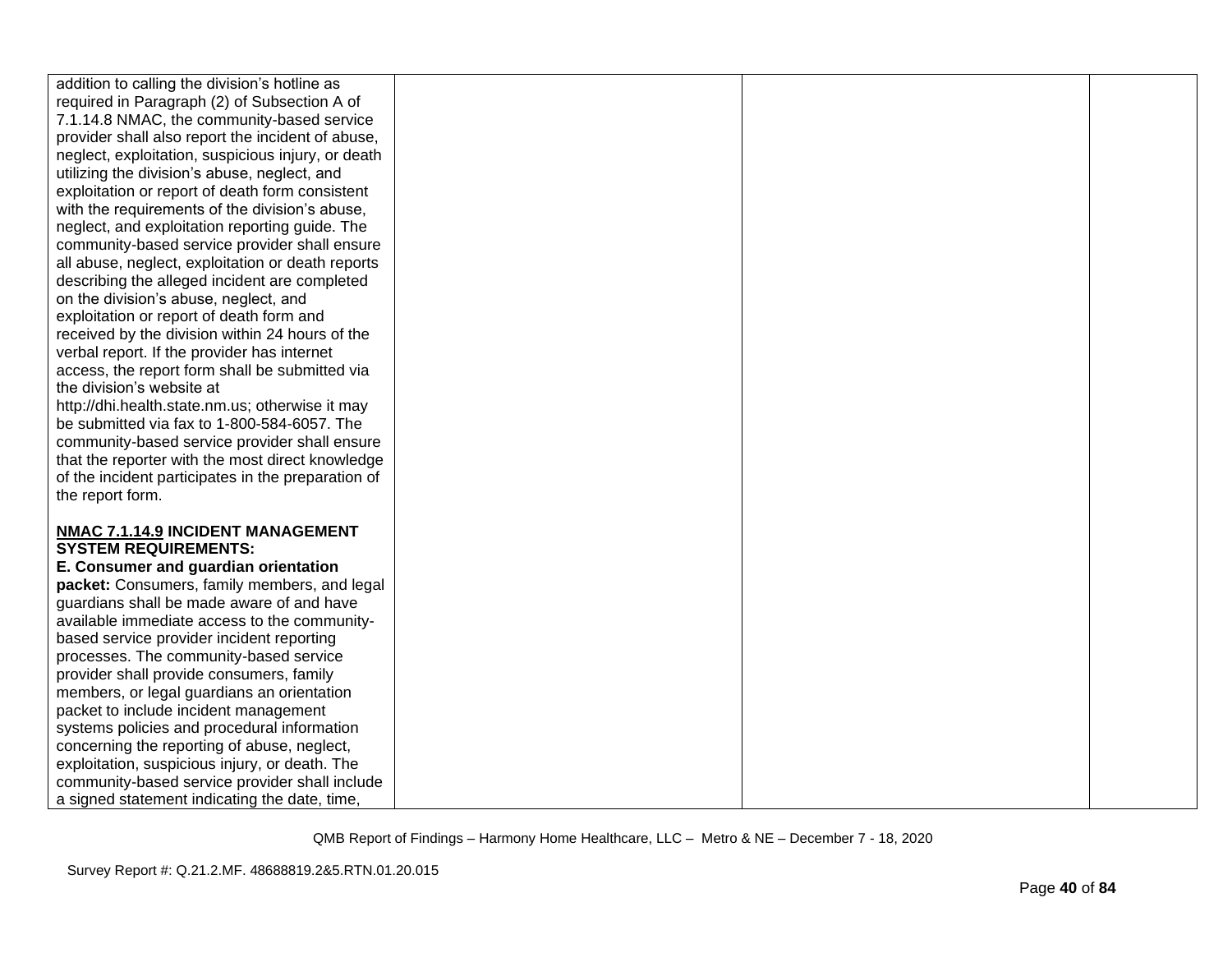| and place they received their orientation packet<br>to be contained in the consumer's file. The |  |  |
|-------------------------------------------------------------------------------------------------|--|--|
|                                                                                                 |  |  |
| appropriate consumer, family member, or legal                                                   |  |  |
| guardian shall sign this at the time of<br>orientation.                                         |  |  |
|                                                                                                 |  |  |
|                                                                                                 |  |  |
|                                                                                                 |  |  |
|                                                                                                 |  |  |
|                                                                                                 |  |  |
|                                                                                                 |  |  |
|                                                                                                 |  |  |
|                                                                                                 |  |  |
|                                                                                                 |  |  |
|                                                                                                 |  |  |
|                                                                                                 |  |  |
|                                                                                                 |  |  |
|                                                                                                 |  |  |
|                                                                                                 |  |  |
|                                                                                                 |  |  |
|                                                                                                 |  |  |
|                                                                                                 |  |  |
|                                                                                                 |  |  |
|                                                                                                 |  |  |
|                                                                                                 |  |  |
|                                                                                                 |  |  |
|                                                                                                 |  |  |
|                                                                                                 |  |  |
|                                                                                                 |  |  |
|                                                                                                 |  |  |
|                                                                                                 |  |  |
|                                                                                                 |  |  |
|                                                                                                 |  |  |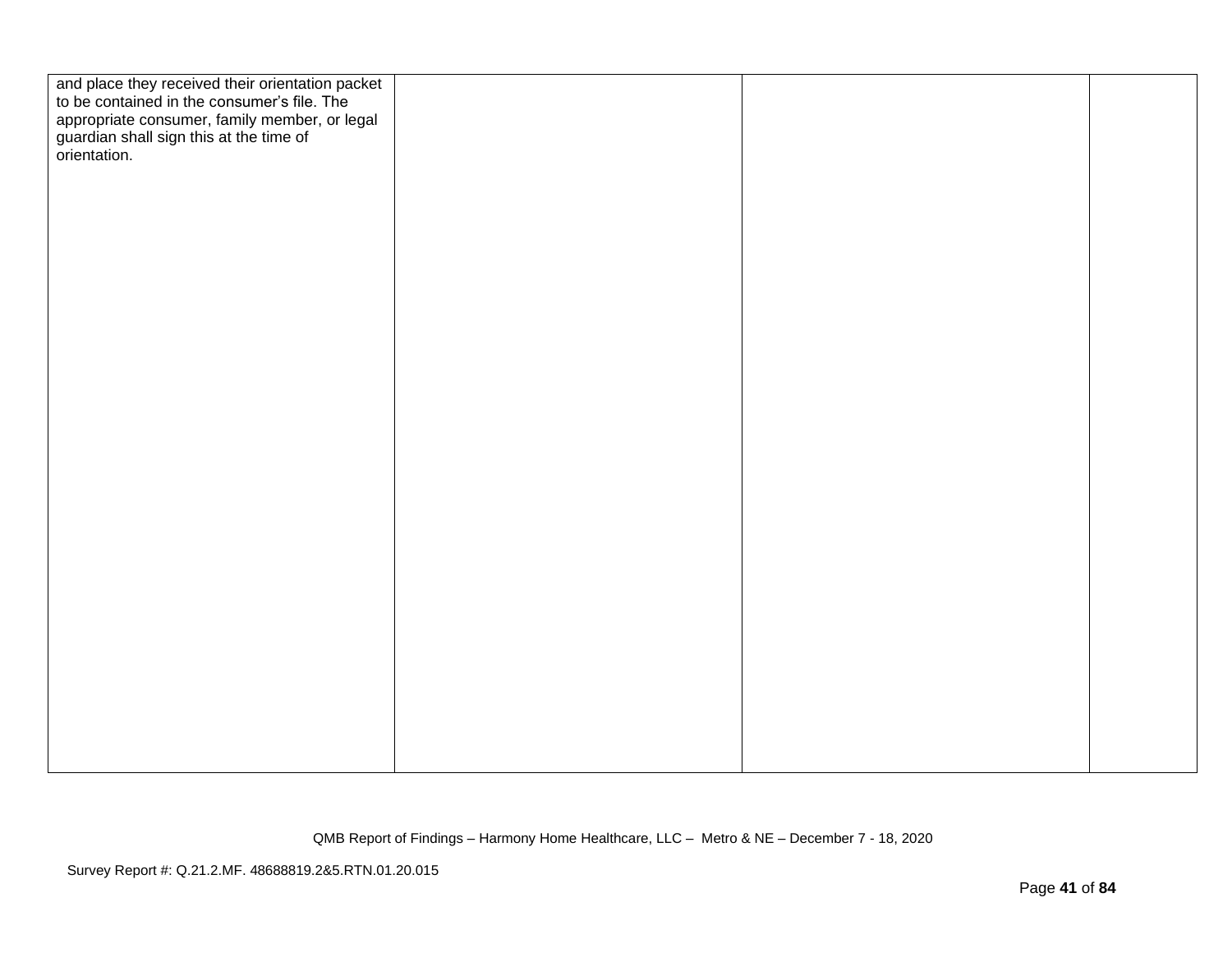| TAG # MF129 Complaints and Grievances                                                                                                                                                                                                                                                                                                                                                                                                                                                                   |                                                                                                                                                                                                                                                                                                                                                                                                                                            |                                                                                                                                                                                                                                                             |  |
|---------------------------------------------------------------------------------------------------------------------------------------------------------------------------------------------------------------------------------------------------------------------------------------------------------------------------------------------------------------------------------------------------------------------------------------------------------------------------------------------------------|--------------------------------------------------------------------------------------------------------------------------------------------------------------------------------------------------------------------------------------------------------------------------------------------------------------------------------------------------------------------------------------------------------------------------------------------|-------------------------------------------------------------------------------------------------------------------------------------------------------------------------------------------------------------------------------------------------------------|--|
| Acknowledgement-                                                                                                                                                                                                                                                                                                                                                                                                                                                                                        |                                                                                                                                                                                                                                                                                                                                                                                                                                            |                                                                                                                                                                                                                                                             |  |
| Individual/Family/Guardian                                                                                                                                                                                                                                                                                                                                                                                                                                                                              |                                                                                                                                                                                                                                                                                                                                                                                                                                            |                                                                                                                                                                                                                                                             |  |
| <b>New Mexico Department of Health</b><br><b>Developmental Disabilities Supports</b><br><b>Division Medically Fragile Wavier (MFW)</b><br>Effective July 1, 2019<br><b>GENERAL PROVIDER REQUIREMENTS</b><br><b>I. PROVIDER REQUIREMENTS</b><br>A. The Medicaid Medically Fragile Home and<br><b>Community Based Services Waiver require</b><br>providers to meet any pertinent laws,<br>regulations, rules, policies, and interpretive<br>memoranda published by the New Mexico                         | Based on record review, the Agency did not<br>provide documentation which indicates the<br>acknowledgement of the Complaint and<br>Grievance Procedure had been made available<br>to Individuals/Family and/or their legal<br>guardians for 7 of 7 Individuals.<br>Review of Agency's Individual case files<br>revealed the following items were not found,<br>incomplete and/or not current:<br><b>Complaint and Grievance Policy and</b> | Provider:<br><b>State your Plan of Correction for the</b><br>deficiencies cited in this tag here (How is the<br>deficiency going to be corrected? This can be<br>specific to each deficiency cited or if possible an<br>overall correction?): $\rightarrow$ |  |
| Department of Health (DOH) and the HSD.<br>NMAC 7.26.3.6 OBJECTIVE:<br>A. These regulations set out rights that the                                                                                                                                                                                                                                                                                                                                                                                     | <b>Procedure Acknowledgement:</b><br>No Agency Complaints and Grievance<br>acknowledgement found for Individuals (#1,                                                                                                                                                                                                                                                                                                                      | <b>Provider:</b><br><b>Enter your ongoing Quality</b><br><b>Assurance/Quality Improvement processes</b>                                                                                                                                                     |  |
| department expects all providers of services to<br>individuals with developmental disabilities to<br>respect. These regulations are intended to<br>complement the department's Client Complaint<br>Procedures (7 NMAC 26.4) [now 7.26.4<br>NMAC].                                                                                                                                                                                                                                                       | 2, 3, 4, 5, 6, 7                                                                                                                                                                                                                                                                                                                                                                                                                           | as it related to this tag number here (What is<br>going to be done? How many individuals is this<br>going to affect? How often will this be completed?<br>Who is responsible? What steps will be taken if<br>issues are found?): $\rightarrow$              |  |
| NMAC 7.26.3.13 Client Complaint Procedure<br>Available. A complainant may initiate a<br>complaint as provided in the client complaint<br>procedure to resolve complaints alleging that a<br>service provider has violated a client's rights as<br>described in Section 10 [now 7.26.3.10 NMAC].<br>The department will enforce remedies for<br>substantiated complaints of violation of a<br>client's rights as provided in client complaint<br>procedure. [09/12/94; 01/15/97; Recompiled<br>10/31/01] |                                                                                                                                                                                                                                                                                                                                                                                                                                            |                                                                                                                                                                                                                                                             |  |
| NMAC 7.26.4.12 Complaint Procedure<br>Available:                                                                                                                                                                                                                                                                                                                                                                                                                                                        |                                                                                                                                                                                                                                                                                                                                                                                                                                            |                                                                                                                                                                                                                                                             |  |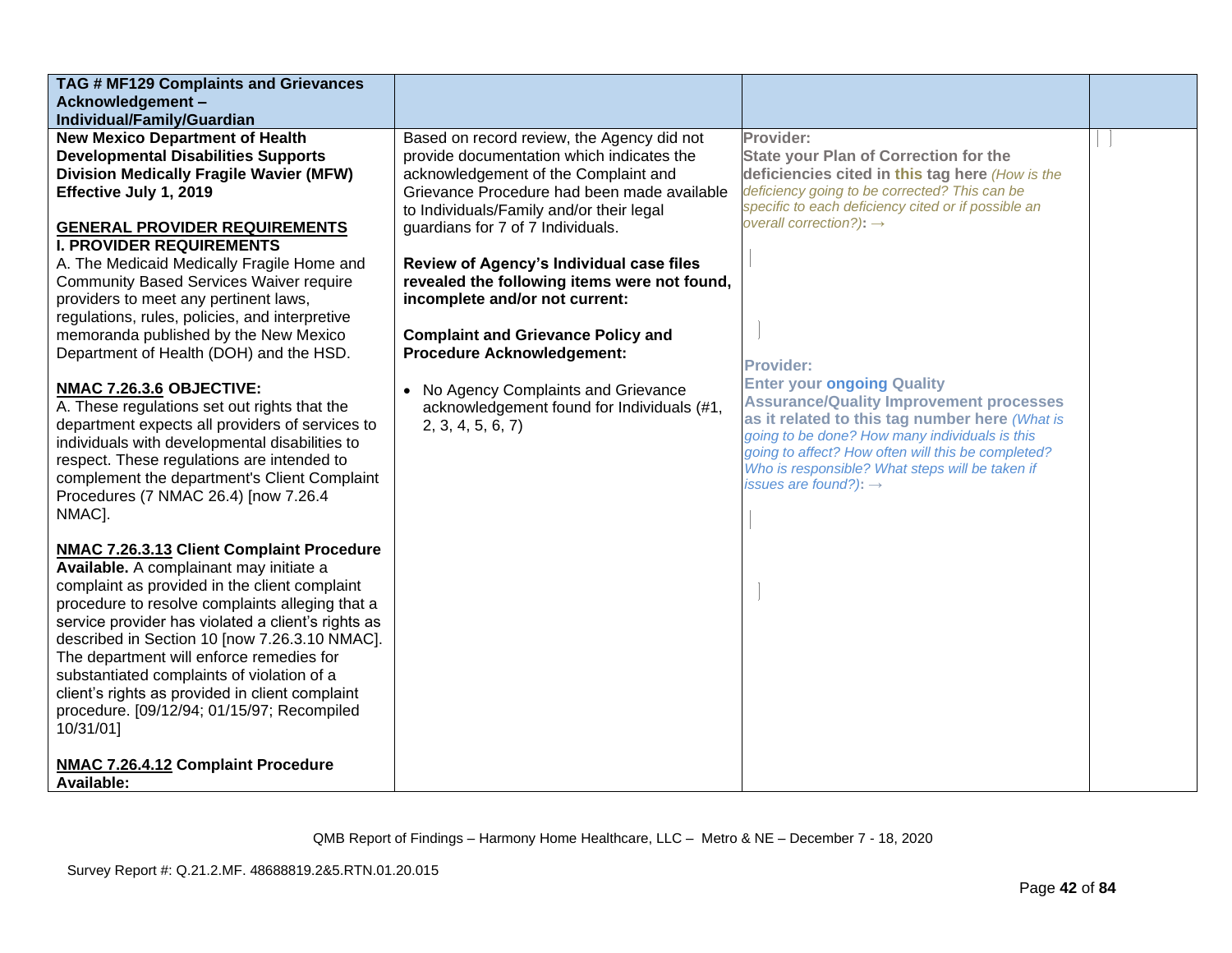| A. The complaint process (Section 13 [now          |  |  |
|----------------------------------------------------|--|--|
| 7.26.4.13 NMAC] of this regulation) is available   |  |  |
| to resolve complaints alleging that a service      |  |  |
| provider, its employee, or a person acting under   |  |  |
| contract with the service provider has violated    |  |  |
| rights of the client set forth in the federal or   |  |  |
| state constitutions, statutes or applicable        |  |  |
| department regulations or policies and such        |  |  |
| violation adversely affects the client. The        |  |  |
| administrative appeal process Section 14 [now      |  |  |
| 7.26.4.14 NMAC] of this regulation) is available,  |  |  |
| however, only as to alleged violations of rights   |  |  |
| set forth in the federal and state constitutions,  |  |  |
| statutes and department regulations and            |  |  |
| policies designated "Client's Rights."             |  |  |
| B. The complaint procedure shall be available      |  |  |
| to clients or their legal guardians. The client or |  |  |
| the legal guardian has the right to a legal        |  |  |
| representative or advocate of his or her choice    |  |  |
| at no expense to the department.                   |  |  |
|                                                    |  |  |
| NMAC 7.26.4.13 COMPLAINT PROCESS:                  |  |  |
| A. (2). The service provider's complaint or        |  |  |
| grievance procedure shall provide, at a            |  |  |
| minimum, that: (a) the client is notified of the   |  |  |
| service provider's complaint or grievance          |  |  |
| procedure.                                         |  |  |
|                                                    |  |  |
| NMAC 7.28.2.40 COMPLAINTS:                         |  |  |
| The home health agency must investigate            |  |  |
| complaints made by a patient/client, caregiver,    |  |  |
| or guardian regarding treatment or care, or        |  |  |
| regarding the lack of respect for the              |  |  |
| patient/client's property and must document        |  |  |
| both the existence of the complaint and the        |  |  |
| resolution of the complaint. The agency's          |  |  |
| investigation of a complaint(s) must be initiated  |  |  |
| within three working days.                         |  |  |
| [7.28.2.40 NMAC - Rp 7 NMAC 28.2.40,               |  |  |
| 11/10/2020]                                        |  |  |
|                                                    |  |  |
|                                                    |  |  |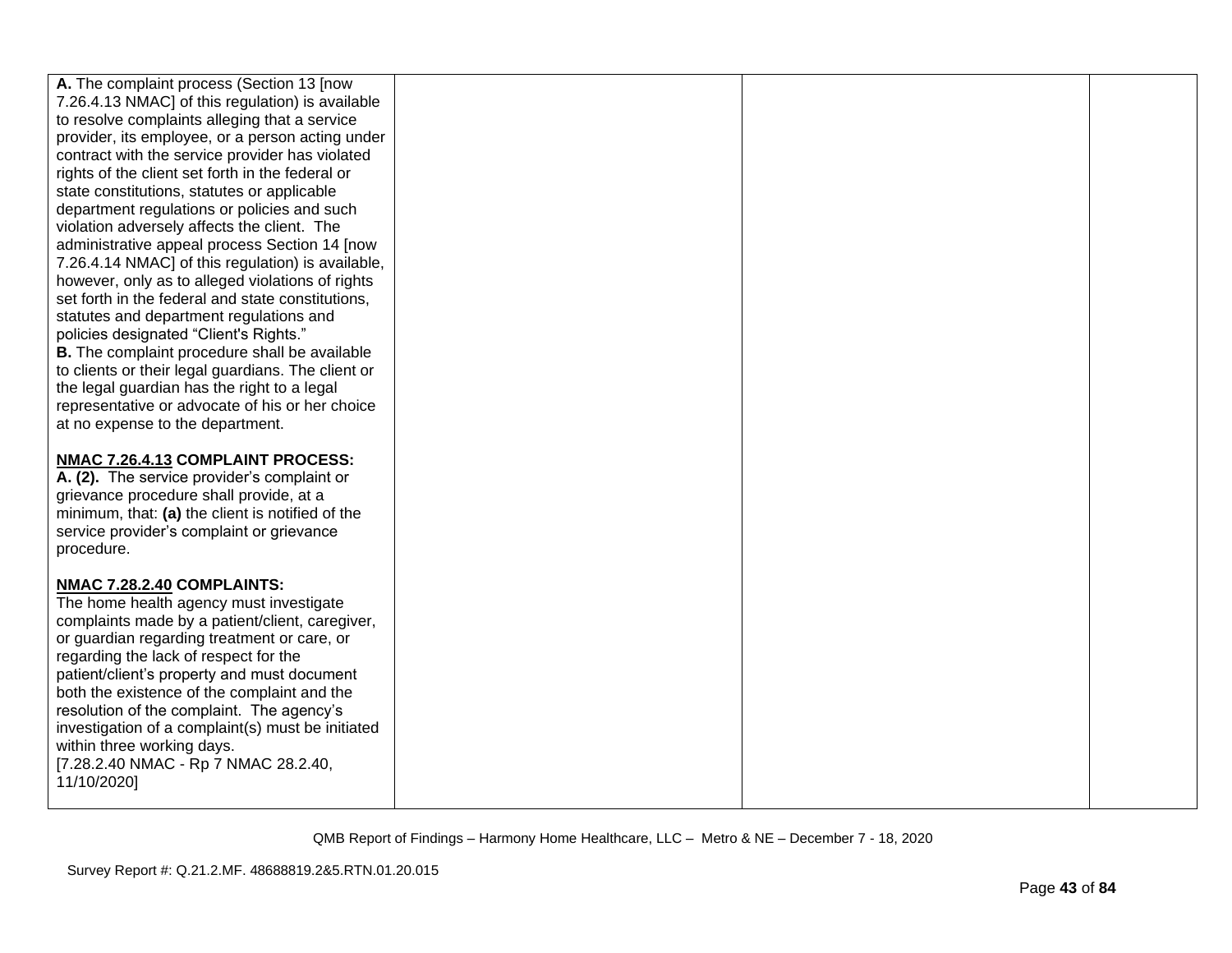| NMAC 8.314.3.20 GRIEVANCE SYSTEM:                 |  |  |
|---------------------------------------------------|--|--|
| An eligible recipient has the opportunity to      |  |  |
| register a grievance or complaint concerning      |  |  |
| the MFW program. An eligible recipient may        |  |  |
| register complaints with DOH via e-mail, mail or  |  |  |
| phone. Complaints will be referred to the         |  |  |
| appropriate DOH division or as appropriate        |  |  |
| referred to MAD for resolution. The filing of a   |  |  |
| complaint or grievance does not preclude an       |  |  |
| eligible recipient from pursuing a HSD            |  |  |
| administrative hearing. The eligible recipient is |  |  |
|                                                   |  |  |
| informed that filing a grievance or complaint is  |  |  |
| not a prerequisite or substitute for requesting a |  |  |
| HSD administrative hearing.                       |  |  |
| [8.314.3.20 NMAC - N, 3/1/2018]                   |  |  |
|                                                   |  |  |
|                                                   |  |  |
|                                                   |  |  |
|                                                   |  |  |
|                                                   |  |  |
|                                                   |  |  |
|                                                   |  |  |
|                                                   |  |  |
|                                                   |  |  |
|                                                   |  |  |
|                                                   |  |  |
|                                                   |  |  |
|                                                   |  |  |
|                                                   |  |  |
|                                                   |  |  |
|                                                   |  |  |
|                                                   |  |  |
|                                                   |  |  |
|                                                   |  |  |
|                                                   |  |  |
|                                                   |  |  |
|                                                   |  |  |
|                                                   |  |  |
|                                                   |  |  |
|                                                   |  |  |
|                                                   |  |  |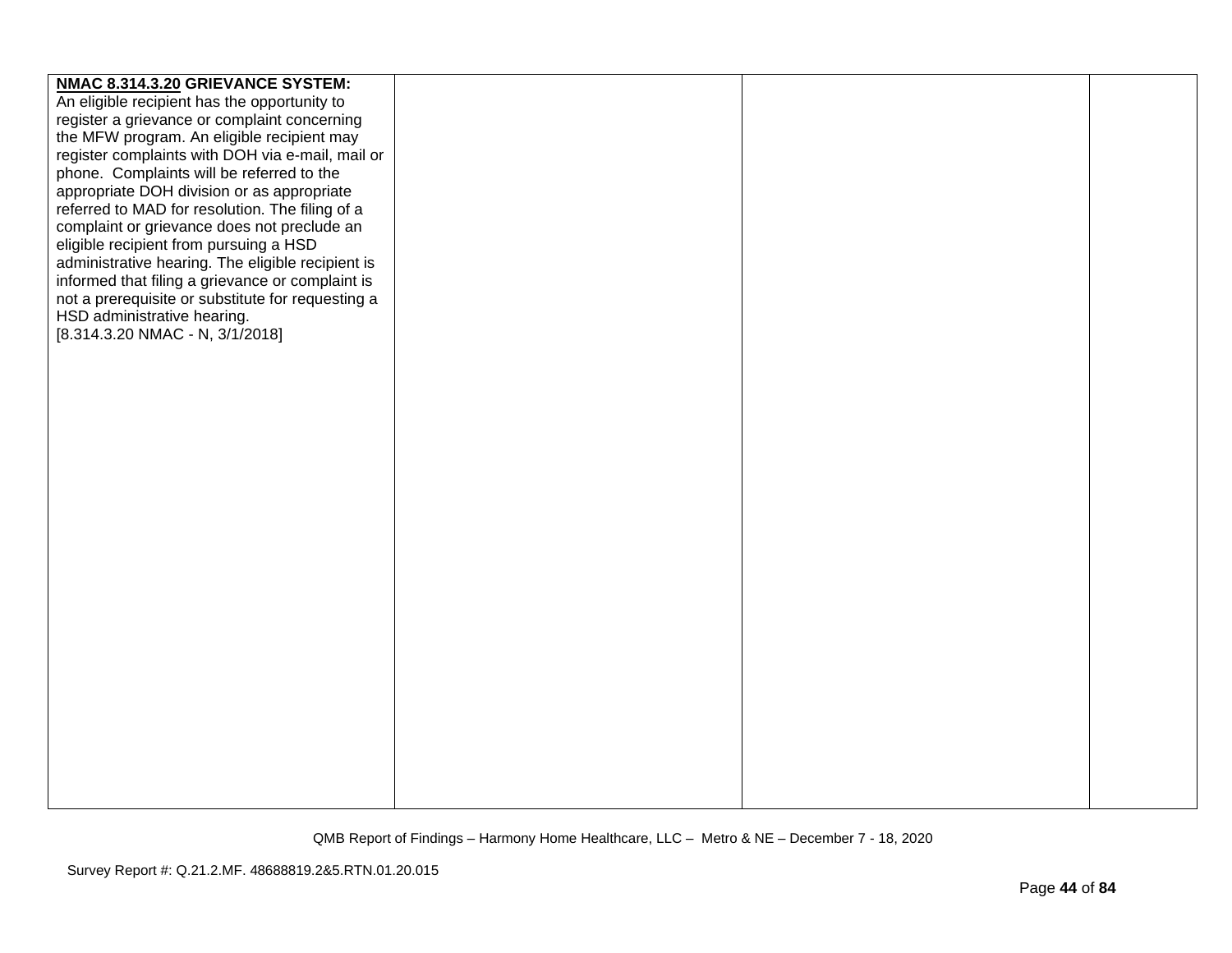| <b>Standard of Care</b>                                                                                                                                                                                                                                                                                                                                                                                                                                                                                                                                                                                                                                                                                                                                                                                                                                                                                                                                                                                                                                                                                                                                                                                                                                                                                                                                                                                                                                                             | <b>Deficiencies</b>                                                                                                                                                                                                                                                                                                                                                                                                                                                                                           | Agency Plan of Correction, On-going QA/QI<br>and Responsible Party                                                                                                                                                                                                                                                                                                                                                                                                                                                                                                                                                       | <b>Completion</b><br><b>Date</b> |
|-------------------------------------------------------------------------------------------------------------------------------------------------------------------------------------------------------------------------------------------------------------------------------------------------------------------------------------------------------------------------------------------------------------------------------------------------------------------------------------------------------------------------------------------------------------------------------------------------------------------------------------------------------------------------------------------------------------------------------------------------------------------------------------------------------------------------------------------------------------------------------------------------------------------------------------------------------------------------------------------------------------------------------------------------------------------------------------------------------------------------------------------------------------------------------------------------------------------------------------------------------------------------------------------------------------------------------------------------------------------------------------------------------------------------------------------------------------------------------------|---------------------------------------------------------------------------------------------------------------------------------------------------------------------------------------------------------------------------------------------------------------------------------------------------------------------------------------------------------------------------------------------------------------------------------------------------------------------------------------------------------------|--------------------------------------------------------------------------------------------------------------------------------------------------------------------------------------------------------------------------------------------------------------------------------------------------------------------------------------------------------------------------------------------------------------------------------------------------------------------------------------------------------------------------------------------------------------------------------------------------------------------------|----------------------------------|
| <b>Agency Personnel Requirements:</b>                                                                                                                                                                                                                                                                                                                                                                                                                                                                                                                                                                                                                                                                                                                                                                                                                                                                                                                                                                                                                                                                                                                                                                                                                                                                                                                                                                                                                                               |                                                                                                                                                                                                                                                                                                                                                                                                                                                                                                               |                                                                                                                                                                                                                                                                                                                                                                                                                                                                                                                                                                                                                          |                                  |
| <b>TAG # MF 1A25</b><br><b>Criminal Caregiver History Screening</b>                                                                                                                                                                                                                                                                                                                                                                                                                                                                                                                                                                                                                                                                                                                                                                                                                                                                                                                                                                                                                                                                                                                                                                                                                                                                                                                                                                                                                 |                                                                                                                                                                                                                                                                                                                                                                                                                                                                                                               |                                                                                                                                                                                                                                                                                                                                                                                                                                                                                                                                                                                                                          |                                  |
| <b>New Mexico Department of Health</b><br><b>Developmental Disabilities Supports</b><br><b>Division Medically Fragile Wavier (MFW)</b><br>Effective July 1, 2019<br><b>GENERAL PROVIDER REQUIREMENTS</b><br><b>I.PROVIDER REQUIREMENTS</b><br>A. The Medicaid Medically Fragile Home and<br><b>Community Based Services Waiver require</b><br>providers to meet any pertinent laws,<br>regulations, rules, policies, and interpretive<br>memoranda published by the New Mexico<br>Department of Health (DOH) and the HSD.<br>NMAC 7.1.9.8 CAREGIVER AND HOSPITAL<br><b>CAREGIVER EMPLOYMENT</b><br><b>REQUIREMENTS:</b><br>A. General: The responsibility for compliance<br>with the requirements of the act applies to both<br>the care provider and to all applicants,<br>caregivers and hospital caregivers. All<br>applicants for employment to whom an offer of<br>employment is made or caregivers and hospital<br>caregivers employed by or contracted to a care<br>provider must consent to a nationwide and<br>statewide criminal history screening, as<br>described in Subsections D, E and F of this<br>section, upon offer of employment or at the time<br>of entering into a contractual relationship with<br>the care provider. Care providers shall submit<br>all fees and pertinent application information for<br>all applicants, caregivers or hospital caregivers<br>as described in Subsections D, E and F of this<br>section. Pursuant to Section 29-17-5 NMSA | Based on record review, the Agency did not<br>maintain documentation indicating no<br>"disqualifying convictions" or documentation of<br>the timely submission of pertinent application<br>information to the Caregiver Criminal History<br>Screening Program was on file for 2 of 15<br>Agency Personnel.<br>The following Agency Personnel Files<br>contained no evidence of Caregiver Criminal<br><b>History Screenings:</b><br>• #210 - Date of hire $11/4/2020$ .<br>• #214 - Date of hire $7/26/2018$ . | Provider:<br><b>State your Plan of Correction for the</b><br>deficiencies cited in this tag here (How is the<br>deficiency going to be corrected? This can be<br>specific to each deficiency cited or if possible an<br>overall correction?): $\rightarrow$<br><b>Provider:</b><br><b>Enter your ongoing Quality</b><br><b>Assurance/Quality Improvement processes</b><br>as it related to this tag number here (What is<br>going to be done? How many individuals is this<br>going to affect? How often will this be completed?<br>Who is responsible? What steps will be taken if<br>issues are found?): $\rightarrow$ |                                  |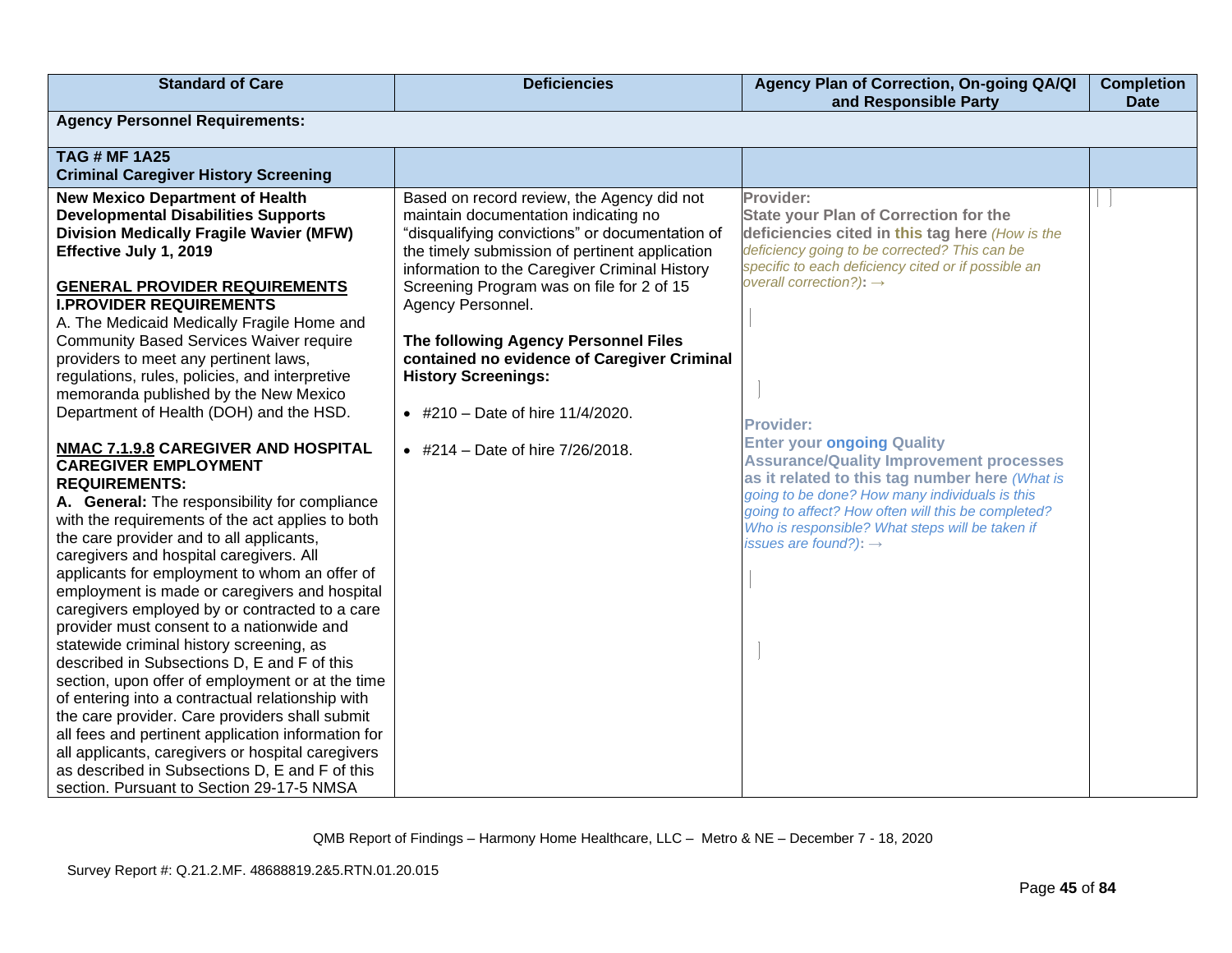| 1978 (Amended) of the act, a care provider's      |  |  |
|---------------------------------------------------|--|--|
| failure to comply is grounds for the state        |  |  |
| agency having enforcement authority with          |  |  |
| respect to the care provider] to impose           |  |  |
| appropriate administrative sanctions and          |  |  |
| penalties.                                        |  |  |
| <b>B.</b> Exception: A caregiver or hospital      |  |  |
| caregiver applying for employment or              |  |  |
| contracting services with a care provider within  |  |  |
| twelve (12) months of the caregiver's or          |  |  |
| hospital caregiver's most recent nationwide       |  |  |
| criminal history screening which list no          |  |  |
| disqualifying convictions shall only apply for a  |  |  |
| statewide criminal history screening upon offer   |  |  |
| of employment or at the time of entering into a   |  |  |
| contractual relationship with the care provider.  |  |  |
| At the discretion of the care provider a          |  |  |
| nationwide criminal history screening, additional |  |  |
| to the required statewide criminal history        |  |  |
| screening, may be requested.                      |  |  |
| C. Conditional Employment: Applicants,            |  |  |
| caregivers, and hospital caregivers who have      |  |  |
| submitted all completed documents and paid all    |  |  |
| applicable fees for a nationwide and statewide    |  |  |
| criminal history screening may be deemed to       |  |  |
| have conditional supervised employment            |  |  |
| pending receipt of written notice given by the    |  |  |
| department as to whether the applicant,           |  |  |
| caregiver or hospital caregiver has a             |  |  |
| disqualifying conviction.                         |  |  |
| F. Timely Submission: Care providers shall        |  |  |
| submit all fees and pertinent application         |  |  |
| information for all individuals who meet the      |  |  |
| definition of an applicant, caregiver or hospital |  |  |
| caregiver as described in Subsections B, D and    |  |  |
| K of 7.1.9.7 NMAC, no later than twenty (20)      |  |  |
| calendar days from the first day of employment    |  |  |
| or effective date of a contractual relationship   |  |  |
| with the care provider.                           |  |  |
| G. Maintenance of Records: Care providers         |  |  |
| shall maintain documentation relating to all      |  |  |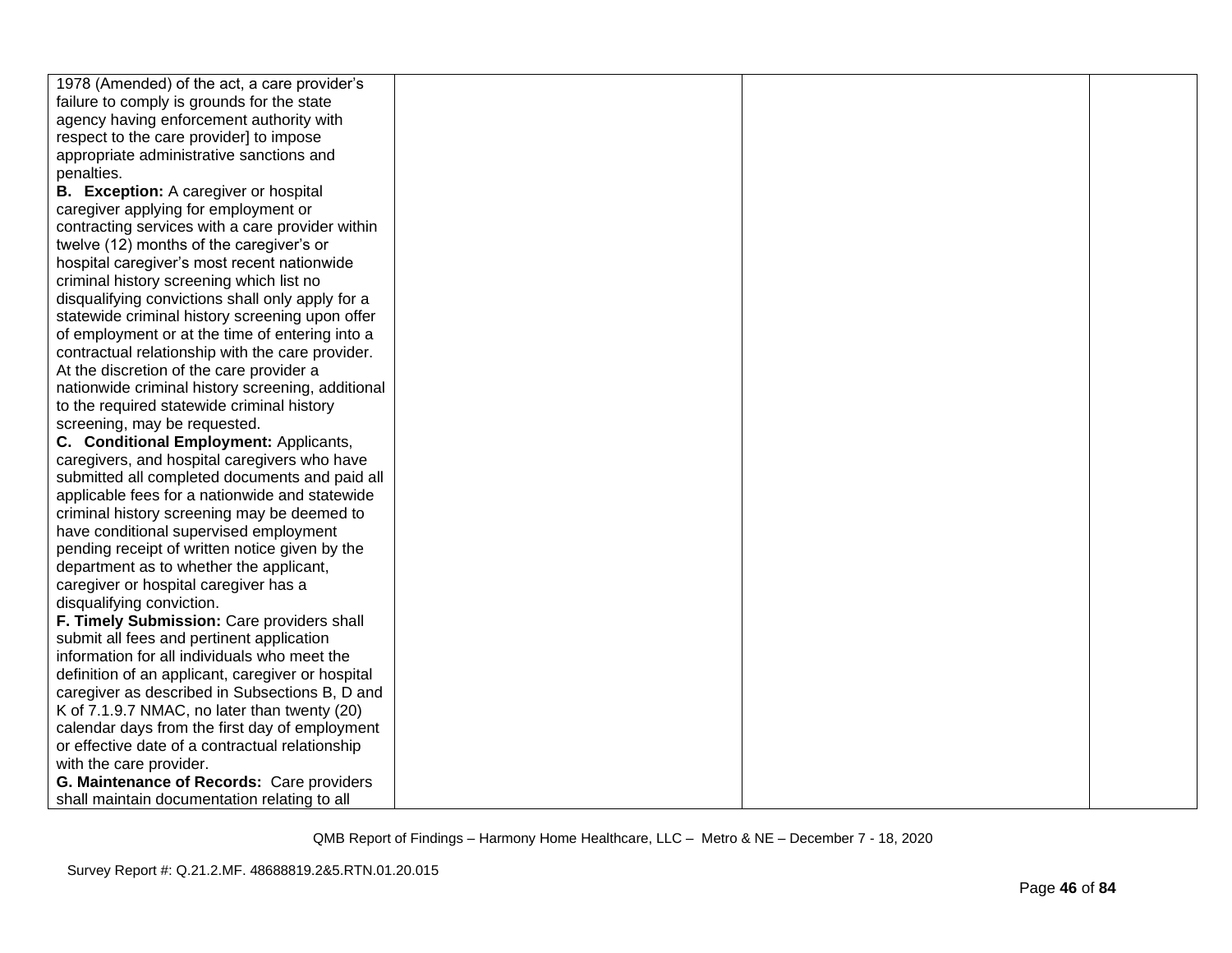| employees and contractors evidencing<br>compliance with the act and these rules.<br>(1) During the term of employment, care<br>providers shall maintain evidence of each<br>applicant, caregiver or hospital caregiver's<br>clearance, pending reconsideration, or<br>disqualification.<br>(2) Care providers shall maintain documented<br>evidence showing the basis for any<br>determination by the care provider that an<br>employee or contractor performs job functions<br>that do not fall within the scope of the<br>requirement for nationwide or statewide<br>criminal history screening. A memorandum in<br>an employee's file stating "This employee does<br>not provide direct care or have routine<br>unsupervised physical or financial access to<br>care recipients served by [name of care<br>provider]," together with the employee's job<br>description, shall suffice for record keeping<br>purposes. |  |  |
|--------------------------------------------------------------------------------------------------------------------------------------------------------------------------------------------------------------------------------------------------------------------------------------------------------------------------------------------------------------------------------------------------------------------------------------------------------------------------------------------------------------------------------------------------------------------------------------------------------------------------------------------------------------------------------------------------------------------------------------------------------------------------------------------------------------------------------------------------------------------------------------------------------------------------|--|--|
| <b>NMAC 7.1.9.9</b><br>A. Prohibition on Employment: Prohibition<br>on Employment: A care provider shall not hire<br>or continue the employment or contractual<br>services of<br>any applicant, caregiver or hospital caregiver<br>for whom the care provider has received notice<br>of a disqualifying conviction, except as provided<br>in Subsection B of this section.                                                                                                                                                                                                                                                                                                                                                                                                                                                                                                                                               |  |  |
| <b>NMAC 7.1.9.11</b><br><b>DISQUALIFYING CONVICTIONS.</b> The<br>following felony convictions disqualify an<br>applicant, caregiver or hospital caregiver from<br>employment or contractual services with a care<br>provider:<br>A. homicide;<br>B. trafficking, or trafficking in controlled<br>substances:                                                                                                                                                                                                                                                                                                                                                                                                                                                                                                                                                                                                             |  |  |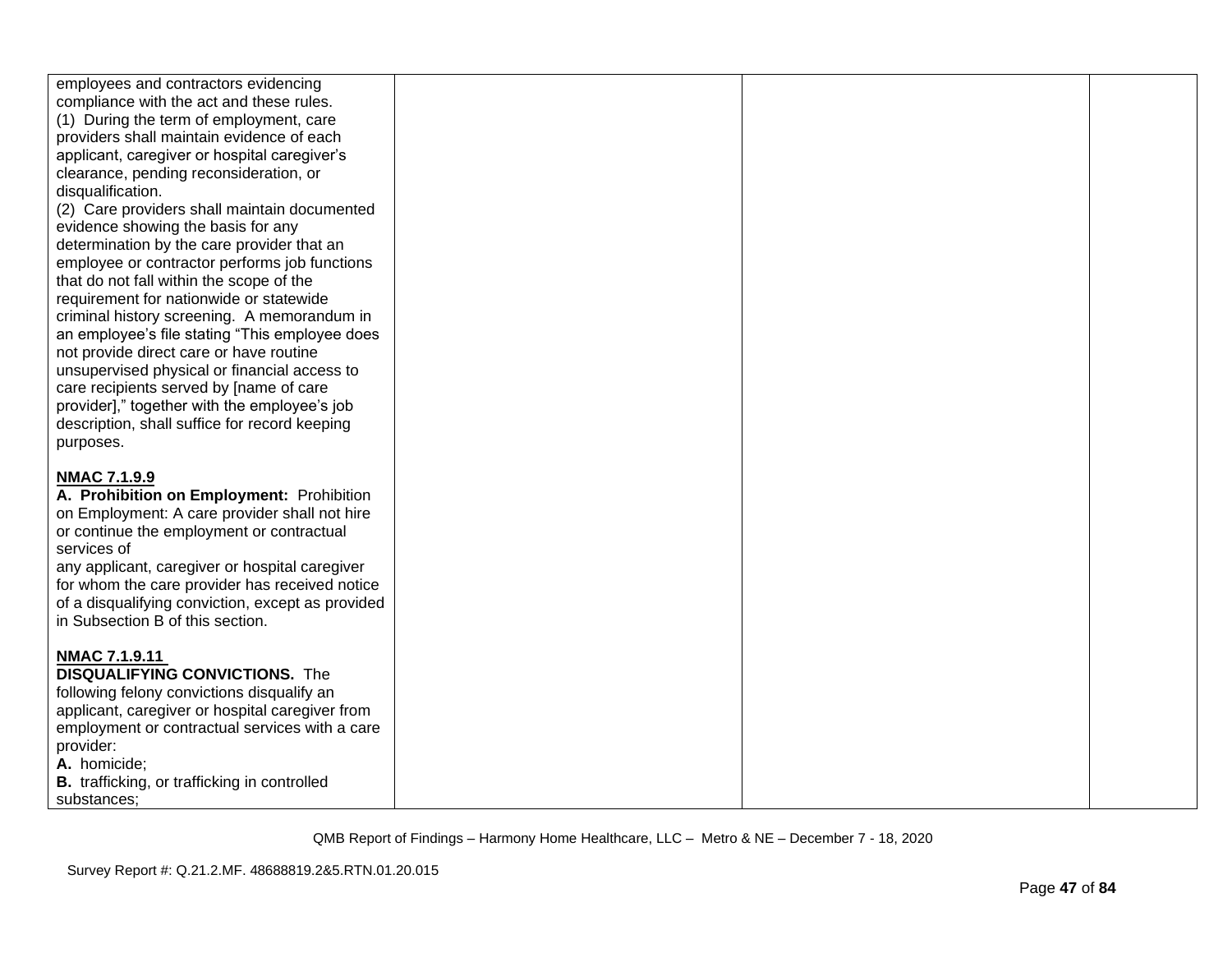| C. kidnapping, false imprisonment, aggravated<br>assault or aggravated battery;<br>D. rape, criminal sexual penetration, criminal<br>sexual contact, incest, indecent exposure, or<br>other related felony sexual offenses;<br>E. crimes involving adult abuse, neglect or<br>financial exploitation;<br>F. crimes involving child abuse or neglect;<br>G. crimes involving robbery, larceny, extortion,<br>burglary, fraud, forgery, embezzlement, credit<br>card fraud, or receiving stolen property; or<br>H. an attempt, solicitation, or conspiracy<br>involving any of the felonies in this subsection.<br>[7.1.9.9 NMAC - Rp, 7.1.9.9 NMAC, 01/01/06] |  |  |
|--------------------------------------------------------------------------------------------------------------------------------------------------------------------------------------------------------------------------------------------------------------------------------------------------------------------------------------------------------------------------------------------------------------------------------------------------------------------------------------------------------------------------------------------------------------------------------------------------------------------------------------------------------------|--|--|
|                                                                                                                                                                                                                                                                                                                                                                                                                                                                                                                                                                                                                                                              |  |  |
|                                                                                                                                                                                                                                                                                                                                                                                                                                                                                                                                                                                                                                                              |  |  |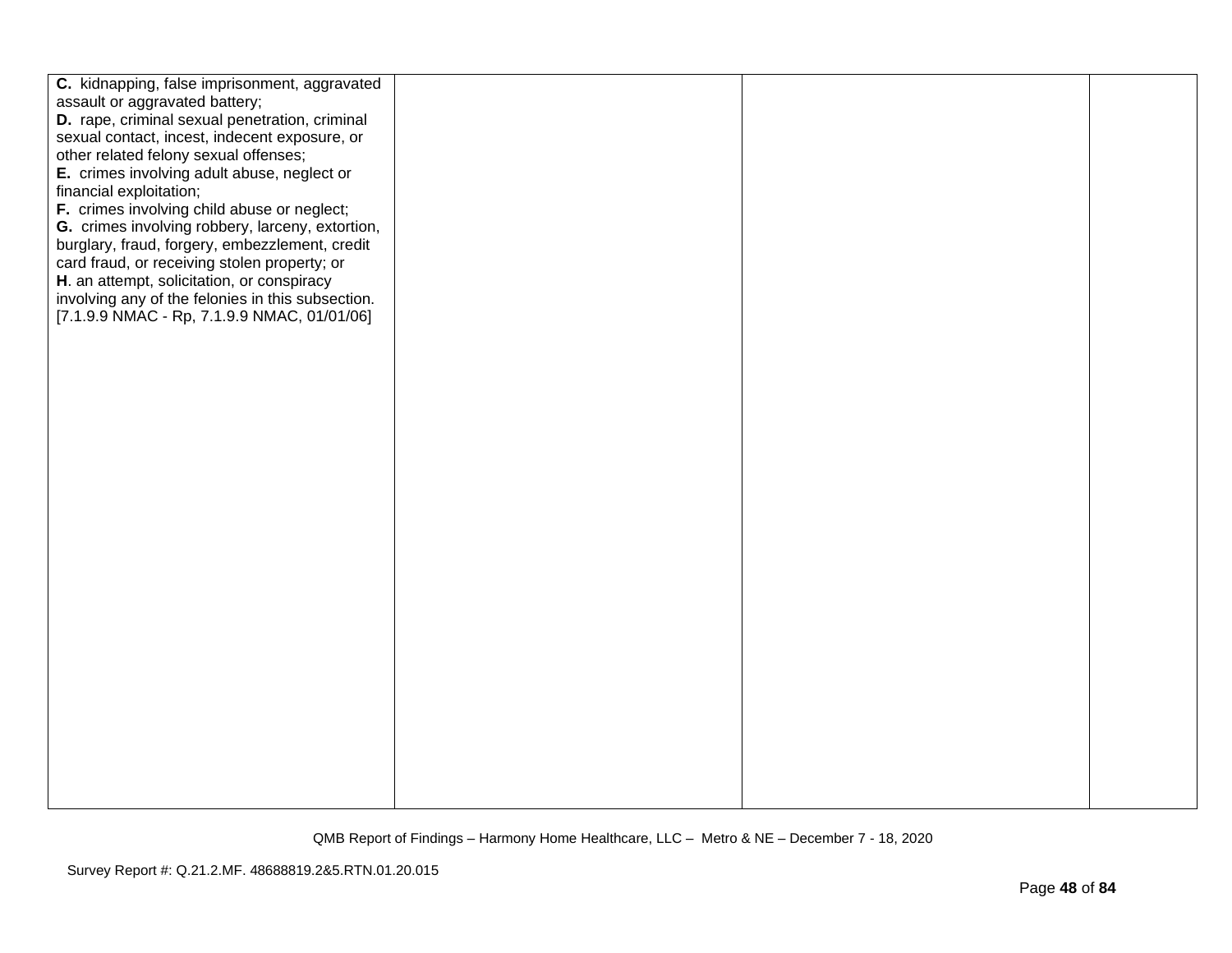| TAG # MF 1A26 Consolidated On-line<br><b>Registry / Employee Abuse Registry</b><br><b>New Mexico Department of Health</b><br>Based on record review, the Agency did not<br>Provider:<br><b>Developmental Disabilities Supports</b><br>maintain documentation in the employee's<br><b>State your Plan of Correction for the</b> |
|--------------------------------------------------------------------------------------------------------------------------------------------------------------------------------------------------------------------------------------------------------------------------------------------------------------------------------|
|                                                                                                                                                                                                                                                                                                                                |
|                                                                                                                                                                                                                                                                                                                                |
|                                                                                                                                                                                                                                                                                                                                |
| <b>Division Medically Fragile Wavier (MFW)</b><br>personnel records that evidenced inquiry into<br>deficiencies cited in this tag here (How is the                                                                                                                                                                             |
| deficiency going to be corrected? This can be<br>Effective July 1, 2019<br>the Employee Abuse Registry prior to                                                                                                                                                                                                                |
| specific to each deficiency cited or if possible an<br>employment for 8 of 15 Agency Personnel.                                                                                                                                                                                                                                |
| overall correction?): $\rightarrow$<br><b>GENERAL PROVIDER REQUIREMENTS</b>                                                                                                                                                                                                                                                    |
| <b>I. PROVIDER REQUIREMENTS</b><br>The following Agency personnel records                                                                                                                                                                                                                                                      |
| contained no evidence of the Employee<br>A. The Medicaid Medically Fragile Home and                                                                                                                                                                                                                                            |
| <b>Community Based Services Waiver require</b><br>Abuse Registry check being completed:                                                                                                                                                                                                                                        |
| providers to meet any pertinent laws,                                                                                                                                                                                                                                                                                          |
| regulations, rules, policies, and interpretive<br>• #210 - Date of hire $11/4/2020$ .                                                                                                                                                                                                                                          |
| memoranda published by the New Mexico                                                                                                                                                                                                                                                                                          |
| Department of Health (DOH) and the HSD.<br>• #212 - Date of hire $12/3/2019$ .                                                                                                                                                                                                                                                 |
| <b>Provider:</b>                                                                                                                                                                                                                                                                                                               |
| <b>Enter your ongoing Quality</b><br>NMAC 7.1.12.8 REGISTRY ESTABLISHED;<br>• #214 – Date of hire $7/26/2018$ .                                                                                                                                                                                                                |
| <b>Assurance/Quality Improvement processes</b><br><b>PROVIDER INQUIRY REQUIRED:</b>                                                                                                                                                                                                                                            |
| as it related to this tag number here (What is<br>Upon the effective date of this rule, the<br>The following Agency Personnel records                                                                                                                                                                                          |
| going to be done? How many individuals is this<br>department has established and maintains an<br>contained evidence that indicated the<br>going to affect? How often will this be completed?                                                                                                                                   |
| accurate and complete electronic registry that<br><b>Employee Abuse Registry check was</b><br>Who is responsible? What steps will be taken if                                                                                                                                                                                  |
| contains the name, date of birth, address,<br>completed after hire:<br>issues are found?): $\rightarrow$                                                                                                                                                                                                                       |
| social security number, and other appropriate                                                                                                                                                                                                                                                                                  |
| identifying information of all persons who, while<br>$\bullet$ #201 - Date of hire 8/28/2018, completed                                                                                                                                                                                                                        |
| employed by a provider, have been determined<br>8/31/2018.                                                                                                                                                                                                                                                                     |
| by the department, as a result of an                                                                                                                                                                                                                                                                                           |
| investigation of a complaint, to have engaged in<br>$\bullet$ #204 - Date of hire 1/15/2019, completed                                                                                                                                                                                                                         |
| a substantiated registry-referred incident of<br>1/18/2019.                                                                                                                                                                                                                                                                    |
| abuse, neglect or exploitation of a person                                                                                                                                                                                                                                                                                     |
| receiving care or services from a provider.<br>$\bullet$ #207 - Date of hire 12/3/2019, completed                                                                                                                                                                                                                              |
| Additions and updates to the registry shall be<br>12/6/2019.                                                                                                                                                                                                                                                                   |
| posted no later than two (2) business days                                                                                                                                                                                                                                                                                     |
| following receipt. Only department staff<br>$\bullet$ #208 - Date of hire 11/6/2018, completed                                                                                                                                                                                                                                 |
| designated by the custodian may access,<br>3/12/2019.                                                                                                                                                                                                                                                                          |
| maintain and update the data in the registry.                                                                                                                                                                                                                                                                                  |
| A. Provider requirement to inquire of<br>$\bullet$ #213 - Date of hire 12/26/2018, completed                                                                                                                                                                                                                                   |
| registry. A provider, prior to employing or<br>$3/12/2019$ .<br>contracting with an employee, shall inquire of                                                                                                                                                                                                                 |
| the registry whether the individual under                                                                                                                                                                                                                                                                                      |
| consideration for employment or contracting is                                                                                                                                                                                                                                                                                 |
| listed on the registry.                                                                                                                                                                                                                                                                                                        |
|                                                                                                                                                                                                                                                                                                                                |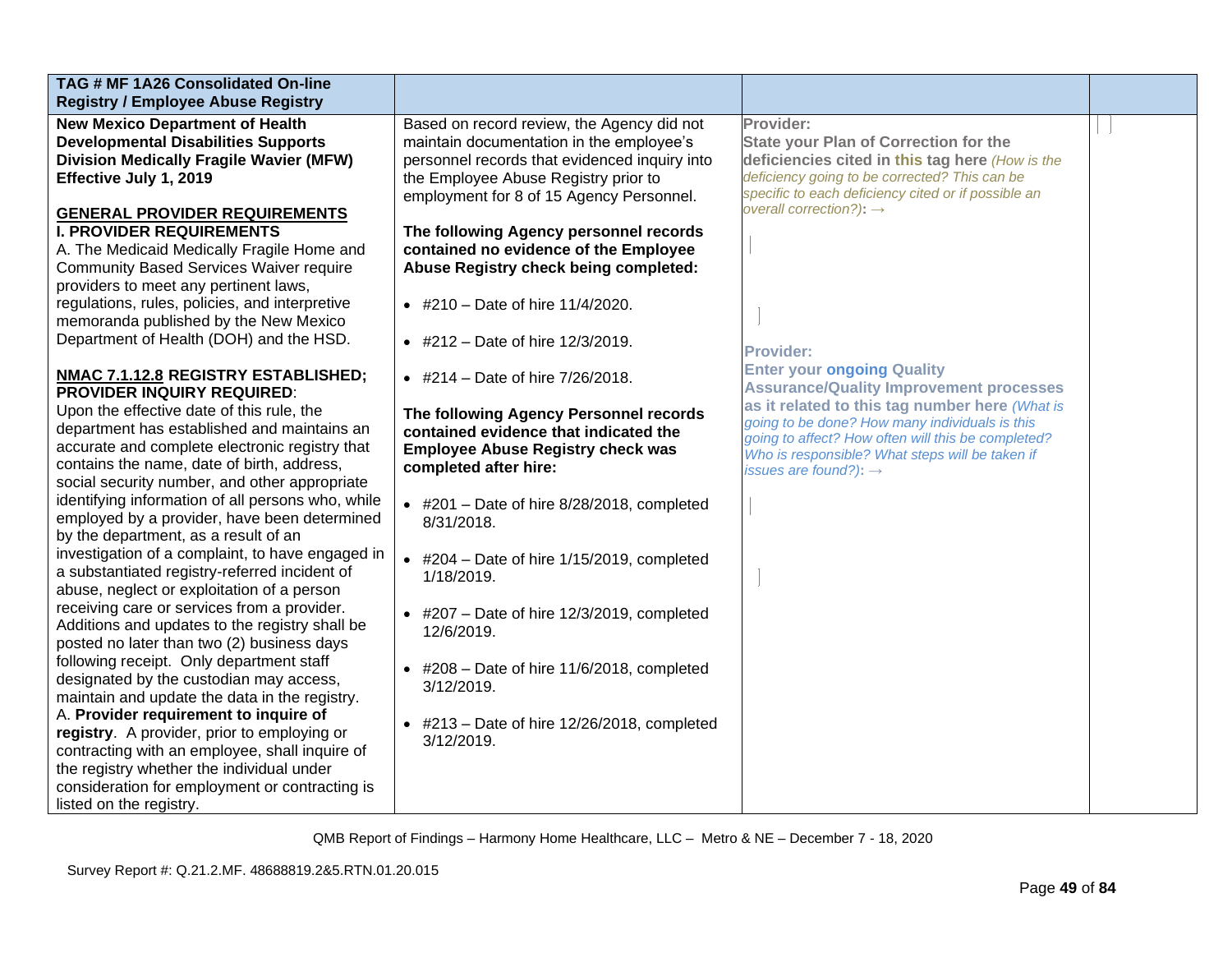| B. Prohibited employment. A provider may          |  |  |
|---------------------------------------------------|--|--|
| not employ or contract with an individual to be   |  |  |
| an employee if the individual is listed on the    |  |  |
| registry as having a substantiated registry-      |  |  |
| referred incident of abuse, neglect or            |  |  |
| exploitation of a person receiving care or        |  |  |
| services from a provider.                         |  |  |
| C. Applicant's identifying information            |  |  |
| required. In making the inquiry to the registry   |  |  |
| prior to employing or contracting with an         |  |  |
| employee, the provider shall use identifying      |  |  |
| information concerning the individual under       |  |  |
| consideration for employment or contracting       |  |  |
| sufficient to reasonably and completely search    |  |  |
| the registry, including the name, address, date   |  |  |
| of birth, social security number, and other       |  |  |
| appropriate identifying information required by   |  |  |
| the registry.                                     |  |  |
| D. Documentation of inquiry to registry. The      |  |  |
| provider shall maintain documentation in the      |  |  |
| employee's personnel or employment records        |  |  |
| that evidences the fact that the provider made    |  |  |
| an inquiry to the registry concerning that        |  |  |
| employee prior to employment. Such                |  |  |
| documentation must include evidence, based        |  |  |
| on the response to such inquiry received from     |  |  |
| the custodian by the provider, that the           |  |  |
| employee was not listed on the registry as        |  |  |
| having a substantiated registry-referred incident |  |  |
| of abuse, neglect or exploitation.                |  |  |
| E. Documentation for other staff. With            |  |  |
| respect to all employed or contracted             |  |  |
| individuals providing direct care who are         |  |  |
| licensed health care professionals or certified   |  |  |
| nurse aides, the provider shall maintain          |  |  |
| documentation reflecting the individual's current |  |  |
| licensure as a health care professional or        |  |  |
| current certification as a nurse aide.            |  |  |
| F. Consequences of noncompliance. The             |  |  |
| department or other governmental agency           |  |  |
| having regulatory enforcement authority over a    |  |  |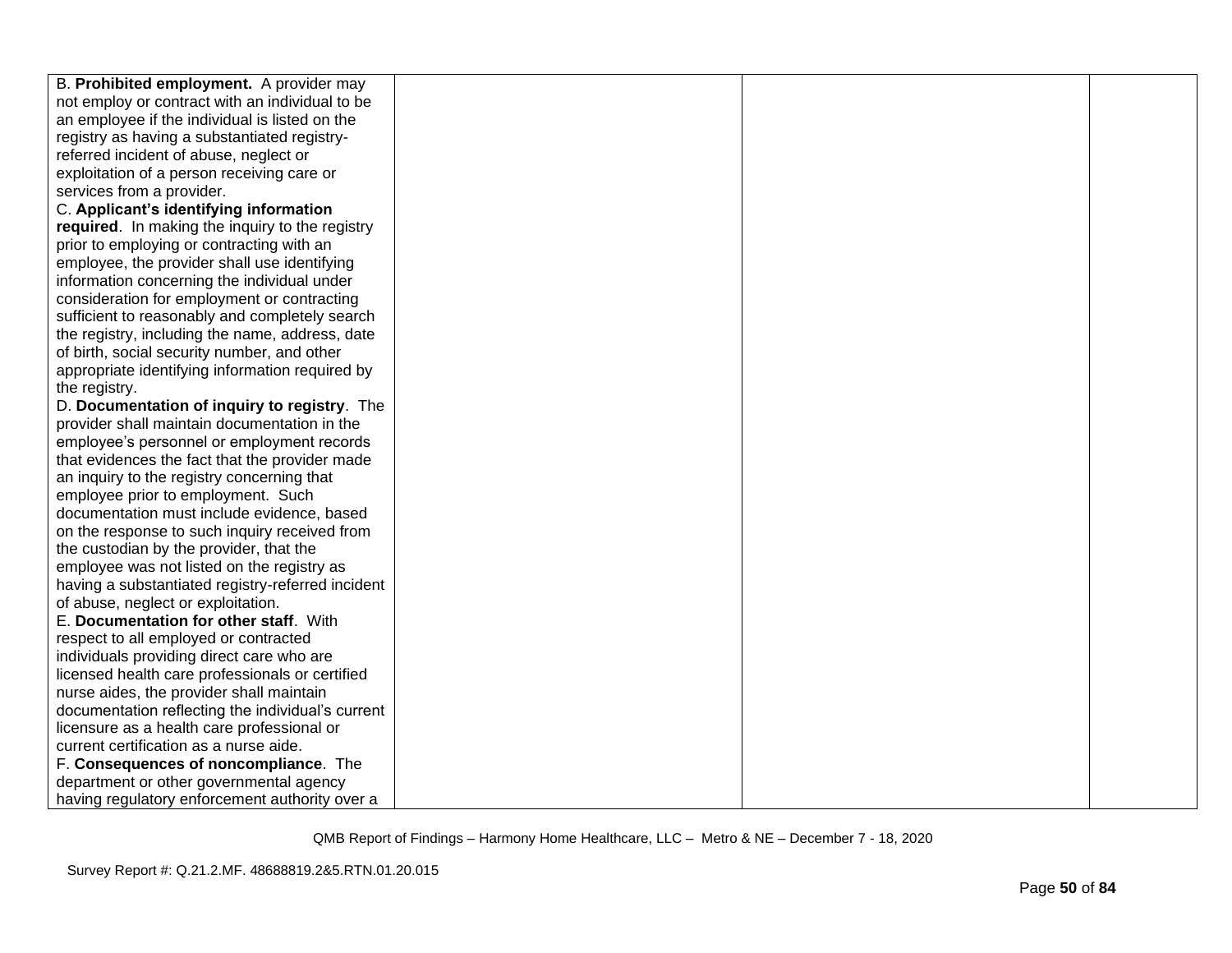| provider may sanction a provider in accordance                                                          |  |  |
|---------------------------------------------------------------------------------------------------------|--|--|
| with applicable law if the provider fails to make<br>an appropriate and timely inquiry of the registry, |  |  |
| or fails to maintain evidence of such inquiry, in                                                       |  |  |
| connection with the hiring or contracting of an                                                         |  |  |
| employee; or for employing or contracting any                                                           |  |  |
| person to work as an employee who is listed on                                                          |  |  |
| the registry. Such sanctions may include a                                                              |  |  |
| directed plan of correction, civil monetary                                                             |  |  |
| penalty not to exceed five thousand dollars                                                             |  |  |
| (\$5000) per instance, or termination or non-<br>renewal of any contract with the department or         |  |  |
| other governmental agency.                                                                              |  |  |
| $[7.1.12.8 NMAC - N, 01/01/2006]$                                                                       |  |  |
|                                                                                                         |  |  |
|                                                                                                         |  |  |
|                                                                                                         |  |  |
|                                                                                                         |  |  |
|                                                                                                         |  |  |
|                                                                                                         |  |  |
|                                                                                                         |  |  |
|                                                                                                         |  |  |
|                                                                                                         |  |  |
|                                                                                                         |  |  |
|                                                                                                         |  |  |
|                                                                                                         |  |  |
|                                                                                                         |  |  |
|                                                                                                         |  |  |
|                                                                                                         |  |  |
|                                                                                                         |  |  |
|                                                                                                         |  |  |
|                                                                                                         |  |  |
|                                                                                                         |  |  |
|                                                                                                         |  |  |
|                                                                                                         |  |  |
|                                                                                                         |  |  |
|                                                                                                         |  |  |
|                                                                                                         |  |  |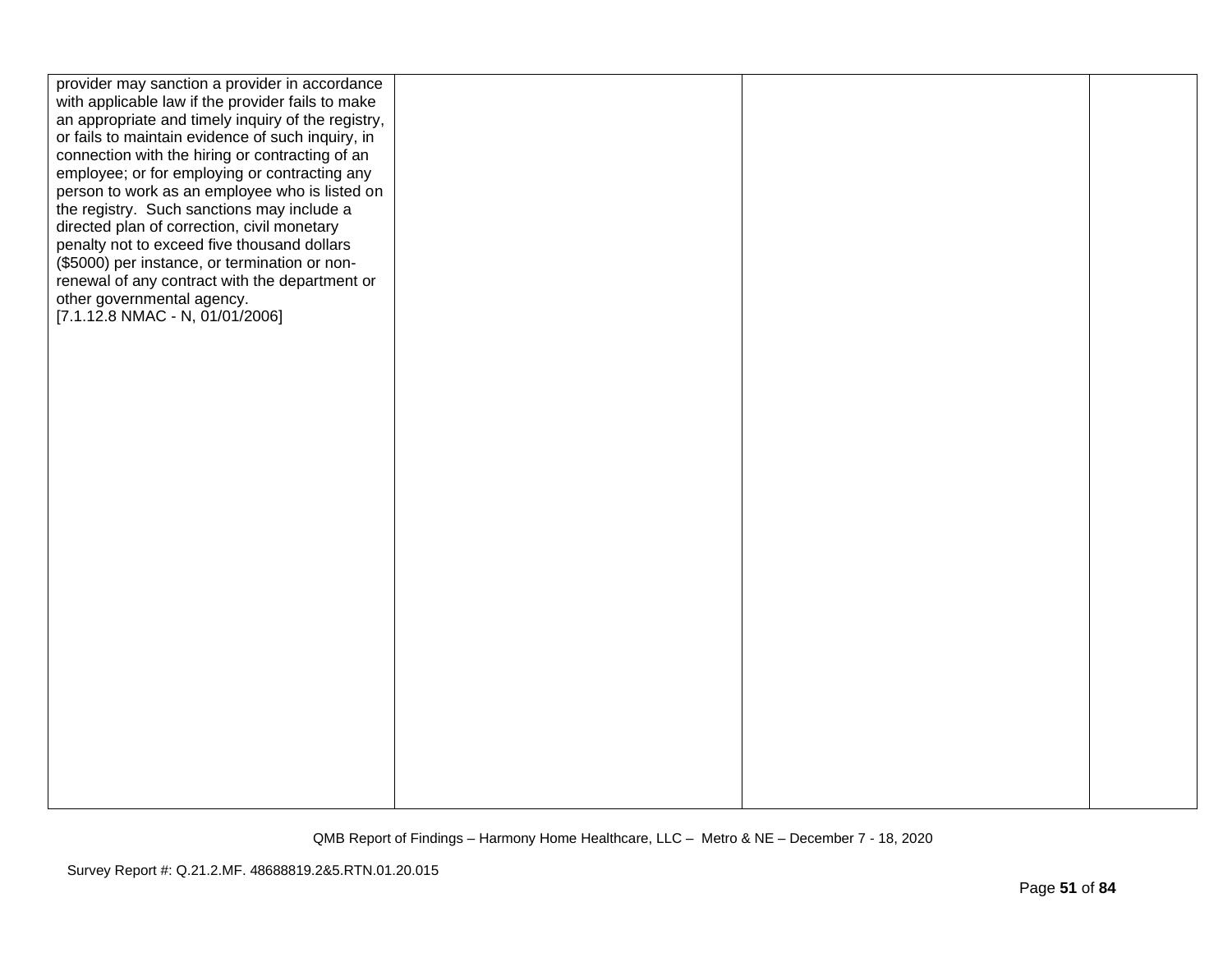| TAG # MF 1A28.1 Incident Management              |                                             |                                                                                            |  |
|--------------------------------------------------|---------------------------------------------|--------------------------------------------------------------------------------------------|--|
| <b>System - Agency Personnel Training</b>        |                                             |                                                                                            |  |
| <b>New Mexico Department of Health</b>           | Based on record review and interview, the   | Provider:                                                                                  |  |
| <b>Developmental Disabilities Supports</b>       | Agency did not ensure Incident Management   | <b>State your Plan of Correction for the</b>                                               |  |
| <b>Division Medically Fragile Wavier (MFW)</b>   | ANE Training for 10 of 29 Agency Personnel. | deficiencies cited in this tag here (How is the                                            |  |
| Effective July 1, 2019                           |                                             | deficiency going to be corrected? This can be                                              |  |
|                                                  | The following was found with regards to the | specific to each deficiency cited or if possible an<br>overall correction?): $\rightarrow$ |  |
| <b>GENERAL PROVIDER REQUIREMENTS</b>             | annual NM DOH Incident Management ANE       |                                                                                            |  |
| <b>I. PROVIDER REQUIREMENTS</b>                  | training:                                   |                                                                                            |  |
| A. The Medicaid Medically Fragile Home and       |                                             |                                                                                            |  |
| <b>Community Based Services Waiver require</b>   | <b>Home Health Aide:</b>                    |                                                                                            |  |
| providers to meet any pertinent laws,            | <b>Not Found:</b>                           |                                                                                            |  |
| regulations, rules, policies, and interpretive   | $\bullet$ #204, 211                         |                                                                                            |  |
| memoranda published by the New Mexico            |                                             |                                                                                            |  |
| Department of Health (DOH) and the HSD.          | <b>Not Current:</b>                         | <b>Provider:</b>                                                                           |  |
| C. All providers must be currently enrolled as a | $•$ #200                                    |                                                                                            |  |
| MFW provider through the Developmental           |                                             | <b>Enter your ongoing Quality</b><br><b>Assurance/Quality Improvement processes</b>        |  |
| Disabilities Supports Division (DDSD) Provider   | <b>Private Duty Nursing:</b>                | as it related to this tag number here (What is                                             |  |
| <b>Enrollment Unit process:</b>                  | <b>Not Found:</b>                           | going to be done? How many individuals is this                                             |  |
| a. All providers must follow the DOH/Division    | • #216, 218, 220, 222                       | going to affect? How often will this be completed?                                         |  |
| of Health Improvement (DHI) Statewide            |                                             | Who is responsible? What steps will be taken if                                            |  |
| Incident Management System Policies and          | <b>Not Current:</b>                         | issues are found?): $\rightarrow$                                                          |  |
| Procedures.                                      | $\bullet$ #217, 227                         |                                                                                            |  |
| b. All provider agencies that enter a            |                                             |                                                                                            |  |
| contractual relationship with DOH to provide     | When Agency Personnel were asked; What      |                                                                                            |  |
| MFW services shall comply with all applicable    | State Agency do you report to if you        |                                                                                            |  |
| regulation, policies and standards.              | suspect any Abuse, Neglect and              |                                                                                            |  |
| c. Reference: http://dhi.health.state.nm.us/     | Exploitation, the following was reported:   |                                                                                            |  |
| D. All agencies must follow all applicable DDSD  |                                             |                                                                                            |  |
| Policies and Procedures.                         | • PDN #218 stated, "not suregiven           |                                                                                            |  |
|                                                  | paperwork" Staff was not able to identify   |                                                                                            |  |
| NMAC 7.1.14.8 INCIDENT MANAGEMENT                | the State Agency as Division of Health      |                                                                                            |  |
| <b>SYSTEM REPORTING REQUIREMENTS FOR</b>         | Improvement.                                |                                                                                            |  |
| <b>COMMUNITY-BASED SERVICE PROVIDERS:</b>        |                                             |                                                                                            |  |
| A. Duty to report:                               | • PDN #222 stated, "Health and Human        |                                                                                            |  |
| (1) All community-based providers shall          | Services in Santa Fe. Would call Anitha."   |                                                                                            |  |
| immediately report alleged crimes to law         | Staff was not able to identify the State    |                                                                                            |  |
| enforcement or call for emergency medical        | Agency as Division of Health Improvement.   |                                                                                            |  |
| services as appropriate to ensure the safety of  |                                             |                                                                                            |  |
| consumers.                                       |                                             |                                                                                            |  |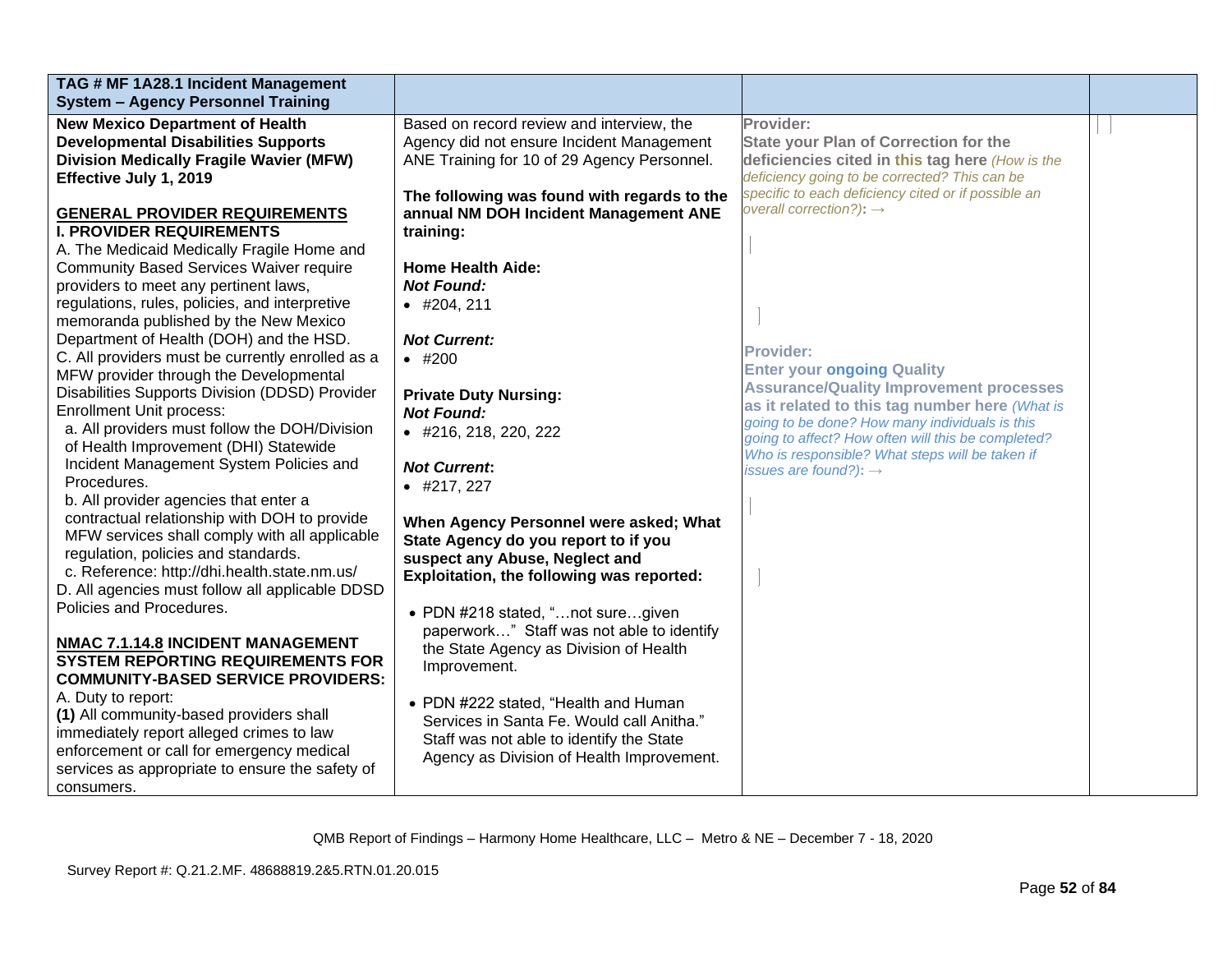| (2) All community-based service providers, their                                        | When Agency Personnel were asked to give     |  |
|-----------------------------------------------------------------------------------------|----------------------------------------------|--|
| employees and volunteers shall immediately                                              | examples of Abuse, Neglect and               |  |
| call the department of health improvement                                               | Exploitation, the following was reported:    |  |
| (DHI) hotline at 1-800-445-6242 to report                                               |                                              |  |
| abuse, neglect, exploitation, suspicious injuries                                       | • HHA #208 stated, "don't care for child"    |  |
| or any death and also to report an                                                      | for Exploitation.                            |  |
| environmentally hazardous condition which                                               |                                              |  |
| creates an immediate threat to health or safety.                                        | • PDN #218 stated, "intentionally not giving |  |
| B. Reporter requirement. All community-                                                 | care" for Abuse.                             |  |
| based service providers shall ensure that the                                           |                                              |  |
| employee or volunteer with knowledge of the                                             | • PDN #222 stated, "not known" for           |  |
| alleged abuse, neglect, exploitation, suspicious                                        | Exploitation.                                |  |
| injury, or death calls the division's hotline to                                        |                                              |  |
| report the incident.                                                                    |                                              |  |
| C. Initial reports, form of report, immediate                                           |                                              |  |
| action and safety planning, evidence                                                    |                                              |  |
| preservation, required initial notifications:                                           |                                              |  |
| (1) Abuse, neglect, and exploitation,                                                   |                                              |  |
| suspicious injury or death reporting: Any                                               |                                              |  |
| person may report an allegation of abuse,                                               |                                              |  |
| neglect, or exploitation, suspicious injury or a                                        |                                              |  |
| death by calling the division's toll-free hotline                                       |                                              |  |
| number 1-800-445-6242. Any consumer, family                                             |                                              |  |
| member, or legal guardian may call the                                                  |                                              |  |
| division's hotline to report an allegation of                                           |                                              |  |
| abuse, neglect, or exploitation, suspicious injury                                      |                                              |  |
| or death directly, or may report through the                                            |                                              |  |
| community-based service provider who, in                                                |                                              |  |
| addition to calling the hotline, must also utilize                                      |                                              |  |
| the division's abuse, neglect, and exploitation                                         |                                              |  |
| or report of death form. The abuse, neglect,                                            |                                              |  |
| and exploitation or report of death form and                                            |                                              |  |
| instructions for its completion and filing are<br>available at the division's website,  |                                              |  |
|                                                                                         |                                              |  |
| http://dhi.health.state.nm.us, or may be<br>obtained from the department by calling the |                                              |  |
| division's toll free hotline number, 1-800-445-                                         |                                              |  |
| 6242.                                                                                   |                                              |  |
| (2) Use of abuse, neglect, and exploitation                                             |                                              |  |
| or report of death form and notification by                                             |                                              |  |
| community-based service providers: In                                                   |                                              |  |
|                                                                                         |                                              |  |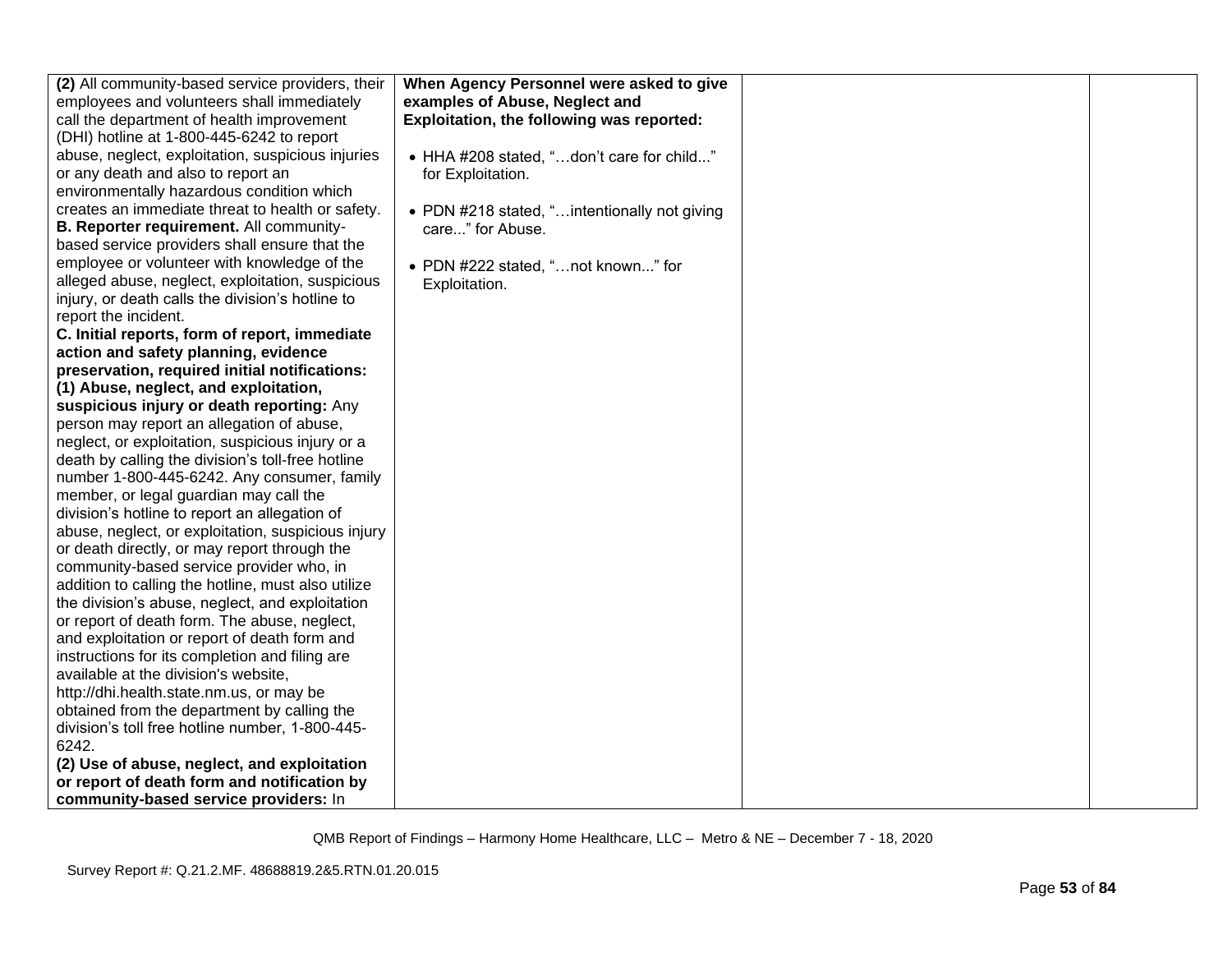| addition to calling the division's hotline as      |  |  |
|----------------------------------------------------|--|--|
| required in Paragraph (2) of Subsection A of       |  |  |
| 7.1.14.8 NMAC, the community-based service         |  |  |
| provider shall also report the incident of abuse,  |  |  |
| neglect, exploitation, suspicious injury, or death |  |  |
| utilizing the division's abuse, neglect, and       |  |  |
| exploitation or report of death form consistent    |  |  |
| with the requirements of the division's abuse,     |  |  |
| neglect, and exploitation reporting guide. The     |  |  |
| community-based service provider shall ensure      |  |  |
| all abuse, neglect, exploitation or death reports  |  |  |
| describing the alleged incident are completed      |  |  |
| on the division's abuse, neglect, and              |  |  |
| exploitation or report of death form and           |  |  |
| received by the division within 24 hours of the    |  |  |
| verbal report. If the provider has internet        |  |  |
| access, the report form shall be submitted via     |  |  |
| the division's website at                          |  |  |
| http://dhi.health.state.nm.us; otherwise it may    |  |  |
| be submitted via fax to 1-800-584-6057. The        |  |  |
| community-based service provider shall ensure      |  |  |
| that the reporter with the most direct knowledge   |  |  |
| of the incident participates in the preparation of |  |  |
| the report form.                                   |  |  |
| (3) Limited provider investigation: No             |  |  |
| investigation beyond that necessary in order to    |  |  |
| be able to report the abuse, neglect, or           |  |  |
| exploitation and ensure the safety of              |  |  |
| consumers is permitted until the division has      |  |  |
| completed its investigation.                       |  |  |
| (4) Immediate action and safety planning:          |  |  |
| Upon discovery of any alleged incident of          |  |  |
| abuse, neglect, or exploitation, the community-    |  |  |
| based service provider shall:                      |  |  |
| (a) develop and implement an immediate action      |  |  |
| and safety plan for any potentially endangered     |  |  |
| consumers, if applicable;                          |  |  |
| (b) be immediately prepared to report that         |  |  |
| immediate action and safety plan verbally, and     |  |  |
| revise the plan according to the division's        |  |  |
| direction, if necessary; and 4                     |  |  |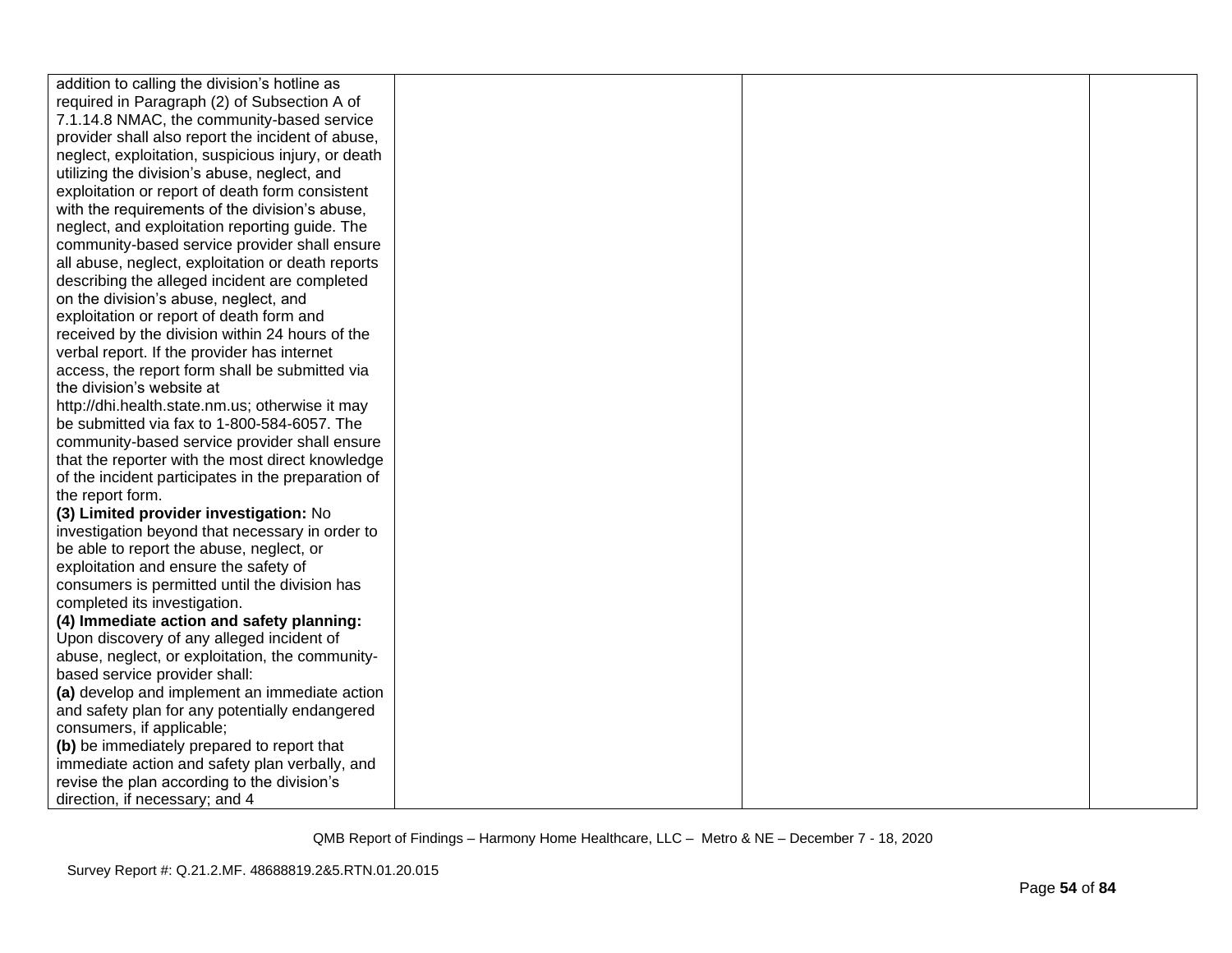| (c) provide the accepted immediate action and      |  |  |
|----------------------------------------------------|--|--|
| safety plan in writing on the immediate action     |  |  |
| and safety plan form within 24 hours of the        |  |  |
| verbal report. If the provider has internet        |  |  |
| access, the report form shall be submitted via     |  |  |
| the division's website at                          |  |  |
| http://dhi.health.state.nm.us; otherwise it may    |  |  |
| be submitted by faxing it to the division at 1-    |  |  |
| 800-584-6057.                                      |  |  |
| (5) Evidence preservation: The community-          |  |  |
| based service provider shall preserve evidence     |  |  |
| related to an alleged incident of abuse, neglect,  |  |  |
| or exploitation, including records, and do         |  |  |
| nothing to disturb the evidence. If physical       |  |  |
| evidence must be removed or affected, the          |  |  |
| provider shall take photographs or do whatever     |  |  |
| is reasonable to document the location and         |  |  |
| type of evidence found which appears related       |  |  |
| to the incident.                                   |  |  |
| (6) Legal guardian or parental notification:       |  |  |
| The responsible community-based service            |  |  |
| provider shall ensure that the consumer's legal    |  |  |
| guardian or parent is notified of the alleged      |  |  |
| incident of abuse, neglect and exploitation        |  |  |
| within 24 hours of notice of the alleged incident  |  |  |
| unless the parent or legal guardian is             |  |  |
| suspected of committing the alleged abuse,         |  |  |
| neglect, or exploitation, in which case the        |  |  |
| community-based service provider shall leave       |  |  |
| notification to the division's investigative       |  |  |
| representative.                                    |  |  |
| (7) Case manager or consultant notification        |  |  |
| by community-based service providers: The          |  |  |
| responsible community-based service provider       |  |  |
| shall notify the consumer's case manager or        |  |  |
| consultant within 24 hours that an alleged         |  |  |
| incident involving abuse, neglect, or exploitation |  |  |
| has been reported to the division. Names of        |  |  |
| other consumers and employees may be               |  |  |
| redacted before any documentation is               |  |  |
| forwarded to a case manager or consultant.         |  |  |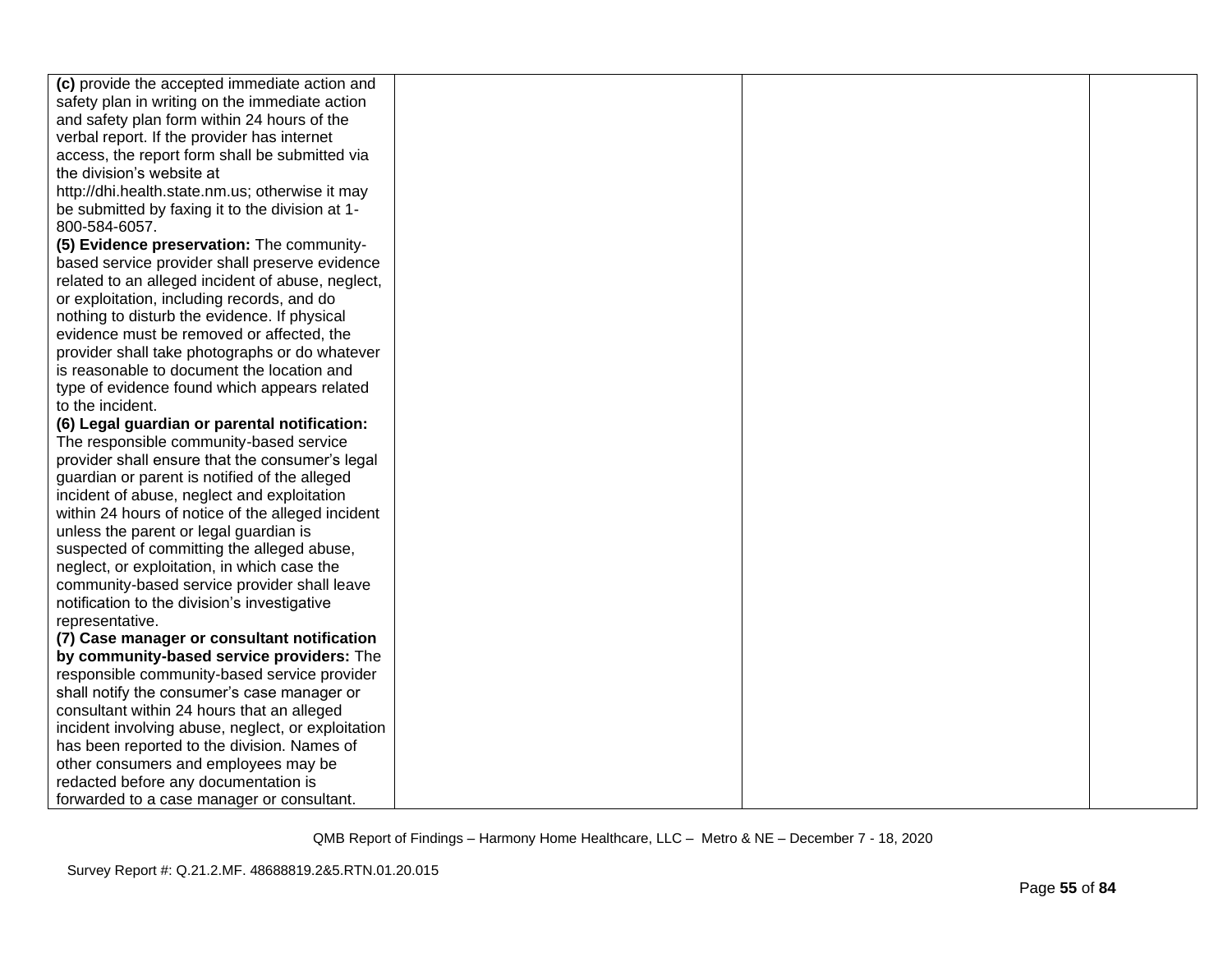| (8) Non-responsible reporter: Providers who                                                  |  |  |
|----------------------------------------------------------------------------------------------|--|--|
| are reporting an incident in which they are not                                              |  |  |
| the responsible community-based service                                                      |  |  |
| provider shall notify the responsible community-                                             |  |  |
| based service provider within 24 hours of an                                                 |  |  |
| incident or allegation of an incident of abuse,                                              |  |  |
| neglect, and exploitation.                                                                   |  |  |
| D. Incident policies: All community-based                                                    |  |  |
| service providers shall maintain policies and                                                |  |  |
| procedures which describe the community-                                                     |  |  |
|                                                                                              |  |  |
| based service provider's immediate response,<br>including development of an immediate action |  |  |
|                                                                                              |  |  |
| and safety plan acceptable to the division                                                   |  |  |
| where appropriate, to all allegations of incidents                                           |  |  |
| involving abuse, neglect, or exploitation,                                                   |  |  |
| suspicious injury as required in Paragraph (2)                                               |  |  |
| of Subsection A of 7.1.14.8 NMAC.                                                            |  |  |
| E. Retaliation: Any person, including but not                                                |  |  |
| limited to an employee, volunteer, consultant,                                               |  |  |
| contractor, consumer, or their family members,                                               |  |  |
| guardian, and another provider who, without                                                  |  |  |
| false intent, reports an incident or makes an                                                |  |  |
| allegation of abuse, neglect, or exploitation                                                |  |  |
| shall be free of any form of retaliation such as                                             |  |  |
| termination of contract or employment, nor may                                               |  |  |
| they be disciplined or discriminated against in                                              |  |  |
| any manner including, but not limited to,                                                    |  |  |
| demotion, shift change, pay cuts, reduction in                                               |  |  |
| hours, room change, service reduction, or in                                                 |  |  |
| any other manner without justifiable reason.                                                 |  |  |
|                                                                                              |  |  |
| NMAC 7.1.14.9 INCIDENT MANAGEMENT                                                            |  |  |
| <b>SYSTEM REQUIREMENTS:</b>                                                                  |  |  |
| A. General: All community-based service                                                      |  |  |
| providers shall establish and maintain an                                                    |  |  |
| incident management system, which                                                            |  |  |
| emphasizes the principles of prevention and                                                  |  |  |
| staff involvement. The community-based                                                       |  |  |
| service provider shall ensure that the incident                                              |  |  |
| management system policies and procedures                                                    |  |  |
| requires all employees and volunteers to be                                                  |  |  |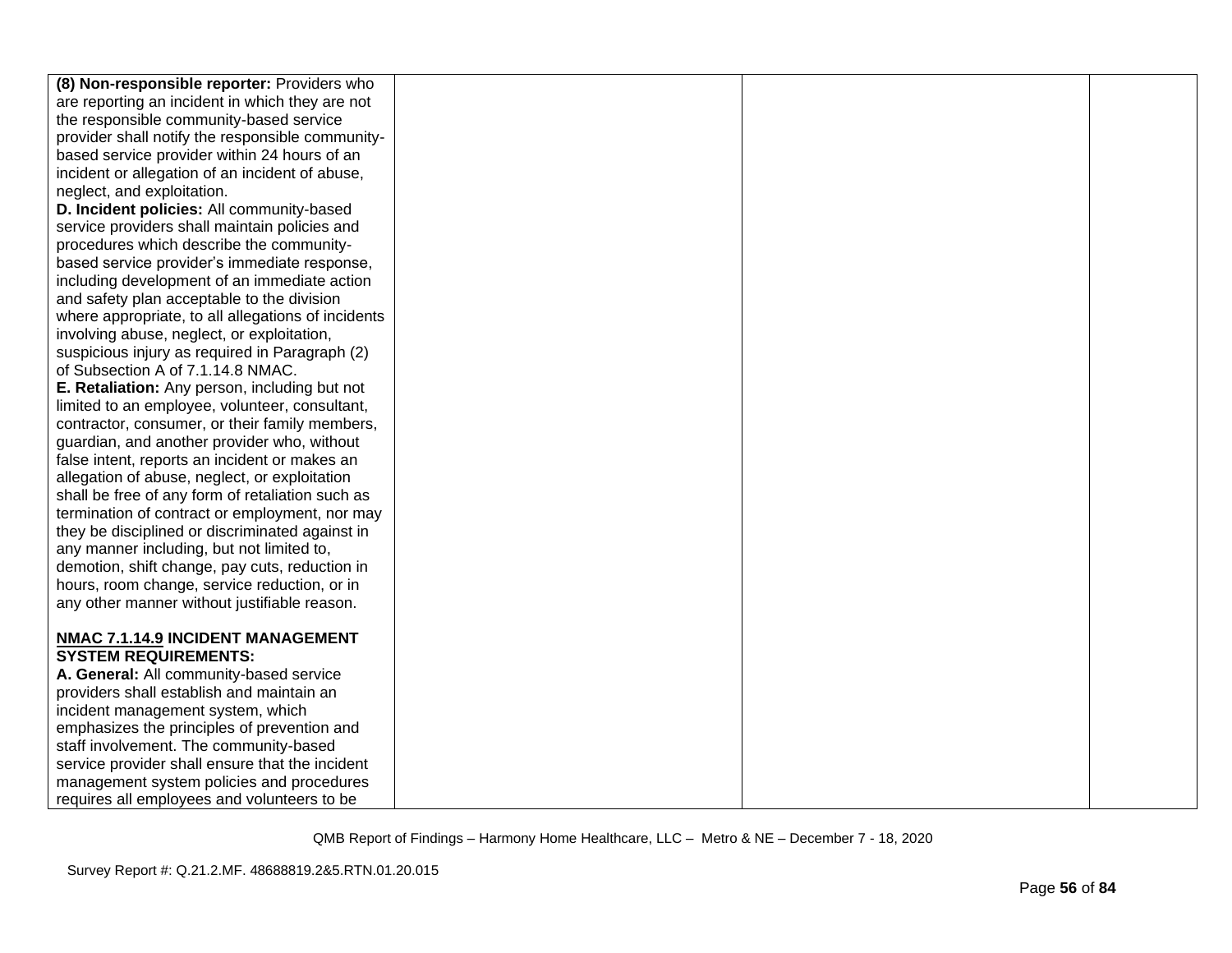| competently trained to respond to, report, and      |  |  |
|-----------------------------------------------------|--|--|
| preserve evidence related to incidents in a         |  |  |
| timely and accurate manner.                         |  |  |
| <b>B. Training curriculum: Prior to an employee</b> |  |  |
| or volunteer's initial work with the community-     |  |  |
| based service provider, all employees and           |  |  |
| volunteers shall be trained on an applicable        |  |  |
| written training curriculum including incident      |  |  |
| policies and procedures for identification, and     |  |  |
| timely reporting of abuse, neglect, exploitation,   |  |  |
| suspicious injury, and all deaths as required in    |  |  |
| Subsection A of 7.1.14.8 NMAC. The trainings        |  |  |
| shall be reviewed at annual, not to exceed 12-      |  |  |
| month intervals. The training curriculum as set     |  |  |
| forth in Subsection C of 7.1.14.9 NMAC may          |  |  |
| include computer-based training. Periodic           |  |  |
| reviews shall include, at a minimum, review of      |  |  |
| the written training curriculum and site-specific   |  |  |
| issues pertaining to the community-based            |  |  |
| service provider's facility. Training shall be      |  |  |
| conducted in a language that is understood by       |  |  |
| the employee or volunteer.                          |  |  |
| C. Incident management system training              |  |  |
| curriculum requirements:                            |  |  |
| (1) The community-based service provider shall      |  |  |
| conduct training or designate a knowledgeable       |  |  |
| representative to conduct training, in              |  |  |
| accordance with the written training curriculum     |  |  |
| provided electronically by the division that        |  |  |
| includes but is not limited to:                     |  |  |
| (a) an overview of the potential risk of abuse,     |  |  |
| neglect, or exploitation;                           |  |  |
| (b) informational procedures for properly filing    |  |  |
| the division's abuse, neglect, and exploitation or  |  |  |
| report of death form;                               |  |  |
| (c) specific instructions of the employees' legal   |  |  |
| responsibility to report an incident of abuse,      |  |  |
| neglect and exploitation, suspicious injury, and    |  |  |
| all deaths:                                         |  |  |
| (d) specific instructions on how to respond to      |  |  |
| abuse, neglect, or exploitation;                    |  |  |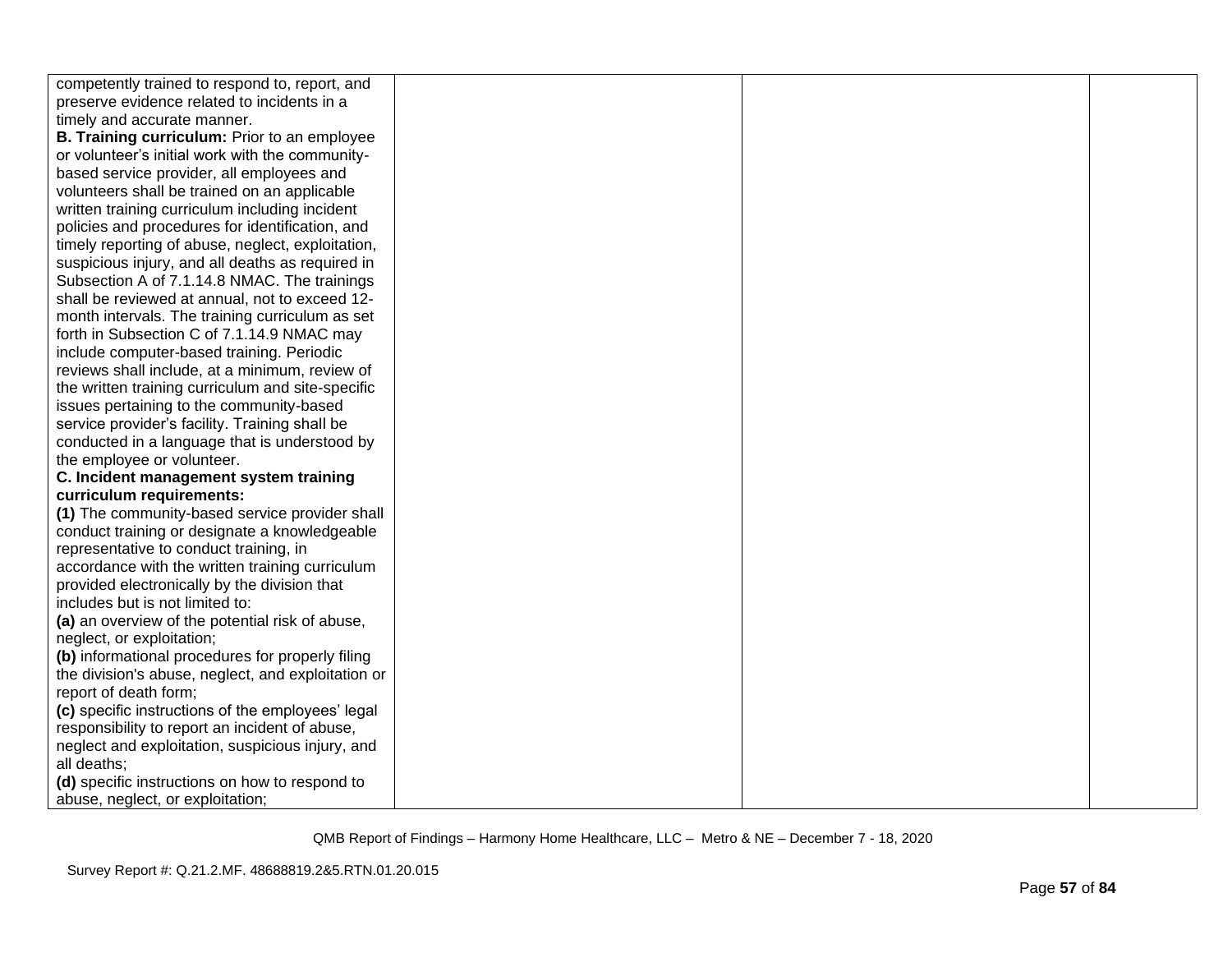| (e) emergency action procedures to be followed                                      |  |  |
|-------------------------------------------------------------------------------------|--|--|
| in the event of an alleged incident or knowledge                                    |  |  |
| of abuse, neglect, exploitation, or suspicious                                      |  |  |
| injury.                                                                             |  |  |
| (2) All current employees and volunteers shall                                      |  |  |
| receive training within 90 days of the effective                                    |  |  |
| date of this rule.                                                                  |  |  |
| (3) All new employees and volunteers shall                                          |  |  |
| receive training prior to providing services to                                     |  |  |
| consumers.                                                                          |  |  |
| D. Training documentation: All community-                                           |  |  |
| based service providers shall prepare training                                      |  |  |
| documentation for each employee and                                                 |  |  |
| volunteer to include a signed statement                                             |  |  |
| indicating the date, time, and place they                                           |  |  |
| received their incident management reporting                                        |  |  |
| instruction. The community-based service                                            |  |  |
| provider shall maintain documentation of an                                         |  |  |
| employee or volunteer's training for a period of                                    |  |  |
| at least three years, or six months after                                           |  |  |
| termination of an employee's employment or                                          |  |  |
| the volunteer's work. Training curricula shall be                                   |  |  |
| kept on the provider premises and made                                              |  |  |
| available upon request by the department.                                           |  |  |
| Training documentation shall be made available                                      |  |  |
| immediately upon a division representative's                                        |  |  |
| request. Failure to provide employee and                                            |  |  |
| volunteer training documentation shall subject                                      |  |  |
| the community-based service provider to the<br>penalties provided for in this rule. |  |  |
|                                                                                     |  |  |
|                                                                                     |  |  |
|                                                                                     |  |  |
|                                                                                     |  |  |
|                                                                                     |  |  |
|                                                                                     |  |  |
|                                                                                     |  |  |
|                                                                                     |  |  |
|                                                                                     |  |  |
|                                                                                     |  |  |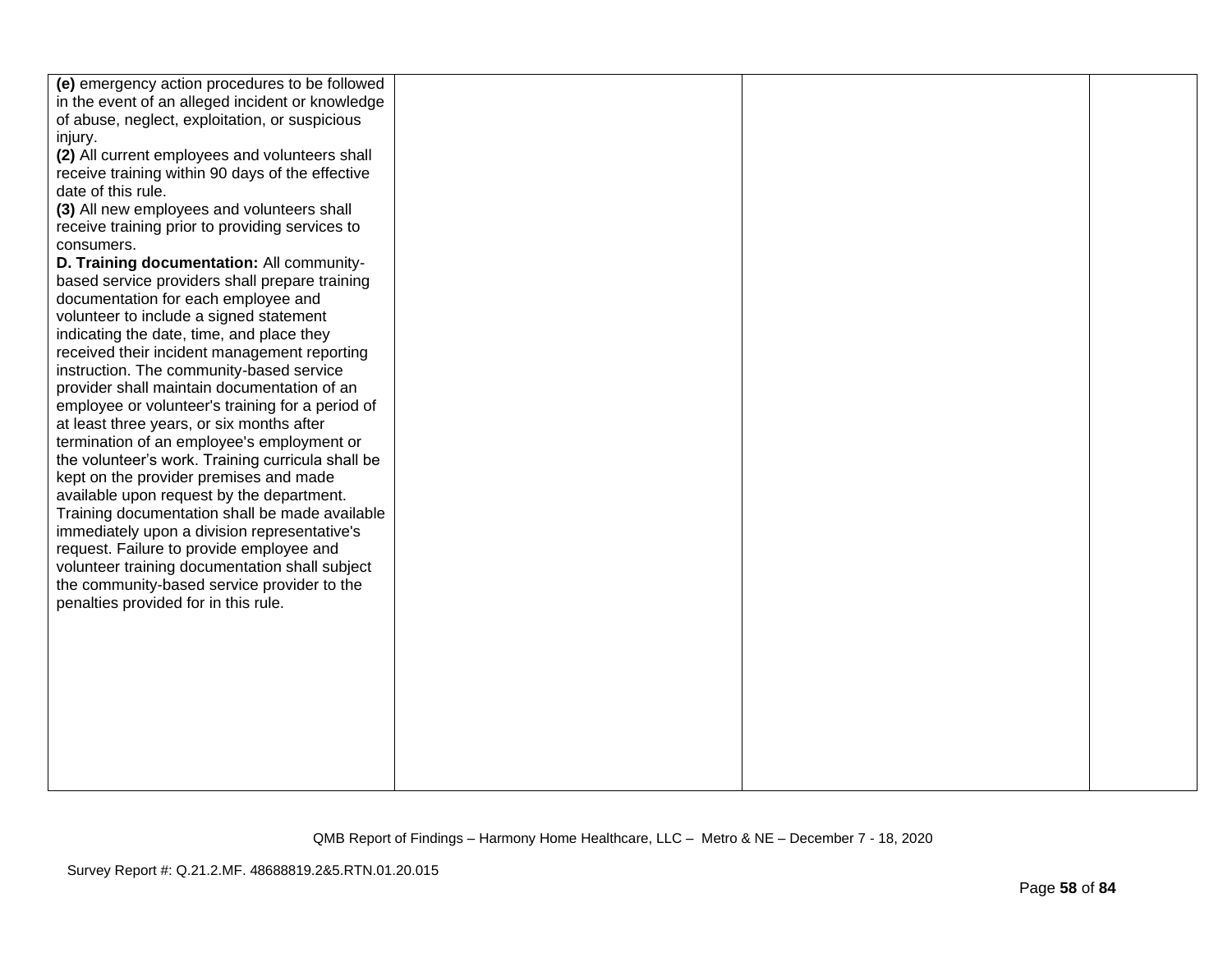| TAG # MF24 Private Duty Nursing:<br><b>Agency/Individual Provider Requirements</b>                                                                                                                                                                                                                                                                                                                                                                                                                                                                                                                                                                                                                                                                                                                                                                                                                                                                                                                                                                                                                                                                                                                                                                                                                                                                                                                                                                                                                                                                                                                                                    |                                                                                                                                                                                                                                                                                                                                                                                                                                                                                                                                                                                                                                                                                                                                                                                                                                                                                                                                                           |                                                                                                                                                                                                                                                                                                                                                                                                                                                                                                                                                                                                                          |  |
|---------------------------------------------------------------------------------------------------------------------------------------------------------------------------------------------------------------------------------------------------------------------------------------------------------------------------------------------------------------------------------------------------------------------------------------------------------------------------------------------------------------------------------------------------------------------------------------------------------------------------------------------------------------------------------------------------------------------------------------------------------------------------------------------------------------------------------------------------------------------------------------------------------------------------------------------------------------------------------------------------------------------------------------------------------------------------------------------------------------------------------------------------------------------------------------------------------------------------------------------------------------------------------------------------------------------------------------------------------------------------------------------------------------------------------------------------------------------------------------------------------------------------------------------------------------------------------------------------------------------------------------|-----------------------------------------------------------------------------------------------------------------------------------------------------------------------------------------------------------------------------------------------------------------------------------------------------------------------------------------------------------------------------------------------------------------------------------------------------------------------------------------------------------------------------------------------------------------------------------------------------------------------------------------------------------------------------------------------------------------------------------------------------------------------------------------------------------------------------------------------------------------------------------------------------------------------------------------------------------|--------------------------------------------------------------------------------------------------------------------------------------------------------------------------------------------------------------------------------------------------------------------------------------------------------------------------------------------------------------------------------------------------------------------------------------------------------------------------------------------------------------------------------------------------------------------------------------------------------------------------|--|
| <b>New Mexico Department of Health</b><br><b>Developmental Disabilities Supports</b><br><b>Division Medically Fragile Wavier (MFW)</b><br>Effective July 1, 2019<br><b>GENERAL PROVIDER REQUIREMENTS</b><br><b>I. PROVIDER REQUIREMENTS</b><br>A. The Medicaid Medically Fragile Home and<br><b>Community Based Services Waiver require</b><br>providers to meet any pertinent laws,<br>regulations, rules, policies, and interpretive<br>memoranda published by the New Mexico<br>Department of Health (DOH) and the HSD.<br>PRIVATE DUTY NURSING<br>II. AGENCY/INDIVIDUAL PROVIDER<br><b>REQUIREMENTS</b><br>A. PDN services must be furnished through a<br>licensed HH Agency, licensed Rural Health<br>Clinic, or certified Federally Qualified Health<br>Center. All Federal/State requirements for each<br>are applicable when providing services for the<br>MFW participant.<br>B. All private duty nurses (RN or LPN) working<br>as employees of the HH Agency must meet all<br>the requirements of the MFW Service<br>Standards, New Mexico Board of Nursing and<br>HH Agency policies and procedures.<br>E. Requirements for the HH Agency Serving<br>the Medically Fragile Waiver Population:<br>1. A RN or LPN in the state of New Mexico<br>must maintain current licensure as required by<br>the state of New Mexico Board of Nursing. The<br>HH Agency will maintain verification of current<br>licensure. Nursing experience in the area of<br>developmental disabilities and/or medically<br>fragile conditions is preferred.<br>2. When the HH Agency deems the nursing<br>applicant's experience does not meet MFW | Based on record review, the Agency did not<br>maintain Agency Personnel file documentation<br>for 11 of 14 agency personnel.<br><b>Review of the Private Duty Nursing Agency</b><br>Personnel files found no evidence of<br>preferred nursing experience in the area of<br>developmental disabilities and/or medically<br>fragile conditions or evidence of completing<br>an approved internship or similar program,<br>as approved by the MFW Manager and<br><b>Human Services Department (HSD)</b><br>representative for following:<br>• #215 - Date of hire $7/8/2011$<br>• #216 - Date of hire $12/1/2015$<br>• #217 – Date of hire $9/11/2018$<br>• #218 – Date of hire $8/16/2016$<br>• #220 – Date of hire $2/17/2015$<br>• #222 – Date of hire $7/23/2013$<br>• #223 – Date of hire $7/30/2013$<br>• #225 – Date of hire $9/5/2017$<br>• #226 – Date of hire $7/23/2013$<br>• #227 – Date of hire $3/8/2016$<br>• #228 – Date of hire $5/14/2013$ | Provider:<br><b>State your Plan of Correction for the</b><br>deficiencies cited in this tag here (How is the<br>deficiency going to be corrected? This can be<br>specific to each deficiency cited or if possible an<br>overall correction?): $\rightarrow$<br><b>Provider:</b><br><b>Enter your ongoing Quality</b><br><b>Assurance/Quality Improvement processes</b><br>as it related to this tag number here (What is<br>going to be done? How many individuals is this<br>going to affect? How often will this be completed?<br>Who is responsible? What steps will be taken if<br>issues are found?): $\rightarrow$ |  |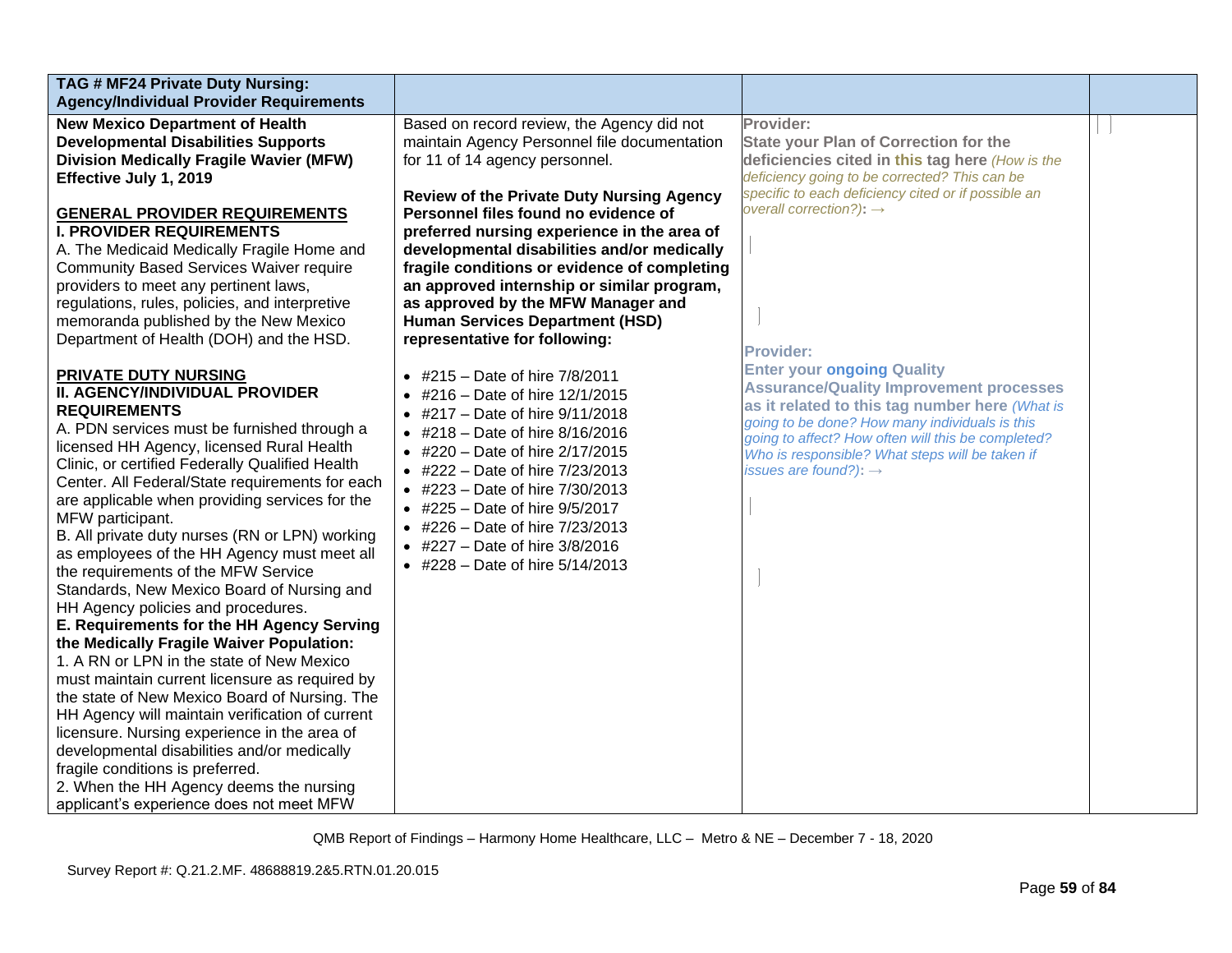| Standards, then the applicant can be            |  |  |
|-------------------------------------------------|--|--|
| considered for employment by the agency if      |  |  |
|                                                 |  |  |
| he/she completes an approved internship or      |  |  |
| similar program. The program must be            |  |  |
| approved by the MFW Manager and Human           |  |  |
| Services Department (HSD) representative.       |  |  |
| 3. The supervision of all HH Agency personnel   |  |  |
|                                                 |  |  |
| is the responsibility of the HH Agency          |  |  |
| Administrator or Director.                      |  |  |
| 4. The HH Agency Nursing Supervisors(s)         |  |  |
| should have at least one year of supervisory    |  |  |
| experience. The RN supervisor will supervise    |  |  |
| the RN, LPN, and Home Health Aide (HHA).        |  |  |
|                                                 |  |  |
|                                                 |  |  |
| <b>RESPITE STANDARDS</b>                        |  |  |
| <b>II. IN-HOME RESPITE</b>                      |  |  |
| A. Scope of Service:                            |  |  |
| 1. In-home respite provider must be a licensed  |  |  |
| HH Agency, licensed or certified Federally      |  |  |
|                                                 |  |  |
| Qualified Health Center, or a Licensed Rural    |  |  |
| Health Clinic and a Medically Fragile Waiver    |  |  |
| Provider.                                       |  |  |
| 2. RN and LPN are the only category who can     |  |  |
| provide twenty-four (24) continuous hours of    |  |  |
| approved in-home respite services. RNs and      |  |  |
|                                                 |  |  |
| LPNs must meet and comply with all MFW          |  |  |
| Private Duty Nursing (PDN) Standards.           |  |  |
| <b>B. Agency Provider Requirement</b>           |  |  |
| 1. The agency is responsible to ensure that the |  |  |
| direct support professionals (RN, LPN, and      |  |  |
| HHA) meet all applicable MFW, State and         |  |  |
|                                                 |  |  |
| Federal requirements for PDN and HHA.           |  |  |
| 2. The agency will follow the MFW PDN and       |  |  |
| <b>HHA Standards.</b>                           |  |  |
| 3. Respite services must be provided by         |  |  |
| qualified personnel as delineated in the        |  |  |
|                                                 |  |  |
| agency's licensure requirements and follow the  |  |  |
| MFW Standards and the MFW Provider              |  |  |
| Agreement.                                      |  |  |
|                                                 |  |  |
|                                                 |  |  |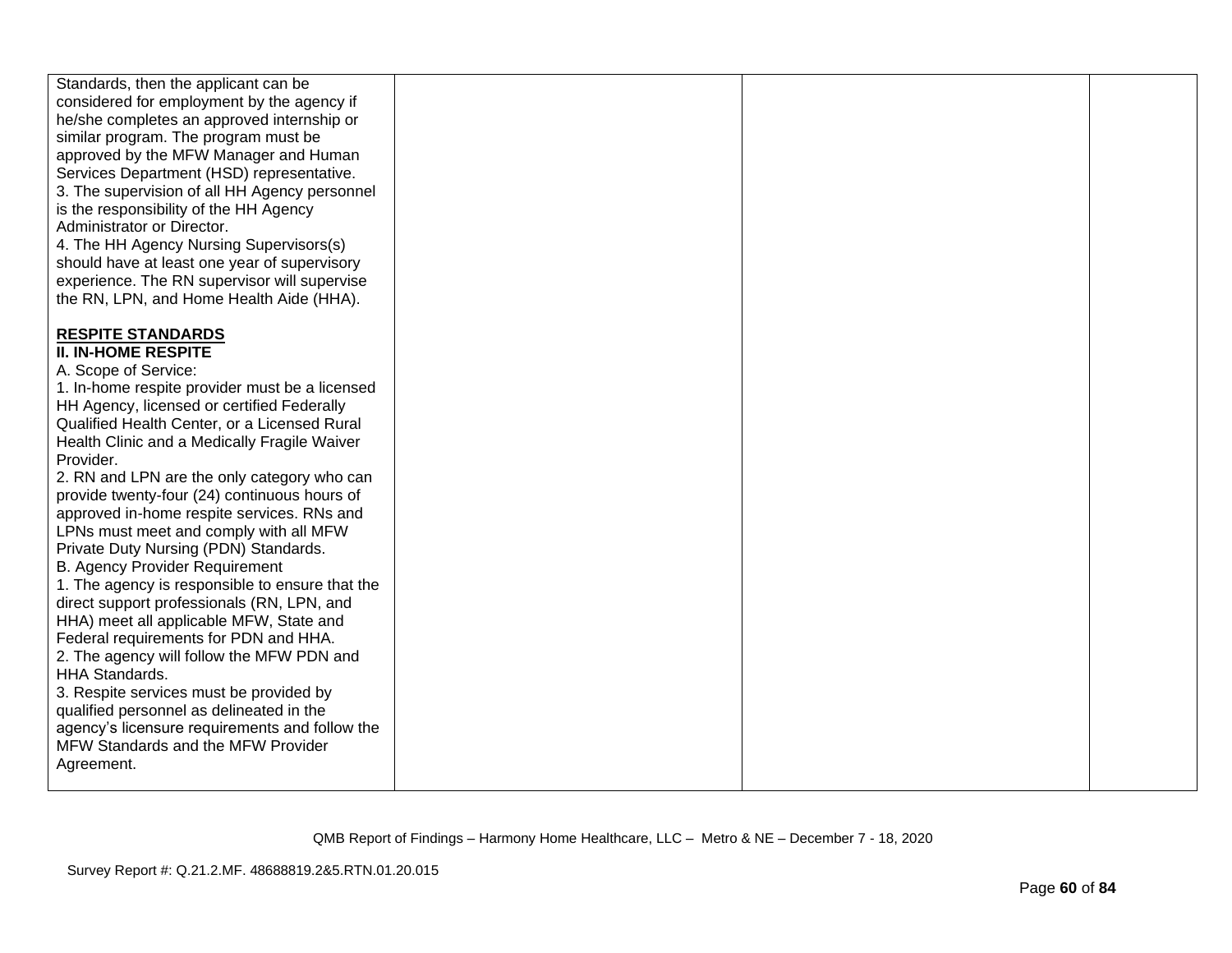| <b>NMAC 7.28.2.23 REQUIREMENTS FOR</b>              |  |  |
|-----------------------------------------------------|--|--|
|                                                     |  |  |
| <b>LICENSURE OF PROFESSIONALS:</b>                  |  |  |
| Any health professional employed or contracted      |  |  |
| by the home health agency, such as, but not         |  |  |
| limited to, physicians, physician's assistants,     |  |  |
| nurse practitioners, physical or occupational       |  |  |
| therapists, speech language pathologists,           |  |  |
| registered professional nurses, licensed            |  |  |
| practical nurses, licensed or certified social      |  |  |
|                                                     |  |  |
| workers, physical therapy assistants or certified   |  |  |
| occupational therapy assistants, must have a        |  |  |
| current license, registration or certification from |  |  |
| the state of New Mexico. Proof of licensure         |  |  |
| must be maintained on file by the agency.           |  |  |
| [7.28.2.23 NMAC - Rp 7 NMAC 28.2.23,                |  |  |
| 11/10/2020]                                         |  |  |
|                                                     |  |  |
|                                                     |  |  |
|                                                     |  |  |
|                                                     |  |  |
|                                                     |  |  |
|                                                     |  |  |
|                                                     |  |  |
|                                                     |  |  |
|                                                     |  |  |
|                                                     |  |  |
|                                                     |  |  |
|                                                     |  |  |
|                                                     |  |  |
|                                                     |  |  |
|                                                     |  |  |
|                                                     |  |  |
|                                                     |  |  |
|                                                     |  |  |
|                                                     |  |  |
|                                                     |  |  |
|                                                     |  |  |
|                                                     |  |  |
|                                                     |  |  |
|                                                     |  |  |
|                                                     |  |  |
|                                                     |  |  |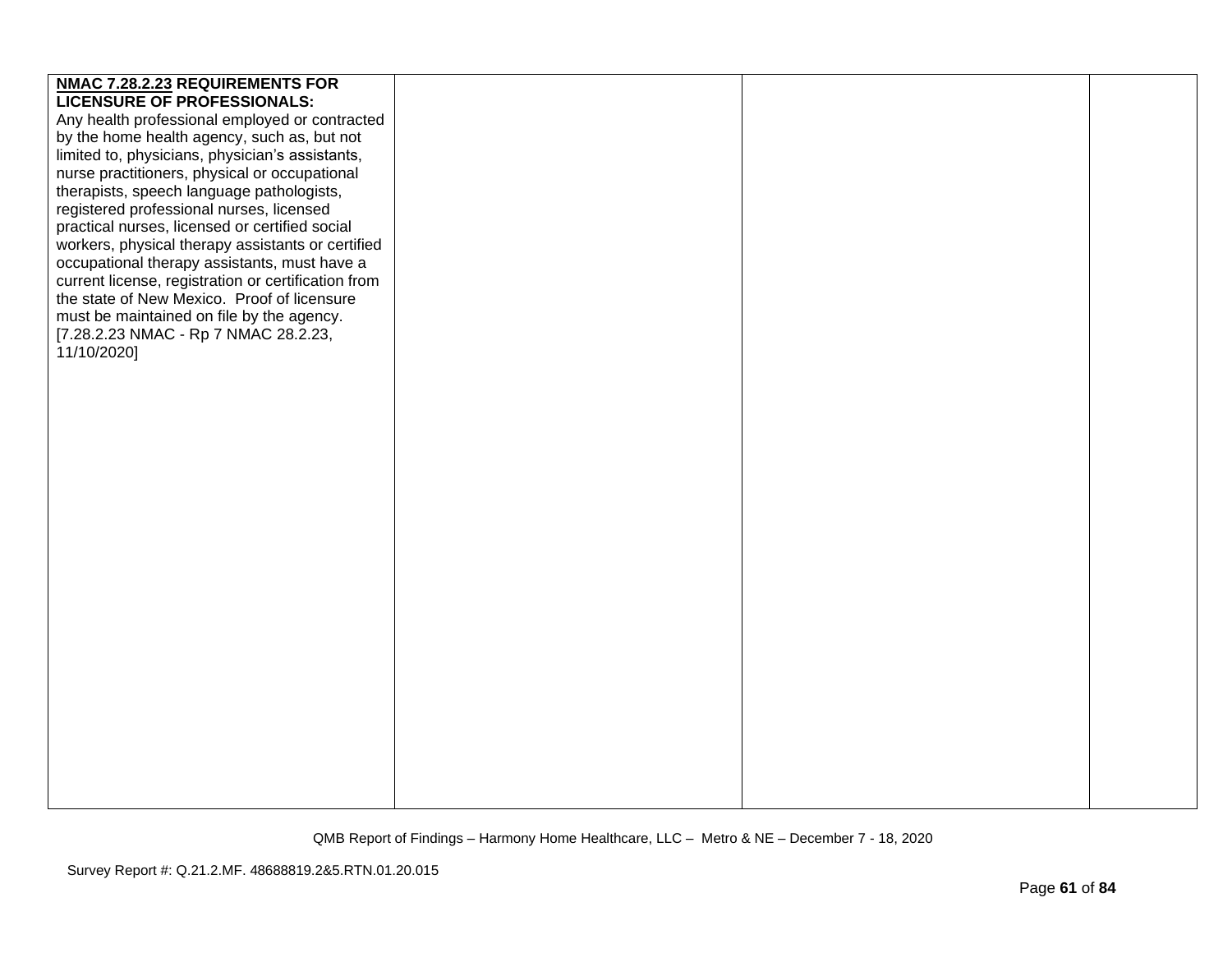| TAG # MF26 Pre-employment -                                                                         |                                                |                                                     |  |
|-----------------------------------------------------------------------------------------------------|------------------------------------------------|-----------------------------------------------------|--|
| <b>Tuberculosis Testing</b>                                                                         |                                                |                                                     |  |
| <b>New Mexico Department of Health</b>                                                              | Based on record review, the Agency did not     | Provider:                                           |  |
| <b>Developmental Disabilities Supports</b>                                                          | maintain documentation for all staff having    | <b>State your Plan of Correction for the</b>        |  |
| <b>Division Medically Fragile Wavier (MFW)</b>                                                      | contact with patient/clients stating that the  | deficiencies cited in this tag here (How is the     |  |
| Effective July 1, 2019                                                                              | employee is free from tuberculosis for 2 of 29 | deficiency going to be corrected? This can be       |  |
|                                                                                                     | agency personnel.                              | specific to each deficiency cited or if possible an |  |
| <b>GENERAL PROVIDER REQUIREMENTS</b>                                                                |                                                | overall correction?): $\rightarrow$                 |  |
| <b>I. PROVIDER REQUIREMENTS</b>                                                                     | <b>Review of the Agency Personnel files</b>    |                                                     |  |
| A. The Medicaid Medically Fragile Home and                                                          | revealed no evidence of Tuberculosis           |                                                     |  |
| <b>Community Based Services Waiver require</b>                                                      | Testing was done upon hire:                    |                                                     |  |
| providers to meet any pertinent laws,                                                               |                                                |                                                     |  |
| regulations, rules, policies, and interpretive                                                      | • HHA #214 - Date of hire $7/26/2018$ .        |                                                     |  |
| memoranda published by the New Mexico                                                               |                                                |                                                     |  |
| Department of Health (DOH) and the HSD.                                                             | Review of the Agency Personnel files           | <b>Provider:</b>                                    |  |
|                                                                                                     | revealed Tuberculosis Testing was not          | <b>Enter your ongoing Quality</b>                   |  |
| NMAC 7.28.2.37.E. STAFF RECORDS:                                                                    | completed upon hiring:                         | <b>Assurance/Quality Improvement processes</b>      |  |
| Each agency licensed pursuant to these                                                              |                                                | as it related to this tag number here (What is      |  |
| regulations must maintain a complete record on<br>file for each staff member and for all volunteers | • HHA #213 - Date of hire $12/26/2018$ , was   | going to be done? How many individuals is this      |  |
| with in-home contact or working more than half-                                                     | completed on 1/17/2019.                        | going to affect? How often will this be completed?  |  |
| time. Staff records shall be made available for                                                     |                                                | Who is responsible? What steps will be taken if     |  |
| review upon request of the licensing authority                                                      |                                                | issues are found?): $\rightarrow$                   |  |
| within four hours. Staff records must contain at                                                    |                                                |                                                     |  |
| least the following:                                                                                |                                                |                                                     |  |
| Α.<br>name;                                                                                         |                                                |                                                     |  |
| В.<br>address:                                                                                      |                                                |                                                     |  |
| C.<br>position for which employed;                                                                  |                                                |                                                     |  |
| date of employment;<br>D.                                                                           |                                                |                                                     |  |
| Ε.<br>health certificate for all staff having                                                       |                                                |                                                     |  |
| contact with patient/clients stating that the                                                       |                                                |                                                     |  |
| employee is free from tuberculosis in a                                                             |                                                |                                                     |  |
| transmissible form as required by the infectious                                                    |                                                |                                                     |  |
| disease bureau, of the public health division,                                                      |                                                |                                                     |  |
| department of health;                                                                               |                                                |                                                     |  |
| F.<br>a copy or proof of the current license,                                                       |                                                |                                                     |  |
| registration or certificate for each staff member                                                   |                                                |                                                     |  |
| for whom a license, registration, or certification                                                  |                                                |                                                     |  |
| is required by the state of New Mexico.                                                             |                                                |                                                     |  |
| [7.28.2.37 NMAC - Rp 7 NMAC 28.2.37,                                                                |                                                |                                                     |  |
| 11/10/2020]                                                                                         |                                                |                                                     |  |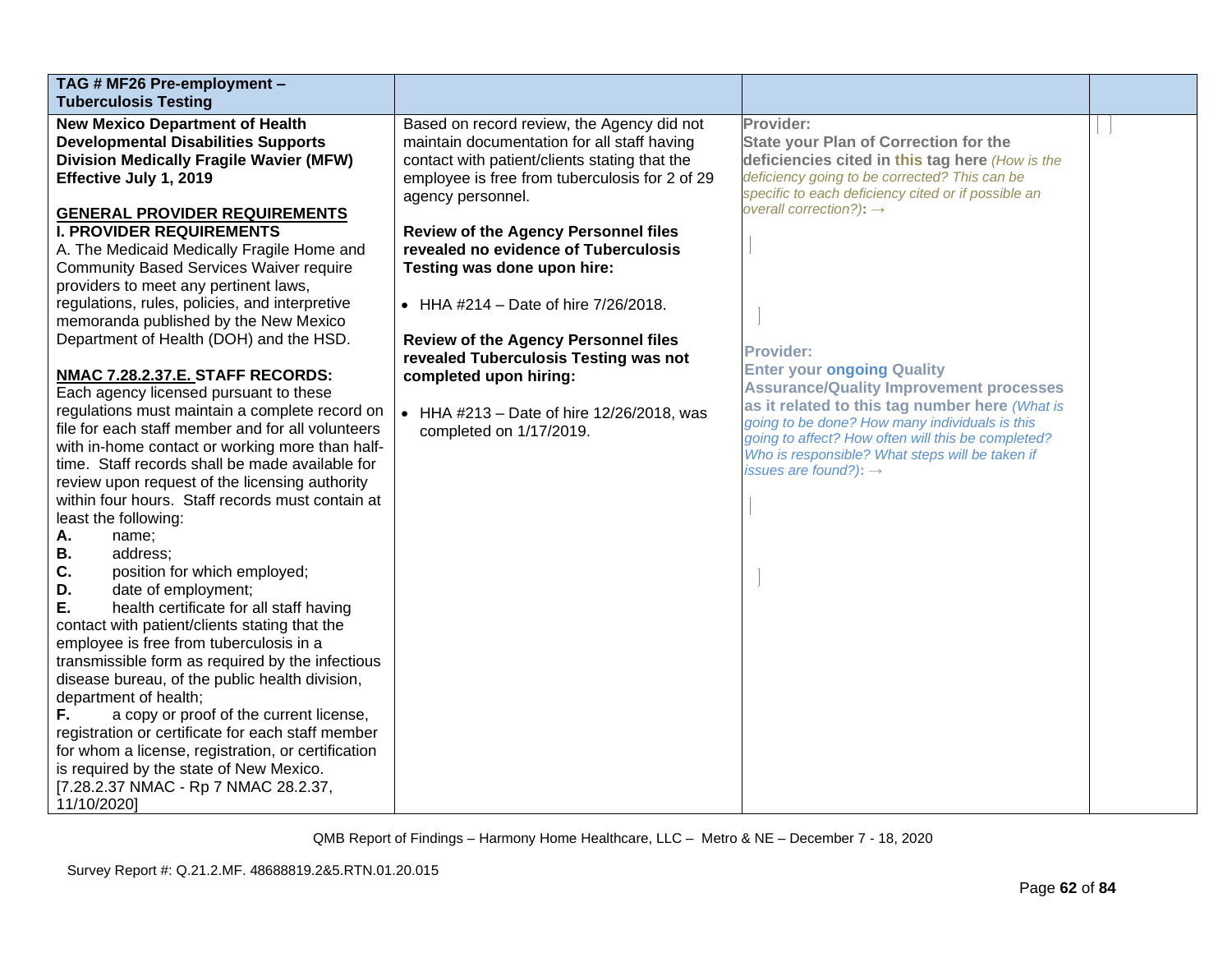| TAG # MF27 Home Health Aide:                     |                                                 |                                                                                                      |  |
|--------------------------------------------------|-------------------------------------------------|------------------------------------------------------------------------------------------------------|--|
| <b>Agency/Individual Provider Requirements -</b> |                                                 |                                                                                                      |  |
| <b>Ongoing Training</b>                          |                                                 |                                                                                                      |  |
| <b>New Mexico Department of Health</b>           | Based on record review, the Agency did not      | Provider:                                                                                            |  |
| <b>Developmental Disabilities Supports</b>       | ensure Orientation and Training requirements    | <b>State your Plan of Correction for the</b>                                                         |  |
| <b>Division Medically Fragile Wavier (MFW)</b>   | were met for 14 of 15 Direct Support Personnel. | deficiencies cited in this tag here (How is the                                                      |  |
| Effective July 1, 2019                           |                                                 | deficiency going to be corrected? This can be                                                        |  |
|                                                  | Review of HHA Personnel training records        | specific to each deficiency cited or if possible an                                                  |  |
| <b>GENERAL PROVIDER REQUIREMENTS</b>             | found no evidence of the following required     | overall correction?): $\rightarrow$                                                                  |  |
| <b>I. PROVIDER REQUIREMENTS</b>                  | DOH trainings and certification being           |                                                                                                      |  |
| A. The Medicaid Medically Fragile Home and       | completed:                                      |                                                                                                      |  |
| <b>Community Based Services Waiver require</b>   |                                                 |                                                                                                      |  |
| providers to meet any pertinent laws,            | 12-Hours of Annual In-service Training:         |                                                                                                      |  |
| regulations, rules, policies, and interpretive   | • Not Found (#202, 206, 214)                    |                                                                                                      |  |
| memoranda published by the New Mexico            |                                                 |                                                                                                      |  |
| Department of Health (DOH) and the HSD.          | <b>CPR Certification / Training:</b>            |                                                                                                      |  |
|                                                  | • Not Found (#200, 213)                         | <b>Provider:</b>                                                                                     |  |
| <b>HOME HEALTH AIDE (HHA)</b>                    |                                                 | <b>Enter your ongoing Quality</b>                                                                    |  |
| II. AGENCY/INDIVIDUAL PROVIDER                   | <b>First Aid Certification / Training:</b>      | <b>Assurance/Quality Improvement processes</b>                                                       |  |
| <b>REQUIREMENTS</b>                              | • Not Found (#200, 202, 203, 204, 205, 206,     | as it related to this tag number here (What is                                                       |  |
| A. The HH Agency must be a current MFW           | 207, 208, 209, 210, 211, 212, 213, 214)         | going to be done? How many individuals is this<br>going to affect? How often will this be completed? |  |
| provider with the Provider Enrollment Unit       |                                                 | Who is responsible? What steps will be taken if                                                      |  |
| (PEU)/Developmental Disabilities Supports        |                                                 | issues are found?): $\rightarrow$                                                                    |  |
| Division (DDSD).                                 |                                                 |                                                                                                      |  |
| <b>B. HHA Qualifications:</b>                    |                                                 |                                                                                                      |  |
| 1. HHA Certificate from an approved              |                                                 |                                                                                                      |  |
| community-based program following the HHA        |                                                 |                                                                                                      |  |
| training Federal regulations 42 CFR 484.36 or    |                                                 |                                                                                                      |  |
| the State Regulation 7 NMAC 28.2., or;           |                                                 |                                                                                                      |  |
| 2. HHA training at the licensed HH Agency        |                                                 |                                                                                                      |  |
| which follows the Federal HHA training           |                                                 |                                                                                                      |  |
| regulation in 42 CFR 484.36 or the State         |                                                 |                                                                                                      |  |
| Regulation 7 NMAC 28.2., or;                     |                                                 |                                                                                                      |  |
| 3. A Certified Nurses' Assistant (CNA) who has   |                                                 |                                                                                                      |  |
| successfully completed the employing HH          |                                                 |                                                                                                      |  |
| Agency's written and practical competency        |                                                 |                                                                                                      |  |
| standards and meets the qualifications for a     |                                                 |                                                                                                      |  |
| HHA with the MFW. Documentation will be          |                                                 |                                                                                                      |  |
| maintained in personnel file.                    |                                                 |                                                                                                      |  |
| 4. A HHA who was not trained at the employing    |                                                 |                                                                                                      |  |
| HH Agency will need to successfully complete     |                                                 |                                                                                                      |  |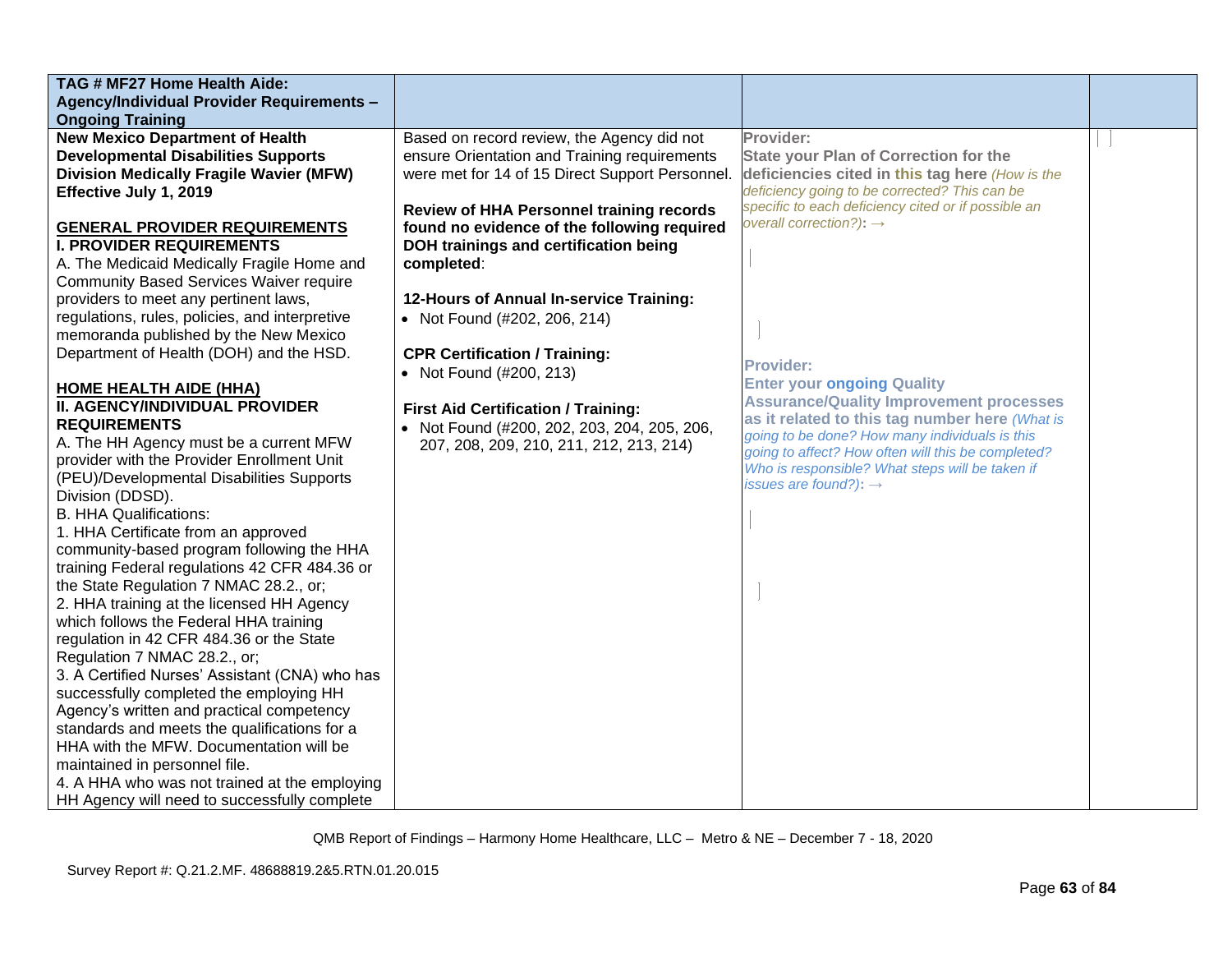| the employing HH Agency's written and<br>practical competency standards before<br>providing direct care services. Documentation<br>will be maintained in personnel file.<br>5. The HHA will be supervised by the HH<br>Agency RN supervisor or HH Agency RN<br>designee at least once every 60 days in the<br>participant's home.<br>6. The HHA will be culturally sensitive to the<br>needs and preferences of the participants and<br>their families. Based upon the individual<br>language needs or preferences, HHA may be<br>requested to communicate in a language other<br>than English. |  |  |
|-------------------------------------------------------------------------------------------------------------------------------------------------------------------------------------------------------------------------------------------------------------------------------------------------------------------------------------------------------------------------------------------------------------------------------------------------------------------------------------------------------------------------------------------------------------------------------------------------|--|--|
| <b>III. ADMINISTRATIVE REQUIREMENTS</b>                                                                                                                                                                                                                                                                                                                                                                                                                                                                                                                                                         |  |  |
| The administrative requirements are directed at<br>the HH Agency, Rural Health Clinic or Licensed                                                                                                                                                                                                                                                                                                                                                                                                                                                                                               |  |  |
| or Certified Federally Qualified Health Center.                                                                                                                                                                                                                                                                                                                                                                                                                                                                                                                                                 |  |  |
| A. The HH Agency will maintain licensure as a                                                                                                                                                                                                                                                                                                                                                                                                                                                                                                                                                   |  |  |
| HH Agency, Rural Health Clinic or Federally                                                                                                                                                                                                                                                                                                                                                                                                                                                                                                                                                     |  |  |
| Qualified Health Center, or maintain                                                                                                                                                                                                                                                                                                                                                                                                                                                                                                                                                            |  |  |
| certification as a Federally Qualified Health                                                                                                                                                                                                                                                                                                                                                                                                                                                                                                                                                   |  |  |
| Center.<br>B. The HH Agency will assure that HHA                                                                                                                                                                                                                                                                                                                                                                                                                                                                                                                                                |  |  |
| services are delivered by an employee meeting                                                                                                                                                                                                                                                                                                                                                                                                                                                                                                                                                   |  |  |
| the educational, experiential and training                                                                                                                                                                                                                                                                                                                                                                                                                                                                                                                                                      |  |  |
| requirements as specified in the Federal 42                                                                                                                                                                                                                                                                                                                                                                                                                                                                                                                                                     |  |  |
| CFT 484.36 or State 7 NMAC 28.2.                                                                                                                                                                                                                                                                                                                                                                                                                                                                                                                                                                |  |  |
| C. Copies of CNA certificates must be                                                                                                                                                                                                                                                                                                                                                                                                                                                                                                                                                           |  |  |
| requested by the employer and maintained in                                                                                                                                                                                                                                                                                                                                                                                                                                                                                                                                                     |  |  |
| the personnel file of the HHA.                                                                                                                                                                                                                                                                                                                                                                                                                                                                                                                                                                  |  |  |
| D. The HH Agency will implement HHA care                                                                                                                                                                                                                                                                                                                                                                                                                                                                                                                                                        |  |  |
| activities/plan of care per the participant's ISP                                                                                                                                                                                                                                                                                                                                                                                                                                                                                                                                               |  |  |
| identified strengths, concerns, priorities and<br>outcomes.                                                                                                                                                                                                                                                                                                                                                                                                                                                                                                                                     |  |  |
| E. A HH Agency may consider hiring a                                                                                                                                                                                                                                                                                                                                                                                                                                                                                                                                                            |  |  |
| participant's family member to provide HHA                                                                                                                                                                                                                                                                                                                                                                                                                                                                                                                                                      |  |  |
| services if no other staff are available. The                                                                                                                                                                                                                                                                                                                                                                                                                                                                                                                                                   |  |  |
| intent of the HHA service is to provide support                                                                                                                                                                                                                                                                                                                                                                                                                                                                                                                                                 |  |  |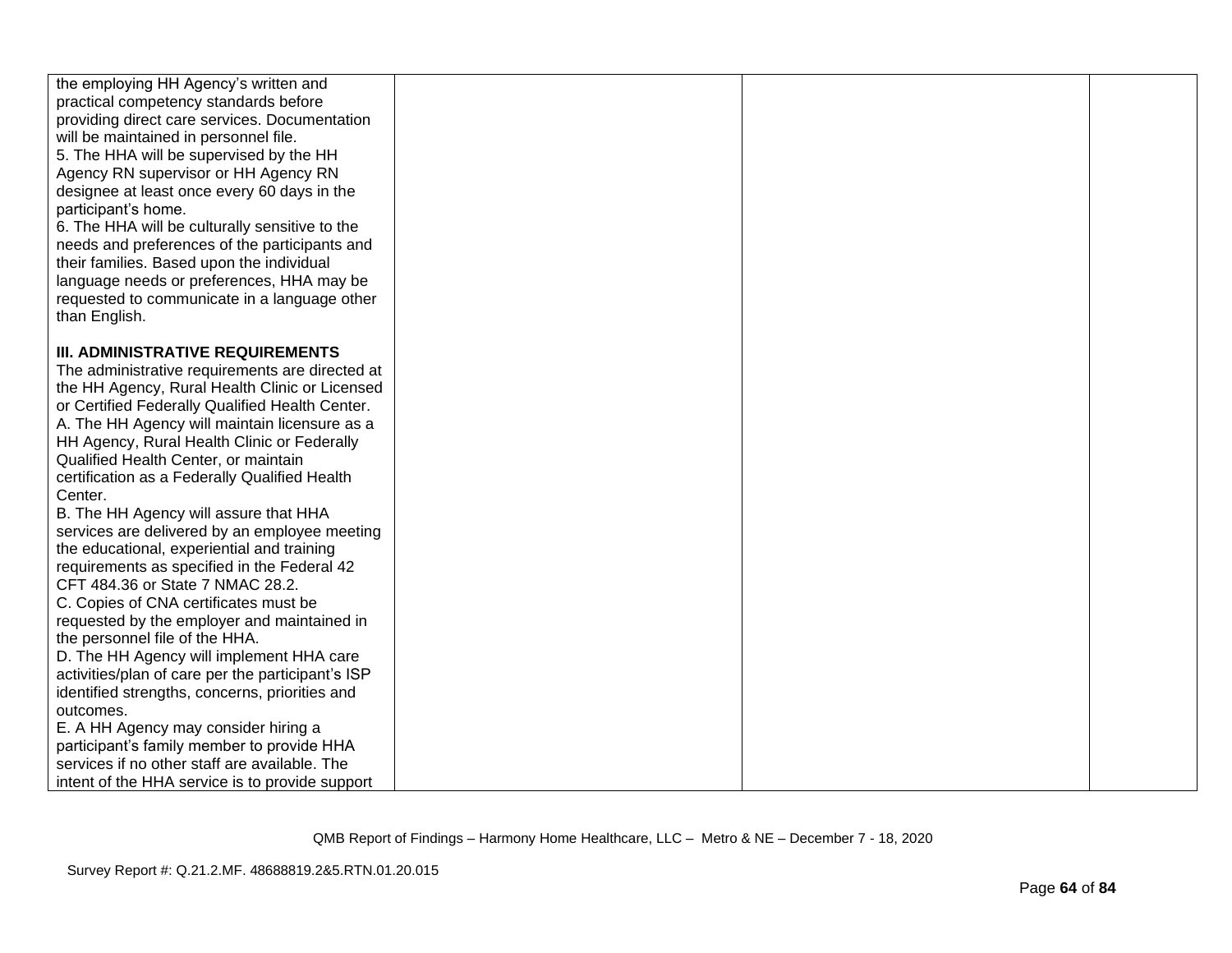| to the family, and extended family should not       |  |  |
|-----------------------------------------------------|--|--|
| circumvent the natural family support system.       |  |  |
| F. A participant's spouse or parent, if the         |  |  |
| participant is a minor child, cannot be             |  |  |
| considered as a HHA.                                |  |  |
|                                                     |  |  |
| G. The HHA is not a primary care giver,             |  |  |
| therefore when the HHA is on duty; there must       |  |  |
| be an approved primary caregiver available in       |  |  |
| person. The participant and/or representative       |  |  |
| and agency have the responsibility to assure        |  |  |
| there is a primary caretaker available in person.   |  |  |
| The primary caregiver or a responsible adult        |  |  |
| must be available on the property where the         |  |  |
| participant is currently located and within         |  |  |
| audible range of the participant and HHA.           |  |  |
|                                                     |  |  |
| <b>RESPITE STANDARDS</b>                            |  |  |
| <b>II. IN-HOME RESPITE</b>                          |  |  |
| A. Scope of Service:                                |  |  |
|                                                     |  |  |
| 1. In-home respite provider must be a licensed      |  |  |
| HH Agency, licensed or certified Federally          |  |  |
| Qualified Health Center, or a Licensed Rural        |  |  |
| Health Clinic and a Medically Fragile Waiver        |  |  |
| Provider.                                           |  |  |
| 2. RN and LPN are the only category who can         |  |  |
| provide twenty-four (24) continuous hours of        |  |  |
| approved in-home respite services. RNs and          |  |  |
| LPNs must meet and comply with all MFW              |  |  |
| Private Duty Nursing (PDN) Standards.               |  |  |
| 3. The HH Agency must request and receive an        |  |  |
| agreement between the CM, HH Agency and             |  |  |
| participant/participant's representative to deliver |  |  |
| in-home respite services by a HHA. This must        |  |  |
| be identified in the ISP.                           |  |  |
| a. The participant/participant's representative is  |  |  |
|                                                     |  |  |
| required to submit a request in writing to the      |  |  |
| CM.                                                 |  |  |
| b. The participant/participant's representative,    |  |  |
| CM and HH Agency will meet to develop the           |  |  |
| HHA respite plan.                                   |  |  |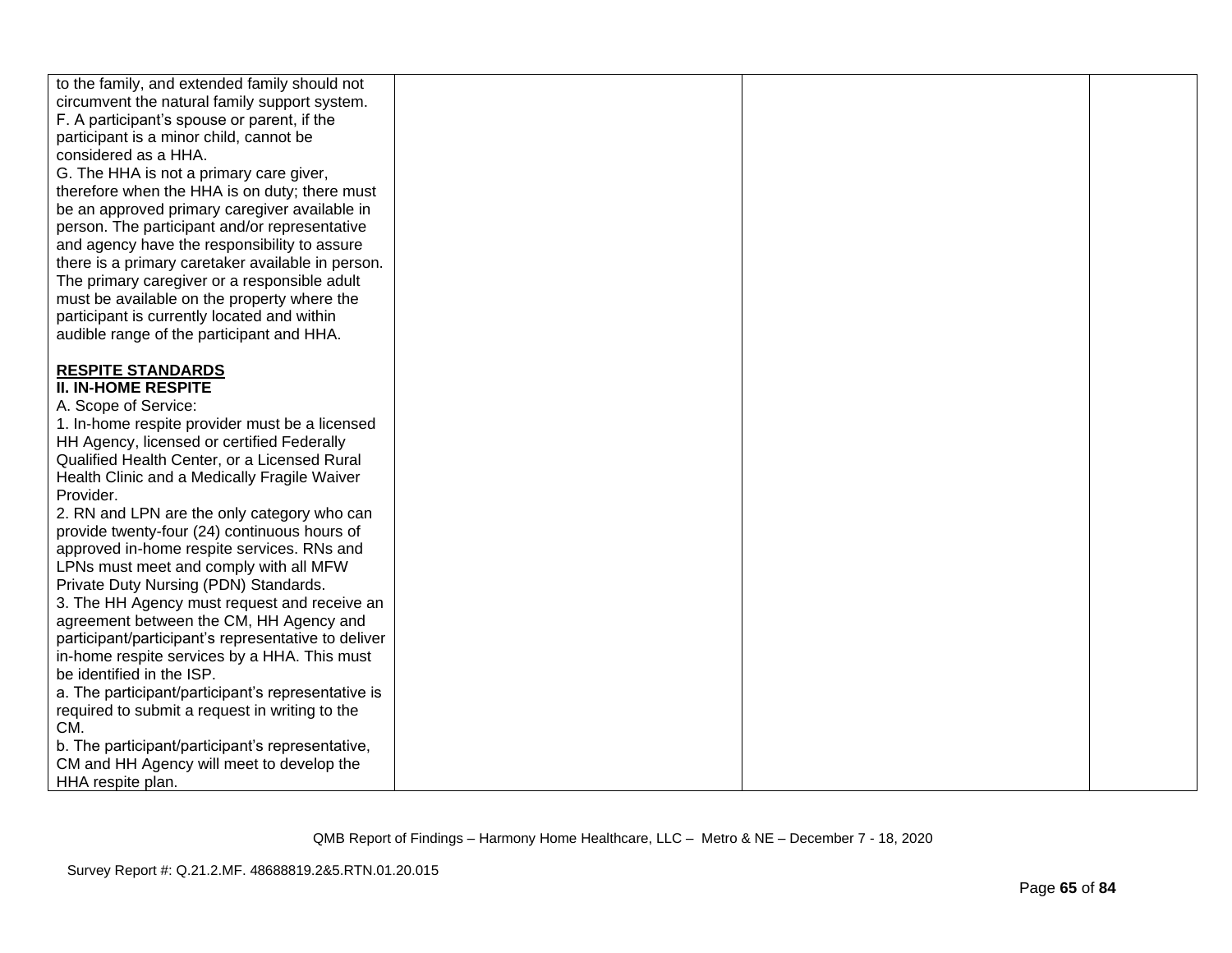| c. The HHA plan for providing respite services  |  |  |
|-------------------------------------------------|--|--|
| must include but not limited to:                |  |  |
| i. Which approved primary care givers will be   |  |  |
| available to the HHA;                           |  |  |
| ii. Which approved primary care givers will be  |  |  |
| providing services which are outside the HHA    |  |  |
| scope of practice;                              |  |  |
| iii. Specific hours respite services will be    |  |  |
| provided. The HHA will not provide 24           |  |  |
| continuous hours of respite;                    |  |  |
| d. The services provided must be within the     |  |  |
| scope of the HHA skills as identified in the    |  |  |
| MFW HHA standards;                              |  |  |
| e. A HH Agency RN or LPN must be available      |  |  |
| for back-up emergency services.                 |  |  |
| d. The services provided must be within the     |  |  |
| scope of the HHA skills as identified in the    |  |  |
| MFW HHA standards;                              |  |  |
| e. A HH Agency RN or LPN must be available      |  |  |
| for back-up emergency services.                 |  |  |
|                                                 |  |  |
| <b>B. Agency Provider Requirement</b>           |  |  |
| 1. The agency is responsible to ensure that the |  |  |
| direct support professionals (RN, LPN, and      |  |  |
| HHA) meet all applicable MFW, State and         |  |  |
| Federal requirements for PDN and HHA.           |  |  |
| 2. The agency will follow the MFW PDN and       |  |  |
| HHA Standards.                                  |  |  |
| 3. Respite services must be provided by         |  |  |
| qualified personnel as delineated in the        |  |  |
| agency's licensure requirements and follow the  |  |  |
| MFW Standards and the MFW Provider              |  |  |
| Agreement.                                      |  |  |
|                                                 |  |  |
| NMAC 7.28.2.30 HOME HEALTH AIDE                 |  |  |
| <b>TRAINING REQUIREMENTS:</b>                   |  |  |
| A. General: No agency licensed pursuant to      |  |  |
| these regulations may employ an individual as   |  |  |
| a home health aide on a full-time, part-time,   |  |  |
| temporary, per diem, or other basis unless:     |  |  |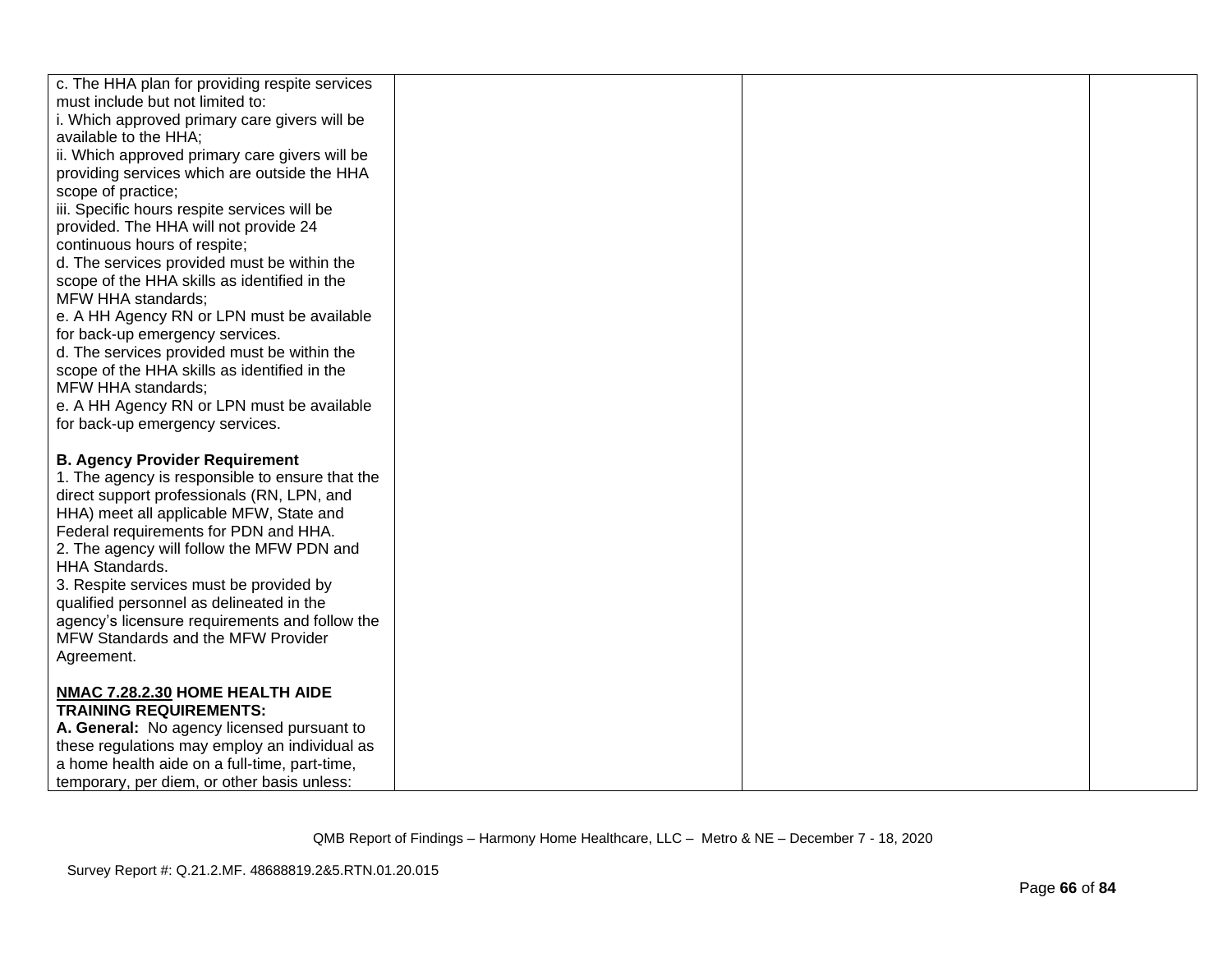| (1) that individual is competent to provide        |  |  |
|----------------------------------------------------|--|--|
| services as a home health aide;                    |  |  |
| (2) that individual has completed a training       |  |  |
| program or a competency evaluation program         |  |  |
| as outlined in Subsections C or E of 7.28.2.30     |  |  |
| NMAC of these regulations.                         |  |  |
| C. Course requirements: Home health aides:         |  |  |
| The home health aide training program must         |  |  |
| address each of the subject areas listed below     |  |  |
| through classroom and supervised practical         |  |  |
| training totaling at least 75 hours, with at least |  |  |
| 16 hours devoted to supervised practical           |  |  |
| training. "Supervised practical training" means    |  |  |
| training in a laboratory or other setting in which |  |  |
| the trainee demonstrates knowledge while           |  |  |
| performing tasks on an individual under the        |  |  |
| direct supervision of a registered nurse or        |  |  |
| licensed practical nurse.                          |  |  |
| (1) the individual being trained must complete     |  |  |
| at least 16 hours of classroom training before     |  |  |
| beginning the supervised practical training;       |  |  |
| (2) communications skills;                         |  |  |
| (3) observation, reporting and documentation of    |  |  |
| patient status and the care or service furnished;  |  |  |
| (4) reading and recording of vital signs;          |  |  |
| (5) basic infection control procedures;            |  |  |
| (6) basic elements of body functioning and         |  |  |
| changes in body function that must be reported     |  |  |
| to an aide's supervisor;                           |  |  |
| (7) maintenance of a clean, safe and healthy       |  |  |
| environment;                                       |  |  |
| (8) recognizing emergencies and knowledge of       |  |  |
| emergency procedures (including CPR and first      |  |  |
| aid);                                              |  |  |
| (9) the physical, emotional and developmental      |  |  |
| needs of and ways to work with the populations     |  |  |
| served by the home health agency, including        |  |  |
| the need for respect for the patient, his or her   |  |  |
| privacy and his or her property;                   |  |  |
| (10) appropriate and safe techniques in            |  |  |
| personal hygiene and grooming that include,        |  |  |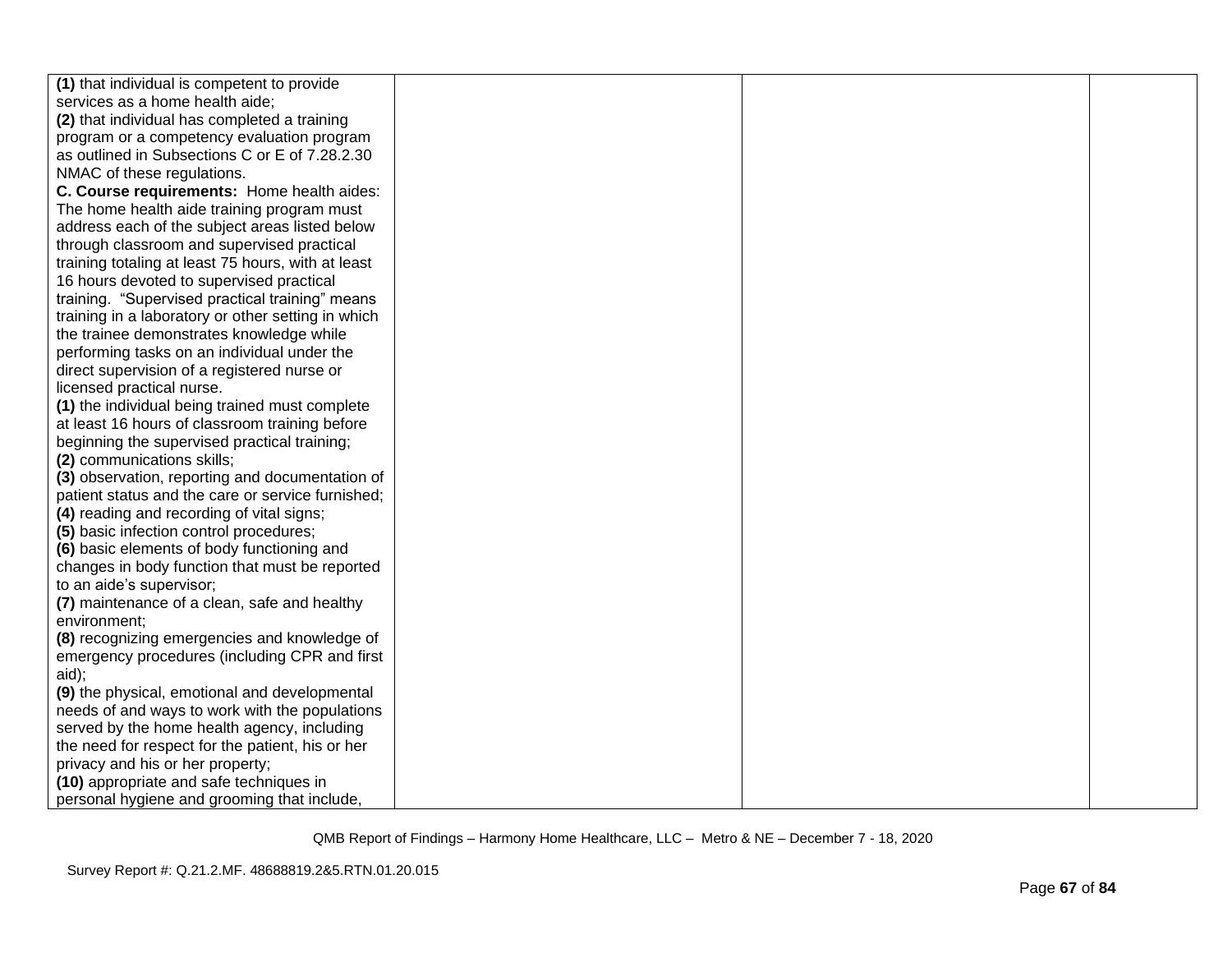| but are not limited to, bathing, shampooing, nail<br>and skin care, oral hygiene and toileting;<br>(11) safe transfer techniques and ambulation;<br>(12) normal range of motion and positioning;<br>(13) nutrition and hydration;<br>(14) patient/client rights, including respect for<br>cultural diversity;<br>(15) any other task that the home health<br>agency may choose to have the home health<br>aide perform. |  |  |
|-------------------------------------------------------------------------------------------------------------------------------------------------------------------------------------------------------------------------------------------------------------------------------------------------------------------------------------------------------------------------------------------------------------------------|--|--|
| NMAC 7.28.2.30.F. Annual in-service<br>training: Each home health aide must<br>participate in at least 12 documented hours of<br>in-service training during each 12 month period.<br>This requirement may be fulfilled on a prorated<br>basis during the home health aide's first year of<br>employment at the home health agency.                                                                                      |  |  |
| NMAC 7.28.2.30.G. Annual performance<br>review: A performance review, including<br>written evaluation and skills demonstration<br>must be completed on each home health aide<br>no less frequently than every 12 months.<br>[7.28.2.30 NMAC - Rp 7 NMAC 28.2.30,<br>11/10/2020]                                                                                                                                         |  |  |
|                                                                                                                                                                                                                                                                                                                                                                                                                         |  |  |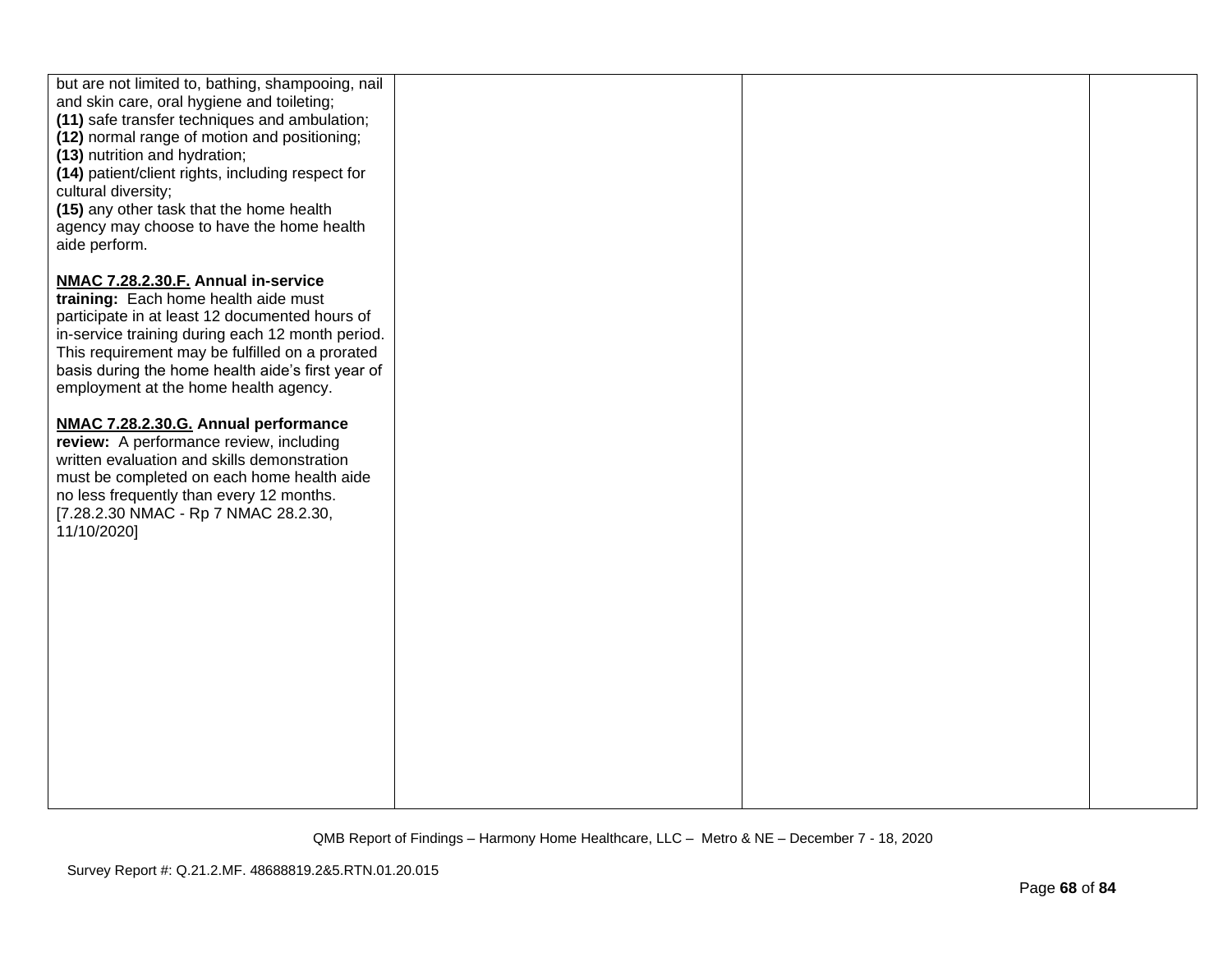| <b>Standard of Care</b>                                                                                                                                                                                                                                                                                                                                                                                                                                                                                                                                                                                                                                                                                                                                                                                                                                                                                                                                                                                                                                                                                                                                                                                                 | <b>Deficiencies</b>                                                                                                                                                                                                                                                                                                                                                                                                                                                                                                                                                                                                                                              | Agency Plan of Correction, On-going QA/QI<br>and Responsible Party                                                                                                                                                                                                                                                                                                                                                                                                                                                                                                                                                       | <b>Completion</b><br><b>Date</b> |
|-------------------------------------------------------------------------------------------------------------------------------------------------------------------------------------------------------------------------------------------------------------------------------------------------------------------------------------------------------------------------------------------------------------------------------------------------------------------------------------------------------------------------------------------------------------------------------------------------------------------------------------------------------------------------------------------------------------------------------------------------------------------------------------------------------------------------------------------------------------------------------------------------------------------------------------------------------------------------------------------------------------------------------------------------------------------------------------------------------------------------------------------------------------------------------------------------------------------------|------------------------------------------------------------------------------------------------------------------------------------------------------------------------------------------------------------------------------------------------------------------------------------------------------------------------------------------------------------------------------------------------------------------------------------------------------------------------------------------------------------------------------------------------------------------------------------------------------------------------------------------------------------------|--------------------------------------------------------------------------------------------------------------------------------------------------------------------------------------------------------------------------------------------------------------------------------------------------------------------------------------------------------------------------------------------------------------------------------------------------------------------------------------------------------------------------------------------------------------------------------------------------------------------------|----------------------------------|
| <b>Agency Administrative Requirements:</b>                                                                                                                                                                                                                                                                                                                                                                                                                                                                                                                                                                                                                                                                                                                                                                                                                                                                                                                                                                                                                                                                                                                                                                              |                                                                                                                                                                                                                                                                                                                                                                                                                                                                                                                                                                                                                                                                  |                                                                                                                                                                                                                                                                                                                                                                                                                                                                                                                                                                                                                          |                                  |
| <b>TAG # MF103</b><br><b>Continuous Quality Improvement System</b>                                                                                                                                                                                                                                                                                                                                                                                                                                                                                                                                                                                                                                                                                                                                                                                                                                                                                                                                                                                                                                                                                                                                                      |                                                                                                                                                                                                                                                                                                                                                                                                                                                                                                                                                                                                                                                                  |                                                                                                                                                                                                                                                                                                                                                                                                                                                                                                                                                                                                                          |                                  |
| <b>New Mexico Department of Health</b><br><b>Developmental Disabilities Supports</b><br><b>Division Medically Fragile Wavier (MFW)</b><br>Effective July 1, 2019<br><b>GENERAL PROVIDER REQUIREMENTS</b><br><b>I. PROVIDER REQUIREMENTS</b><br>A. The Medicaid Medically Fragile Home and<br><b>Community Based Services Waiver require</b><br>providers to meet any pertinent laws,<br>regulations, rules, policies, and interpretive<br>memoranda published by the New Mexico<br>Department of Health (DOH) and the HSD.<br>C. All providers must be currently enrolled as a<br>MFW provider through the Developmental<br>Disabilities Supports Division (DDSD) Provider<br><b>Enrollment Unit process:</b><br>a. All providers must follow the DOH/Division<br>of Health Improvement (DHI) Statewide<br>Incident Management System Policies and<br>Procedures.<br>b. All provider agencies that enter a<br>contractual relationship with DOH to provide<br>MFW services shall comply with all applicable<br>regulation, policies and standards.<br>c. Reference: http://dhi.health.state.nm.us/<br>D. All agencies must follow all applicable DDSD<br>Policies and Procedures.<br>III. CONTINUOUS QUALITY MANAGEMENT | Based on record review, of the Agency's<br>Administrative documentation the Agency did<br>not maintain evidence of the implementation of<br>the Continuous Quality Improvement Plan.<br>During the survey the following was not<br>found:<br>• No evidence was found of the Agency's<br>annual summary (February 2020) of the<br>Agency's Quality Improvement activities and<br>resolution which was formally reviewed and<br>approved by the governing body and<br>advisory group of the home health agency<br>and was submitted to the Provider Enrollment<br>Unit and the DDSD (MFW Manager) on/or<br>before February 15 <sup>th</sup> of each calendar year. | Provider:<br><b>State your Plan of Correction for the</b><br>deficiencies cited in this tag here (How is the<br>deficiency going to be corrected? This can be<br>specific to each deficiency cited or if possible an<br>overall correction?): $\rightarrow$<br><b>Provider:</b><br><b>Enter your ongoing Quality</b><br><b>Assurance/Quality Improvement processes</b><br>as it related to this tag number here (What is<br>going to be done? How many individuals is this<br>going to affect? How often will this be completed?<br>Who is responsible? What steps will be taken if<br>issues are found?): $\rightarrow$ |                                  |
| <b>SYSTEM</b><br>A. On an annual basis, MFW provider agencies<br>are required to update and implement the<br>Continuous Quality Improvement Plan. At the                                                                                                                                                                                                                                                                                                                                                                                                                                                                                                                                                                                                                                                                                                                                                                                                                                                                                                                                                                                                                                                                |                                                                                                                                                                                                                                                                                                                                                                                                                                                                                                                                                                                                                                                                  |                                                                                                                                                                                                                                                                                                                                                                                                                                                                                                                                                                                                                          |                                  |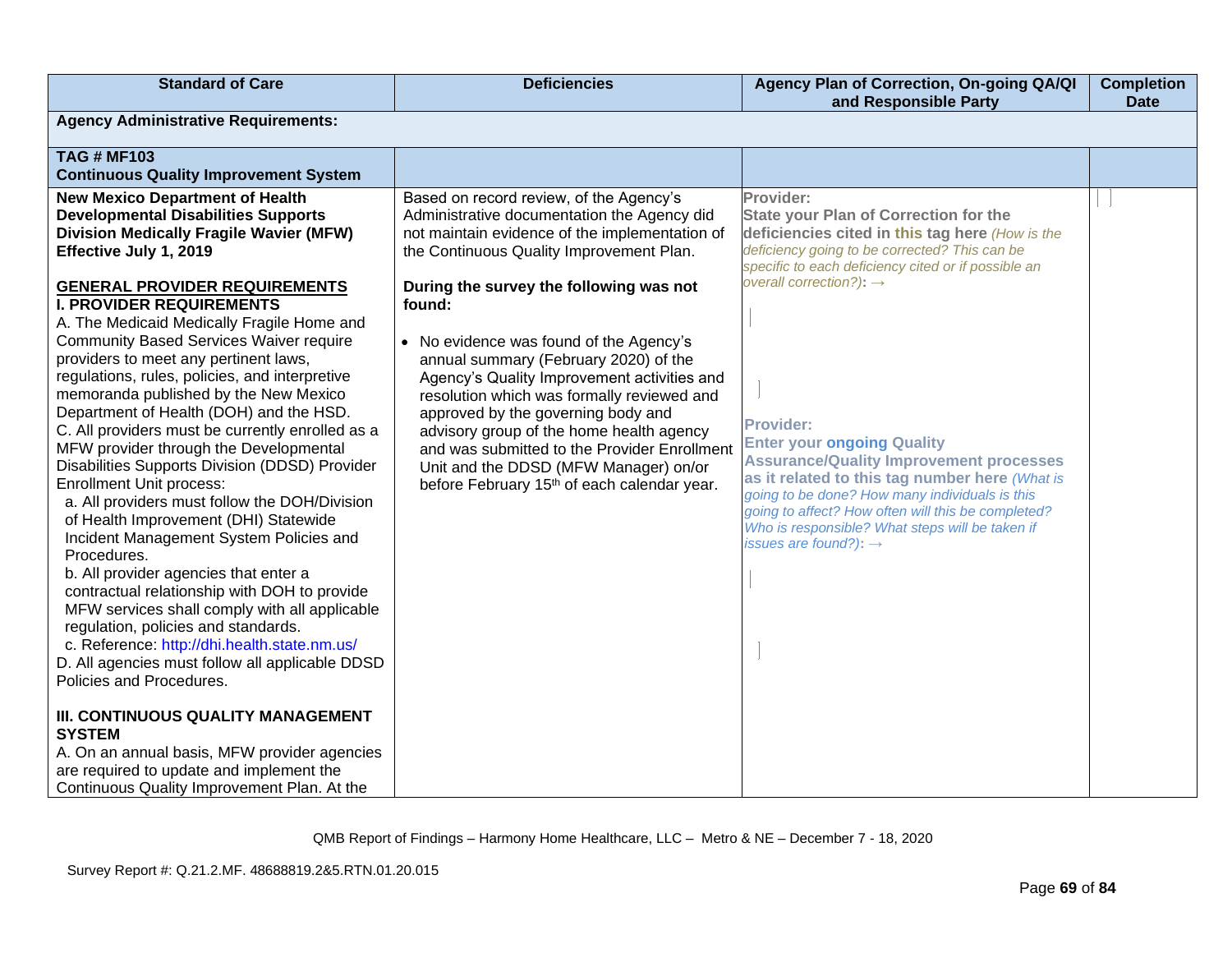| time of the DHI audit or upon request, the         |  |  |
|----------------------------------------------------|--|--|
| agency will submit a summary of each year's        |  |  |
| quality improvement activities and resolutions     |  |  |
| to the Provider Enrollment Unit.                   |  |  |
| B. The provider agency is required to develop      |  |  |
| and implement written policies and procedures      |  |  |
| that maintain and protect the physical and         |  |  |
| mental health of individuals and that comply       |  |  |
| with all DDSD policies and procedures and all      |  |  |
| relevant New Mexico State statutes, rules and      |  |  |
| standards. The agency must review the policies     |  |  |
| and procedures every three years and update        |  |  |
| as needed.                                         |  |  |
| C. Appropriate planning must take place with all   |  |  |
| Interdisciplinary Team (IDT) members,              |  |  |
| Medicaid state plan provider, other waiver         |  |  |
| providers and school services to facilitate a      |  |  |
| smooth transition from the MFW Program. The        |  |  |
| person's choices are given consideration           |  |  |
| whenever possible DOH policies must be             |  |  |
| adhered to during this process as per the          |  |  |
| provider's contract.                               |  |  |
| D. All provider agencies, in addition to           |  |  |
| requirements under each specific service           |  |  |
| standard, are required to develop, implement,      |  |  |
| and maintain, at the designated main agency        |  |  |
| office, documentation of policies and              |  |  |
| procedures, for the following:                     |  |  |
| a. Coordination with other provider agency staff   |  |  |
| serving individuals receiving MFW services that    |  |  |
| delineates the specific roles of each agency       |  |  |
| staff.                                             |  |  |
| b. Response to individual emergency medical        |  |  |
| situations, including staff training for emergency |  |  |
| response and on-call systems as indicated.         |  |  |
| c. Agency protocols for disaster planning and      |  |  |
| emergency preparedness.                            |  |  |
|                                                    |  |  |
| NMAC 7.28.2.39 QUALITY IMPROVEMENT:                |  |  |
| Each agency must establish an on-going quality     |  |  |
| improvement program to ensure an adequate          |  |  |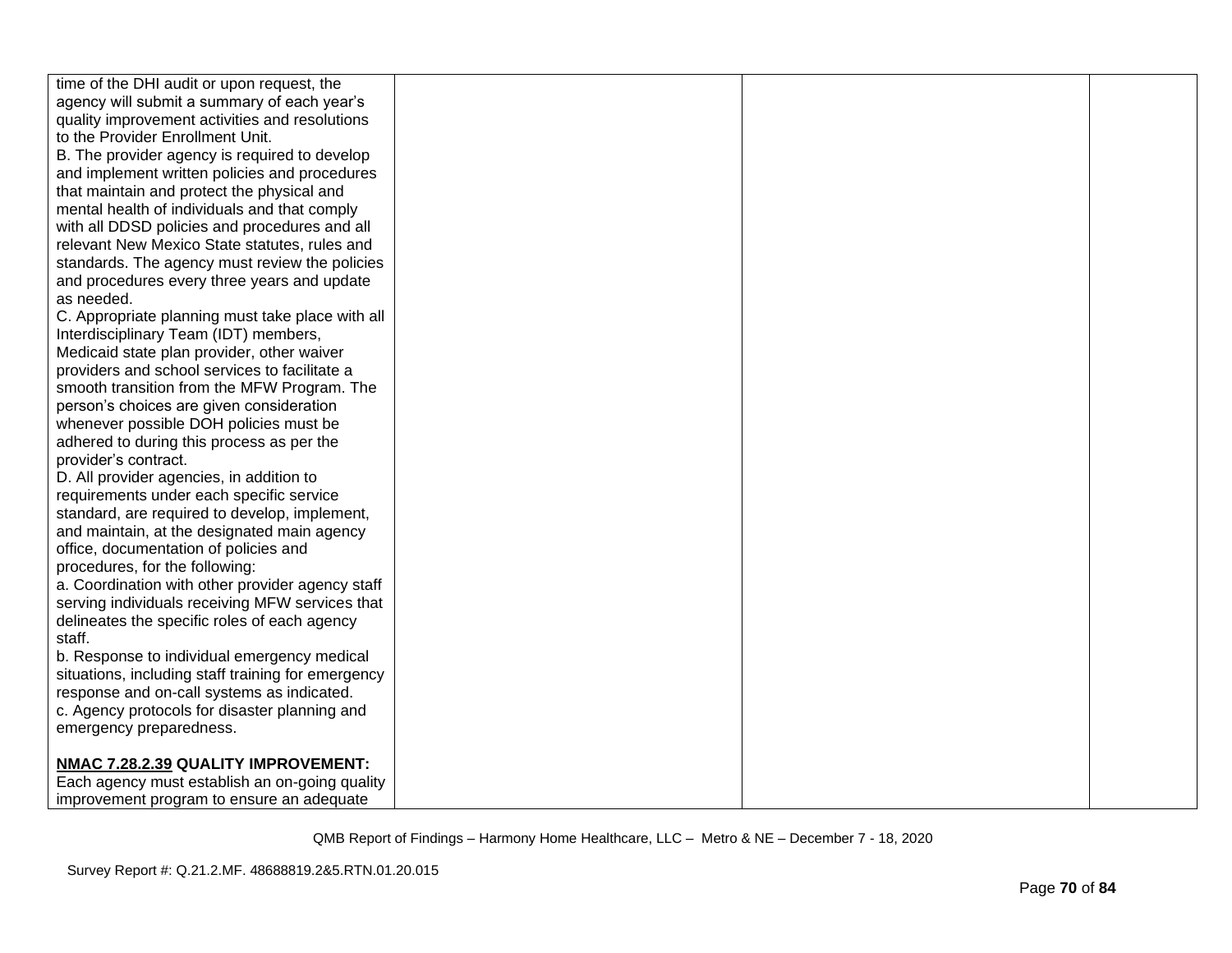| and effective operation. To be considered on-     |  |  |
|---------------------------------------------------|--|--|
| going, the quality improvement program must       |  |  |
| document quarterly activity that addresses, but   |  |  |
| is not limited to:                                |  |  |
| A. Clinical care: Assessment of patient/client    |  |  |
| goals and outcome, such as, diagnosis(es),        |  |  |
| plan of care, services provided, and standards    |  |  |
| of patient/client care.                           |  |  |
| B. Operational activities: Assessment of the      |  |  |
| total operation of the agency, such as, policies  |  |  |
| and procedures, statistical data (i.e.,           |  |  |
| admissions, discharges, total visits by           |  |  |
| discipline, etc.), summary of quality             |  |  |
| improvement activities, summary of                |  |  |
| patient/client complaints and resolutions, and    |  |  |
| staff utilization.                                |  |  |
| C. Quality improvement action plan: Written       |  |  |
| responses to address existing or potential        |  |  |
| problems which have been identified.              |  |  |
| D. Documentation of activities: The results       |  |  |
| of the quality improvement activities shall be    |  |  |
| compiled annually in report format and formally   |  |  |
| reviewed and approved by the governing body       |  |  |
| and advisory group of the home health agency.     |  |  |
| No more than one year may lapse between           |  |  |
| evaluations of the same part.                     |  |  |
| E. The licensing authority may, at its sole       |  |  |
| discretion, request quarterly activity summaries  |  |  |
| of an agency's on-going quality improvement       |  |  |
| activities or may direct the agency to conduct    |  |  |
| specific quality improvement studies. [7.28.2.39] |  |  |
| NMAC - Rp/E 7 NMAC 28.2.39, 6/5/2020]             |  |  |
|                                                   |  |  |
| <b>Provider Application</b>                       |  |  |
| New Mexico Department of Health                   |  |  |
| Developmental Disabilities Support Division -     |  |  |
| Provider Enrollment Unit / Development            |  |  |
| Disabilities Waiver - Medically Fragile Waiver    |  |  |
| Revised January 2020                              |  |  |
| <b>MF Waiver Authoritative Documents</b>          |  |  |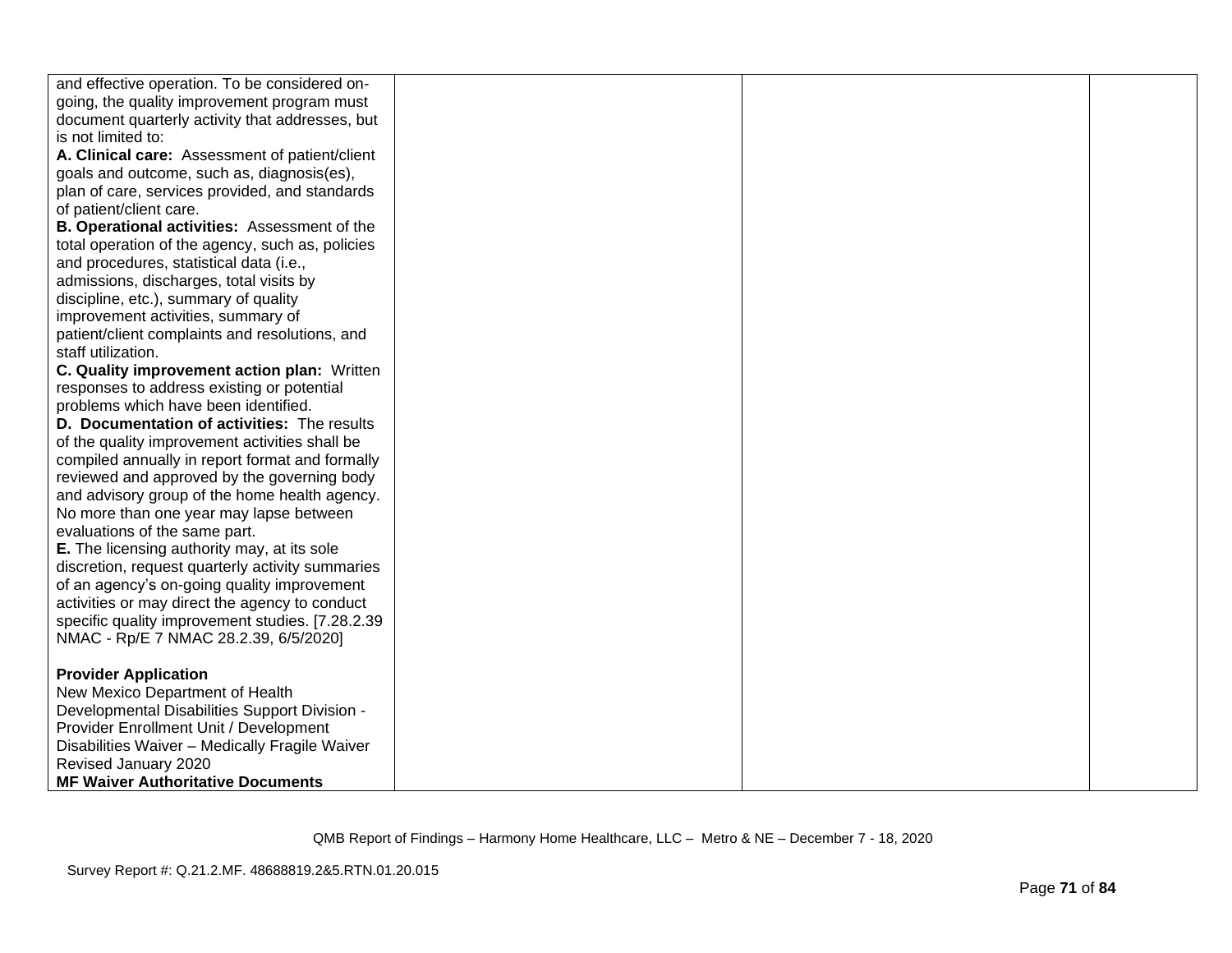| 21. Quality Assurance/Quality Improvement<br>Plan                                                           |  |  |
|-------------------------------------------------------------------------------------------------------------|--|--|
| 22. Preparation of the Annual Report; The                                                                   |  |  |
| provider agency must complete a QA/QI report                                                                |  |  |
|                                                                                                             |  |  |
| annually from the QA/QI Plan by February 15 <sup>th</sup><br>of each calendar year. The report must be sent |  |  |
| to DDSD, kept on file at the agency and made                                                                |  |  |
| available upon request.                                                                                     |  |  |
|                                                                                                             |  |  |
|                                                                                                             |  |  |
|                                                                                                             |  |  |
|                                                                                                             |  |  |
|                                                                                                             |  |  |
|                                                                                                             |  |  |
|                                                                                                             |  |  |
|                                                                                                             |  |  |
|                                                                                                             |  |  |
|                                                                                                             |  |  |
|                                                                                                             |  |  |
|                                                                                                             |  |  |
|                                                                                                             |  |  |
|                                                                                                             |  |  |
|                                                                                                             |  |  |
|                                                                                                             |  |  |
|                                                                                                             |  |  |
|                                                                                                             |  |  |
|                                                                                                             |  |  |
|                                                                                                             |  |  |
|                                                                                                             |  |  |
|                                                                                                             |  |  |
|                                                                                                             |  |  |
|                                                                                                             |  |  |
|                                                                                                             |  |  |
|                                                                                                             |  |  |
|                                                                                                             |  |  |
|                                                                                                             |  |  |
|                                                                                                             |  |  |
|                                                                                                             |  |  |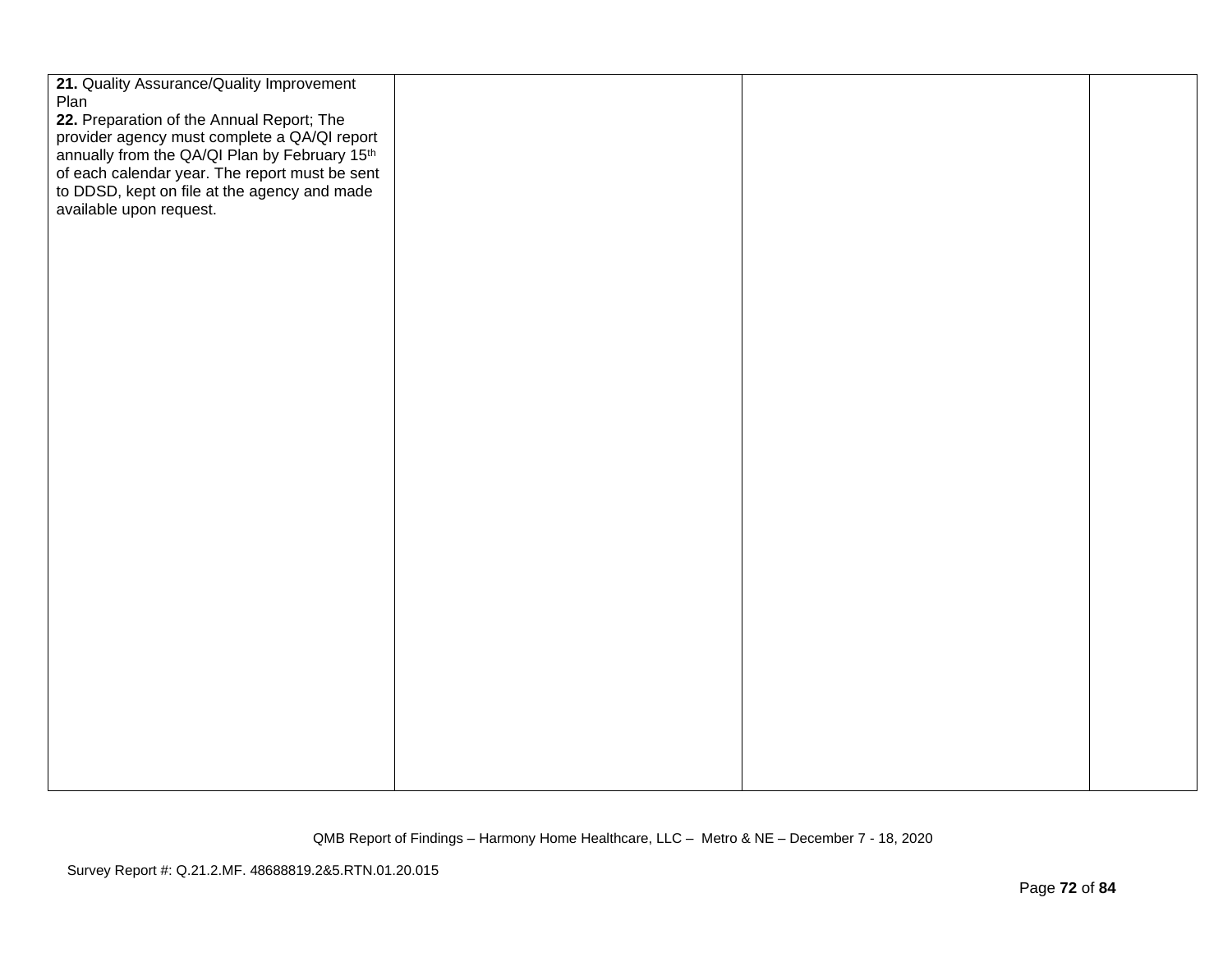| TAG # MF04<br><b>General Provider Requirements</b>                                                                                                                                                                                                                                                                                                                                                                                                                                                                                                                                                                                                                                                                                                                                                                                                          |                                                                                                                                                                                                                                                                                                                                                                                                                                                                                                                                                                                |                                                                                                                                                                                                                                                                                                                                                                                                                                                                                                                                                                                                                          |  |
|-------------------------------------------------------------------------------------------------------------------------------------------------------------------------------------------------------------------------------------------------------------------------------------------------------------------------------------------------------------------------------------------------------------------------------------------------------------------------------------------------------------------------------------------------------------------------------------------------------------------------------------------------------------------------------------------------------------------------------------------------------------------------------------------------------------------------------------------------------------|--------------------------------------------------------------------------------------------------------------------------------------------------------------------------------------------------------------------------------------------------------------------------------------------------------------------------------------------------------------------------------------------------------------------------------------------------------------------------------------------------------------------------------------------------------------------------------|--------------------------------------------------------------------------------------------------------------------------------------------------------------------------------------------------------------------------------------------------------------------------------------------------------------------------------------------------------------------------------------------------------------------------------------------------------------------------------------------------------------------------------------------------------------------------------------------------------------------------|--|
| <b>New Mexico Department of Health</b><br><b>Developmental Disabilities Supports</b><br><b>Division Medically Fragile Wavier (MFW)</b><br>Effective July 1, 2019<br><b>GENERAL PROVIDER REQUIREMENTS</b><br><b>I. PROVIDER REQUIREMENTS</b><br>A. The Medicaid Medically Fragile Home and<br><b>Community Based Services Waiver require</b><br>providers to meet any pertinent laws,<br>regulations, rules, policies, and interpretive<br>memoranda published by the New Mexico<br>Department of Health (DOH) and the HSD.<br>D. All agencies must follow all applicable DDSD<br>Policies and Procedures.<br>E. All provider agencies that enter in to a<br>contractual relationship with DOH to provide<br>MFW services which comply with all applicable<br>standards herein set forth and are subject to<br>sanctions for noncompliance with the provider | Based on record review, the Agency's<br>Administrative documentation the Agency did<br>not maintain evidence of the policies and<br>procedures that comply with MFW Standards.<br>Review of the Agency's Policies and<br>Procedures found no evidence of that the<br>following were reviewed, revised and/or<br>updated at least every three years for<br>following:<br>• Disaster Planning and Emergency<br>Preparedness<br><b>Transition and Discharges</b><br>$\bullet$<br>Coverage and Emergency Back Up Plan<br>$\bullet$<br>• On-Call / After Hours Policy and Procedure | Provider:<br><b>State your Plan of Correction for the</b><br>deficiencies cited in this tag here (How is the<br>deficiency going to be corrected? This can be<br>specific to each deficiency cited or if possible an<br>overall correction?): $\rightarrow$<br><b>Provider:</b><br><b>Enter your ongoing Quality</b><br><b>Assurance/Quality Improvement processes</b><br>as it related to this tag number here (What is<br>going to be done? How many individuals is this<br>going to affect? How often will this be completed?<br>Who is responsible? What steps will be taken if<br>issues are found?): $\rightarrow$ |  |
| agreement and all applicable rules and<br>regulations.<br>III. CONTINUOUS QUALITY MANAGEMENT<br><b>SYSTEM</b><br>B. The provider agency is required to develop<br>and implement written policies and procedures<br>that maintain and protect the physical and<br>mental health of individuals and that comply<br>with all DDSD policies and procedures and all<br>relevant New Mexico State statutes, rules and<br>standards. The agency must review the policies<br>and procedures every three years and update<br>as needed.                                                                                                                                                                                                                                                                                                                              |                                                                                                                                                                                                                                                                                                                                                                                                                                                                                                                                                                                |                                                                                                                                                                                                                                                                                                                                                                                                                                                                                                                                                                                                                          |  |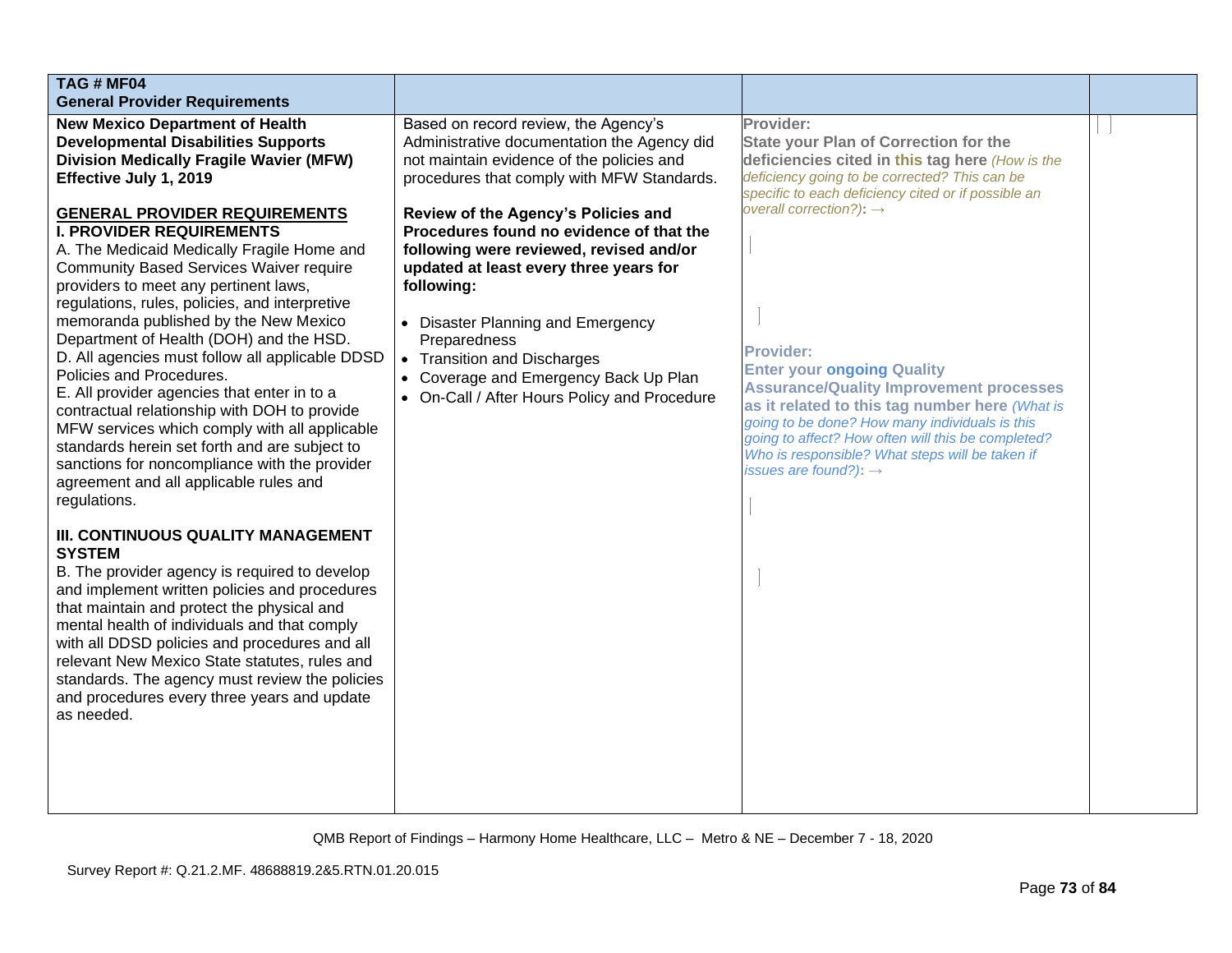| <b>TAG # MF 1A28</b><br><b>Incident Management System</b>                                                                                                                                                                                                                                                                                                                                                                                                                                                                                                                                                                                                                                                                                                                                                                                                                                                                                                                                                                                                                                                                                                                                                                                                                                                                                                                                                                                                                                                                                  |                                                                                                                                                                                                                                                                                                                                                                                                                                                                                                                                                                                                                                                                                                                                               |                                                                                                                                                                                                                                                                                                                                                                                                                                                                                                                                                                                                                          |  |
|--------------------------------------------------------------------------------------------------------------------------------------------------------------------------------------------------------------------------------------------------------------------------------------------------------------------------------------------------------------------------------------------------------------------------------------------------------------------------------------------------------------------------------------------------------------------------------------------------------------------------------------------------------------------------------------------------------------------------------------------------------------------------------------------------------------------------------------------------------------------------------------------------------------------------------------------------------------------------------------------------------------------------------------------------------------------------------------------------------------------------------------------------------------------------------------------------------------------------------------------------------------------------------------------------------------------------------------------------------------------------------------------------------------------------------------------------------------------------------------------------------------------------------------------|-----------------------------------------------------------------------------------------------------------------------------------------------------------------------------------------------------------------------------------------------------------------------------------------------------------------------------------------------------------------------------------------------------------------------------------------------------------------------------------------------------------------------------------------------------------------------------------------------------------------------------------------------------------------------------------------------------------------------------------------------|--------------------------------------------------------------------------------------------------------------------------------------------------------------------------------------------------------------------------------------------------------------------------------------------------------------------------------------------------------------------------------------------------------------------------------------------------------------------------------------------------------------------------------------------------------------------------------------------------------------------------|--|
| <b>New Mexico Department of Health</b><br><b>Developmental Disabilities Supports</b><br><b>Division Medically Fragile Wavier (MFW)</b><br>Effective July 1, 2019<br><b>GENERAL PROVIDER REQUIREMENTS</b><br><b>I. PROVIDER REQUIREMENTS</b><br>A. The Medicaid Medically Fragile Home and<br><b>Community Based Services Waiver require</b><br>providers to meet any pertinent laws,<br>regulations, rules, policies, and interpretive<br>memoranda published by the New Mexico<br>Department of Health (DOH) and the HSD.<br>C. All providers must be currently enrolled as a<br>MFW provider through the Developmental<br>Disabilities Supports Division (DDSD) Provider<br><b>Enrollment Unit process:</b><br>a. All providers must follow the DOH/Division<br>of Health Improvement (DHI) Statewide<br>Incident Management System Policies and<br>Procedures.<br>b. All provider agencies that enter a<br>contractual relationship with DOH to provide<br>MFW services shall comply with all applicable<br>regulation, policies and standards.<br>c. Reference: http://dhi.health.state.nm.us/<br>D. All agencies must follow all applicable DDSD<br>Policies and Procedures.<br>NMAC 7.1.14.8 INCIDENT MANAGEMENT<br><b>SYSTEM REPORTING REQUIREMENTS FOR</b><br><b>COMMUNITY-BASED SERVICE PROVIDERS:</b><br>A. Duty to report:<br>(1) All community-based providers shall<br>immediately report alleged crimes to law<br>enforcement or call for emergency medical<br>services as appropriate to ensure the safety of<br>consumers. | Based on record review, the Agency did not<br>establish and/or maintain documentation of the<br>Incident Management System for reporting<br>Abuse, Neglect and Exploitation.<br>Review of the Agency's Policies /<br>Procedures found the following:<br>• Per the Agency's "NM Incident Management"<br>ANE ReportingIncident Reporting/ANE<br>(Abuse, Neglect, Exploitation)" Policy<br>indicates, "Suspected or known Abuse,<br>Neglect & Exploitation will be reported as<br>required by law to appropriate state agencies<br>(e.g. Adult Protective Services, Child<br>Protective Service, Law enforcement,<br>Department of Health)." (Note: As required by<br>NMAC 7.1.14 the agency is also required to<br>report the DOH / DHI / IMB.) | Provider:<br><b>State your Plan of Correction for the</b><br>deficiencies cited in this tag here (How is the<br>deficiency going to be corrected? This can be<br>specific to each deficiency cited or if possible an<br>overall correction?): $\rightarrow$<br><b>Provider:</b><br><b>Enter your ongoing Quality</b><br><b>Assurance/Quality Improvement processes</b><br>as it related to this tag number here (What is<br>going to be done? How many individuals is this<br>going to affect? How often will this be completed?<br>Who is responsible? What steps will be taken if<br>issues are found?): $\rightarrow$ |  |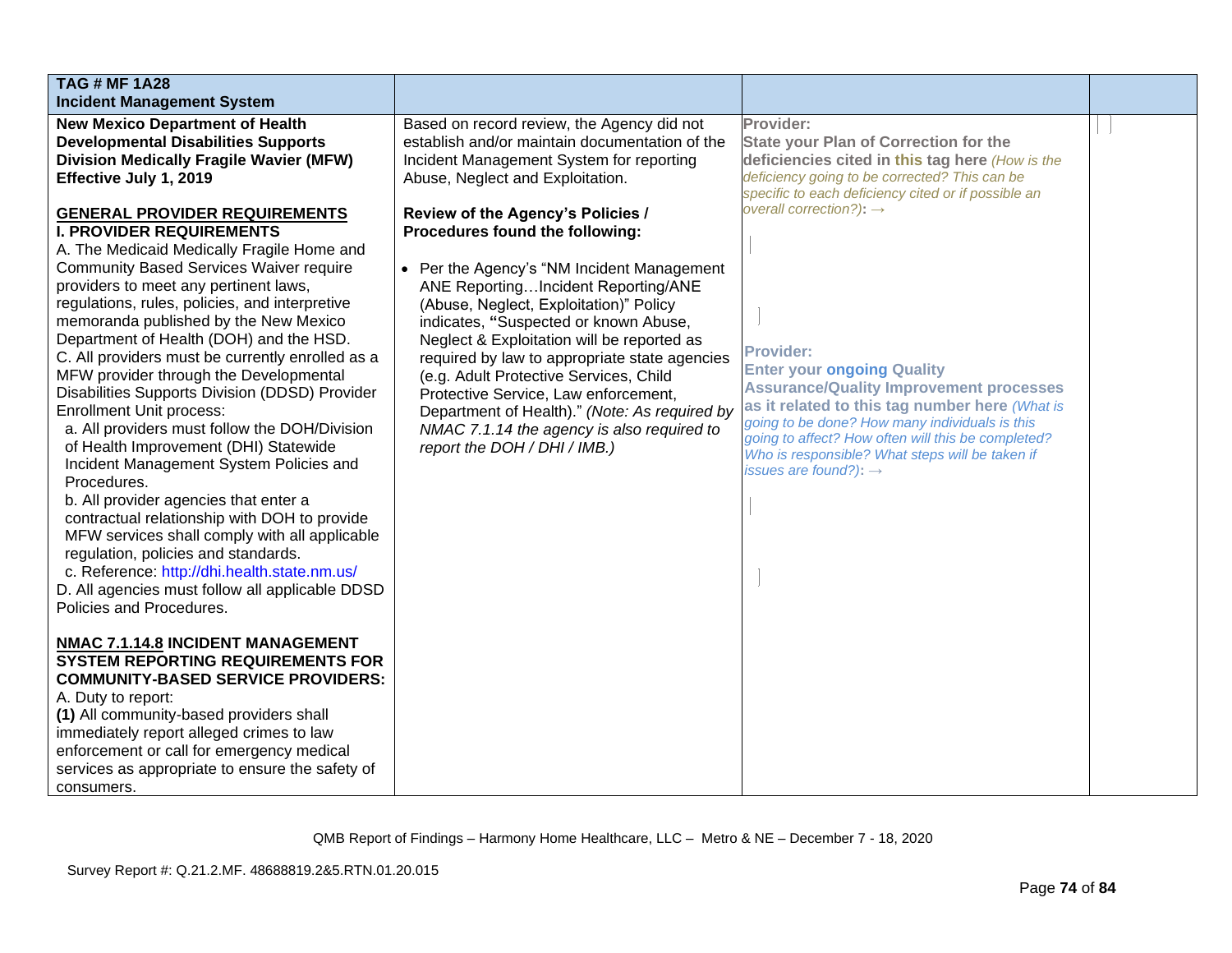| (2) All community-based service providers, their  |  |  |
|---------------------------------------------------|--|--|
| employees and volunteers shall immediately        |  |  |
| call the department of health improvement         |  |  |
| (DHI) hotline at 1-800-445-6242 to report         |  |  |
| abuse, neglect, exploitation, suspicious injuries |  |  |
| or any death and also to report an                |  |  |
| environmentally hazardous condition which         |  |  |
| creates an immediate threat to health or safety.  |  |  |
| B. Reporter requirement. All community-           |  |  |
| based service providers shall ensure that the     |  |  |
| employee or volunteer with knowledge of the       |  |  |
| alleged abuse, neglect, exploitation, suspicious  |  |  |
| injury, or death calls the division's hotline to  |  |  |
| report the incident.                              |  |  |
|                                                   |  |  |
| NMAC 7.1.14.9 INCIDENT MANAGEMENT                 |  |  |
| <b>SYSTEM REQUIREMENTS:</b>                       |  |  |
| A. General: All community-based service           |  |  |
| providers shall establish and maintain an         |  |  |
| incident management system, which                 |  |  |
| emphasizes the principles of prevention and       |  |  |
| staff involvement. The community-based            |  |  |
| service provider shall ensure that the incident   |  |  |
| management system policies and procedures         |  |  |
| requires all employees and volunteers to be       |  |  |
| competently trained to respond to, report, and    |  |  |
| preserve evidence related to incidents in a       |  |  |
| timely and accurate manner.                       |  |  |
| B. Training curriculum: Prior to an employee      |  |  |
| or volunteer's initial work with the community-   |  |  |
| based service provider, all employees and         |  |  |
| volunteers shall be trained on an applicable      |  |  |
| written training curriculum including incident    |  |  |
| policies and procedures for identification, and   |  |  |
| timely reporting of abuse, neglect, exploitation, |  |  |
| suspicious injury, and all deaths as required in  |  |  |
| Subsection A of 7.1.14.8 NMAC. The trainings      |  |  |
| shall be reviewed at annual, not to exceed 12-    |  |  |
| month intervals. The training curriculum as set   |  |  |
| forth in Subsection C of 7.1.14.9 NMAC may        |  |  |
| include computer-based training. Periodic         |  |  |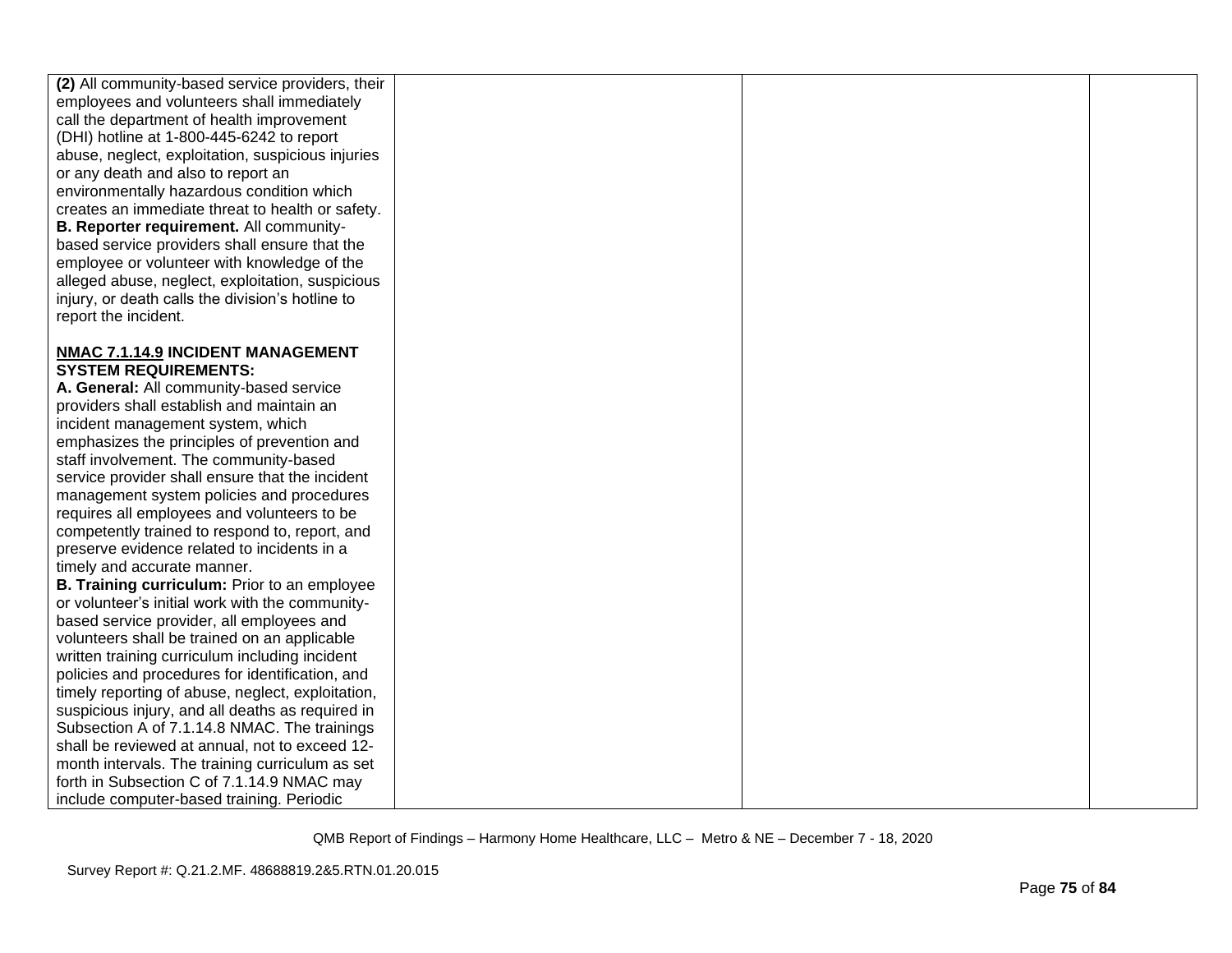| reviews shall include, at a minimum, review of     |  |  |
|----------------------------------------------------|--|--|
| the written training curriculum and site-specific  |  |  |
| issues pertaining to the community-based           |  |  |
| service provider's facility. Training shall be     |  |  |
| conducted in a language that is understood by      |  |  |
| the employee or volunteer.                         |  |  |
| C. Incident management system training             |  |  |
| curriculum requirements:                           |  |  |
| (1) The community-based service provider shall     |  |  |
| conduct training or designate a knowledgeable      |  |  |
| representative to conduct training, in             |  |  |
| accordance with the written training curriculum    |  |  |
| provided electronically by the division that       |  |  |
| includes but is not limited to:                    |  |  |
| (a) an overview of the potential risk of abuse,    |  |  |
| neglect, or exploitation;                          |  |  |
| (b) informational procedures for properly filing   |  |  |
| the division's abuse, neglect, and exploitation or |  |  |
| report of death form;                              |  |  |
| (c) specific instructions of the employees' legal  |  |  |
| responsibility to report an incident of abuse,     |  |  |
| neglect and exploitation, suspicious injury, and   |  |  |
| all deaths;                                        |  |  |
| (d) specific instructions on how to respond to     |  |  |
| abuse, neglect, or exploitation;                   |  |  |
| (e) emergency action procedures to be followed     |  |  |
| in the event of an alleged incident or knowledge   |  |  |
| of abuse, neglect, exploitation, or suspicious     |  |  |
| injury.                                            |  |  |
| (2) All current employees and volunteers shall     |  |  |
| receive training within 90 days of the effective   |  |  |
| date of this rule.                                 |  |  |
| (3) All new employees and volunteers shall         |  |  |
| receive training prior to providing services to    |  |  |
| consumers.                                         |  |  |
| D. Training documentation: All community-          |  |  |
| based service providers shall prepare training     |  |  |
| documentation for each employee and                |  |  |
| volunteer to include a signed statement            |  |  |
| indicating the date, time, and place they          |  |  |
| received their incident management reporting       |  |  |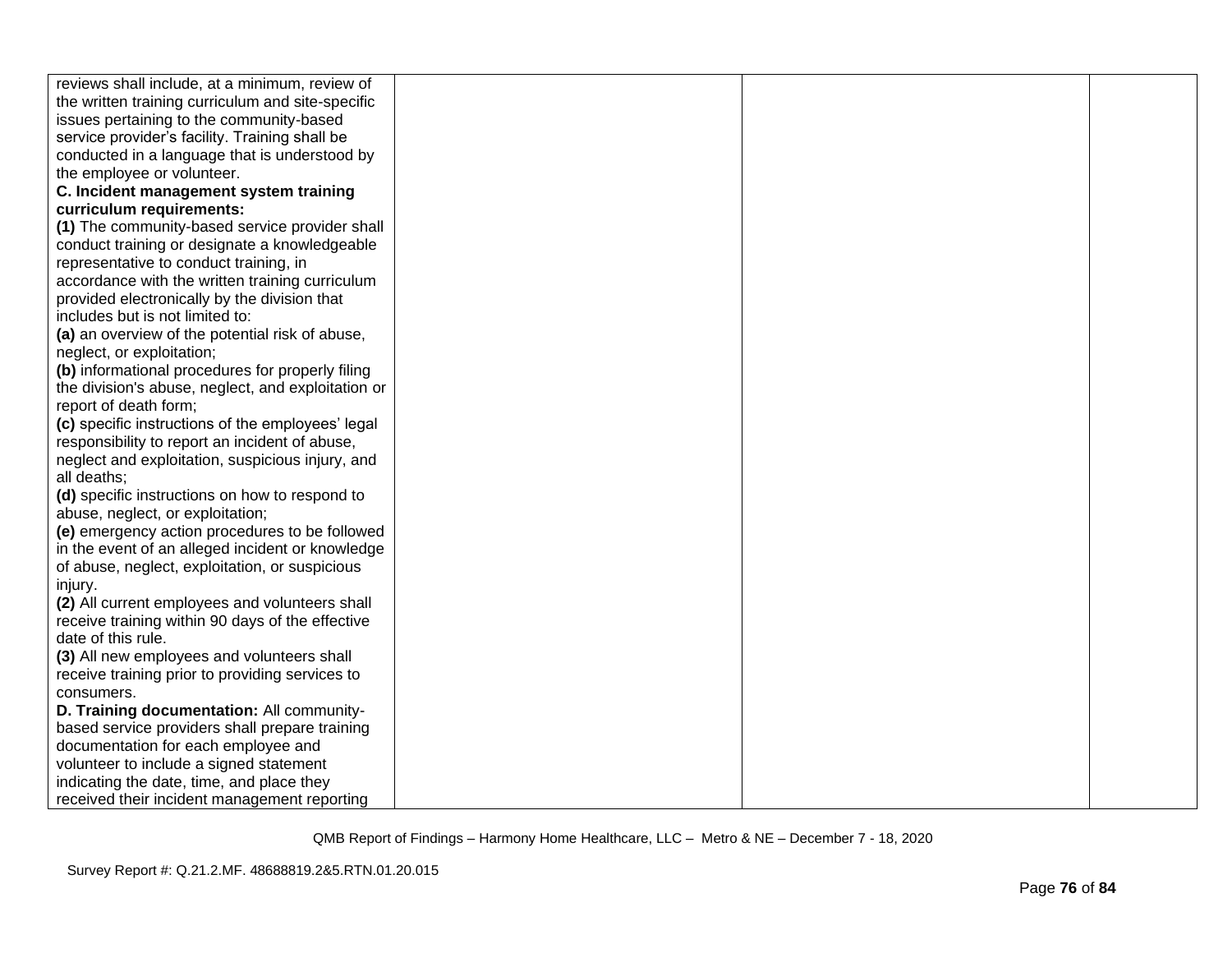| instruction. The community-based service<br>provider shall maintain documentation of an<br>employee or volunteer's training for a period of<br>at least three years, or six months after<br>termination of an employee's employment or<br>the volunteer's work. Training curricula shall be<br>kept on the provider premises and made<br>available upon request by the department.<br>Training documentation shall be made available<br>immediately upon a division representative's<br>request. Failure to provide employee and<br>volunteer training documentation shall subject |  |  |
|------------------------------------------------------------------------------------------------------------------------------------------------------------------------------------------------------------------------------------------------------------------------------------------------------------------------------------------------------------------------------------------------------------------------------------------------------------------------------------------------------------------------------------------------------------------------------------|--|--|
| the community-based service provider to the<br>penalties provided for in this rule.                                                                                                                                                                                                                                                                                                                                                                                                                                                                                                |  |  |
|                                                                                                                                                                                                                                                                                                                                                                                                                                                                                                                                                                                    |  |  |
|                                                                                                                                                                                                                                                                                                                                                                                                                                                                                                                                                                                    |  |  |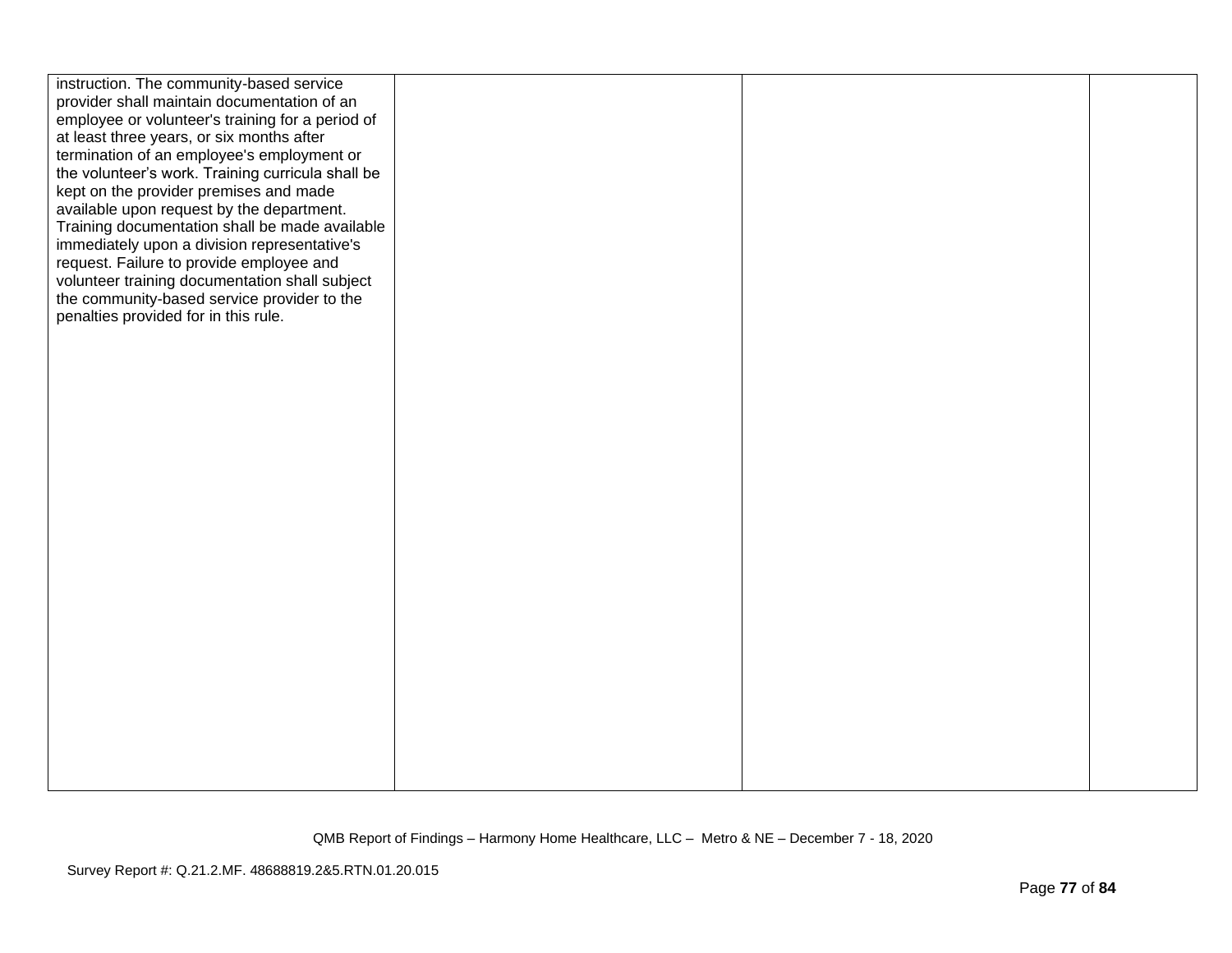| <b>Standard of Care</b>                                                                                                                                                                                                                                                                                                                                                                                                                                                                                                                                                                                                                                                                                                                                                                                                                                                                                                                                                                                                                                                                                                                                                                                                                                                                                                                                                                                                                            | <b>Deficiencies</b>                                                                                                                                                                                                                                                                                                                                                                                                                                                                                                                                                                                                                                                                                                                                                                                                                                                                                                                                           | Agency Plan of Correction, On-going QA/QI<br>and Responsible Party                                                                                                                                                                                                                                                                                                                                                                                                                                                                                                                                                       | <b>Completion</b><br><b>Date</b> |
|----------------------------------------------------------------------------------------------------------------------------------------------------------------------------------------------------------------------------------------------------------------------------------------------------------------------------------------------------------------------------------------------------------------------------------------------------------------------------------------------------------------------------------------------------------------------------------------------------------------------------------------------------------------------------------------------------------------------------------------------------------------------------------------------------------------------------------------------------------------------------------------------------------------------------------------------------------------------------------------------------------------------------------------------------------------------------------------------------------------------------------------------------------------------------------------------------------------------------------------------------------------------------------------------------------------------------------------------------------------------------------------------------------------------------------------------------|---------------------------------------------------------------------------------------------------------------------------------------------------------------------------------------------------------------------------------------------------------------------------------------------------------------------------------------------------------------------------------------------------------------------------------------------------------------------------------------------------------------------------------------------------------------------------------------------------------------------------------------------------------------------------------------------------------------------------------------------------------------------------------------------------------------------------------------------------------------------------------------------------------------------------------------------------------------|--------------------------------------------------------------------------------------------------------------------------------------------------------------------------------------------------------------------------------------------------------------------------------------------------------------------------------------------------------------------------------------------------------------------------------------------------------------------------------------------------------------------------------------------------------------------------------------------------------------------------|----------------------------------|
| <b>Medicaid Billing/Reimbursement</b>                                                                                                                                                                                                                                                                                                                                                                                                                                                                                                                                                                                                                                                                                                                                                                                                                                                                                                                                                                                                                                                                                                                                                                                                                                                                                                                                                                                                              |                                                                                                                                                                                                                                                                                                                                                                                                                                                                                                                                                                                                                                                                                                                                                                                                                                                                                                                                                               |                                                                                                                                                                                                                                                                                                                                                                                                                                                                                                                                                                                                                          |                                  |
| TAG # MF29 Home Health Aide - Reimbursement                                                                                                                                                                                                                                                                                                                                                                                                                                                                                                                                                                                                                                                                                                                                                                                                                                                                                                                                                                                                                                                                                                                                                                                                                                                                                                                                                                                                        |                                                                                                                                                                                                                                                                                                                                                                                                                                                                                                                                                                                                                                                                                                                                                                                                                                                                                                                                                               |                                                                                                                                                                                                                                                                                                                                                                                                                                                                                                                                                                                                                          |                                  |
| <b>New Mexico Department of Health</b><br><b>Developmental Disabilities Supports</b><br><b>Division Medically Fragile Wavier (MFW)</b><br>Effective July 1, 2019<br><b>GENERAL PROVIDER REQUIREMENTS</b><br><b>VI. DOCUMENTATION</b><br>A. Provider agencies must maintain all records<br>necessary to fully disclose the service, quality,<br>quantity, and clinical necessity furnished to<br>individuals who are currently receiving services.<br>The provider agency records must be<br>sufficiently detailed to substantiate the date,<br>time, individual name, servicing provider<br>agency, level of services, and length of service<br>billed.<br>B. The documentation of the billable time spent<br>with an individual are kept in the written or<br>electronic record that is prepared prior to a<br>request for reimbursement from the HSD. The<br>record must contain at least the following<br>information: a. date and start and end time of<br>each service encounter or other billable service<br>interval;<br>b. description of what occurred during the<br>encounter or service interval; and<br>c. signature and title of staff providing the<br>service verifying that the service and time are<br>correct.<br><b>HOME HEALTH AIDE (HHA)</b><br><b>IV. REIMBURSEMENT:</b><br>Each provider of a service is responsible for<br>providing clinical documentation that identifies<br>direct care professional (DCP) roles in all | Based on record review, the Agency did not<br>provide written or electronic documentation as<br>evidence for each hour billed for Home Health<br>Aide visits for 1 of 7 Individuals.<br>Individual #7:<br>October 2020<br>• The Agency billed 6.0 hours of Home Health<br>Aide Services (S9122 U1) on 10/3/2020.<br>Documentation received account for 5.5<br>hours.<br>• The Agency billed 6.0 hours of Home Health<br>Aide Services (S9122) on 10/10/2020.<br>Documentation received account for 5.5<br>hours.<br>• The Agency billed 6.0 hours of Home Health<br>Aide Services (S9122 U1) on 10/17/2020.<br>Documentation received account for 5.5<br>hours.<br>• The Agency billed 6.0 hours of Home Health<br>Aide Services (S9122 U1) on 10/24/2020.<br>Documentation received account for 5.5<br>hours.<br>• The Agency billed 6.0 hours of Home Health<br>Aide Services (S9122 U1) on 10/31/2020.<br>Documentation received account for 5.5<br>hours. | Provider:<br><b>State your Plan of Correction for the</b><br>deficiencies cited in this tag here (How is the<br>deficiency going to be corrected? This can be<br>specific to each deficiency cited or if possible an<br>overall correction?): $\rightarrow$<br><b>Provider:</b><br><b>Enter your ongoing Quality</b><br><b>Assurance/Quality Improvement processes</b><br>as it related to this tag number here (What is<br>going to be done? How many individuals is this<br>going to affect? How often will this be completed?<br>Who is responsible? What steps will be taken if<br>issues are found?): $\rightarrow$ |                                  |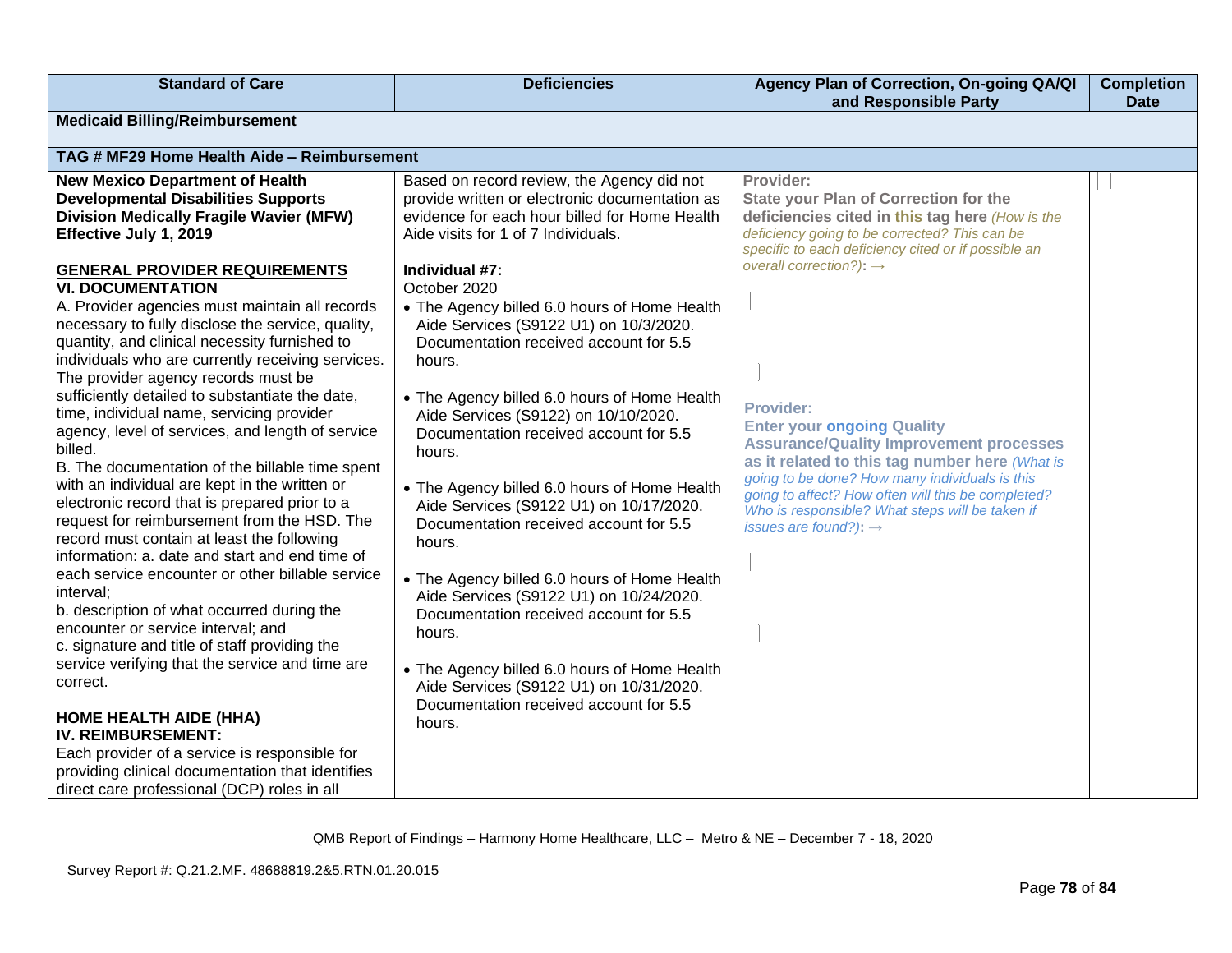| components of the provision of home care,         |  |  |
|---------------------------------------------------|--|--|
| including assessment information, care            |  |  |
| planning, intervention, communications, and       |  |  |
| care coordination and evaluation. There must      |  |  |
| be justification in each participant's clinical   |  |  |
| record supporting medical necessity for the       |  |  |
| care and for the approved LOC that will also      |  |  |
| include frequency and duration of the care. All   |  |  |
| services must be reflected in the ISP that is     |  |  |
| coordinated with the participant/participant's    |  |  |
| representative and other caregivers as            |  |  |
| applicable. All services provided, claimed and    |  |  |
| billed must have documented justification         |  |  |
| supporting medical necessity and be covered       |  |  |
| by the MFW and authorized by the approved         |  |  |
| budget.                                           |  |  |
| A. Payment for HHA services through the           |  |  |
| Medicaid Waiver is considered payment in full.    |  |  |
| B. The HHA services must abide by all Federal,    |  |  |
| State, HSD and DOH policies and procedures        |  |  |
| regarding billable and non-billable items.        |  |  |
| C. The billed services must not exceed capped     |  |  |
| dollar amount for LOC.                            |  |  |
| D. The HHA services are a Medicaid benefit for    |  |  |
| children birth to 21 years through the children's |  |  |
| EPSDT program.                                    |  |  |
| E. The Medicaid benefit is the payer of last      |  |  |
| resort. Payment for HHA services should not be    |  |  |
| requested until all other third party and         |  |  |
| community resources have been explored            |  |  |
| and/or exhausted.                                 |  |  |
| F. Reimbursement for HHA services will be         |  |  |
| based on the current rate allowed for the         |  |  |
| services.                                         |  |  |
| G. The HH Agency must follow all current billing  |  |  |
| requirements by the HSD and the DOH for HHA       |  |  |
| services.                                         |  |  |
| H. Claims for services must be received within    |  |  |
| 90 calendar days of the date of service in        |  |  |
| accordance with 8.302.2.11 NMAC.                  |  |  |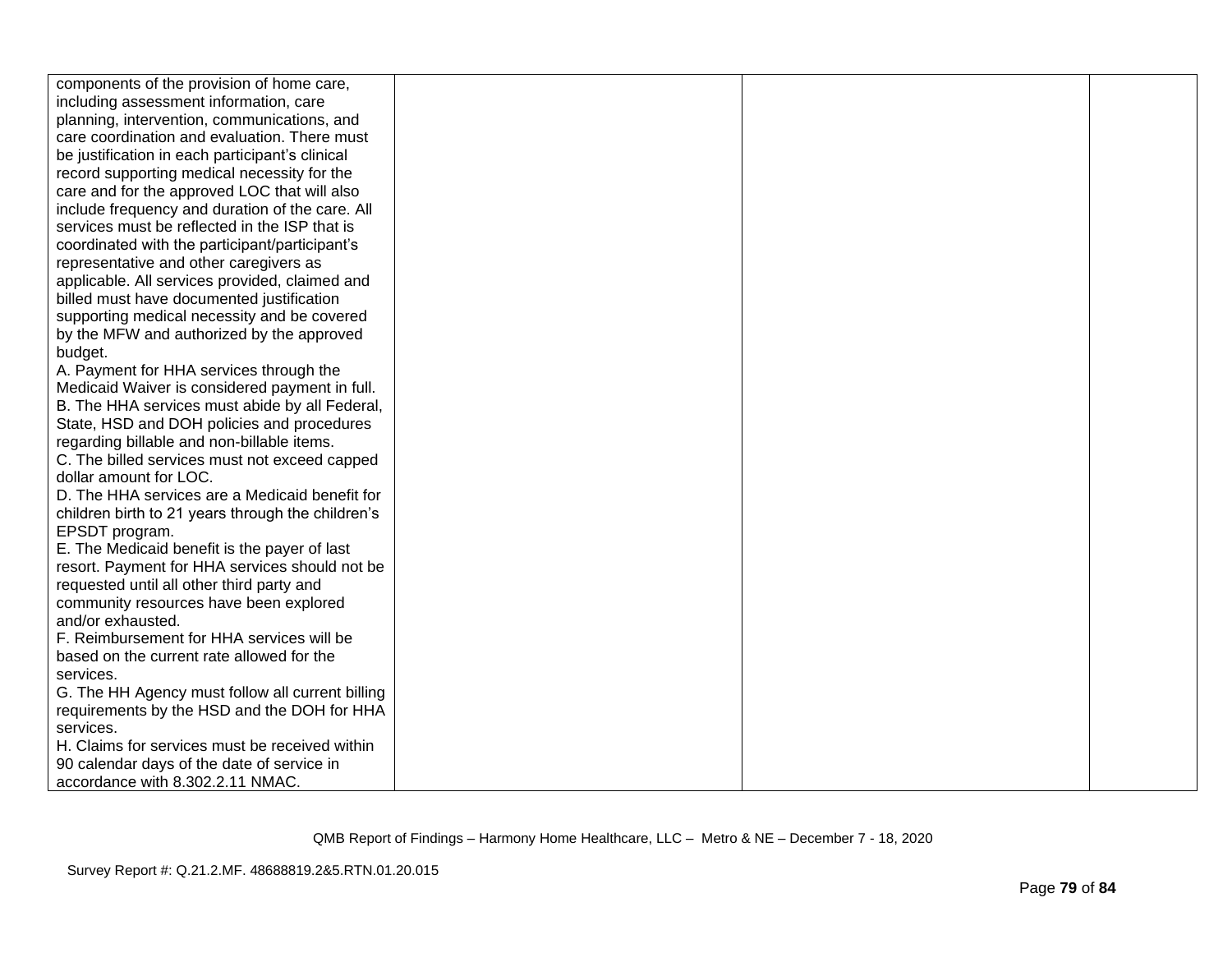| I. Providers of service have the responsibility to                                     |  |  |
|----------------------------------------------------------------------------------------|--|--|
| review and assure that the information on the                                          |  |  |
| MAD 046 for their services is current. If the                                          |  |  |
| provider identifies an error, they will contact the                                    |  |  |
| CM or a supervisor at the case management                                              |  |  |
| agency immediately to have the error corrected.                                        |  |  |
| J. The MFW Program does not consider the                                               |  |  |
| following to be professional HHA duties and will                                       |  |  |
| not authorize payment for:                                                             |  |  |
| 1. Performing errands for the                                                          |  |  |
| participant/participant's representative or family                                     |  |  |
| that is not program specific;                                                          |  |  |
| 2. "Friendly visiting", meaning visits with                                            |  |  |
| participant outside of work scheduled.                                                 |  |  |
| 3. Financial brokerage services, handling of                                           |  |  |
| participant finances or preparation of legal                                           |  |  |
| documents;                                                                             |  |  |
| 4. Time spent on paperwork or travel that is                                           |  |  |
| administrative for the provider;                                                       |  |  |
| 5. Transportation of participants without agency                                       |  |  |
| approval;                                                                              |  |  |
| 6. Pick up and/or delivery of commodities; and                                         |  |  |
| 7. Other non-Medicaid reimbursable activities.                                         |  |  |
|                                                                                        |  |  |
| <b>RESPITE STANDARDS</b>                                                               |  |  |
| <b>III. REIMBURSEMENT</b>                                                              |  |  |
| Each provider agency of a service is                                                   |  |  |
| responsible for developing clinical                                                    |  |  |
| documentation that identifies the direct support                                       |  |  |
| professionals' role in all components of the                                           |  |  |
| provision of home care, including assessment                                           |  |  |
| information, care planning, intervention,<br>communications, and care coordination and |  |  |
| evaluation. There must be justification in each                                        |  |  |
| person's clinical record supporting medical                                            |  |  |
| necessity for the care and for the approved                                            |  |  |
| Level of Care, that will also include frequency                                        |  |  |
| and duration of the care. All services must be                                         |  |  |
| reflected in the ISP that is coordinated with the                                      |  |  |
| participant/participant's representative, other                                        |  |  |
| caregivers as applicable. All services provided,                                       |  |  |
|                                                                                        |  |  |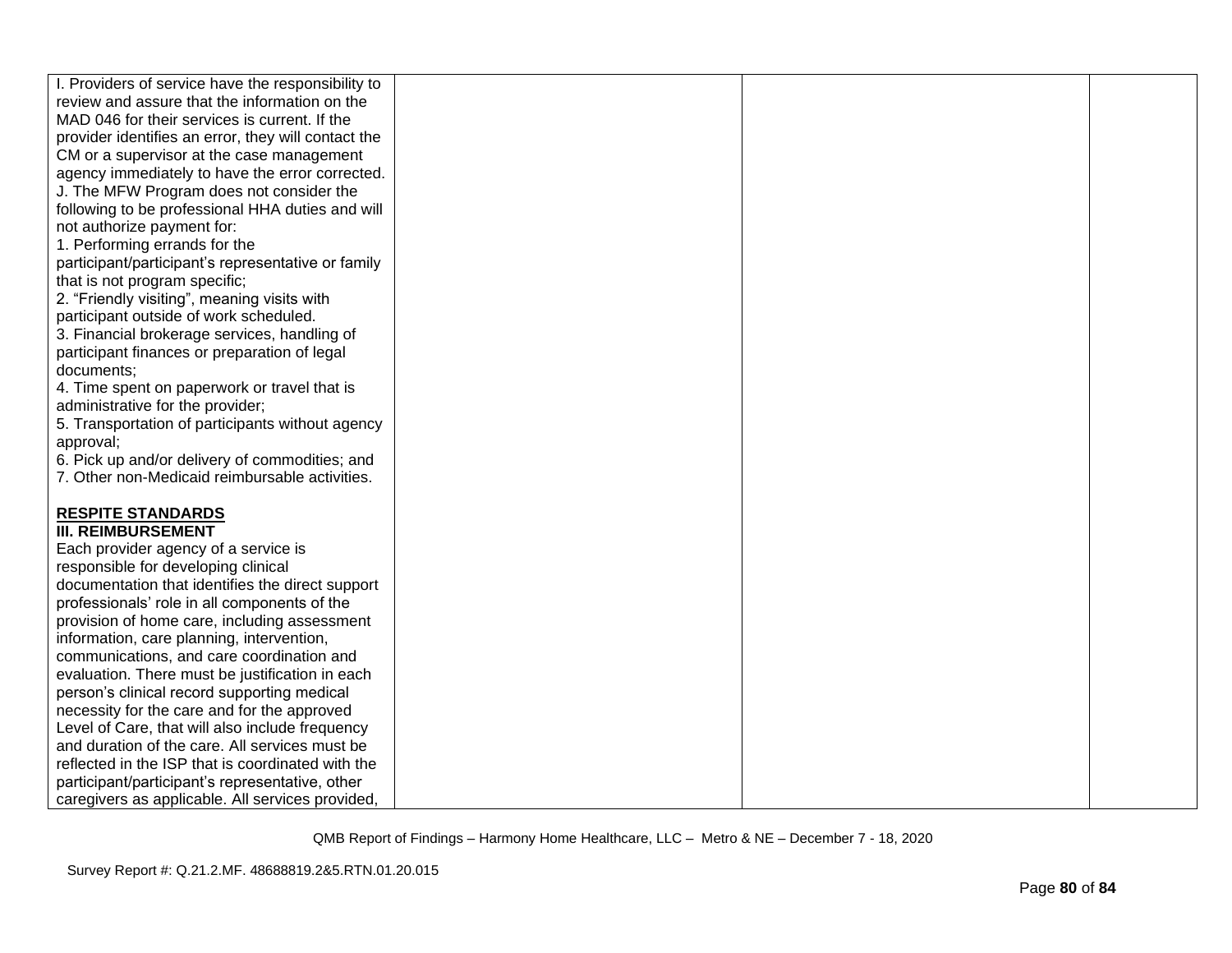| claimed, and billed must have documented           |  |  |
|----------------------------------------------------|--|--|
| justification supporting medical necessity and     |  |  |
| be covered by the MFW and authorized by the        |  |  |
| approved budget.                                   |  |  |
| A. Payment for respite services through the        |  |  |
| MFW is considered payment in full.                 |  |  |
| B. The respite services must abide by all          |  |  |
| Federal, State and Human Services                  |  |  |
| Department (HSD) and DOH policies and              |  |  |
| procedures regarding billable and non-billable     |  |  |
| items.                                             |  |  |
| C. All billed services must not exceed the         |  |  |
| capped dollar amount for respite services.         |  |  |
| D. Reimbursement for respite services will be      |  |  |
| based on the current rate allowed for the          |  |  |
| services.                                          |  |  |
| E. The agency must follow all current billing      |  |  |
| requirements by the HSD and DOH for respite        |  |  |
| services.                                          |  |  |
| F. Claims for services must be received within     |  |  |
| 90 calendar days of the date of service in         |  |  |
| accordance with 8.302.2.11 NMAC.                   |  |  |
| G. Service providers have the responsibility to    |  |  |
| review and assure that the information on the      |  |  |
| MAD 046 form is current. If the provider           |  |  |
| identifies an error, he/she will contact the CM or |  |  |
| a supervisor at the case management agency         |  |  |
| immediately to have the error corrected.           |  |  |
| H. The MFW Program does not consider the           |  |  |
| following to be respite service duties and will    |  |  |
| not authorize payment for:                         |  |  |
| 1. Performing errands for the                      |  |  |
| participant/participant's representative or family |  |  |
| that is not program specific;                      |  |  |
| 2. "Friendly visiting," meaning visiting with the  |  |  |
| person outside of respite work scheduled;          |  |  |
| 3. Financial brokerage services, handling of       |  |  |
| participant finances or preparation of legal       |  |  |
| documents:                                         |  |  |
| 4. Time spent on paperwork or travel that is       |  |  |
| administrative for the provider;                   |  |  |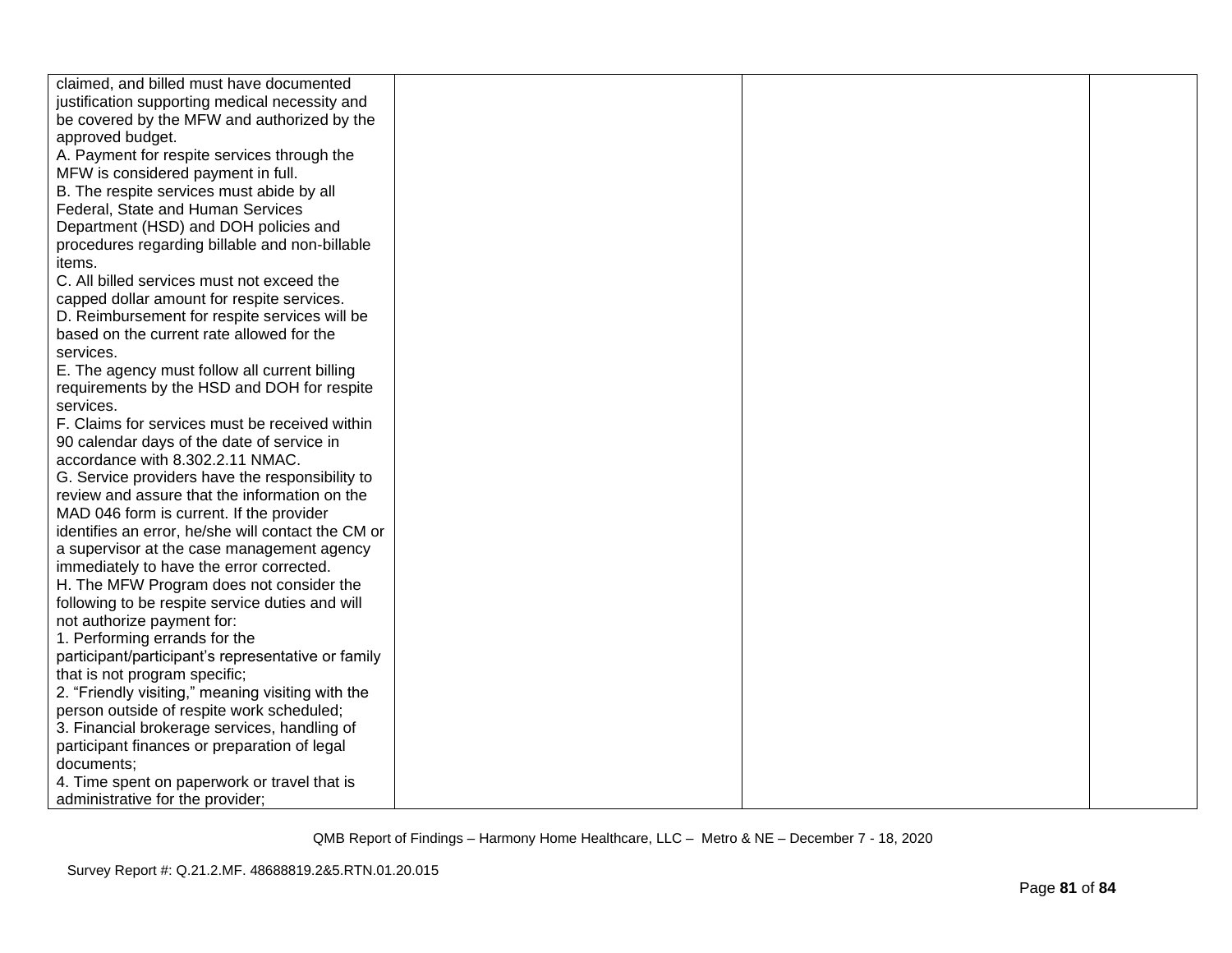| 5. Transportation of the medically fragile<br>participant;<br>6. Pick up and/or delivery of commodities; and<br>7. Other non-Medicaid reimbursable activities.                                                                                                                                                                                                                                                                                                                                                                                                                                                  |  |  |
|-----------------------------------------------------------------------------------------------------------------------------------------------------------------------------------------------------------------------------------------------------------------------------------------------------------------------------------------------------------------------------------------------------------------------------------------------------------------------------------------------------------------------------------------------------------------------------------------------------------------|--|--|
| <b>NMAC 8.314.3.17 Reimbursement: Waiver</b><br>service providers must submit claims for<br>reimbursement to MAD's fiscal contractor for<br>processing. Claims must be filed per the billing<br>manual. Providers instructions in the Medicaid<br>policy must follow all Medicaid billing<br>instructions. See Section 8.302.2 NMAC. Once<br>enrolled, providers receive instructions on<br>documentation, billing, and claims processing.<br>Reimbursement to providers of Medicaid waiver<br>services is made at a predetermined<br>reimbursement rate. [8.314.3.17 NMAC - Rp, 8<br>.314.3.17 NMAC, 3/1/2018] |  |  |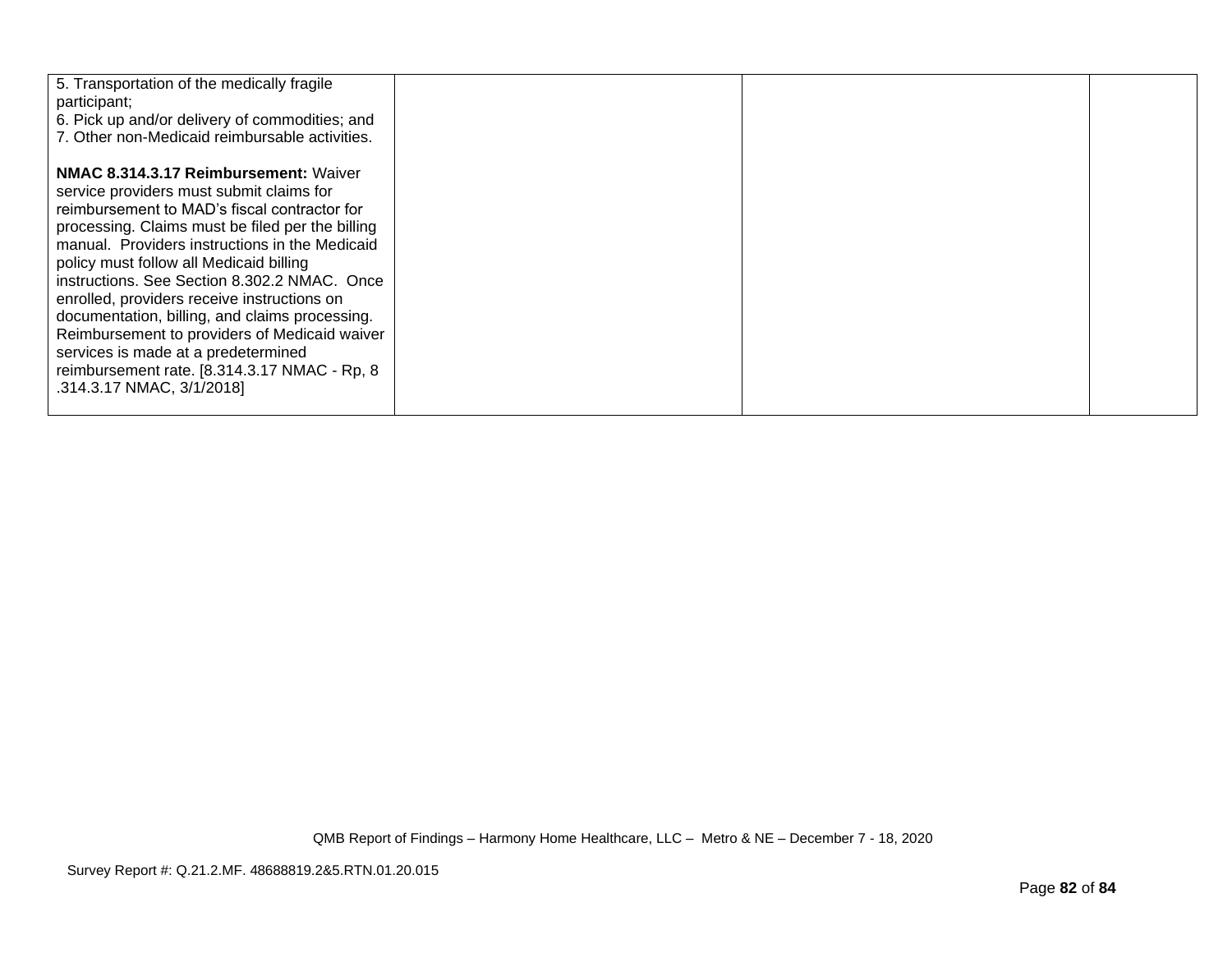

DR. TRACIE C. COLLINS, M.D. Secretary-Designate

| Date:                                        | April 8, 2021                                                                                                              |
|----------------------------------------------|----------------------------------------------------------------------------------------------------------------------------|
| To:                                          | Jennie Osness, Quality Assurance Manager / Incident Management<br>Coordinator                                              |
| Provider:<br>Address:<br>State/Zip:          | Harmony Home Health, Limited Liability Company<br>5700 Harper Dr. NE, Suite 280<br>Albuquerque, New Mexico 88109           |
| E-mail Address:                              | jennieo@harmonyhomehealth.com                                                                                              |
| CC:<br>Address:<br>State/Zip:                | Anitha Thomisee, RN, Pediatric Case Manager - Supervisor<br>5700 Harper Dr. NE, Suite 280<br>Albuquerque, New Mexico 88109 |
| E-Mail Address:                              | anithat@harmonyhomehealth.com                                                                                              |
| Region:<br>Survey Date:<br>Program Surveyed: | Metro and Northeast<br>December 7 - 18, 2020<br>Medically Fragile Waiver (MFW)                                             |
| Service Surveyed:                            | Home Health Aide (HHA), Private Duty Nursing (PDN), Respite HHA,<br><b>Respite PDN</b>                                     |
| Survey Type:                                 | Routine                                                                                                                    |

Dear Ms. Osness:

The Division of Health Improvement/Quality Management Bureau has received, reviewed and approved the supporting documents you submitted for your Plan of Correction. The documents you provided verified that all previously cited survey Deficiencies have been corrected.

## **The Plan of Correction process is now complete.**

## **Furthermore, your agency is now determined to be in Compliance with all Conditions of Participation.**

To maintain ongoing compliance with standards and regulations, continue to use the Quality Assurance (self-auditing) processes you described in your Plan of Correction.

Consistent use these Quality Assurance processes will enable you to identify and promptly respond to problems, enhance your service delivery, and result in fewer deficiencies cited in future QMB surveys.

Thank you for your cooperation with the Plan of Correction process, for striving to come into compliance with standards and regulations, and for helping to provide the health, safety and personal growth of the people you serve.